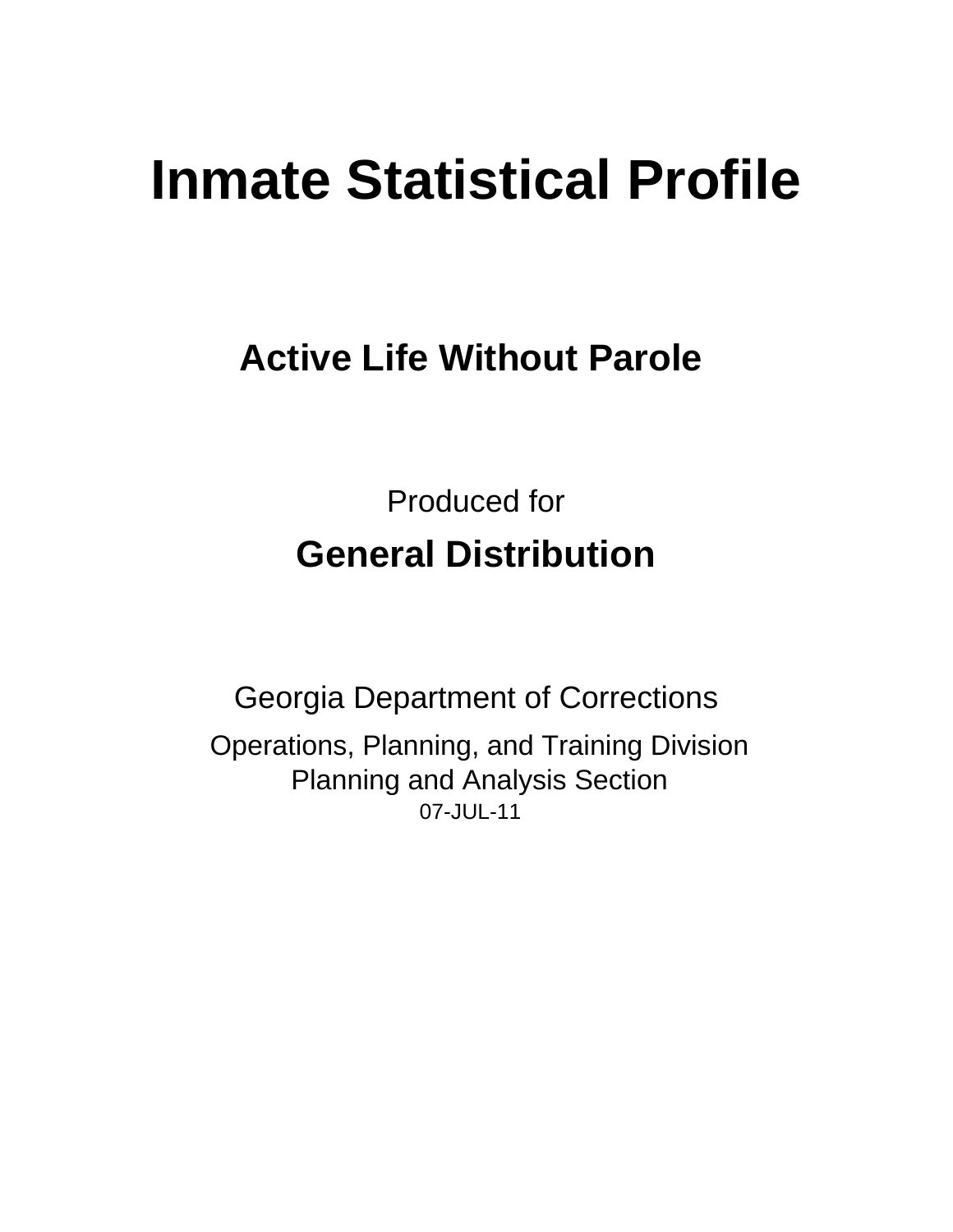## **Inmate Statistical Profile 07-JUL-11**

Contents

**Active Life Without Parole** 

Produced for **General Distribution** 

## **Table of Contents**

|    | <b>Demographic information</b>                                       |
|----|----------------------------------------------------------------------|
|    | 5 Current age, broken out in ten year age groups                     |
|    | 6 Race group                                                         |
|    | 7 Marital status, self-reported at entry to prison                   |
|    | 8 Number of children, self-reported at entry to prison               |
|    | 9 Religious affiliation, self-reported at entry to prison            |
|    | 10 Home county - self-reported at entry to prison                    |
|    | 13 Socioeconomic class, self-reported at entry to prison             |
|    | 14 Environment to age 16, self-reported at entry to prison           |
|    | 15 Guardian status to age 16, self-reported at entry to prison       |
|    | 16 Employment status before prison, self-reported at entry to prison |
|    | 17 Age at admission                                                  |
|    | 19 Height, measured at entry to prison                               |
|    | 20 Weight, measured at entry to prison                               |
|    | 21 Military service                                                  |
|    | <b>Correctional information</b>                                      |
|    | 22 Type of admission to prison                                       |
|    | 23 Current / last security status                                    |
|    | 24 Current / last institution type                                   |
|    | 25 Institution type - transitional centers                           |
|    | 26 Institution type - mental hospitals                               |
|    | 27 Institution type - county prisons                                 |
|    | 28 Institution type - state prisons                                  |
|    | 29 Institution type - private prisons                                |
|    | 30 Institution type - prison annexes                                 |
| 31 | Institution type - pre-release centers                               |
| 32 | Institution type - inmate boot camp                                  |
|    | 33 Number of disciplinary reports                                    |
|    | 34 Number of transfers                                               |
|    | 35 Number of escapes                                                 |
|    | 36 Time served in current (or last) institution                      |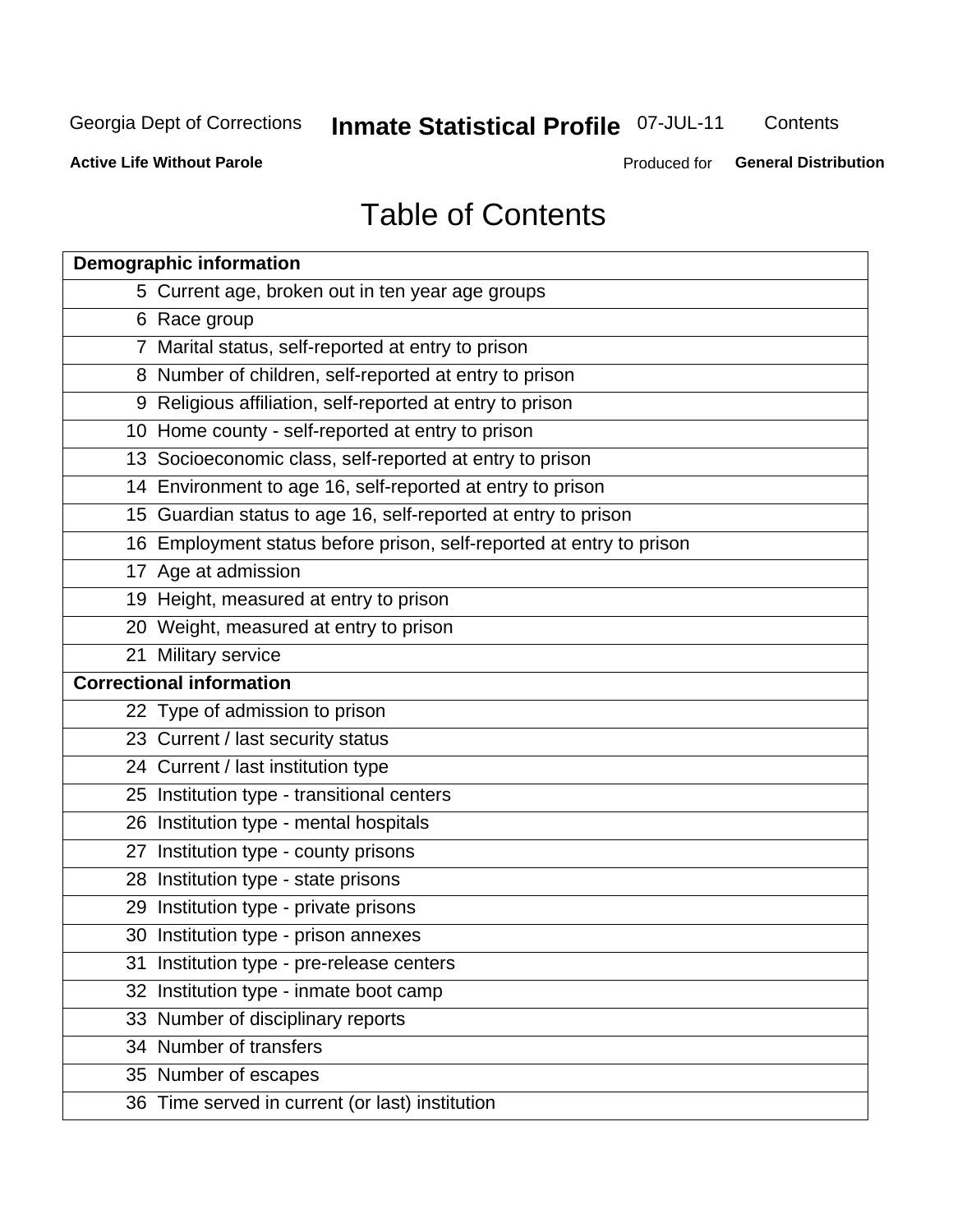## **Inmate Statistical Profile 07-JUL-11**

Contents

**Active Life Without Parole** 

Produced for **General Distribution** 

## **Table of Contents**

| <b>Educational, psychological and physical information</b>       |
|------------------------------------------------------------------|
| 37 Highest grade level attained                                  |
| 38 Culture fair IQ scores                                        |
| 39 Wide Range Achievement Test (WRAT) reading score              |
| 40 Wide Range Achievement Test (WRAT) math score                 |
| 41 Wide Range Achievement Test (WRAT) spelling score             |
| 42 Scope of substance abuse - summary                            |
| 43 Scope of substance abuse - detail                             |
| 44 Current / last mental health treatment level                  |
| 45 PULHESDWIT medical scale - 'P' overall condition ('P'hysical) |
| 46 PULHESDWIT medical scale - 'U' upper body                     |
| 47 PULHESDWIT medical scale - 'L' lower body                     |
| 48 PULHESDWIT medical scale - 'H' hearing                        |
| 49 PULHESDWIT medical scale - 'E' vision                         |
| 50 PULHESDWIT medical scale -'S' psychiatric                     |
| 51 PULHESDWIT medical scale - 'D' dental                         |
| 52 PULHESDWIT medical scale - 'W' work ability                   |
| 53 PULHESDWIT medical scale - 'I' impairment                     |
| 54 PULHESDWIT medical scale - 'T' transportability               |
| 55 Criminality in family, self-reported                          |
| 56 Alcoholism in family, self-reported                           |
| 57 Drug abuse in family, self-reported                           |
| 58 Subjected to frequent beatings, self-reported                 |
| 59 Father absent during inmate's childhood                       |
| 60 Mother absent during inmate's childhood                       |
| 61 Inmate diagnosed as manipulative                              |
| 62 Inmate diagnosed as assaultive                                |
| <b>Crimes and criminal history information</b>                   |
| 63 Number of prior Georgia incarcerations                        |
| 64 Prison sentence in years                                      |
| 65 Primary offense, broken out into felonies vs misdemeanors     |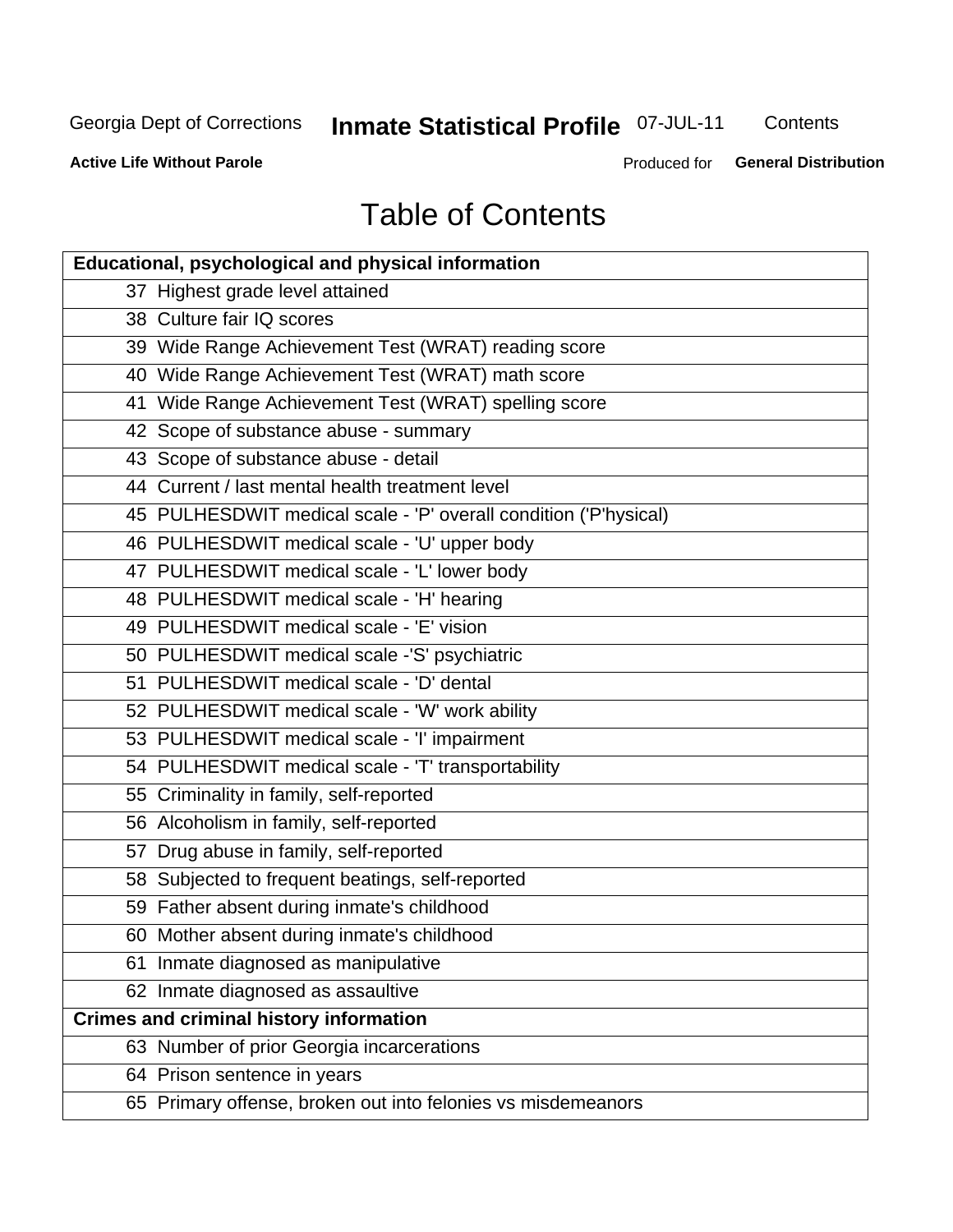## **Inmate Statistical Profile 07-JUL-11**

Contents

**Active Life Without Parole** 

Produced for **General Distribution** 

## **Table of Contents**

| <b>Crimes and criminal history information</b>                 |  |  |  |  |
|----------------------------------------------------------------|--|--|--|--|
| 66 Primary offense, broken out into six broad crime categories |  |  |  |  |
| 67 Primary offense, detailed offense code                      |  |  |  |  |
| 68 County of conviction of primary offense                     |  |  |  |  |
| 72 Circuit of conviction of primary offense                    |  |  |  |  |
| 74 Years served (jail + prison) in this incarceration          |  |  |  |  |
| <b>Medical information</b>                                     |  |  |  |  |
| 75 Results of most recent HIV test                             |  |  |  |  |
| 76 Results of most recent tuberculosis test                    |  |  |  |  |
| 77 Results of most recent syphilis test                        |  |  |  |  |
| 78 Results of most recent Hepatitis-C test                     |  |  |  |  |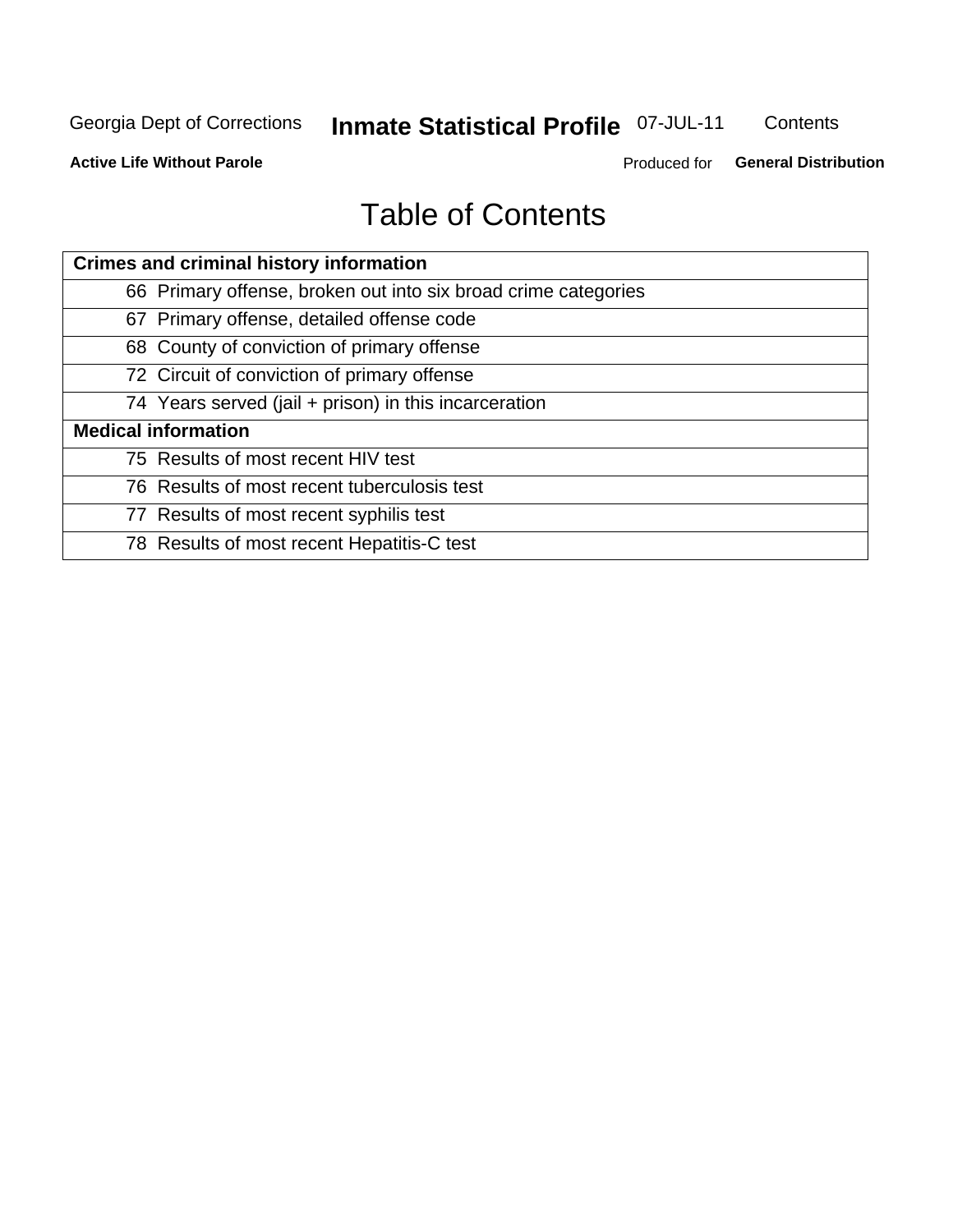#### Inmate Statistical Profile 07-JUL-11 Page 5

#### **Active Life Without Parole**

#### Produced for General Distribution

## Current age, broken out in ten-year age groups

COL % - percent each COUNT is of its particular column

|                          |              | <b>Male</b> |         |              | <b>Female</b> |          |              | <b>Total</b> |
|--------------------------|--------------|-------------|---------|--------------|---------------|----------|--------------|--------------|
| <b>Current Age</b>       | <b>Count</b> | Col %       | Row %   | <b>Count</b> | Col %         | Row %    | <b>Total</b> | Col %        |
| Twenties (20-29)         | 52           | 8.23%       | 96.30%  |              | 16.67%        | 3.70%    | 54 l         | 8.39%        |
| Thirties (30-39)         | 200          | 31.65%      | 98.04%  | 4            | 33.33%        | 1.96%    |              | 204 31.68%   |
| <b>Forties (40-49)</b>   | 212          | $33.54\%$   | 98.60%  | 3            | 25.00%        | 1.40%    |              | 215 33.39%   |
| <b>Fifties (50-59)</b>   | 123          | 19.46%      | 97.62%  | 3            | 25.00%        | 2.38%    | 126          | 19.57%       |
| <b>Sixties (60-69)</b>   | 33           | 5.22%       | 100.00% |              |               |          | 33           | 5.12%        |
| Seventy + (70 and above) | 12           | $1.90\%$    | 100.00% |              |               |          | 12           | 1.86%        |
| <b>Total Reported</b>    | 632          | 100%        | 98.14%  | 12           | 100%          | $1.86\%$ |              | 644 100.0%   |

| eported            |                      |     |
|--------------------|----------------------|-----|
| <b>Grand Total</b> | $\sim$<br><b>OJZ</b> | 644 |

| Mean<br>(average)              | 43.07 | 40.83 | 43.03 |
|--------------------------------|-------|-------|-------|
| Median (middle)                |       |       |       |
| <b>Mode</b><br>(most frequent) |       | 30    |       |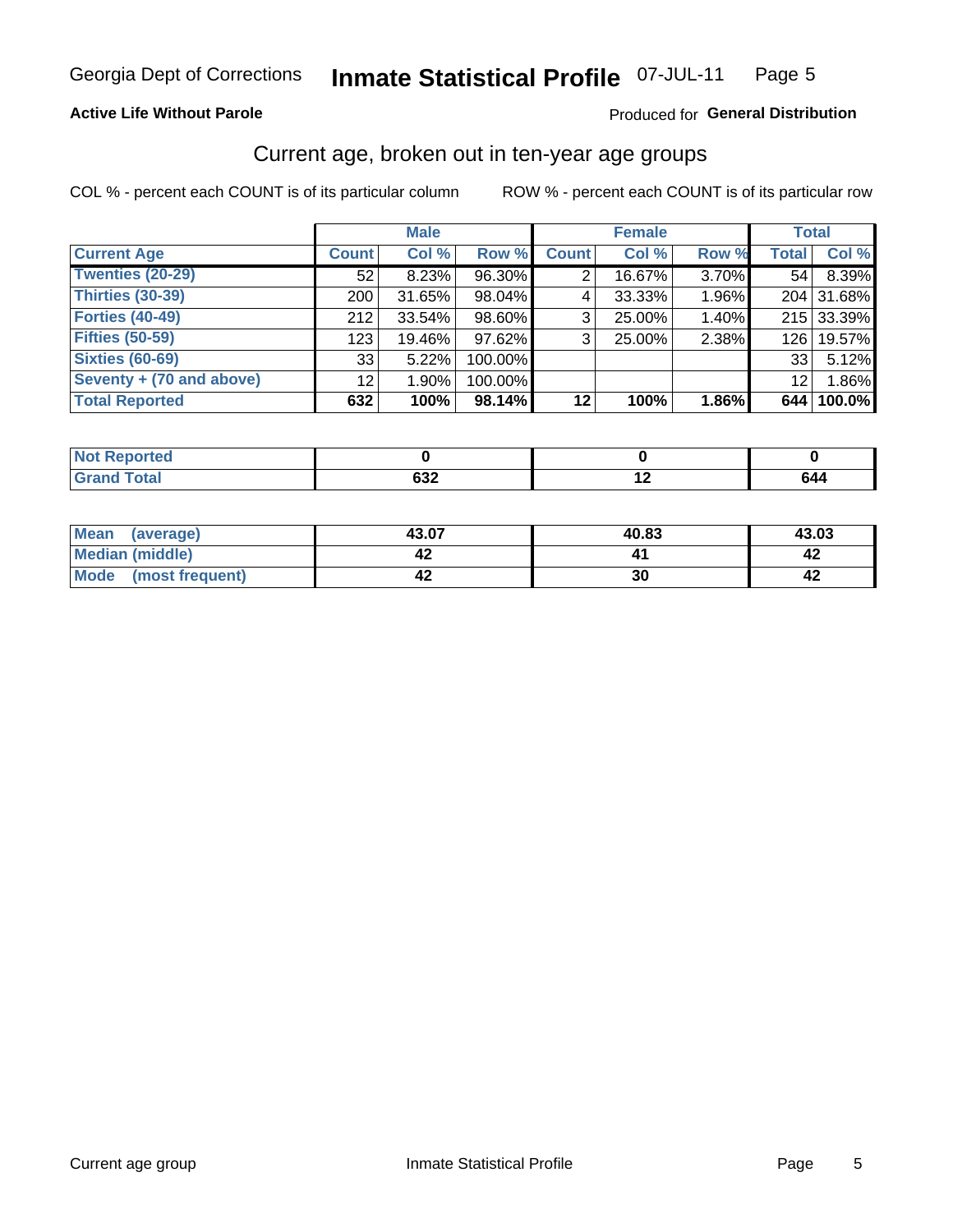#### **Inmate Statistical Profile 07-JUL-11** Page 6

#### **Active Life Without Parole**

**Produced for General Distribution** 

## Race group

COL % - percent each COUNT is of its particular column

|                              |              | <b>Male</b> |                    |    | <b>Female</b> |       |       | <b>Total</b> |
|------------------------------|--------------|-------------|--------------------|----|---------------|-------|-------|--------------|
| <b>Race Group</b>            | <b>Count</b> | Col %       | <b>Row % Count</b> |    | Col %         | Row % | Total | Col %        |
| <b>White</b>                 | 150          | 23.73%      | 96.77%             | 5  | 41.67%        | 3.23% | 155   | 24.07%       |
| <b>Black</b><br>$\mathbf{2}$ | 469          | 74.21%      | 98.53%             |    | 58.33%        | 1.47% | 476   | 73.91%       |
| <b>Other</b><br>5.           |              | .16%        | 100.00%            |    |               |       |       | .16%         |
| <b>Asian</b><br>6            |              | $.16\%$     | 100.00%            |    |               |       |       | .16%         |
| <b>Hispanic</b><br>10        | 11           | 1.74%       | 100.00%            |    |               |       | 11    | 1.71%        |
| <b>Total Reported</b>        | 632          | 100%        | $98.14\%$          | 12 | 100%          | 1.86% | 644   | 100%         |

| Reported     |     |     |     |
|--------------|-----|-----|-----|
| <b>Total</b> | 632 | . . | 644 |

| <b>Mo</b><br><i><b>Trequenti</b></i><br>''P IMOST | יומחי<br>νιαυκ | Black | Black |
|---------------------------------------------------|----------------|-------|-------|
|                                                   |                |       |       |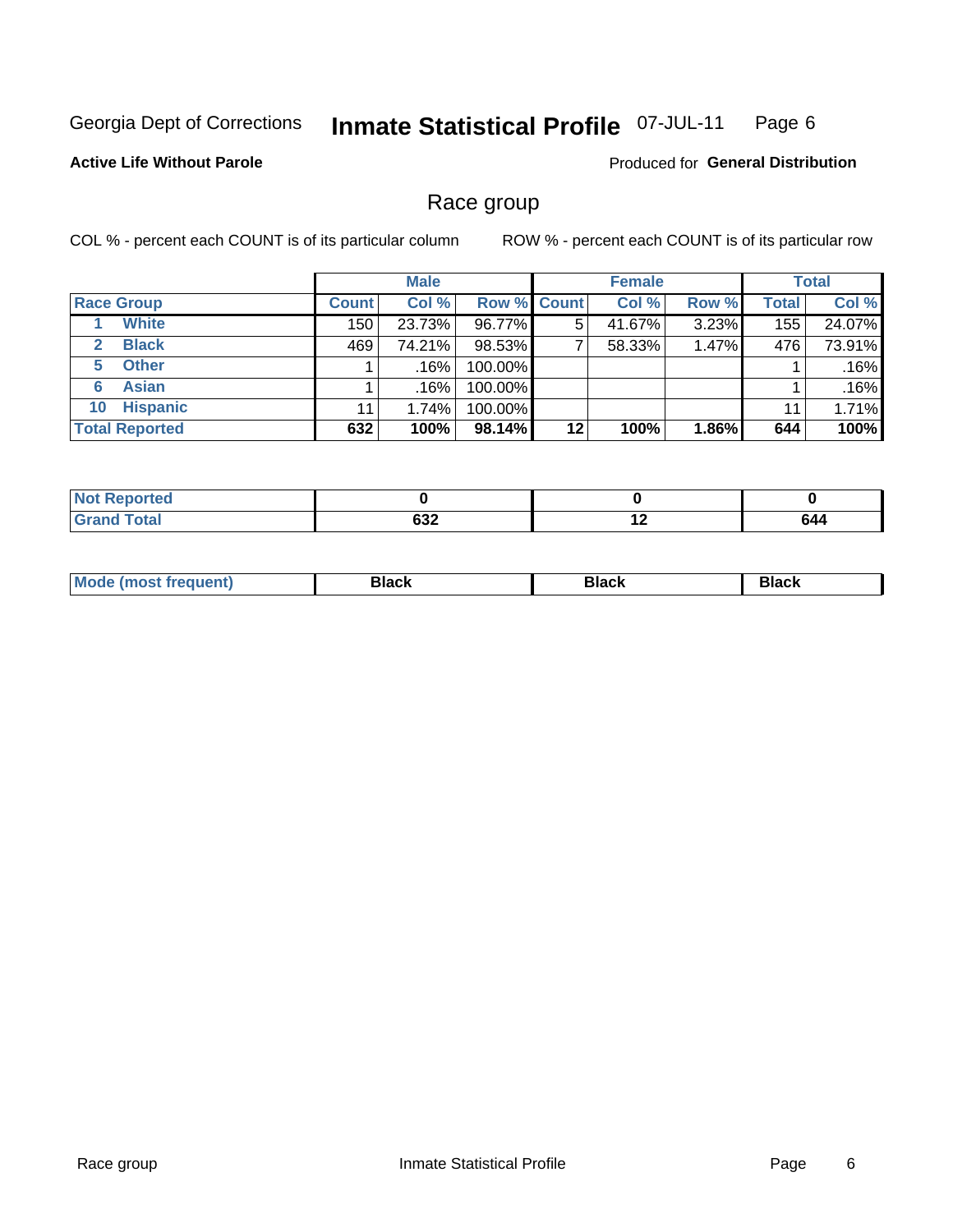#### **Inmate Statistical Profile 07-JUL-11** Page 7

**Active Life Without Parole** 

#### Produced for General Distribution

## Marital status, self-reported at entry to prison

COL % - percent each COUNT is of its particular column

|                            |                 | <b>Male</b> |         |              | <b>Female</b> |        |              | <b>Total</b> |
|----------------------------|-----------------|-------------|---------|--------------|---------------|--------|--------------|--------------|
| <b>Marital Status</b>      | <b>Count</b>    | Col %       | Row %   | <b>Count</b> | Col %         | Row %  | <b>Total</b> | Col %        |
| <b>Unknown</b><br>$\bf{0}$ | 3               | $.47\%$     | 100.00% |              |               |        | 3            | .47%         |
| <b>Divorced</b><br>D       | 45              | 7.12%       | 97.83%  |              | 8.33%         | 2.17%  | 46           | 7.14%        |
| <b>Married</b><br>М        | 104             | 16.46%      | 97.20%  | 3            | 25.00%        | 2.80%  | 107          | 16.61%       |
| <b>Separated</b><br>S      | 14 <sub>1</sub> | 2.22%       | 100.00% |              |               |        | 14           | 2.17%        |
| <b>Unmarried</b><br>U      | 453             | 71.68%      | 98.69%  | 6            | 50.00%        | 1.31%  | 459          | 71.27%       |
| <b>Widow</b><br>W          | 13              | 2.06%       | 86.67%  | 2            | 16.67%        | 13.33% | 15           | 2.33%        |
| <b>Total Reported</b>      | 632             | 100%        | 98.14%  | 12           | 100%          | 1.86%  | 644          | 100%         |

| NOT<br>rtea |            |     |      |
|-------------|------------|-----|------|
|             | cor<br>אטט | . . | -644 |

| Mo | . | Unmarried | າmarried |
|----|---|-----------|----------|
|    |   |           |          |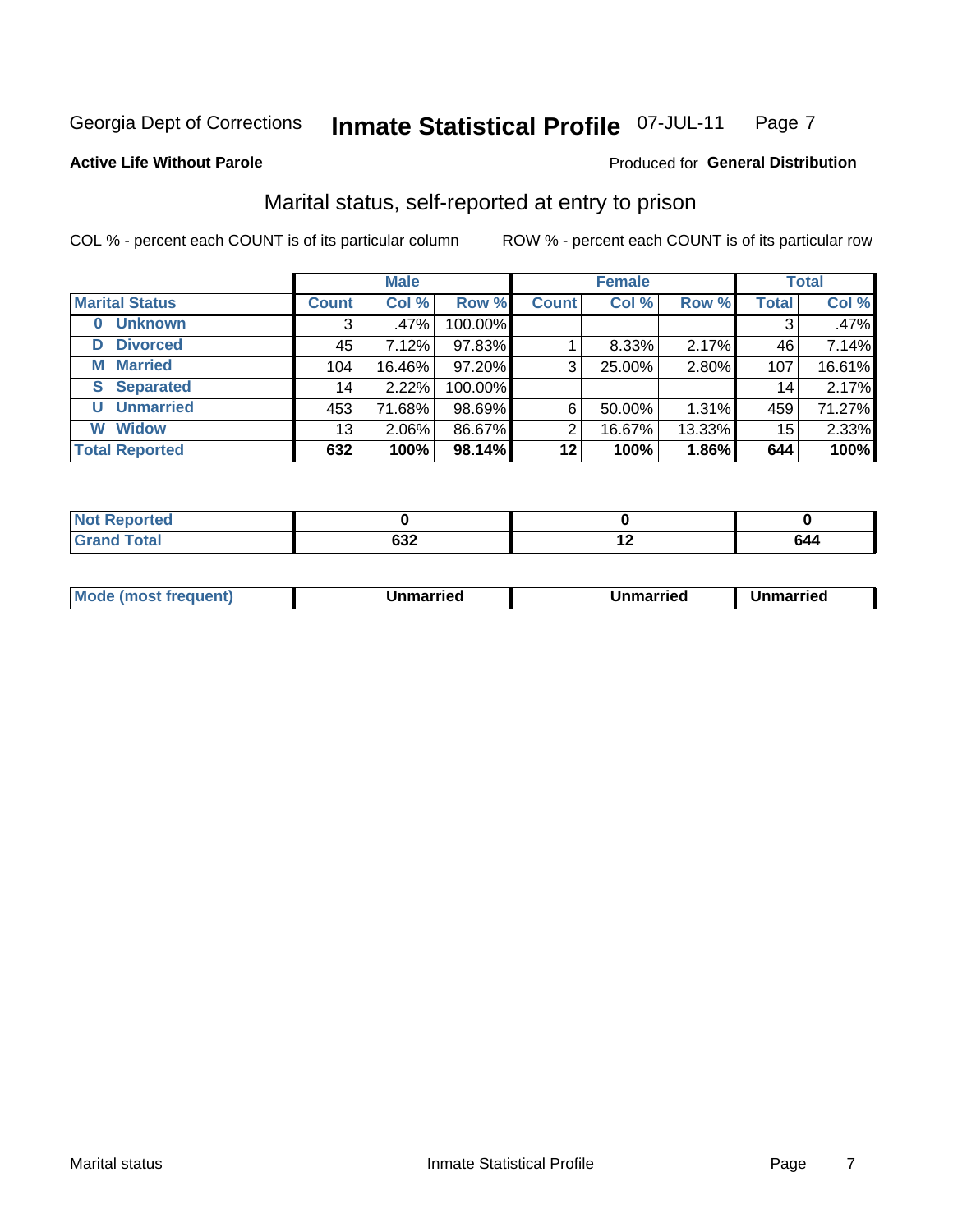#### **Inmate Statistical Profile 07-JUL-11** Page 8

**Active Life Without Parole** 

#### **Produced for General Distribution**

## Number of children, self reported at entry to prison

COL % - percent each COUNT is of its particular column

|                           |              | <b>Male</b> |         |              | <b>Female</b> |       |              | <b>Total</b> |
|---------------------------|--------------|-------------|---------|--------------|---------------|-------|--------------|--------------|
| <b>Number of Children</b> | <b>Count</b> | Col %       | Row %   | <b>Count</b> | Col %         | Row % | <b>Total</b> | Col %        |
| $\bf{0}$                  | 227          | 36.09%      | 98.70%  | 3            | 25.00%        | 1.30% | 230          | 35.88%       |
|                           | 165          | 26.23%      | 97.63%  | 4            | 33.33%        | 2.37% | 169          | 26.37%       |
| $\overline{2}$            | 108          | 17.17%      | 97.30%  | 3            | 25.00%        | 2.70% | 111          | 17.32%       |
| 3                         | 59           | 9.38%       | 98.33%  |              | 8.33%         | 1.67% | 60           | 9.36%        |
| 4                         | 40           | 6.36%       | 97.56%  |              | 8.33%         | 2.44% | 41           | 6.40%        |
| 5                         | 17           | 2.70%       | 100.00% |              |               |       | 17           | 2.65%        |
| 6                         | 5            | 0.79%       | 100.00% |              |               |       | 5            | 0.78%        |
| 7                         |              | 0.16%       | 100.00% |              |               |       |              | 0.16%        |
| 8                         |              | 0.16%       | 100.00% |              |               |       |              | 0.16%        |
| $\boldsymbol{9}$          | 2            | 0.32%       | 100.00% |              |               |       | 2            | 0.31%        |
| 10                        |              | 0.16%       | 100.00% |              |               |       |              | 0.16%        |
| Over 10                   | 3            | 0.48%       | 100.00% |              |               |       | 3            | 0.47%        |
| <b>Total Reported</b>     | 629          | 100%        | 98.13%  | 12           | 100%          | 1.87% | 641          | 100.0%       |

| meo<br>m.                       |                  |     |
|---------------------------------|------------------|-----|
| $f \wedge f \wedge f$<br>$\sim$ | <b>000</b><br>פט | 644 |

| Mean (average)         | 1.45 | $\overline{.42}$ | 1.45 |
|------------------------|------|------------------|------|
| <b>Median (middle)</b> |      |                  |      |
| Mode (most frequent)   |      |                  |      |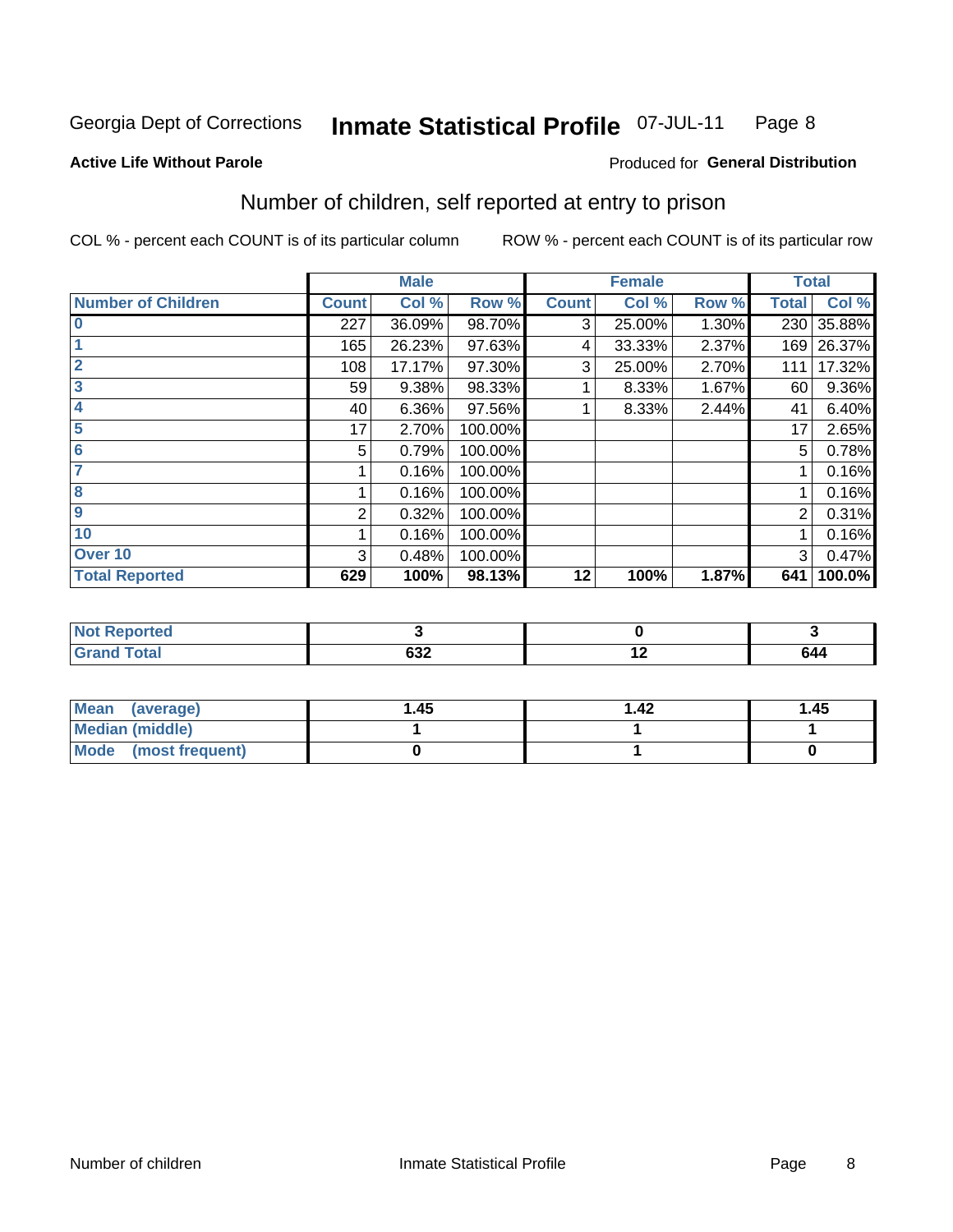#### **Inmate Statistical Profile 07-JUL-11** Page 9

**Active Life Without Parole** 

#### Produced for General Distribution

## Religious affiliation, self-reported at entry to prison

COL % - percent each COUNT is of its particular column

|              |                              |              | <b>Male</b> |         |              | <b>Female</b> |       |                | <b>Total</b> |
|--------------|------------------------------|--------------|-------------|---------|--------------|---------------|-------|----------------|--------------|
|              | <b>Religious Affiliation</b> | <b>Count</b> | Col %       | Row %   | <b>Count</b> | Col %         | Row % | <b>Total</b>   | Col %        |
|              | <b>Islam</b>                 | 41           | 8.10%       | 97.62%  |              | 10.00%        | 2.38% | 42             | 8.14%        |
| $\mathbf{2}$ | <b>Catholic</b>              | 18           | 3.56%       | 94.74%  |              | 10.00%        | 5.26% | 19             | 3.68%        |
| $\mathbf{3}$ | <b>Baptist</b>               | 215          | 42.49%      | 97.29%  | 6            | 60.00%        | 2.71% | 221            | 42.83%       |
| 4            | <b>Methodist</b>             |              | 1.38%       | 100.00% |              |               |       |                | 1.36%        |
| 7            | <b>Chc Of God</b>            | 2            | .40%        | 100.00% |              |               |       | $\overline{2}$ | .39%         |
| 8            | <b>Holiness</b>              | 17           | 3.36%       | 100.00% |              |               |       | 17             | 3.29%        |
| 9            | <b>Jewish</b>                |              | .20%        | 100.00% |              |               |       |                | .19%         |
| 10           | <b>Anglican</b>              |              | .20%        | 100.00% |              |               |       |                | .19%         |
| 12           | <b>Hindu</b>                 |              | .20%        | 100.00% |              |               |       |                | .19%         |
| 16           | <b>Seven D Ad</b>            | 4            | .79%        | 100.00% |              |               |       | 4              | .78%         |
| 17           | <b>Jehovah Wt</b>            | 8            | 1.58%       | 100.00% |              |               |       | 8              | 1.55%        |
| 18           | <b>Latr Day S</b>            |              | .20%        | 100.00% |              |               |       |                | .19%         |
| 20           | <b>Other Prot</b>            | 79           | 15.61%      | 97.53%  | 2            | 20.00%        | 2.47% | 81             | 15.70%       |
| 96           | <b>None</b>                  | 111          | 21.94%      | 100.00% |              |               |       | 111            | 21.51%       |
|              | <b>Total Reported</b>        | 506          | 100%        | 98.06%  | 10           | 100%          | 1.94% | 516            | 100%         |

| rtea  | ィクピ        |                          | 190  |
|-------|------------|--------------------------|------|
| .     | 14 Y       |                          | 170  |
| _____ | coo<br>שטב | $\overline{\phantom{a}}$ | . נו |

| <b>Mode (most frequent)</b> | `aptist | 3aptisเ | laptist |
|-----------------------------|---------|---------|---------|
|                             |         |         |         |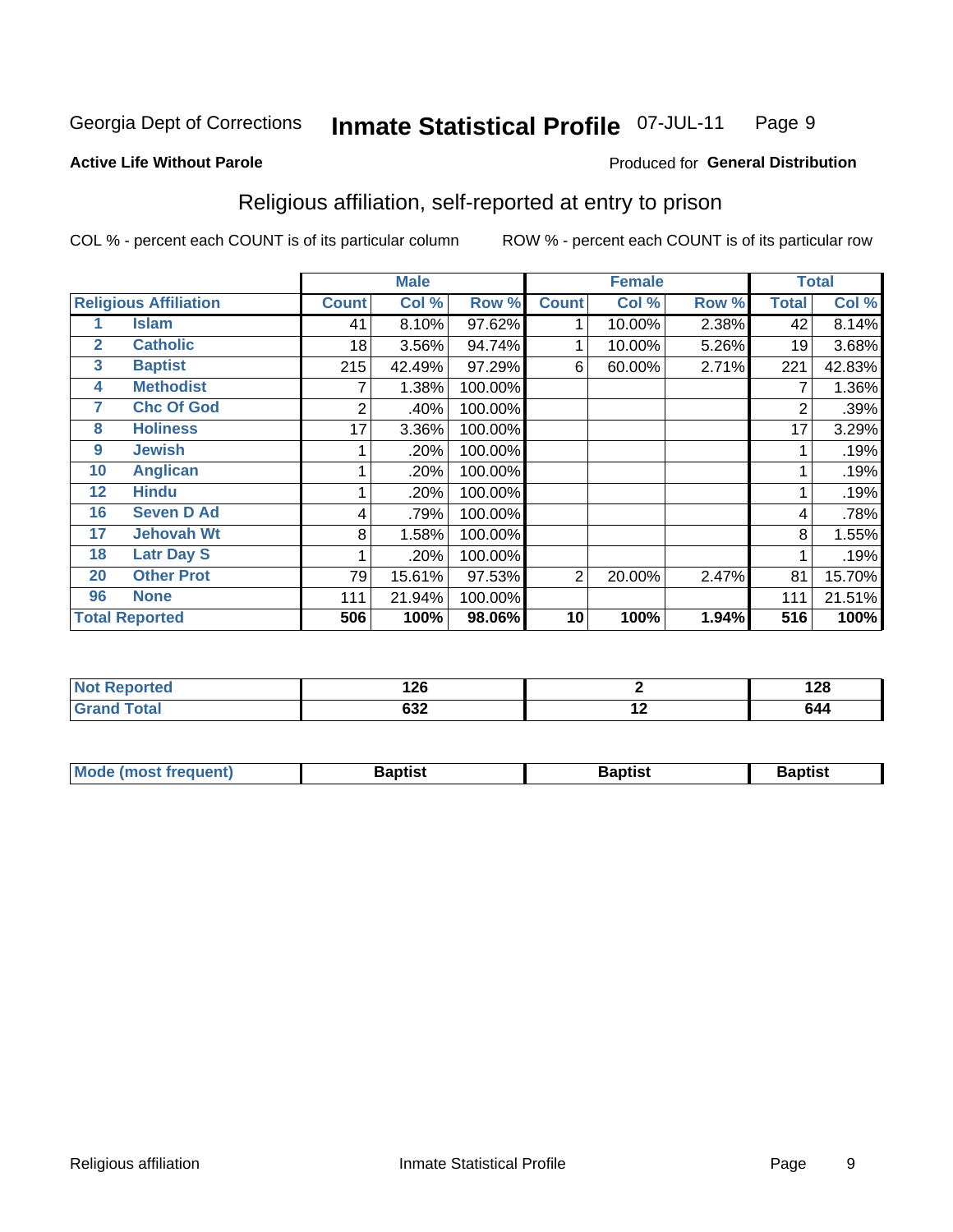#### Inmate Statistical Profile 07-JUL-11 Page 10

#### **Active Life Without Parole**

#### Produced for General Distribution

## Home county, self-reported at entry to prison

COL % - percent each COUNT is of its particular column

|                         |                      |                | <b>Male</b> |         |              | <b>Female</b> |        | <b>Total</b>   |       |
|-------------------------|----------------------|----------------|-------------|---------|--------------|---------------|--------|----------------|-------|
|                         | <b>Home County</b>   | <b>Count</b>   | Col %       | Row %   | <b>Count</b> | Col %         | Row %  | <b>Total</b>   | Col % |
| $\overline{1}$          | <b>Appling</b>       | 2              | .35%        | 100.00% |              |               |        | $\overline{2}$ | .34%  |
| $\overline{2}$          | <b>Atkinson</b>      | 1              | .18%        | 100.00% |              |               |        | 1              | .17%  |
| 5                       | <b>Baldwin</b>       | 4              | .70%        | 100.00% |              |               |        | 4              | .69%  |
| 7                       | <b>Barrow</b>        | 4              | .70%        | 100.00% |              |               |        | 4              | .69%  |
| $\overline{\mathbf{8}}$ | <b>Bartow</b>        | 6              | 1.06%       | 100.00% |              |               |        | 6              | 1.03% |
| 9                       | <b>Ben Hill</b>      | 4              | .70%        | 100.00% |              |               |        | 4              | .69%  |
| 10                      | <b>Berrien</b>       | 1              | .18%        | 100.00% |              |               |        | 1              | .17%  |
| $\overline{11}$         | <b>Bibb</b>          | 12             | 2.11%       | 100.00% |              |               |        | 12             | 2.07% |
| 12                      | <b>Bleckley</b>      | 3              | .53%        | 100.00% |              |               |        | 3              | .52%  |
| 14                      | <b>Brooks</b>        | 1              | .18%        | 100.00% |              |               |        | 1              | .17%  |
| 16                      | <b>Bulloch</b>       | 4              | .70%        | 80.00%  | 1            | 8.33%         | 20.00% | 5              | .86%  |
| 17                      | <b>Burke</b>         | 5              | .88%        | 100.00% |              |               |        | 5              | .86%  |
| 18                      | <b>Butts</b>         | $\overline{2}$ | .35%        | 100.00% |              |               |        | $\overline{2}$ | .34%  |
| 20                      | <b>Camden</b>        | 5              | .88%        | 100.00% |              |               |        | 5              | .86%  |
| $\overline{21}$         | <b>Candler</b>       | 1              | .18%        | 100.00% |              |               |        | 1              | .17%  |
| $\overline{22}$         | <b>Carroll</b>       | 2              | .35%        | 100.00% |              |               |        | $\overline{2}$ | .34%  |
| 23                      | <b>Catoosa</b>       | 1              | .18%        | 100.00% |              |               |        | 1              | .17%  |
| 24                      | <b>Charlton</b>      | 1              | .18%        | 100.00% |              |               |        | 1              | .17%  |
| 25                      | <b>Chatham</b>       | 33             | 5.81%       | 100.00% |              |               |        | 33             | 5.69% |
| 26                      | <b>Chattahoochee</b> | 1              | .18%        | 100.00% |              |               |        | 1              | .17%  |
| 28                      | <b>Cherokee</b>      | $\overline{2}$ | .35%        | 100.00% |              |               |        | $\overline{2}$ | .34%  |
| 29                      | <b>Clarke</b>        | 14             | 2.46%       | 100.00% |              |               |        | 14             | 2.41% |
| 31                      | <b>Clayton</b>       | 15             | 2.64%       | 100.00% |              |               |        | 15             | 2.59% |
| 33                      | <b>Cobb</b>          | 18             | 3.17%       | 100.00% |              |               |        | 18             | 3.10% |
| 34                      | <b>Coffee</b>        | 2              | .35%        | 100.00% |              |               |        | $\overline{2}$ | .34%  |
| 35                      | <b>Colquitt</b>      | 2              | .35%        | 100.00% |              |               |        | $\overline{2}$ | .34%  |
| 36                      | <b>Columbia</b>      | $\overline{3}$ | .53%        | 100.00% |              |               |        | 3              | .52%  |
| 37                      | <b>Cook</b>          | 5              | .88%        | 100.00% |              |               |        | 5              | .86%  |
| 38                      | <b>Coweta</b>        | 3              | .53%        | 100.00% |              |               |        | 3              | .52%  |
| 40                      | <b>Crisp</b>         | 3              | .53%        | 100.00% |              |               |        | 3              | .52%  |
| 42                      | <b>Dawson</b>        | 1              | .18%        | 100.00% |              |               |        | 1              | .17%  |
| 43                      | <b>Decatur</b>       | 1              | .18%        | 100.00% |              |               |        | 1              | .17%  |
| 44                      | <b>Dekalb</b>        | 42             | 7.39%       | 100.00% |              |               |        | 42             | 7.24% |
| 46                      | <b>Dooly</b>         | 1              | .18%        | 50.00%  | $\mathbf{1}$ | 8.33%         | 50.00% | $\overline{2}$ | .34%  |
| 47                      | <b>Dougherty</b>     | 21             | 3.70%       | 100.00% |              |               |        | 21             | 3.62% |
| 48                      | <b>Douglas</b>       | $\overline{7}$ | 1.23%       | 87.50%  | 1            | 8.33%         | 12.50% | 8              | 1.38% |
| 49                      | <b>Early</b>         | 1              | .18%        | 100.00% |              |               |        | 1              | .17%  |
| 51                      | <b>Effingham</b>     | $\overline{2}$ | .35%        | 100.00% |              |               |        | $\overline{2}$ | .34%  |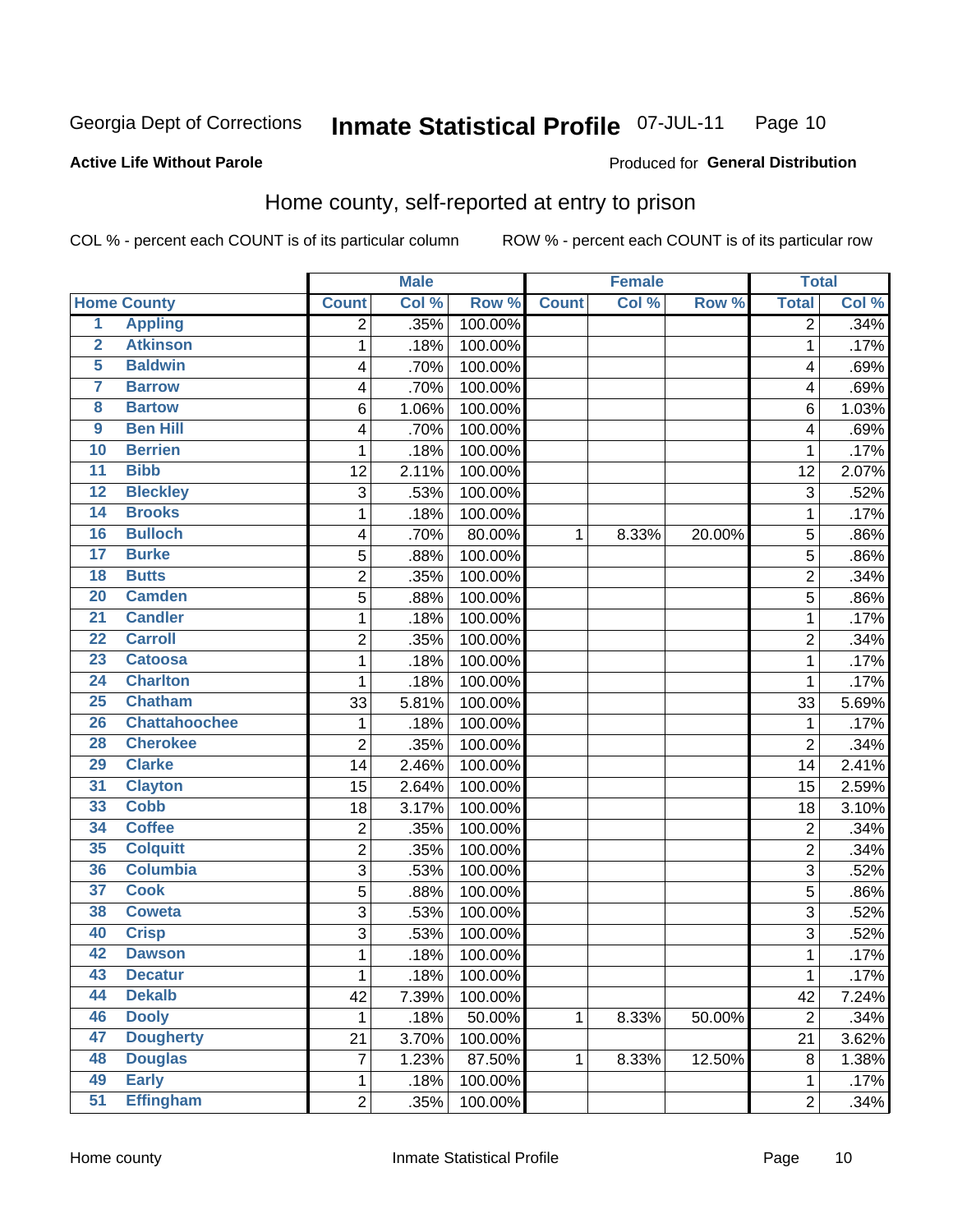#### Inmate Statistical Profile 07-JUL-11 Page 11

#### **Active Life Without Parole**

#### Produced for General Distribution

## Home county, self-reported at entry to prison

COL % - percent each COUNT is of its particular column

|                 |                    |                | <b>Male</b> |         |                | <b>Female</b> |       | <b>Total</b>   |                  |
|-----------------|--------------------|----------------|-------------|---------|----------------|---------------|-------|----------------|------------------|
|                 | <b>Home County</b> | <b>Count</b>   | Col %       | Row %   | <b>Count</b>   | Col %         | Row % | <b>Total</b>   | Col %            |
| 52              | <b>Elbert</b>      | $\overline{3}$ | .53%        | 100.00% |                |               |       | 3              | .52%             |
| 53              | <b>Emanuel</b>     | $\mathbf 1$    | .18%        | 100.00% |                |               |       | 1              | .17%             |
| 56              | <b>Fayette</b>     | 3              | .53%        | 100.00% |                |               |       | 3              | .52%             |
| 57              | <b>Floyd</b>       | 9              | 1.58%       | 100.00% |                |               |       | 9              | 1.55%            |
| 58              | <b>Forsyth</b>     | $\mathbf 1$    | .18%        | 100.00% |                |               |       | 1              | .17%             |
| 59              | <b>Franklin</b>    | $\overline{2}$ | .35%        | 100.00% |                |               |       | $\overline{2}$ | .34%             |
| 60              | <b>Fulton</b>      | 86             | 15.14%      | 97.73%  | $\overline{2}$ | 16.67%        | 2.27% | 88             | 15.17%           |
| 61              | <b>Gilmer</b>      | 1              | .18%        | 100.00% |                |               |       | 1              | $\frac{1}{17}\%$ |
| 63              | <b>Glynn</b>       | 11             | 1.94%       | 100.00% |                |               |       | 11             | 1.90%            |
| 66              | <b>Greene</b>      | $\mathbf 1$    | .18%        | 100.00% |                |               |       | 1              | .17%             |
| 67              | <b>Gwinnett</b>    | 10             | 1.76%       | 90.91%  | 1              | 8.33%         | 9.09% | 11             | 1.90%            |
| 68              | <b>Habersham</b>   | $\mathbf 1$    | .18%        | 100.00% |                |               |       | 1              | .17%             |
| 69              | <b>Hall</b>        | 8              | 1.41%       | 100.00% |                |               |       | 8              | 1.38%            |
| 70              | <b>Hancock</b>     | $\overline{c}$ | .35%        | 100.00% |                |               |       | $\overline{c}$ | .34%             |
| $\overline{71}$ | <b>Haralson</b>    | $\overline{2}$ | .35%        | 100.00% |                |               |       | $\overline{2}$ | .34%             |
| $\overline{72}$ | <b>Harris</b>      | $\mathbf 1$    | .18%        | 100.00% |                |               |       | 1              | .17%             |
| $\overline{73}$ | <b>Hart</b>        | $\overline{2}$ | .35%        | 100.00% |                |               |       | $\overline{2}$ | .34%             |
| 75              | <b>Henry</b>       | 4              | .70%        | 100.00% |                |               |       | 4              | .69%             |
| 76              | <b>Houston</b>     | $\overline{7}$ | 1.23%       | 100.00% |                |               |       | 7              | 1.21%            |
| 78              | <b>Jackson</b>     | 5              | .88%        | 100.00% |                |               |       | 5              | .86%             |
| 80              | <b>Jeff Davis</b>  | $\mathbf 1$    | .18%        | 100.00% |                |               |       | 1              | .17%             |
| 81              | <b>Jefferson</b>   | $\mathbf 1$    | .18%        | 100.00% |                |               |       | 1              | .17%             |
| 82              | <b>Jenkins</b>     | $\mathbf 1$    | .18%        | 100.00% |                |               |       | 1              | .17%             |
| 85              | <b>Lamar</b>       | 1              | .18%        | 100.00% |                |               |       | 1              | .17%             |
| 87              | <b>Laurens</b>     | 4              | .70%        | 100.00% |                |               |       | 4              | .69%             |
| 88              | Lee                | $\mathbf 1$    | .18%        | 100.00% |                |               |       | 1              | .17%             |
| 89              | <b>Liberty</b>     | 6              | 1.06%       | 100.00% |                |               |       | 6              | 1.03%            |
| 90              | <b>Lincoln</b>     | 1              | .18%        | 100.00% |                |               |       | 1              | .17%             |
| 91              | Long               | $\mathbf 1$    | .18%        | 100.00% |                |               |       | 1              | .17%             |
| 92              | <b>Lowndes</b>     | 4              | .70%        | 100.00% |                |               |       | 4              | .69%             |
| 96              | <b>Marion</b>      | $\mathbf 1$    | .18%        | 100.00% |                |               |       | 1              | .17%             |
| 97              | <b>Mcduffie</b>    | 2              | .35%        | 100.00% |                |               |       | $\overline{c}$ | .34%             |
| 98              | <b>Mcintosh</b>    | $\overline{2}$ | .35%        | 100.00% |                |               |       | $\overline{c}$ | .34%             |
| 100             | <b>Miller</b>      | $\mathbf{1}$   | .18%        | 100.00% |                |               |       | $\mathbf{1}$   | .17%             |
| 101             | <b>Mitchell</b>    | $\mathbf 1$    | .18%        | 100.00% |                |               |       | 1              | .17%             |
| 102             | <b>Monroe</b>      | $\overline{2}$ | .35%        | 100.00% |                |               |       | $\overline{2}$ | .34%             |
| 104             | <b>Morgan</b>      | $\mathbf{1}$   | .18%        | 100.00% |                |               |       | 1              | .17%             |
| 106             | <b>Muscogee</b>    | 19             | 3.35%       | 100.00% |                |               |       | 19             | 3.28%            |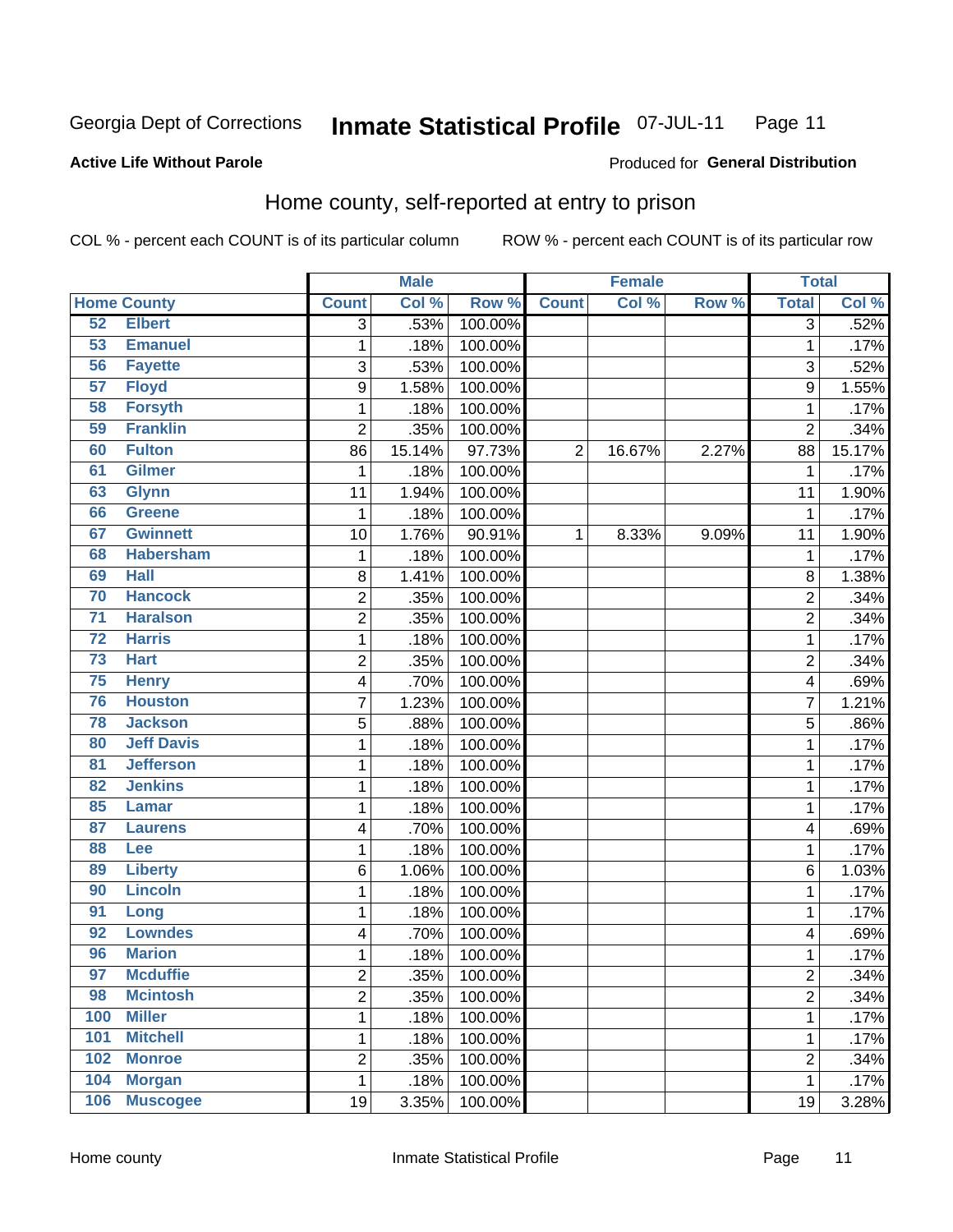#### **Inmate Statistical Profile 07-JUL-11** Page 12

#### **Active Life Without Parole**

#### Produced for General Distribution

## Home county, self-reported at entry to prison

COL % - percent each COUNT is of its particular column

|                                  |                | <b>Male</b> |         |                 | <b>Female</b> |        | <b>Total</b>            |       |
|----------------------------------|----------------|-------------|---------|-----------------|---------------|--------|-------------------------|-------|
| <b>Home County</b>               | <b>Count</b>   | Col %       | Row %   | <b>Count</b>    | Col %         | Row %  | <b>Total</b>            | Col % |
| 107<br><b>Newton</b>             | $\overline{2}$ | .35%        | 66.67%  | 1               | 8.33%         | 33.33% | $\overline{3}$          | .52%  |
| 109<br><b>Oglethorpe</b>         | 2              | .35%        | 100.00% |                 |               |        | $\overline{2}$          | .34%  |
| 110<br><b>Paulding</b>           | $\overline{2}$ | .35%        | 100.00% |                 |               |        | $\overline{2}$          | .34%  |
| <b>Peach</b><br>$\overline{111}$ | $\mathbf 1$    | .18%        | 100.00% |                 |               |        | 1                       | .17%  |
| 113<br><b>Pierce</b>             | $\overline{2}$ | .35%        | 100.00% |                 |               |        | $\overline{2}$          | .34%  |
| <b>Pike</b><br>114               | 3              | .53%        | 75.00%  | 1               | 8.33%         | 25.00% | 4                       | .69%  |
| 115<br><b>Polk</b>               | 3              | .53%        | 100.00% |                 |               |        | 3                       | .52%  |
| 117<br>Putnam                    | $\overline{3}$ | .53%        | 100.00% |                 |               |        | 3                       | .52%  |
| 119<br><b>Rabun</b>              | 1              | .18%        | 100.00% |                 |               |        | 1                       | .17%  |
| 120<br><b>Randolph</b>           | $\overline{2}$ | .35%        | 100.00% |                 |               |        | $\overline{2}$          | .34%  |
| 121<br><b>Richmond</b>           | 20             | 3.52%       | 90.91%  | $\overline{2}$  | 16.67%        | 9.09%  | 22                      | 3.79% |
| <b>Rockdale</b><br>122           | $\overline{c}$ | .35%        | 100.00% |                 |               |        | $\overline{2}$          | .34%  |
| 125<br><b>Seminole</b>           | $\mathbf{1}$   | .18%        | 100.00% |                 |               |        | 1                       | .17%  |
| <b>Spalding</b><br>126           | $\overline{7}$ | 1.23%       | 100.00% |                 |               |        | $\overline{7}$          | 1.21% |
| <b>Stephens</b><br>127           | $\mathbf{1}$   | .18%        | 100.00% |                 |               |        | 1                       | .17%  |
| <b>Sumter</b><br>129             | $\mathbf{1}$   | .18%        | 100.00% |                 |               |        | 1                       | .17%  |
| <b>Tattnall</b><br>132           | $\mathbf{1}$   | .18%        | 100.00% |                 |               |        | 1                       | .17%  |
| <b>Telfair</b><br>134            | $\mathbf 1$    | .18%        | 100.00% |                 |               |        | 1                       | .17%  |
| 136<br><b>Thomas</b>             | 4              | .70%        | 100.00% |                 |               |        | $\overline{4}$          | .69%  |
| <b>Tift</b><br>$\overline{137}$  | 5              | .88%        | 100.00% |                 |               |        | 5                       | .86%  |
| <b>Toombs</b><br>138             | 10             | 1.76%       | 100.00% |                 |               |        | 10                      | 1.72% |
| 144<br><b>Union</b>              | 1              | .18%        | 100.00% |                 |               |        | 1                       | .17%  |
| 145<br><b>Upson</b>              | $\overline{2}$ | .35%        | 100.00% |                 |               |        | $\overline{2}$          | .34%  |
| <b>Walker</b><br>146             | $\overline{3}$ | .53%        | 75.00%  | $\mathbf{1}$    | 8.33%         | 25.00% | $\overline{\mathbf{4}}$ | .69%  |
| 147<br><b>Walton</b>             | $\overline{5}$ | .88%        | 100.00% |                 |               |        | 5                       | .86%  |
| 148<br><b>Ware</b>               | 6              | 1.06%       | 100.00% |                 |               |        | 6                       | 1.03% |
| 150<br><b>Washington</b>         | $\overline{3}$ | .53%        | 100.00% |                 |               |        | 3                       | .52%  |
| 151<br><b>Wayne</b>              | $\overline{2}$ | .35%        | 100.00% |                 |               |        | $\overline{2}$          | .34%  |
| <b>White</b><br>154              | $\mathbf{1}$   | .18%        | 100.00% |                 |               |        | 1                       | .17%  |
| <b>Whitfield</b><br>155          | 3              | .53%        | 100.00% |                 |               |        | 3                       | .52%  |
| <b>Wilkinson</b><br>158          | $\mathbf{1}$   | .18%        | 100.00% |                 |               |        | 1                       | .17%  |
| <b>Worth</b><br>159              | 1              | .18%        | 100.00% |                 |               |        | 1                       | .17%  |
| 160<br><b>Unknown</b>            | 20             | 3.52%       | 95.24%  | $\mathbf{1}$    | 8.33%         | 4.76%  | 21                      | 3.62% |
| <b>Total Rported</b>             | 568            | 100%        | 97.93%  | $\overline{12}$ | 100%          | 2.07%  | 580                     | 100%  |

| Reported<br>$\cdots$ | יי         |                          | 64 |
|----------------------|------------|--------------------------|----|
| $A + \frac{1}{2}$    | coo<br>∪J∠ | $\overline{\phantom{a}}$ |    |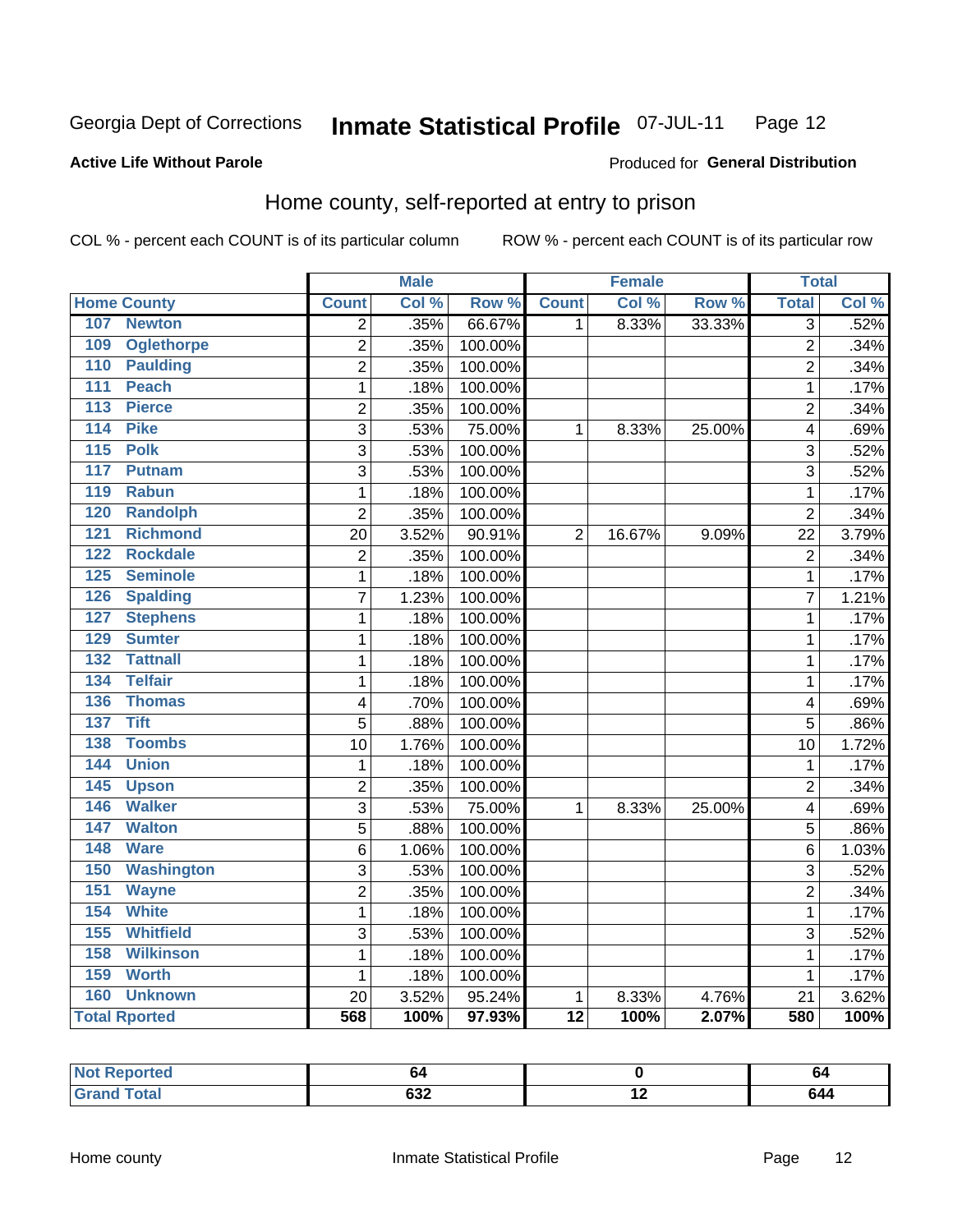#### Inmate Statistical Profile 07-JUL-11 Georgia Dept of Corrections Page 13

#### **Active Life Without Parole**

Produced for General Distribution

## Home county, self-reported at entry to prison

COL % - percent each COUNT is of its particular column

|                                                             | <b>Male</b> | ----<br>. Haiv | Total  |
|-------------------------------------------------------------|-------------|----------------|--------|
| <b>Mode</b><br>$\sim$ ulent) and a<br>net<br><b>Service</b> | ∙ulton      | Richmond       | ≂ulton |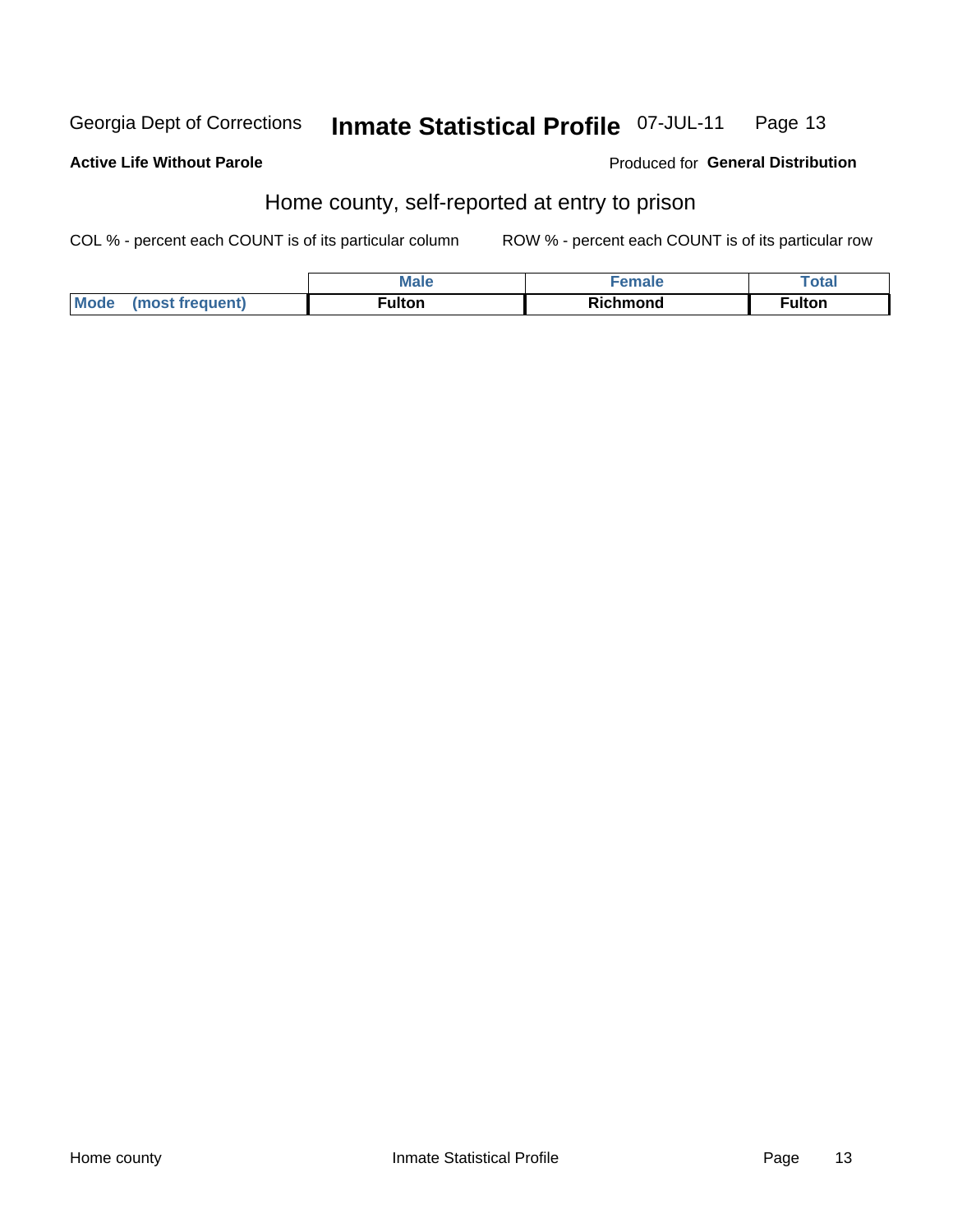#### Inmate Statistical Profile 07-JUL-11 Page 13

#### **Active Life Without Parole**

#### **Produced for General Distribution**

## Socioeconomic class, self-reported at entry to prison

COL % - percent each COUNT is of its particular column

|                       |              | <b>Male</b> |            |              | <b>Female</b> |       |       | <b>Total</b> |
|-----------------------|--------------|-------------|------------|--------------|---------------|-------|-------|--------------|
| Socioeconomic Class   | <b>Count</b> | Col %       | Row %      | <b>Count</b> | Col %         | Row % | Total | Col %        |
| <b>Welfare</b>        | 34           | 6.46%       | 100.00%    |              |               |       | 34    | 6.36%        |
| <b>Occ Employ</b>     | 23           | 4.37%       | $100.00\%$ |              |               |       | 23    | 4.30%        |
| <b>Minimum Std</b>    | 268          | 50.95%      | $99.26\%$  |              | $22.22\%$     | .74%  | 270   | 50.47%       |
| <b>Middle</b>         | 201          | 38.21%      | 96.63%     |              | 77.78%        | 3.37% | 208   | 38.88%       |
| <b>Total Reported</b> | 526          | 100%        | 98.32%     |              | 100%          | 1.68% | 535   | 100%         |

| N | 06                | 109 |
|---|-------------------|-----|
|   | con<br><b>OJZ</b> | 644 |

| ____ |
|------|
|------|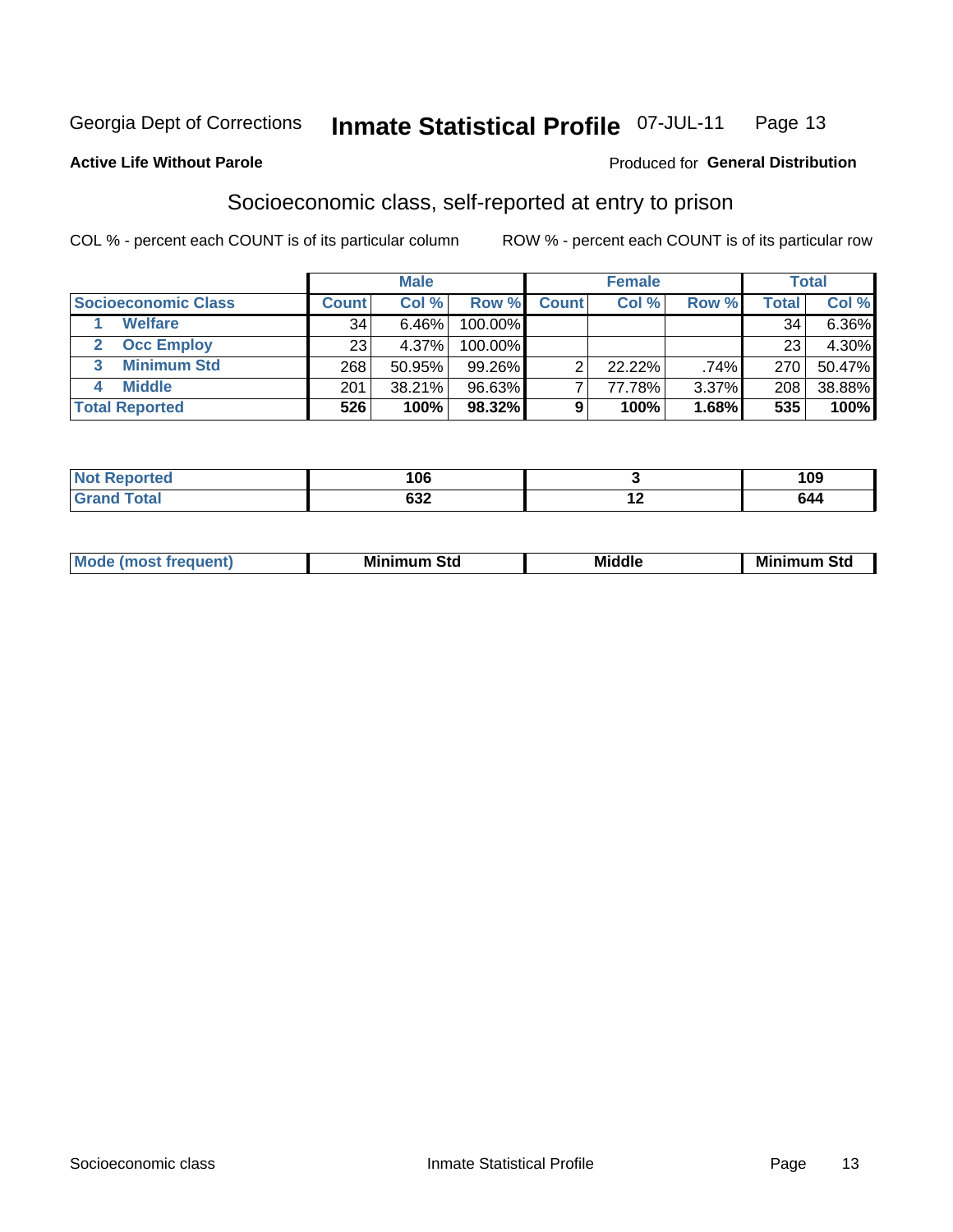#### Inmate Statistical Profile 07-JUL-11 Page 14

#### **Active Life Without Parole**

#### **Produced for General Distribution**

## Environment to age 16, self-reported at entry to prison

COL % - percent each COUNT is of its particular column

|                                      |                 | <b>Male</b> |         |              | <b>Female</b> |        |                 | <b>Total</b> |
|--------------------------------------|-----------------|-------------|---------|--------------|---------------|--------|-----------------|--------------|
| <b>Environment to age 16</b>         | <b>Count</b>    | Col %       | Row %   | <b>Count</b> | Col %         | Row %  | Total           | Col %        |
| <b>Rural/Farm</b>                    | 10              | $1.87\%$    | 100.00% |              |               |        | 10 <sub>1</sub> | 1.83%        |
| <b>Rural/Nfarm</b><br>$\overline{2}$ | 24 <sub>1</sub> | 4.49%       | 88.89%  | 3            | 30.00%        | 11.11% | 27              | 4.95%        |
| 3 S.M.S.A                            | 221             | 41.31%      | 99.55%  |              | 10.00%        | .45%   | 222             | 40.73%       |
| <b>Urban</b><br>4                    | 115             | 21.50%      | 96.64%  |              | 40.00%        | 3.36%  | 119             | 21.83%       |
| 5 Small Town                         | 165             | 30.84%      | 98.80%  | 2            | 20.00%        | 1.20%  | 167             | 30.64%       |
| <b>Total Reported</b>                | 535             | 100%        | 98.17%  | 10           | 100%          | 1.83%  | 545             | 100%         |

| Reported<br>NOT F<br>. |                  |     | ึงะ |
|------------------------|------------------|-----|-----|
| <b>Total</b>           | <b>000</b><br>פט | . . | 644 |

| Mo | M | ----- | M |
|----|---|-------|---|
|    |   | _____ |   |
|    |   |       |   |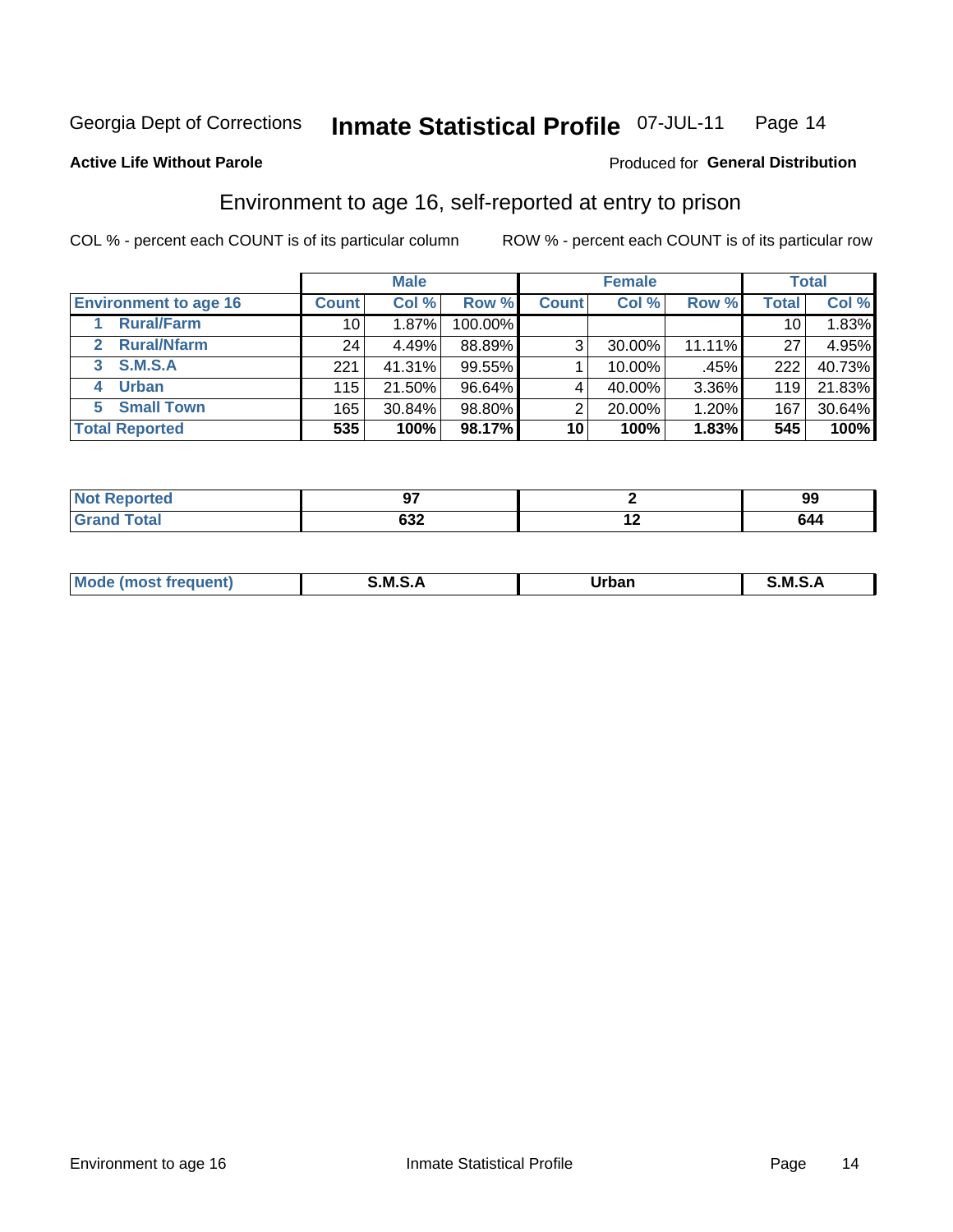#### Inmate Statistical Profile 07-JUL-11 Page 15

#### **Active Life Without Parole**

#### Produced for General Distribution

## Guardian status to age 16, self-reported at entry to prison

COL % - percent each COUNT is of its particular column

|                                  |              | <b>Male</b> |         |              | <b>Female</b> |       |                 | <b>Total</b> |
|----------------------------------|--------------|-------------|---------|--------------|---------------|-------|-----------------|--------------|
| <b>Guardian Status To Age 16</b> | <b>Count</b> | Col %       | Row %   | <b>Count</b> | Col %         | Row % | <b>Total</b>    | Col %        |
| 2 Father Only                    | 9            | $2.06\%$    | 100.00% |              |               |       | 9               | 2.03%        |
| <b>3 Both Parents</b>            | 185          | 42.33%      | 97.88%  | 4            | 66.67%        | 2.12% | 189             | 42.66%       |
| <b>4 Mother Only</b>             | 173          | 39.59%      | 99.43%  |              | 16.67%        | .57%  | 174             | 39.28%       |
| <b>6 Oth Female</b>              | 15           | 3.43%       | 100.00% |              |               |       | 15 <sub>1</sub> | 3.39%        |
| <b>7 Oth Male</b>                | 4            | .92%        | 100.00% |              |               |       | 4               | .90%         |
| 8 Step-Parents                   | 12           | 2.75%       | 100.00% |              |               |       | 12              | 2.71%        |
| <b>9 Foster Home</b>             | 9            | 2.06%       | 100.00% |              |               |       | 9               | 2.03%        |
| <b>10 Grand Parents</b>          | 30           | 6.86%       | 96.77%  |              | 16.67%        | 3.23% | 31              | 7.00%        |
| <b>Total Reported</b>            | 437          | 100%        | 98.65%  | 6            | 100%          | 1.35% | 443             | 100%         |

| Reported | 195<br>נט ו       |     | ኅስ4<br>ZV I |
|----------|-------------------|-----|-------------|
| Total    | <b>000</b><br>৩১∠ | . . | 544         |

| <b>Mode (most frequent)</b> | <b>Both Parents</b> | <b>Both Parents</b> | <b>Both Parents</b> |
|-----------------------------|---------------------|---------------------|---------------------|
|                             |                     |                     |                     |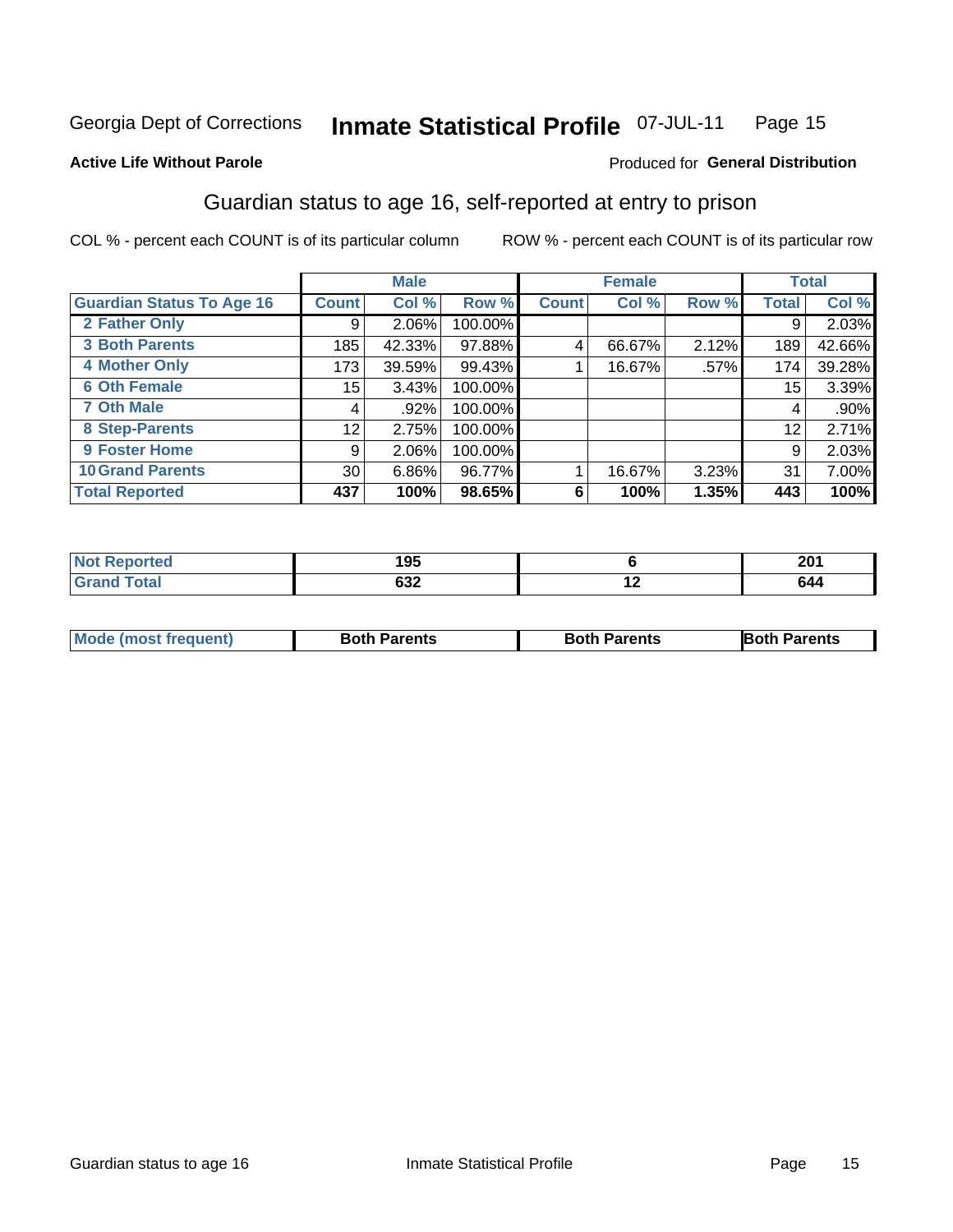#### Inmate Statistical Profile 07-JUL-11 Page 16

#### **Active Life Without Parole**

#### Produced for General Distribution

## Employment status before prison, self-reported at entry to prison

COL % - percent each COUNT is of its particular column

|                                  |              | <b>Male</b> |         |              | <b>Female</b> |       |       | <b>Total</b> |
|----------------------------------|--------------|-------------|---------|--------------|---------------|-------|-------|--------------|
| <b>Employment Status</b>         | <b>Count</b> | Col %       | Row %   | <b>Count</b> | Col %         | Row % | Total | Col %        |
| <b>Full Time</b>                 | 292          | 54.07%      | 97.99%  | 6            | 75.00%        | 2.01% | 298   | 54.38%       |
| <b>Part Time</b><br>$\mathbf{2}$ | 37           | 6.85%       | 100.00% |              |               |       | 37    | 6.75%        |
| Unempl $<$ 6m<br>3               | 55           | 10.19%      | 98.21%  |              | 12.50%        | 1.79% | 56    | 10.22%       |
| Unempl > 6m<br>4                 | 88           | 16.30%      | 98.88%  |              | 12.50%        | 1.12% | 89    | 16.24%       |
| <b>Never Workd</b><br>5          | 39           | 7.22%       | 100.00% |              |               |       | 39    | 7.12%        |
| <b>Student</b><br>6              | 6            | 1.11%       | 100.00% |              |               |       | 6     | 1.09%        |
| <b>Incapable</b>                 | 23           | 4.26%       | 100.00% |              |               |       | 23    | 4.20%        |
| <b>Total Reported</b>            | 540          | 100%        | 98.54%  | 8            | 100%          | 1.46% | 548   | 100%         |

| тес. | JŁ               |     | 96  |
|------|------------------|-----|-----|
|      | <b>000</b><br>פט | . . | ___ |

| Mc | ∴ul! | ----<br>ıme<br>w |
|----|------|------------------|
|    |      |                  |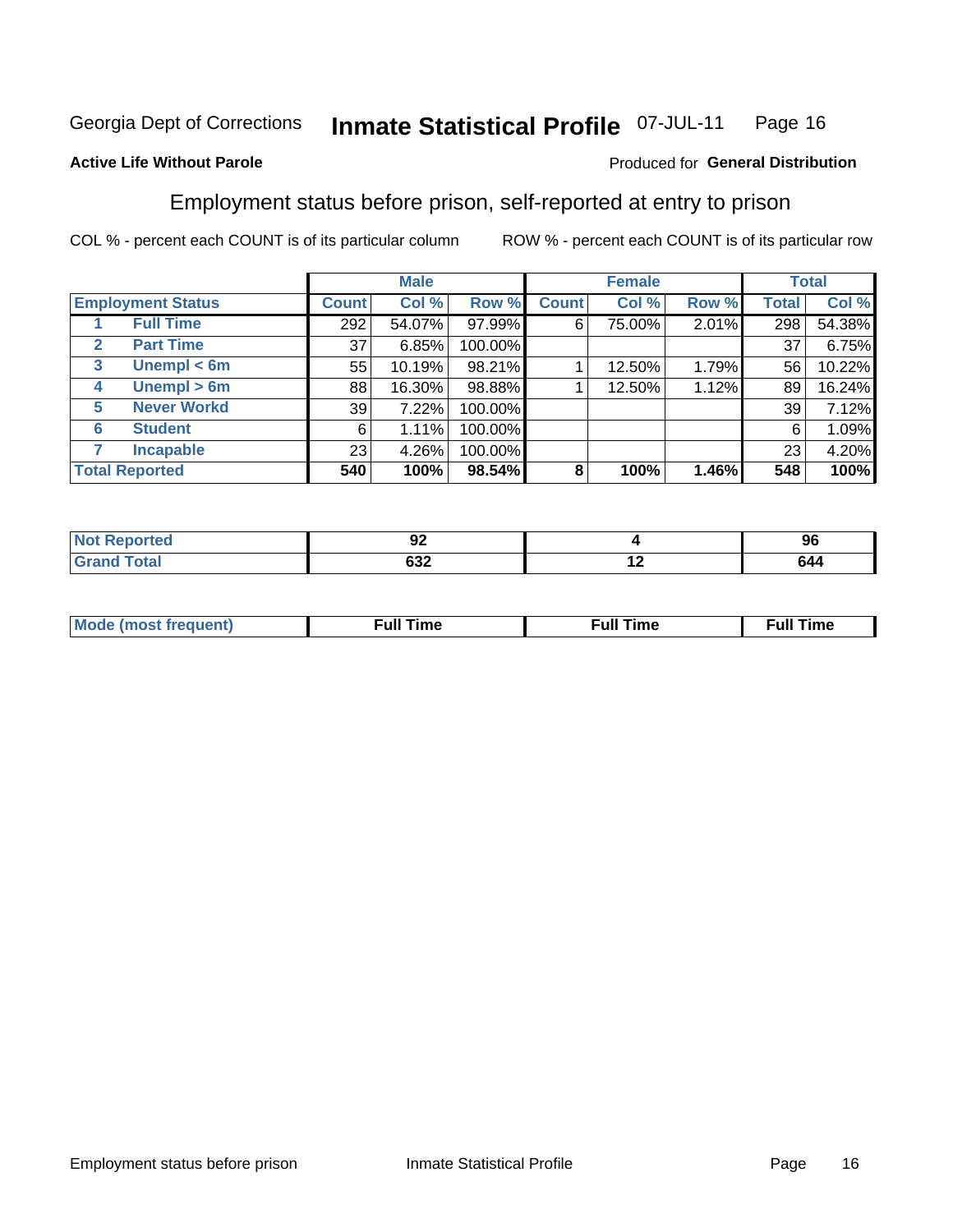#### Inmate Statistical Profile 07-JUL-11 Page 17

#### **Active Life Without Parole**

Produced for General Distribution

## Age at admission

COL % - percent each COUNT is of its particular column

|                         |                 | <b>Male</b> |         |                | <b>Female</b> |        |                | <b>Total</b> |
|-------------------------|-----------------|-------------|---------|----------------|---------------|--------|----------------|--------------|
| <b>Age At Admission</b> | <b>Count</b>    | Col %       | Row %   | <b>Count</b>   | Col %         | Row %  | <b>Total</b>   | Col %        |
| 15                      | 1               | 0.16%       | 100.00% |                |               |        | 1              | 0.16%        |
| 16                      | 1               | 0.16%       | 100.00% |                |               |        | 1              | 0.16%        |
| $\overline{17}$         | $\overline{c}$  | 0.32%       | 100.00% |                |               |        | $\overline{2}$ | 0.31%        |
| 18                      | 3               | 0.47%       | 100.00% |                |               |        | 3              | 0.47%        |
| 19                      | 12              | 1.90%       | 100.00% |                |               |        | 12             | 1.86%        |
| $\overline{20}$         | 9               | 1.42%       | 90.00%  | 1              | 8.33%         | 10.00% | 10             | 1.55%        |
| 21                      | 19              | 3.01%       | 100.00% |                |               |        | 19             | 2.95%        |
| 22                      | 26              | 4.11%       | 100.00% |                |               |        | 26             | 4.04%        |
| 23                      | 19              | 3.01%       | 95.00%  | 1              | 8.33%         | 5.00%  | 20             | 3.11%        |
| 24                      | 22              | 3.48%       | 100.00% |                |               |        | 22             | 3.42%        |
| $\overline{25}$         | 22              | 3.48%       | 95.65%  | 1              | 8.33%         | 4.35%  | 23             | 3.57%        |
| 26                      | 27              | 4.27%       | 100.00% |                |               |        | 27             | 4.19%        |
| $\overline{27}$         | 22              | 3.48%       | 95.65%  | 1              | 8.33%         | 4.35%  | 23             | 3.57%        |
| 28                      | 24              | 3.80%       | 100.00% |                |               |        | 24             | 3.73%        |
| 29                      | 28              | 4.43%       | 100.00% |                |               |        | 28             | 4.35%        |
| 30                      | 21              | 3.32%       | 100.00% |                |               |        | 21             | 3.26%        |
| $\overline{31}$         | 22              | 3.48%       | 100.00% |                |               |        | 22             | 3.42%        |
| 32                      | 23              | 3.64%       | 92.00%  | $\overline{2}$ | 16.67%        | 8.00%  | 25             | 3.88%        |
| 33                      | 18              | 2.85%       | 100.00% |                |               |        | 18             | 2.80%        |
| 34                      | 14              | 2.22%       | 100.00% |                |               |        | 14             | 2.17%        |
| 35                      | 19              | 3.01%       | 95.00%  | 1              | 8.33%         | 5.00%  | 20             | 3.11%        |
| 36                      | 31              | 4.91%       | 100.00% |                |               |        | 31             | 4.81%        |
| $\overline{37}$         | 21              | 3.32%       | 100.00% |                |               |        | 21             | 3.26%        |
| 38                      | 18              | 2.85%       | 100.00% |                |               |        | 18             | 2.80%        |
| 39                      | 18              | 2.85%       | 100.00% |                |               |        | 18             | 2.80%        |
| 40                      | 13              | 2.06%       | 100.00% |                |               |        | 13             | 2.02%        |
| 41                      | 24              | 3.80%       | 100.00% |                |               |        | 24             | 3.73%        |
| 42                      | 20              | 3.16%       | 100.00% |                |               |        | 20             | 3.11%        |
| 43                      | 14              | 2.22%       | 93.33%  | 1              | 8.33%         | 6.67%  | 15             | 2.33%        |
| 44                      | 12              | 1.90%       | 92.31%  | 1              | 8.33%         | 7.69%  | 13             | 2.02%        |
| 45                      | 15              | 2.37%       | 100.00% |                |               |        | 15             | 2.33%        |
| 46                      | 14              | 2.22%       | 87.50%  | $\overline{2}$ | 16.67%        | 12.50% | 16             | 2.48%        |
| 47                      | 11              | 1.74%       | 100.00% |                |               |        | 11             | 1.71%        |
| 48                      | 10              | 1.58%       | 90.91%  | 1              | 8.33%         | 9.09%  | 11             | 1.71%        |
| 49                      | 11              | 1.74%       | 100.00% |                |               |        | 11             | 1.71%        |
| 50                      | 4               | 0.63%       | 100.00% |                |               |        | 4              | 0.62%        |
| $\overline{51}$         | $6\phantom{1}6$ | 0.95%       | 100.00% |                |               |        | 6              | 0.93%        |
| 52                      | 6               | 0.95%       | 100.00% |                |               |        | 6              | 0.93%        |
| 53                      | 1               | 0.16%       | 100.00% |                |               |        | 1              | 0.16%        |
| 54                      | 3               | 0.47%       | 100.00% |                |               |        | 3              | 0.47%        |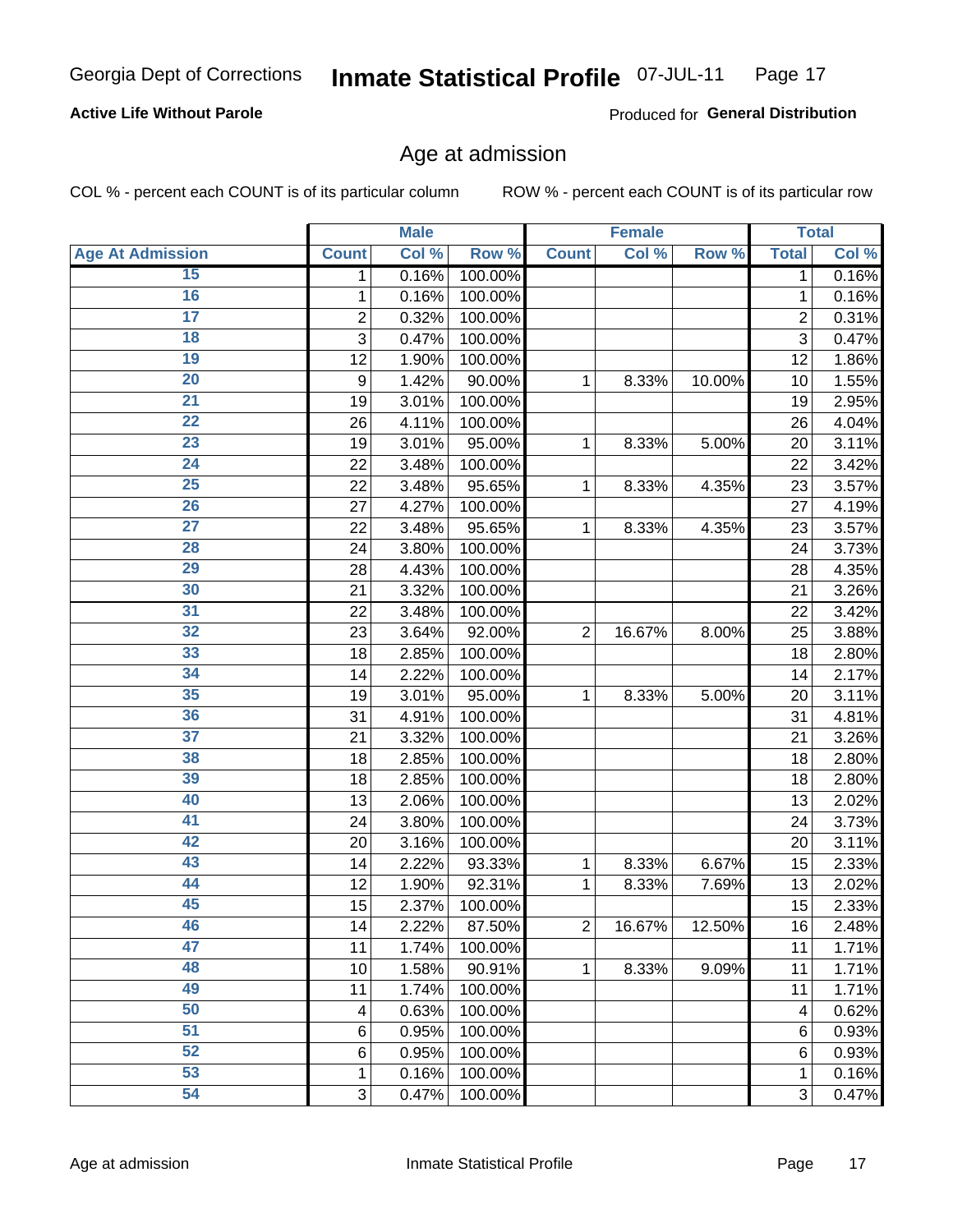#### Inmate Statistical Profile 07-JUL-11 Page 18

#### **Active Life Without Parole**

Produced for General Distribution

### Age at admission

COL % - percent each COUNT is of its particular column

|                         |              | <b>Male</b> |         |              | <b>Female</b> |       |       | <b>Total</b> |
|-------------------------|--------------|-------------|---------|--------------|---------------|-------|-------|--------------|
| <b>Age At Admission</b> | <b>Count</b> | Col %       | Row %   | <b>Count</b> | Col %         | Row % | Total | Col %        |
| 55                      | 3            | 0.47%       | 100.00% |              |               |       | 3     | 0.47%        |
| 56                      | 5            | 0.79%       | 100.00% |              |               |       | 5     | 0.78%        |
| 57                      | 5            | 0.79%       | 100.00% |              |               |       | 5     | 0.78%        |
| 58                      | 2            | 0.32%       | 100.00% |              |               |       | 2     | 0.31%        |
| 60                      |              | 0.16%       | 100.00% |              |               |       |       | 0.16%        |
| 62                      |              | 0.16%       | 100.00% |              |               |       |       | 0.16%        |
| 63                      |              | 0.16%       | 100.00% |              |               |       |       | 0.16%        |
| 64                      | 3            | 0.47%       | 100.00% |              |               |       | 3     | 0.47%        |
| 65                      |              | 0.16%       | 100.00% |              |               |       |       | 0.16%        |
| 66                      |              | 0.16%       | 100.00% |              |               |       |       | 0.16%        |
| 67                      |              | 0.16%       | 100.00% |              |               |       |       | 0.16%        |
| 69                      |              | 0.16%       | 100.00% |              |               |       |       | 0.16%        |
| 71                      |              | 0.16%       | 100.00% |              |               |       |       | 0.16%        |
| <b>Total Reported</b>   | 632          | 100%        | 98.14%  | 12           | 100%          | 1.86% | 644   | 100%         |

| Reported<br>TV 6 |        |     |     |
|------------------|--------|-----|-----|
| <b>Total</b>     | $\sim$ | . . | - - |
| Grand            | שטס    |     | 644 |

| <b>Mean</b><br>(average) | 34.46 | 35.08 | 34.47     |
|--------------------------|-------|-------|-----------|
| <b>Median (middle)</b>   | ູບ    | 33.5  | ^^<br>-55 |
| Mode<br>(most frequent)  | 36    | 46    | 36        |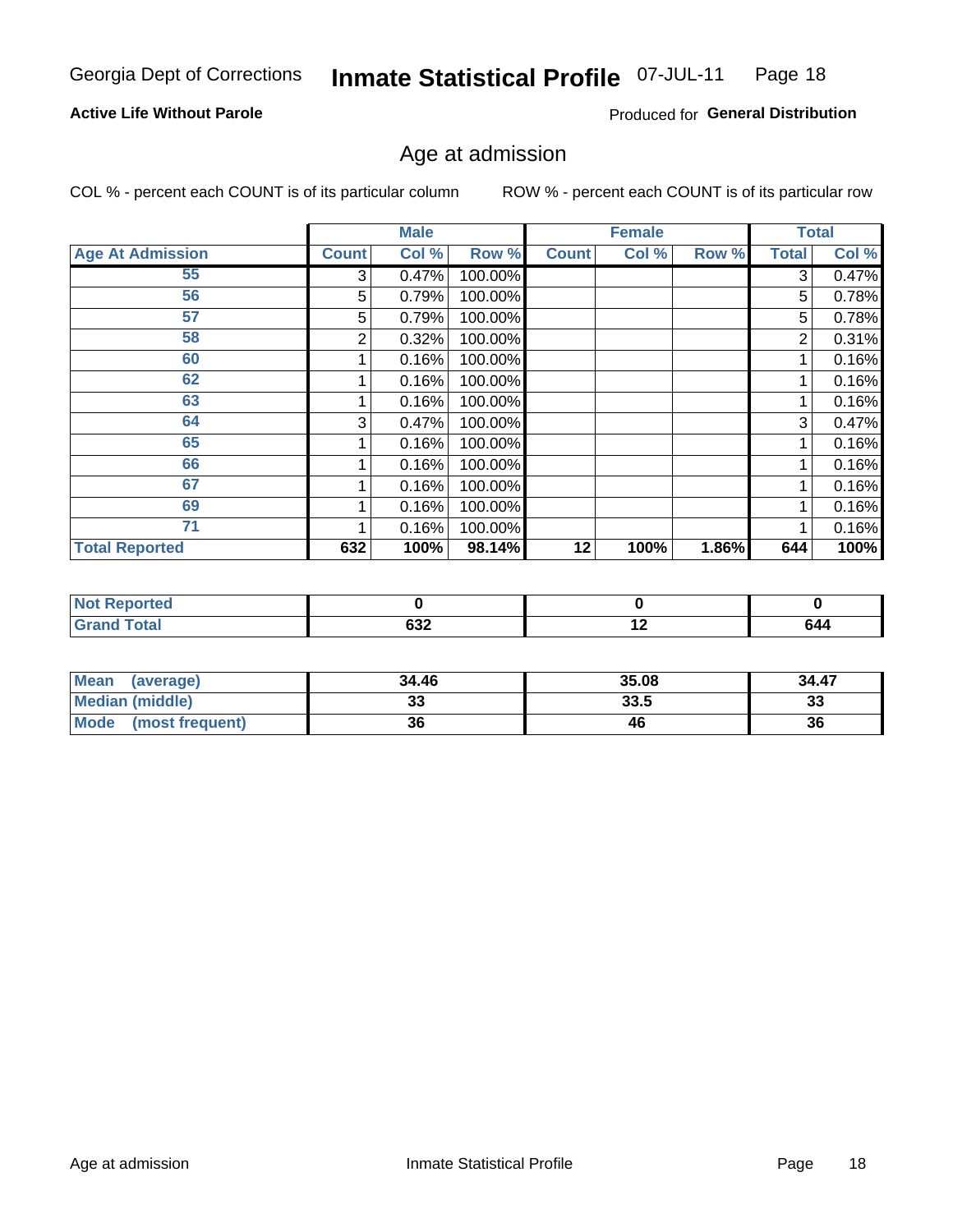#### Inmate Statistical Profile 07-JUL-11 Page 19

#### **Active Life Without Parole**

#### Produced for General Distribution

### Height, measured at entry to prison

COL % - percent each COUNT is of its particular column

|                       |              | <b>Male</b> |         |              | <b>Female</b> |          |              | Total         |
|-----------------------|--------------|-------------|---------|--------------|---------------|----------|--------------|---------------|
| <b>Height</b>         | <b>Count</b> | Col %       | Row %   | <b>Count</b> | Col %         | Row %    | <b>Total</b> | Col %         |
| 5'08''                |              | $0.56\%$    | 100.00% |              |               |          |              | 0.56%         |
| 5'10''                | 92           | $51.11\%$   | 100.00% |              |               |          |              | $92 51.11\% $ |
| 5'11''                | 87           | 48.33%      | 100.00% |              |               |          |              | 87 48.33%     |
| <b>Total Reported</b> | 180          | 100%        | 100.00% |              |               | $0.00\%$ | 180          | 100%          |

| <b>Not</b><br><b>rted</b><br>енн | ィにつ<br>49 Z | $\overline{\phantom{0}}$ | − ∪∙ |
|----------------------------------|-------------|--------------------------|------|
| <b>Total</b><br>' Grand          | ົາ<br>אט    | . .                      | 744. |

| <b>Mean</b><br>(average)       | 5'10'' | ш           | 5'10" |
|--------------------------------|--------|-------------|-------|
| <b>Median (middle)</b>         | 5'10"  |             | 5'10" |
| <b>Mode</b><br>(most frequent) | 5'10'' | <b>Null</b> | 5'10" |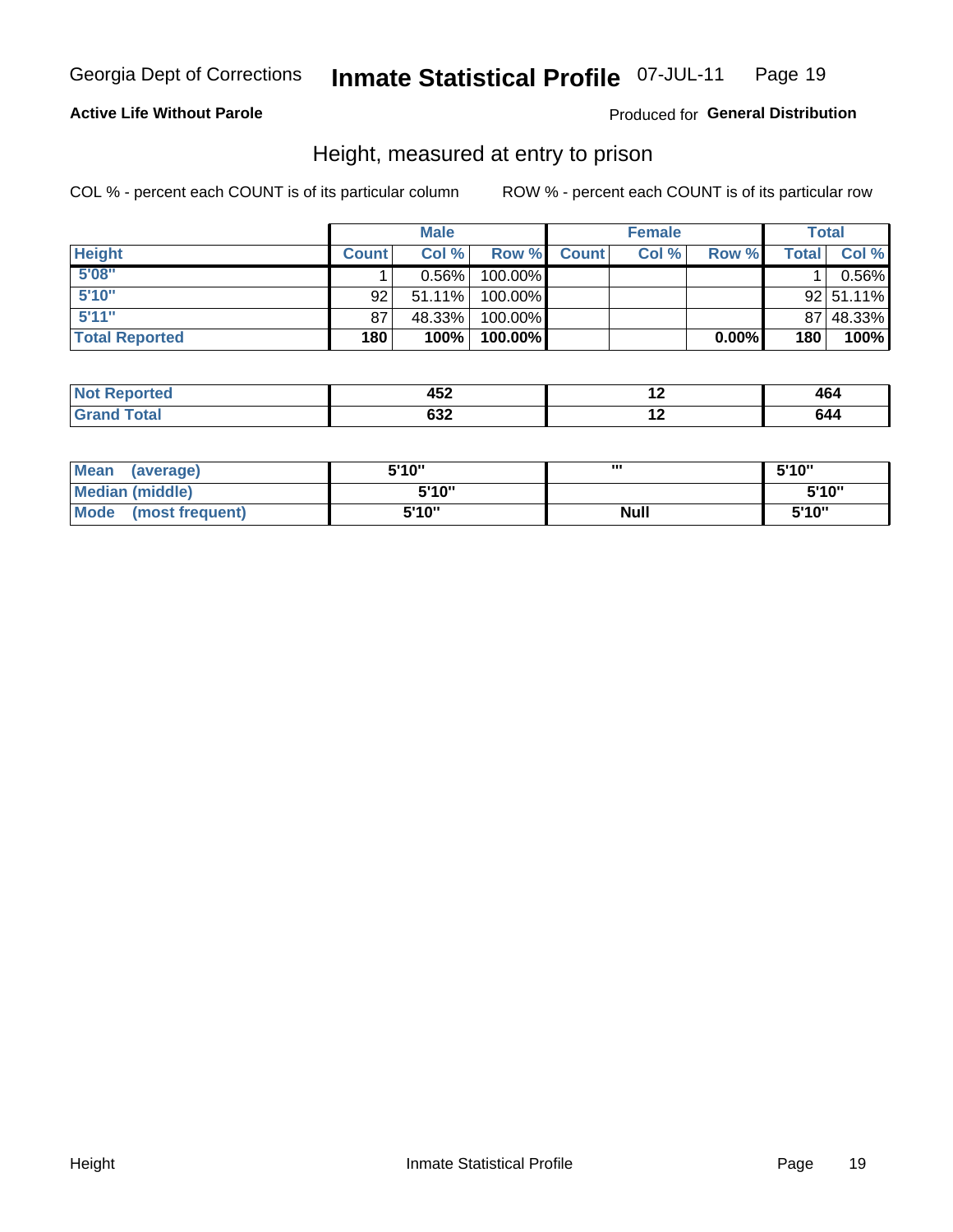#### Inmate Statistical Profile 07-JUL-11 Page 20

#### **Active Life Without Parole**

#### Produced for General Distribution

## Weight, measured at entry to prison

COL % - percent each COUNT is of its particular column

|                       |                | <b>Male</b> |         |                 | <b>Female</b> |         | <b>Total</b>   |        |
|-----------------------|----------------|-------------|---------|-----------------|---------------|---------|----------------|--------|
| <b>Weight</b>         | <b>Count</b>   | Col %       | Row %   | <b>Count</b>    | Col %         | Row %   | <b>Total</b>   | Col %  |
| 90 - 99 pounds        | 1              | 0.16%       | 100.00% |                 |               |         | 1              | 0.16%  |
| 110 - 119 pounds      |                |             |         | $\overline{2}$  | 16.67%        | 100.00% | 2              | 0.31%  |
| 120 - 129 pounds      | $\overline{2}$ | 0.32%       | 100.00% |                 |               |         | $\overline{2}$ | 0.31%  |
| 130 - 139 pounds      | 12             | 1.90%       | 92.31%  | 1               | 8.33%         | 7.69%   | 13             | 2.02%  |
| 140 - 149 pounds      | 40             | 6.35%       | 100.00% |                 |               |         | 40             | 6.23%  |
| 150 - 159 pounds      | 52             | 8.25%       | 100.00% |                 |               |         | 52             | 8.10%  |
| 160 - 169 pounds      | 82             | 13.02%      | 97.62%  | $\overline{2}$  | 16.67%        | 2.38%   | 84             | 13.08% |
| 170 - 179 pounds      | 99             | 15.71%      | 99.00%  | 1               | 8.33%         | 1.00%   | 100            | 15.58% |
| 180 - 189 pounds      | 80             | 12.70%      | 97.56%  | $\overline{2}$  | 16.67%        | 2.44%   | 82             | 12.77% |
| 190 - 199 pounds      | 53             | 8.41%       | 100.00% |                 |               |         | 53             | 8.26%  |
| 200 - 209 pounds      | 51             | 8.10%       | 98.08%  | 1               | 8.33%         | 1.92%   | 52             | 8.10%  |
| 210 - 219 pounds      | 40             | 6.35%       | 97.56%  | 1               | 8.33%         | 2.44%   | 41             | 6.39%  |
| 220 - 229 pounds      | 42             | 6.67%       | 100.00% |                 |               |         | 42             | 6.54%  |
| 230 - 239 pounds      | 21             | 3.33%       | 100.00% |                 |               |         | 21             | 3.27%  |
| 240 - 249 pounds      | 20             | 3.17%       | 100.00% |                 |               |         | 20             | 3.12%  |
| 250 - 259 pounds      | 9              | 1.43%       | 81.82%  | $\overline{2}$  | 16.67%        | 18.18%  | 11             | 1.71%  |
| 260 - 269 pounds      | 8              | 1.27%       | 100.00% |                 |               |         | 8              | 1.25%  |
| 270 - 279 pounds      | 6              | 0.95%       | 100.00% |                 |               |         | 6              | 0.93%  |
| 280 - 289 pounds      | 4              | 0.63%       | 100.00% |                 |               |         | 4              | 0.62%  |
| 290 - 299 pounds      | $\overline{2}$ | 0.32%       | 100.00% |                 |               |         | $\overline{2}$ | 0.31%  |
| 320 - 329 pounds      | 4              | 0.63%       | 100.00% |                 |               |         | 4              | 0.62%  |
| 330 - 339 pounds      | 1              | 0.16%       | 100.00% |                 |               |         |                | 0.16%  |
| 400 pounds and over   |                | 0.16%       | 100.00% |                 |               |         |                | 0.16%  |
| <b>Total Reported</b> | 630            | 100%        | 98.13%  | $\overline{12}$ | 100%          | 1.87%   | 642            | 100%   |

| <b>Not Reported</b>  |           |     |     |
|----------------------|-----------|-----|-----|
| <b>Total</b><br>Gran | coo<br>שט | . . | 644 |

| <b>Mean</b><br>(average) | 189 | 179   | 189 |
|--------------------------|-----|-------|-----|
| <b>Median (middle)</b>   | 180 | 177.5 | 180 |
| Mode<br>(most frequent)  | 170 | 110   | 170 |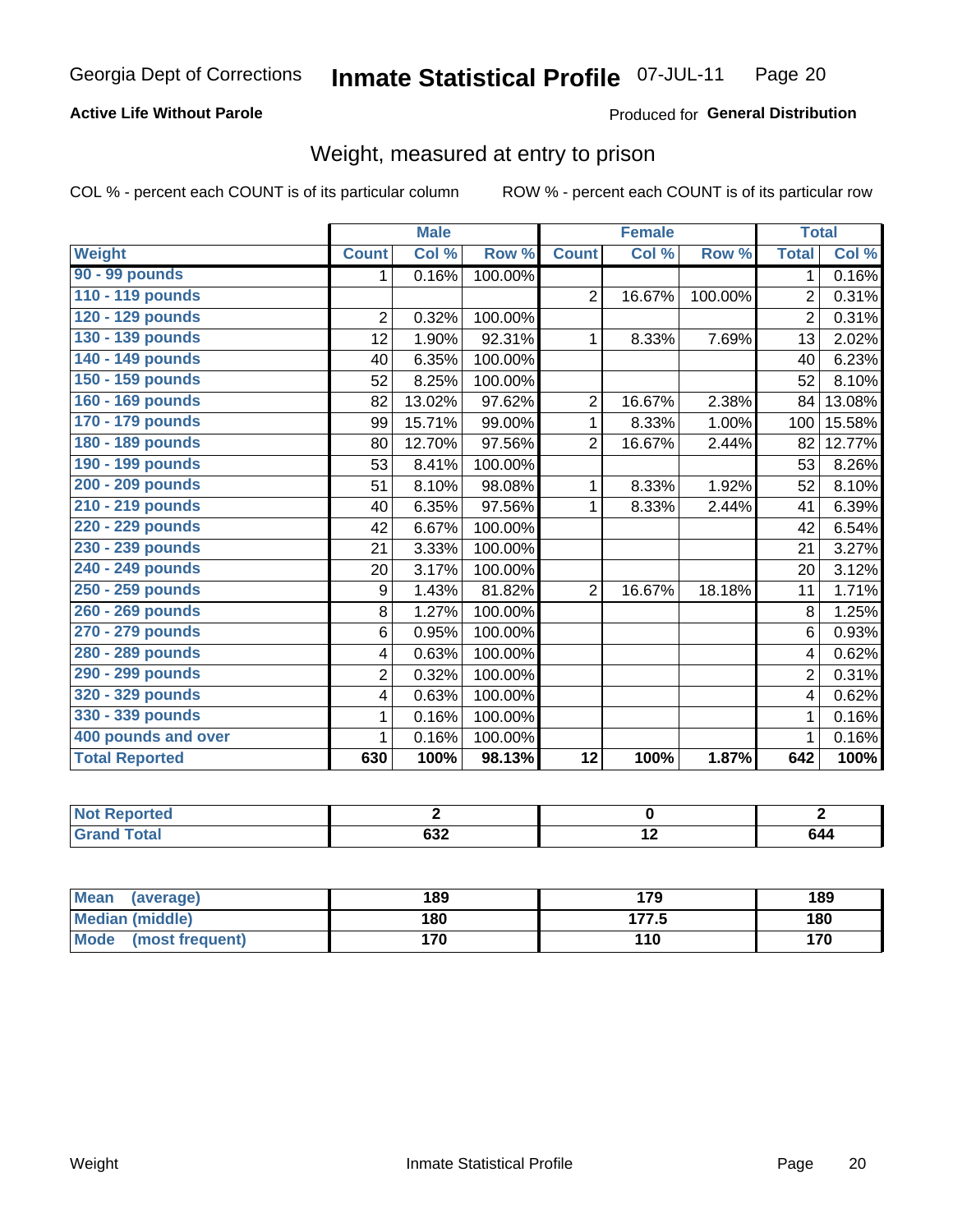#### **Inmate Statistical Profile 07-JUL-11** Page 21

#### **Active Life Without Parole**

**Produced for General Distribution** 

## Military service

COL % - percent each COUNT is of its particular column

|              |                         |              | <b>Male</b> |         |             | <b>Female</b> |       |              | <b>Total</b> |
|--------------|-------------------------|--------------|-------------|---------|-------------|---------------|-------|--------------|--------------|
|              | <b>Military service</b> | <b>Count</b> | Col %       |         | Row % Count | Col %         | Row % | <b>Total</b> | Col %        |
|              | <b>Air Force</b>        | 41           | 9.79%       | 100.00% |             |               |       | 41           | 9.56%        |
| $\mathbf{2}$ | <b>Army</b>             | 6            | 1.43%       | 100.00% |             |               |       | 6            | 1.40%        |
| 3            | <b>Navy</b>             | 3            | .72%        | 100.00% |             |               |       | 3            | .70%         |
| 4            | <b>Marines</b>          |              | .24%        | 100.00% |             |               |       |              | .23%         |
| 5.           | <b>Coast Guard</b>      | 5            | 1.19%       | 100.00% |             |               |       | 5            | 1.17%        |
| 96           | <b>None</b>             | 363          | 86.63%      | 97.32%  | 10          | 100.00%       | 2.68% | 373          | 86.95%       |
|              | <b>Total Reported</b>   | 419          | 100%        | 97.67%  | 10          | 100%          | 2.33% | 429          | 100%         |

| <b>rted</b>                    | 242<br><b>215</b> |     | - - -<br>2 I J |
|--------------------------------|-------------------|-----|----------------|
| <b>otal</b><br>$\mathsf{v}$ nu | coo<br>∠כס        | . . | v44            |

|  | Mo<br>de (most frequent) | <b>Force</b><br>Aır | Null | <b>Force</b><br>-- |
|--|--------------------------|---------------------|------|--------------------|
|--|--------------------------|---------------------|------|--------------------|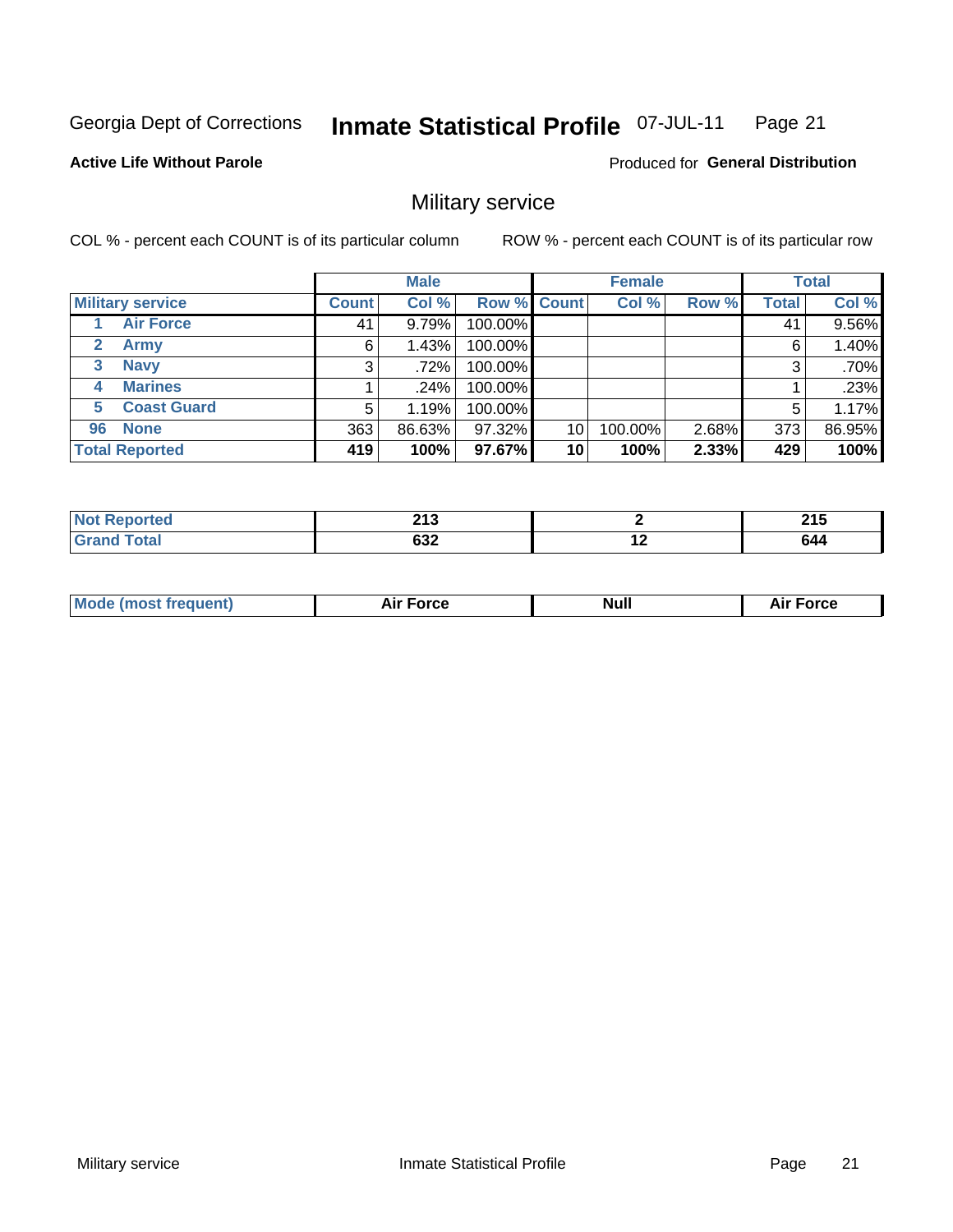#### Inmate Statistical Profile 07-JUL-11 Page 22

**Active Life Without Parole** 

**Produced for General Distribution** 

## Type of admission to prison

COL % - percent each COUNT is of its particular column

|                                 |              | <b>Male</b> |                    |         | <b>Female</b> |       |       | <b>Total</b> |
|---------------------------------|--------------|-------------|--------------------|---------|---------------|-------|-------|--------------|
| <b>Type of Admission</b>        | <b>Count</b> | Col%        | <b>Row % Count</b> |         | Col %         | Row % | Total | Col %        |
| <b>Committed From Court</b>     | 617          | 97.78%      | 98.09%             | 12      | $100.00\%$    | 1.91% | 629   | 97.82%       |
| <b>Parole Rev/New Sent</b><br>3 |              | .16%        | 100.00%            |         |               |       |       | .16%         |
| <b>Par Rev/No New Sent</b><br>4 |              | ا 16%.      | 100.00%            |         |               |       |       | .16%         |
| <b>Prob Viol/Partial</b><br>6   |              | ا 16%.      | 100.00%            |         |               |       |       | .16%         |
| <b>Life W/O Parole</b><br>11    | 11           | 1.74%       | 100.00%            |         |               |       | 11    | 1.71%        |
| <b>Total Reported</b>           | 631          | 100%        | 98.13%             | $12 \,$ | 100%          | 1.87% | 643   | 100%         |

| <b>Not Repc</b><br><b>Enorted</b> |                   |     |     |
|-----------------------------------|-------------------|-----|-----|
| <b>Total</b><br>Croy              | <b>000</b><br>∠כס | . . | 644 |

| Mode (most frequent) | Court Cmmt | Court Cmmt | Court Cmmt |
|----------------------|------------|------------|------------|
|                      |            |            |            |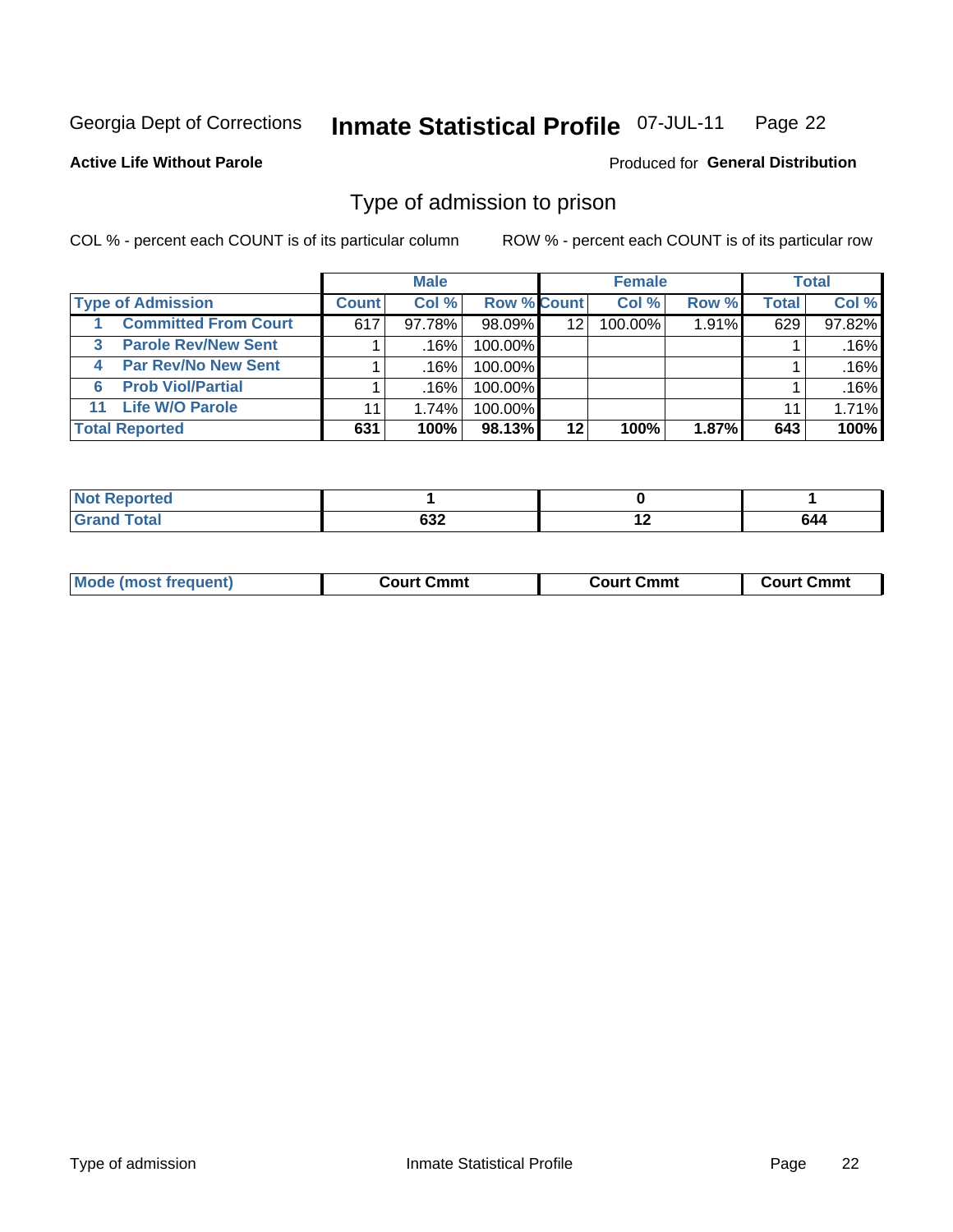#### Inmate Statistical Profile 07-JUL-11 Page 23

**Active Life Without Parole** 

**Produced for General Distribution** 

### Current / last security status

COL % - percent each COUNT is of its particular column

|                        |                 | <b>Male</b> |             |    | <b>Female</b> |        |              | <b>Total</b> |
|------------------------|-----------------|-------------|-------------|----|---------------|--------|--------------|--------------|
| <b>Security Status</b> | <b>Count</b>    | Col %       | Row % Count |    | Col %         | Row %  | <b>Total</b> | Col %        |
| 0 Diag Incom           | 3               | .50%        | 100.00%     |    | .00%          |        | 3            | .49%         |
| 3 Minimum              |                 | .67%        | $80.00\%$   |    | 9.09%         | 20.00% | 5            | .82%         |
| 4 Medium               | 15 <sub>2</sub> | 2.50%       | 100.00%     |    | .00%          |        | 15           | 2.45%        |
| 5 Close                | 577             | 96.01%      | 98.30%      | 10 | 90.91%        | 1.70%  | 587          | 95.92%       |
| 6 Maximum              |                 | .33%        | 100.00%     |    | .00%          |        | 2            | .33%         |
| <b>Total Reported</b>  | 601             | 100%        | 98.2%       | 11 | 100%          | 1.8%   | 612          | 100%         |

| <b>Still being diagnosed</b> |     |          |
|------------------------------|-----|----------|
| <b>Not Reported</b>          |     | ^^<br>JZ |
| <b>Grand Total</b>           | 632 | 644      |

| Mode (my<br>Close<br>Close<br>Close<br>frequent)<br>nst |
|---------------------------------------------------------|
|---------------------------------------------------------|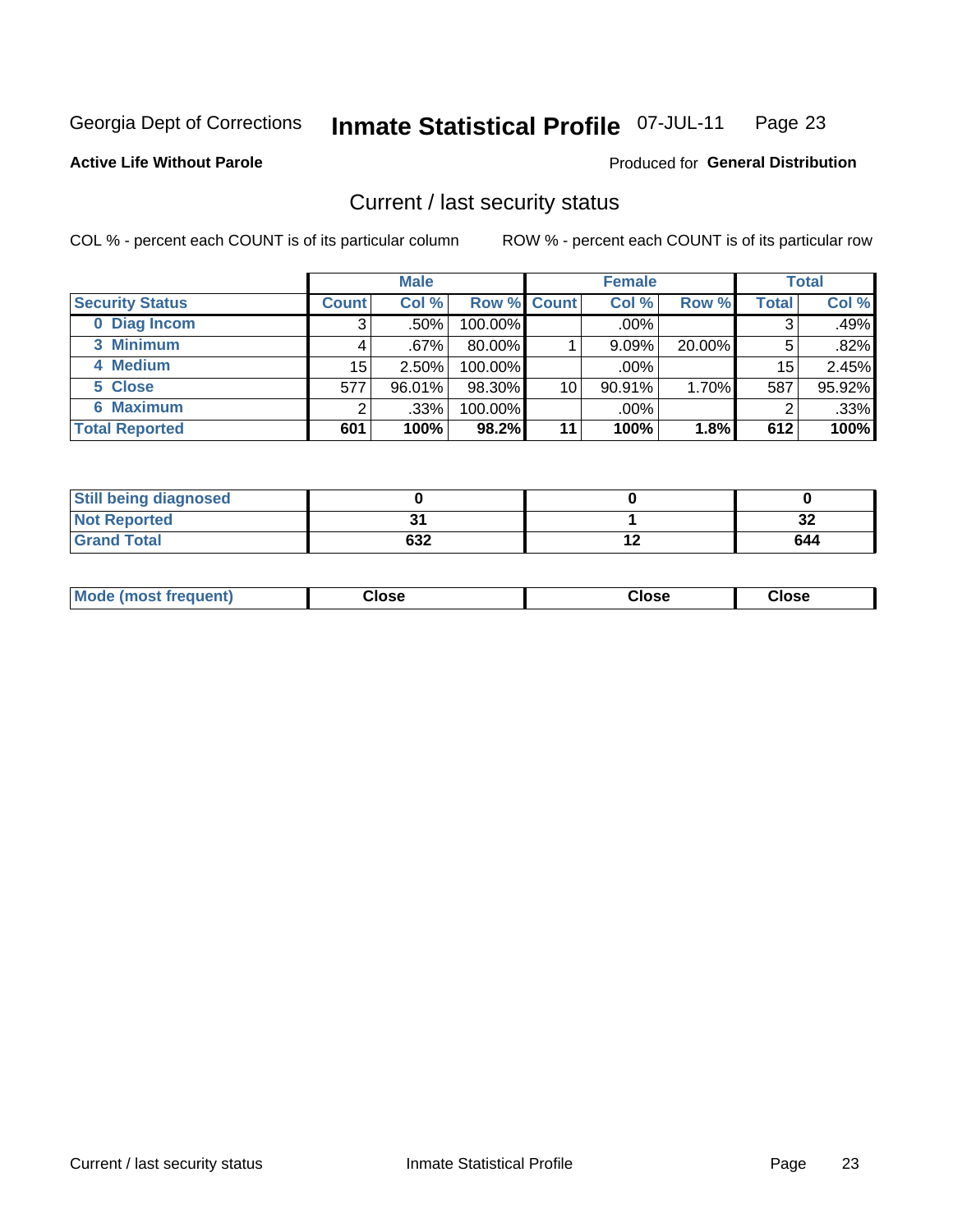#### Inmate Statistical Profile 07-JUL-11 Page 24

**Active Life Without Parole** 

Produced for General Distribution

## Current / last type of institution

COL % - percent each COUNT is of its particular column

|                            |              | <b>Male</b> |             |         | <b>Female</b> |          |       | <b>Total</b> |
|----------------------------|--------------|-------------|-------------|---------|---------------|----------|-------|--------------|
| <b>Type of Institution</b> | <b>Count</b> | Col%        | Row % Count |         | Col %         | Row %    | Total | Col %        |
| <b>State Prison</b>        | 629          | $99.84\%$   | 98.13%      | 12      | 100.00%       | $1.87\%$ | 641   | 99.84%       |
| <b>Private Prison</b>      |              | .16% l      | 100.00%     |         |               |          |       | $.16\%$      |
| <b>Total Reported</b>      | 630          | 100%        | 98.13%      | $12 \,$ | 100%          | 1.87%    | 642   | 100%         |

| د حا<br>rea |                      |                    |  |
|-------------|----------------------|--------------------|--|
| $m = 1$     | $\sim$<br><b>OJZ</b> | . .<br><u>. . </u> |  |

| <b>Mode (most frequent)</b> | <b>State Prison</b> | <b>State Prison</b> | <b>State Prison</b> |
|-----------------------------|---------------------|---------------------|---------------------|
|                             |                     |                     |                     |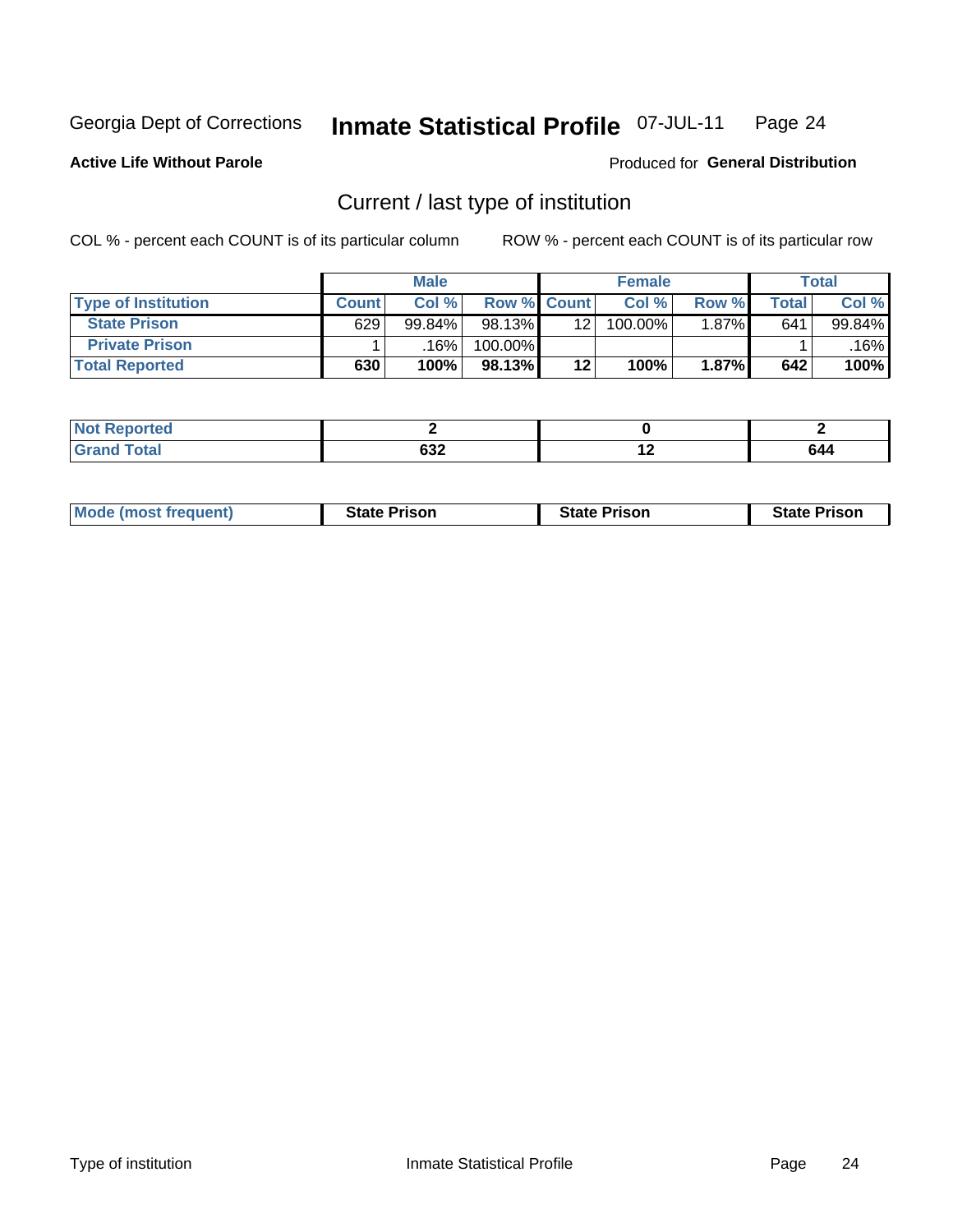#### Inmate Statistical Profile 07-JUL-11 Page 25

#### **Active Life Without Parole**

#### Produced for General Distribution

## Institution type - transitional centers

COL % - percent each COUNT is of its particular column

|                                                | Male  |                    | <b>Female</b> |                   | Total |
|------------------------------------------------|-------|--------------------|---------------|-------------------|-------|
| <b>Institution Type - Trans. Centers Count</b> | Col % | <b>Row % Count</b> |               | Col % Row % Total | Col % |
| <b>Total Reported</b>                          |       |                    |               |                   |       |

| <b>Reported</b><br><b>NOT</b><br>$\sim$            |  |  |
|----------------------------------------------------|--|--|
| $f$ $f \circ f \circ f$<br>$C = 1$<br><b>TULAI</b> |  |  |

| Mode (most frequent) | <b>Null</b> | <b>Null</b> | <b>Null</b> |
|----------------------|-------------|-------------|-------------|
|                      |             |             |             |
|                      |             |             |             |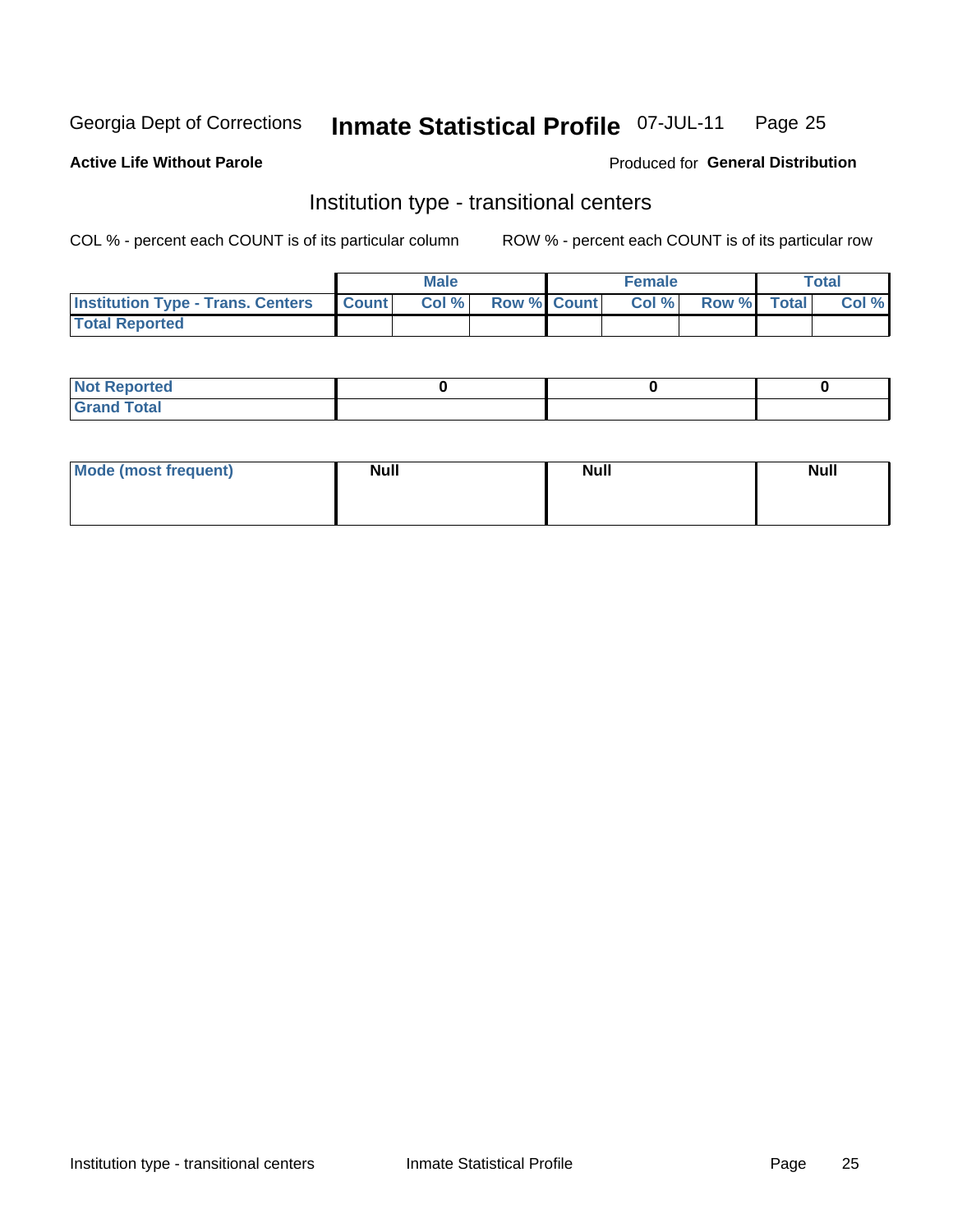#### **Inmate Statistical Profile 07-JUL-11** Page 26

#### **Active Life Without Parole**

#### Produced for General Distribution

## Institution type - mental hospitals

COL % - percent each COUNT is of its particular column

|                                                  | Male |                    | <b>Female</b> |                   | <b>Total</b> |
|--------------------------------------------------|------|--------------------|---------------|-------------------|--------------|
| <b>Institution Type - Mental Hospitals Count</b> | Col% | <b>Row % Count</b> |               | Col % Row % Total | Col %        |
| <b>Total Reported</b>                            |      |                    |               |                   |              |

| <b>Not Reported</b>                     |  |  |
|-----------------------------------------|--|--|
| <b>otal</b><br>C <sub>r</sub><br>______ |  |  |

| Mode.<br>frequent) | <b>Nul</b><br>_____ | <b>Null</b> | <b>Null</b> |
|--------------------|---------------------|-------------|-------------|
|                    |                     |             |             |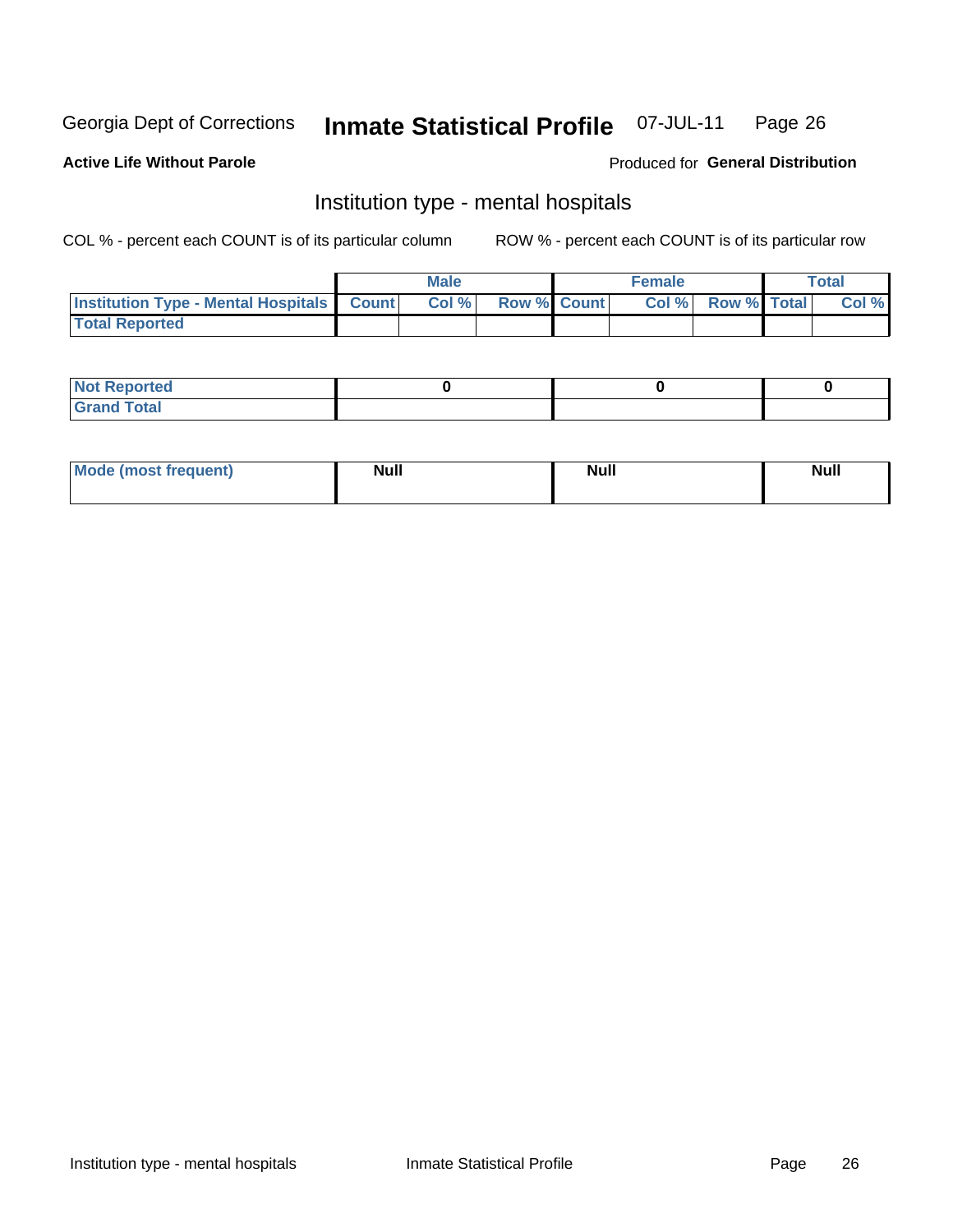#### Inmate Statistical Profile 07-JUL-11 Page 27

**Active Life Without Parole** 

**Produced for General Distribution** 

### Institution type - county prisons

COL % - percent each COUNT is of its particular column

|                                                    | <b>Male</b> |  | <b>Female</b>            |             | <b>Total</b> |
|----------------------------------------------------|-------------|--|--------------------------|-------------|--------------|
| <b>Institution Type - County Prisons   Count  </b> | Col %       |  | <b>Row % Count Col %</b> | Row % Total | Col %        |
| <b>Total Reported</b>                              |             |  |                          |             |              |

| <b>Not Reported</b>   |  |  |
|-----------------------|--|--|
| <b>Total</b><br>Granc |  |  |

| Mode (most frequent) | <b>Null</b> | <b>Null</b> | <b>Null</b> |
|----------------------|-------------|-------------|-------------|
|                      |             |             |             |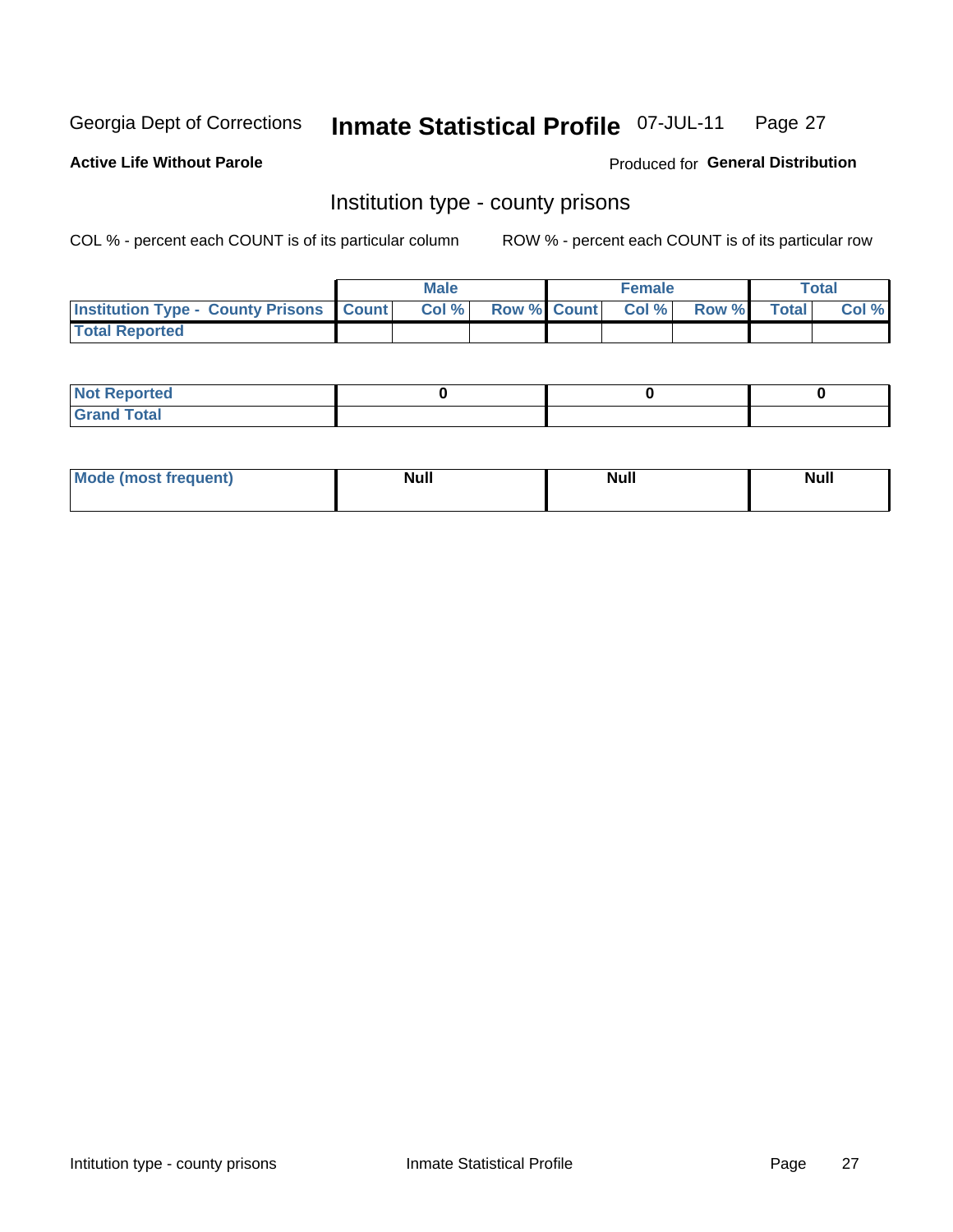#### Inmate Statistical Profile 07-JUL-11 Page 28

#### **Active Life Without Parole**

#### **Produced for General Distribution**

## Institution type - state prisons

COL % - percent each COUNT is of its particular column

|                                                   |              | <b>Male</b> |         |              | <b>Female</b> |         | <b>Total</b> |        |
|---------------------------------------------------|--------------|-------------|---------|--------------|---------------|---------|--------------|--------|
| <b>Institution Type - State Prisons</b>           | <b>Count</b> | Col %       | Row %   | <b>Count</b> | Col %         | Row %   | Total        | Col %  |
| <b>Arrendale State Prison</b><br>508              |              |             |         | 8            | 66.67%        | 100.00% | 8            | 1.25%  |
| <b>Augusta State Med.</b><br>532<br><b>Prison</b> | 40           | 6.36%       | 100.00% |              |               |         | 40           | 6.24%  |
| <b>Baldwin State Prison</b><br>553                | 28           | 4.45%       | 100.00% |              |               |         | 28           | 4.37%  |
| <b>Coastal State Prison</b><br>523                |              | .16%        | 100.00% |              |               |         |              | .16%   |
| <b>Ga Diag &amp; Class Pris</b><br>521            | 21           | 3.34%       | 100.00% |              |               |         | 21           | 3.28%  |
| <b>Ga State Prison</b><br>517                     | 6            | .95%        | 100.00% |              |               |         | 6            | .94%   |
| <b>Hancock State Prison</b><br>541                | 67           | 10.65%      | 100.00% |              |               |         | 67           | 10.45% |
| <b>Hays State Prison</b><br>540                   | 78           | 12.40%      | 100.00% |              |               |         | 78           | 12.17% |
| <b>Johnson State Prison</b><br>545                |              | .16%        | 100.00% |              |               |         |              | .16%   |
| <b>Macon State Prison</b><br>549                  | 106          | 16.85%      | 100.00% |              |               |         | 106          | 16.54% |
| <b>Phillips State Prison</b><br>505               | 12           | 1.91%       | 100.00% |              |               |         | 12           | 1.87%  |
| <b>Pulaski State Prison (W)</b><br>557            |              |             |         | 4            | 33.33%        | 100.00% | 4            | .62%   |
| <b>Smith State Prison</b><br>550                  | 73           | 11.61%      | 100.00% |              |               |         | 73           | 11.39% |
| <b>Telfair State Prison</b><br>542                | 72           | 11.45%      | 100.00% |              |               |         | 72           | 11.23% |
| <b>Valdosta State Prison</b><br>537               | 59           | 9.38%       | 100.00% |              |               |         | 59           | 9.20%  |
| <b>Ware State Prison</b><br>501                   | 65           | 10.33%      | 100.00% |              |               |         | 65           | 10.14% |
| <b>Total Reported</b>                             | 629          | 100%        | 98.13%  | 12           | 100%          | 1.87%   | 641          | 100%   |

| : Reported<br><b>NOT</b><br>$\sim$ |     |     |     |
|------------------------------------|-----|-----|-----|
| <b>c</b> otal                      | 629 | . . | 641 |

| Mode (most frequent) | 1549 Macon State Prison | <b>508 Arrendale State Prison</b> | I 549 Macon State I<br>Prison |
|----------------------|-------------------------|-----------------------------------|-------------------------------|
|----------------------|-------------------------|-----------------------------------|-------------------------------|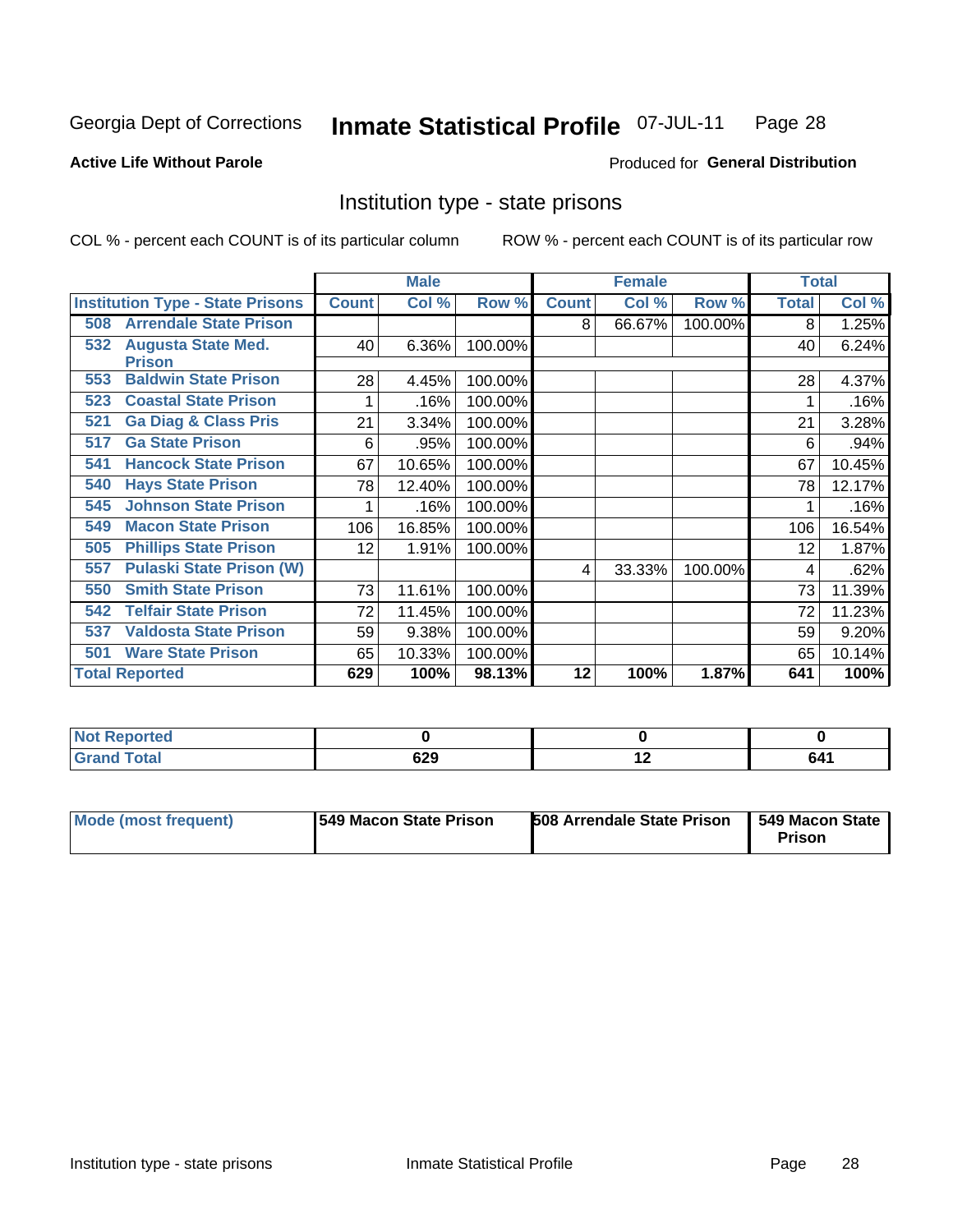#### Inmate Statistical Profile 07-JUL-11 Page 29

**Active Life Without Parole** 

Produced for General Distribution

## Institution type - private prisons

COL % - percent each COUNT is of its particular column

|                                           |              | <b>Male</b> |                    | <b>Female</b> |       |              | Total   |
|-------------------------------------------|--------------|-------------|--------------------|---------------|-------|--------------|---------|
| <b>Institution Type - Private Prisons</b> | <b>Count</b> | Col%        | <b>Row % Count</b> | Col%          | Row % | <b>Total</b> | Col %   |
| 569<br><b>Coffee Corr Facility</b>        |              | $100.00\%$  | 100.00%            |               |       |              | 100.00% |
| <b>Total Reported</b>                     |              | $100\%$ .   | 100%               |               | %     |              | 100%    |

| Not Reported |  |  |
|--------------|--|--|
|              |  |  |

| Mode (most frequent) | 569 Coffee Corr Facility | <b>Null</b> | 569 Coffee Corr<br><b>Facility</b> |
|----------------------|--------------------------|-------------|------------------------------------|
|----------------------|--------------------------|-------------|------------------------------------|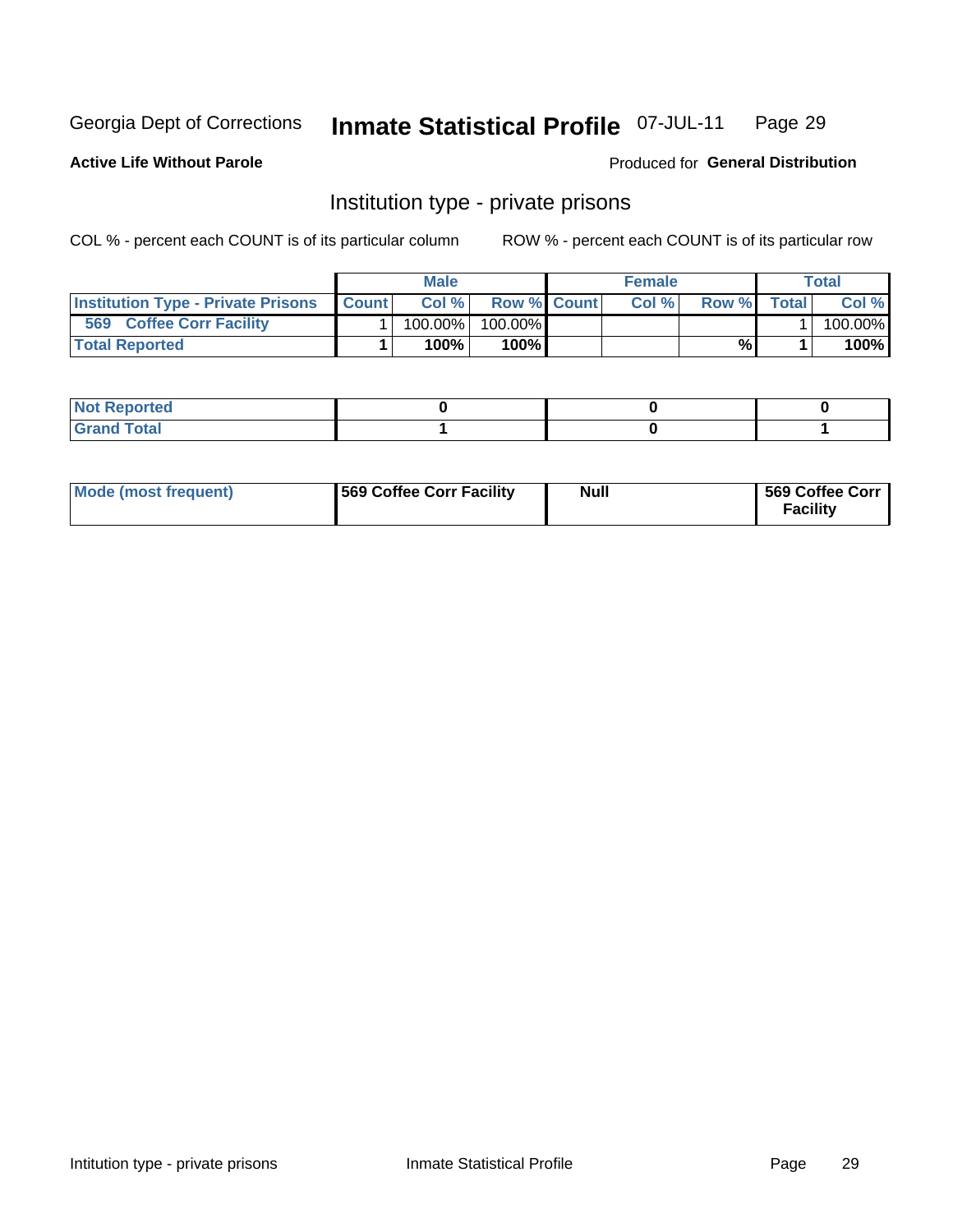#### Inmate Statistical Profile 07-JUL-11 Page 30

**Active Life Without Parole** 

Produced for General Distribution

## Institution type - prison annexes

COL % - percent each COUNT is of its particular column

|                                                   | <b>Male</b> |              |       | <b>Female</b> |                    | <b>Total</b> |
|---------------------------------------------------|-------------|--------------|-------|---------------|--------------------|--------------|
| <b>Institution Type - Prison Annexe   Count  </b> | Col %       | <b>Row %</b> | Count | Col %         | <b>Row %</b> Total | Col %        |
| <b>Total Reported</b>                             |             |              |       |               |                    |              |

| <b>Reported</b><br>I NOT                      |  |  |
|-----------------------------------------------|--|--|
| <b>Total</b><br>Carar<br>$\sim$ . When $\sim$ |  |  |

| <b>Mode</b>     | <b>Null</b> | <b>Null</b> | <b>Null</b> |
|-----------------|-------------|-------------|-------------|
| most frequent). |             |             |             |
|                 |             |             |             |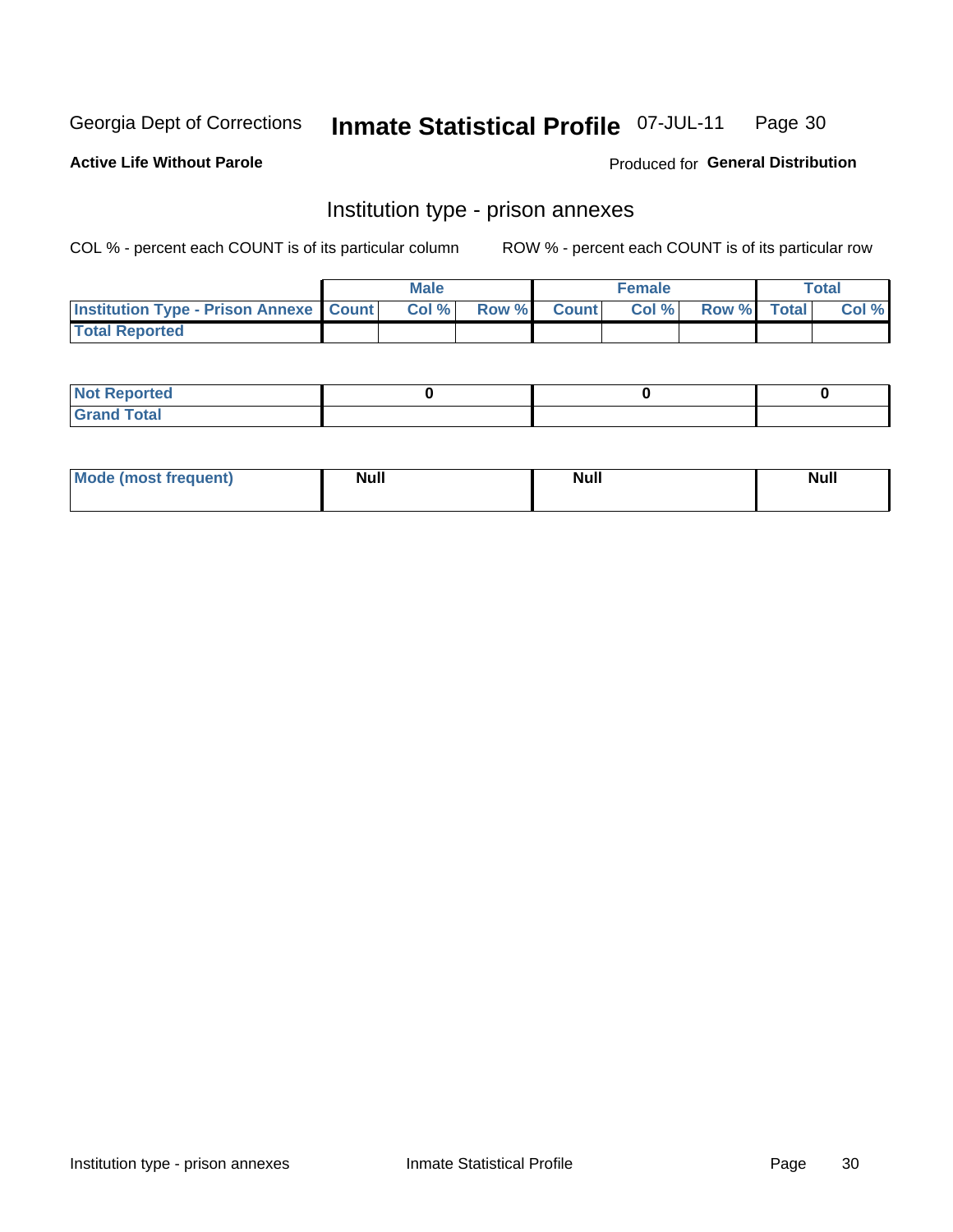#### Inmate Statistical Profile 07-JUL-11 Page 31

**Active Life Without Parole** 

Produced for General Distribution

## Institution type - pre-release centers

COL % - percent each COUNT is of its particular column

|                                                   | <b>Male</b> |              |              | Female |             | <b>Total</b> |
|---------------------------------------------------|-------------|--------------|--------------|--------|-------------|--------------|
| <b>Institution Type - Prison Annexe   Count  </b> | Col %       | <b>Row %</b> | <b>Count</b> | Col %  | Row % Total | Col %        |
| <b>Total Reported</b>                             |             |              |              |        |             |              |

| <b>Reported</b><br>I NOT |  |  |
|--------------------------|--|--|
| <b>Total</b><br>$C$ ren  |  |  |

| <b>Mo</b><br>frequent)<br>(most | <b>Null</b> | <b>Null</b> | <b>Null</b> |
|---------------------------------|-------------|-------------|-------------|
|                                 |             |             |             |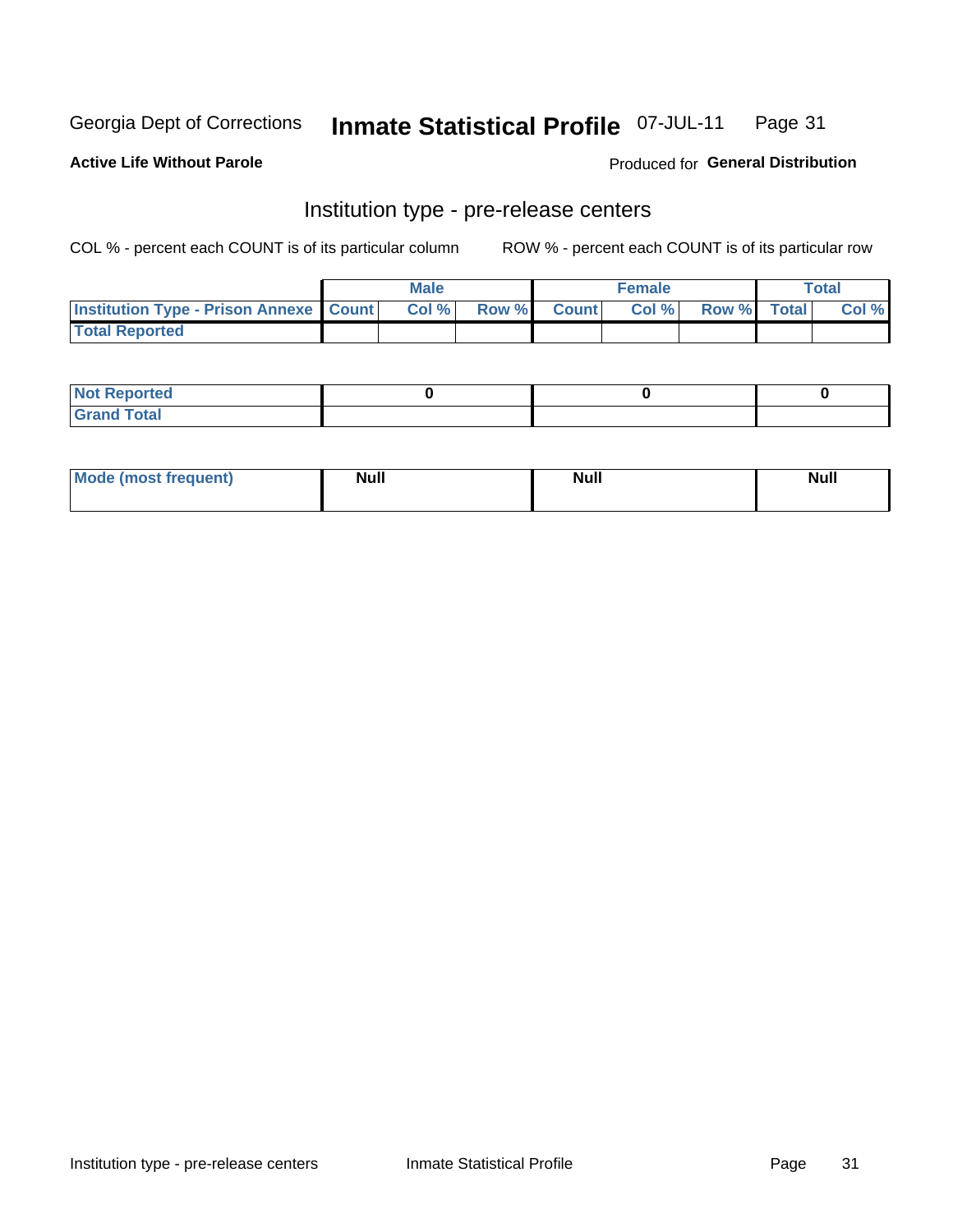#### Inmate Statistical Profile 07-JUL-11 Page 32

#### **Active Life Without Parole**

#### Produced for General Distribution

## Institution type - inmate boot camp

COL % - percent each COUNT is of its particular column

|                                      |                  | <b>Male</b> |              |              | <b>Female</b> |             | <b>Total</b> |
|--------------------------------------|------------------|-------------|--------------|--------------|---------------|-------------|--------------|
| <b>Institution Type - Boot Camps</b> | <b>I</b> Count I | Col %       | <b>Row %</b> | <b>Count</b> | Col %         | Row % Total | Col %        |
| <b>Total Rported</b>                 |                  |             |              |              |               |             |              |

| <b>Not Reported</b>            |  |  |
|--------------------------------|--|--|
| <b>Total</b><br>C <sub>r</sub> |  |  |

| <b>I Mode (most frequent)</b> | <b>Null</b> | <b>Null</b> | <b>Null</b> |
|-------------------------------|-------------|-------------|-------------|
|                               |             |             |             |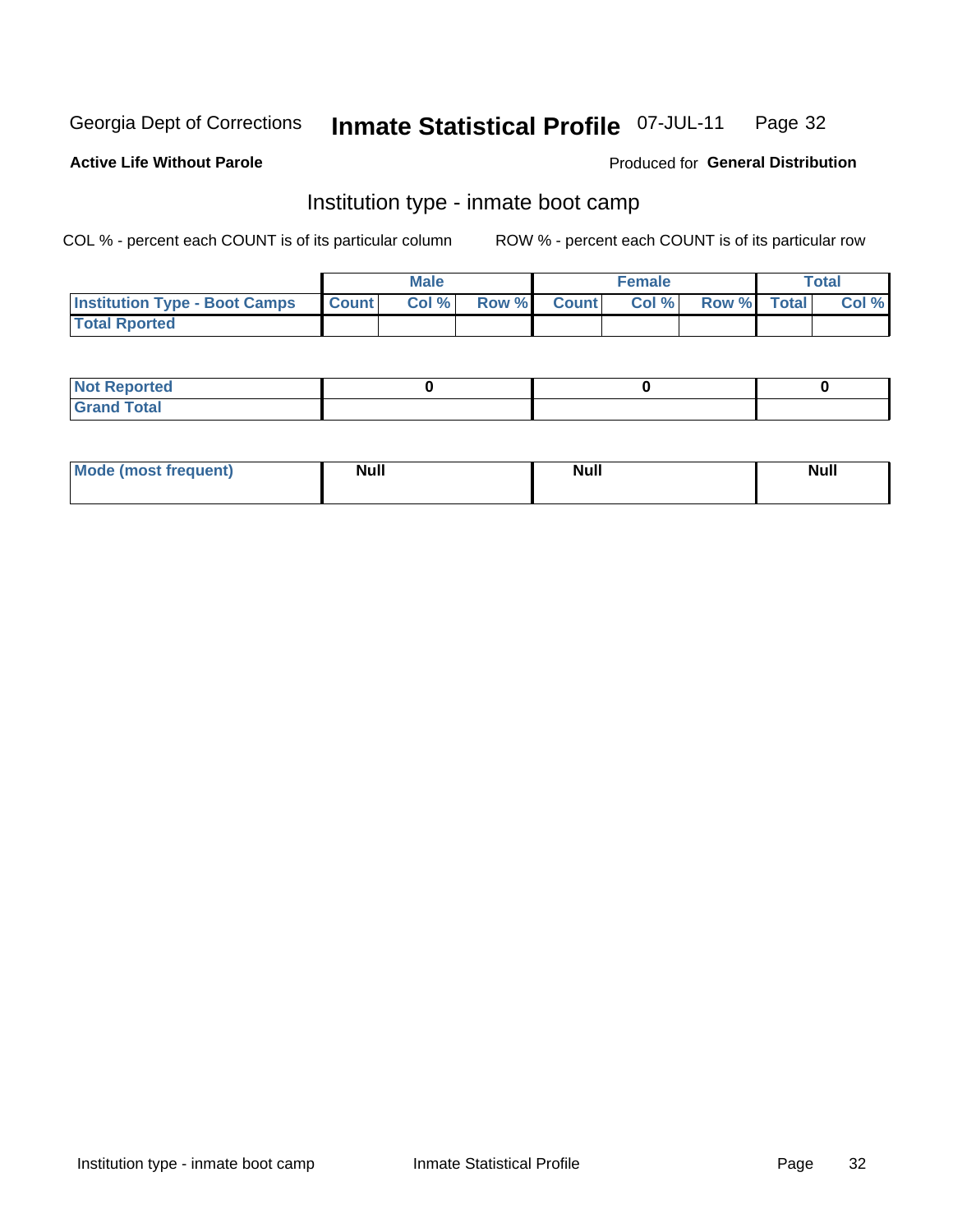#### Inmate Statistical Profile 07-JUL-11 Page 33

**Active Life Without Parole** 

Produced for General Distribution

## Number of disciplinary reports

COL % - percent each COUNT is of its particular column

|                                       |              | <b>Male</b> |                    |    | <b>Female</b> |       |       | <b>Total</b> |
|---------------------------------------|--------------|-------------|--------------------|----|---------------|-------|-------|--------------|
| <b>Number of Disciplinary Reports</b> | <b>Count</b> | Col %       | <b>Row % Count</b> |    | Col %         | Row % | Total | Col %        |
|                                       | 161          | 25.47%      | 98.17%             | 3  | 25.00%        | 1.83% | 164   | 25.47%       |
|                                       | 70           | 11.08%      | 98.59%             |    | 8.33%         | 1.41% | 71    | 11.02%       |
|                                       | 55           | 8.70%       | 94.83%             | 3  | 25.00%        | 5.17% | 58    | 9.01%        |
| 3                                     | 32           | 5.06%       | 96.97%             |    | 8.33%         | 3.03% | 33    | 5.12%        |
|                                       | 41           | 6.49%       | 100.00%            |    |               |       | 41    | 6.37%        |
| 5                                     | 29           | 4.59%       | 100.00%            |    |               |       | 29    | 4.50%        |
| <b>More Than 5</b>                    | 244          | 38.61%      | 98.39%             | 4  | 33.33%        | 1.61% | 248   | 38.51%       |
| <b>Total Reported</b>                 | 632          | 100%        | 98.14%             | 12 | 100%          | 1.86% | 644   | 100%         |

| NO<br>него |             |             |     |
|------------|-------------|-------------|-----|
| Total      | cor.<br>99Z | $\cdot$ $-$ | 644 |

| Mean (average)       | 8.58 | 7.33 | 8.55 |
|----------------------|------|------|------|
| Median (middle)      |      |      |      |
| Mode (most frequent) |      |      |      |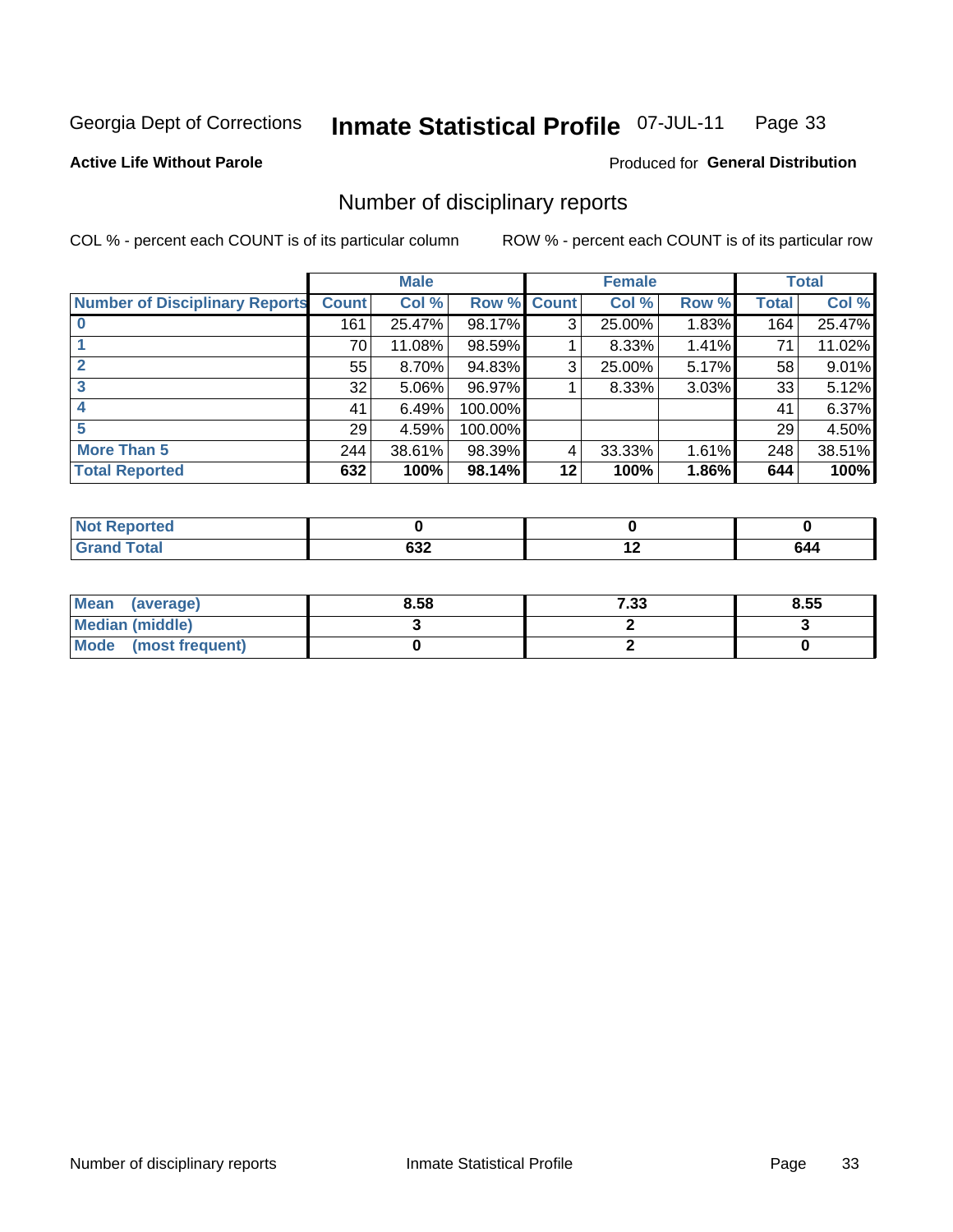#### Inmate Statistical Profile 07-JUL-11 Page 34

#### **Active Life Without Parole**

#### **Produced for General Distribution**

## Number of transfers

COL % - percent each COUNT is of its particular column

|                            |              | <b>Male</b> |             |    | <b>Female</b> |        |              | <b>Total</b> |
|----------------------------|--------------|-------------|-------------|----|---------------|--------|--------------|--------------|
| <b>Number of Transfers</b> | <b>Count</b> | Col %       | Row % Count |    | Col %         | Row %  | <b>Total</b> | Col %        |
|                            | 8            | 1.27%       | 88.89%      |    | 8.33%         | 11.11% | 9            | 1.40%        |
|                            | 105          | 16.61%      | 95.45%      | 5  | 41.67%        | 4.55%  | 110          | 17.08%       |
|                            | 115          | 18.20%      | 100.00%     |    |               |        | 115          | 17.86%       |
| 3                          | 117          | 18.51%      | 99.15%      |    | 8.33%         | 0.85%  | 118          | 18.32%       |
|                            | 75           | 11.87%      | 93.75%      | 5  | 41.67%        | 6.25%  | 80           | 12.42%       |
| 5                          | 49           | 7.75%       | 100.00%     |    |               |        | 49           | 7.61%        |
| <b>More Than 5</b>         | 163          | 25.79%      | 100.00%     |    |               |        | 163          | 25.31%       |
| <b>Total Reported</b>      | 632          | 100%        | 98.14%      | 12 | 100%          | 1.86%  | 644          | 100%         |

| N<br>тес |               |                          |                                                         |
|----------|---------------|--------------------------|---------------------------------------------------------|
| Total    | $\sim$<br>তত∠ | $\overline{\phantom{0}}$ | O44<br>$\sim$ $\sim$ $\sim$ $\sim$ $\sim$ $\sim$ $\sim$ |

| Mean (average)       | 4.25 | 2.33 | 4.2. |
|----------------------|------|------|------|
| Median (middle)      |      |      |      |
| Mode (most frequent) |      |      |      |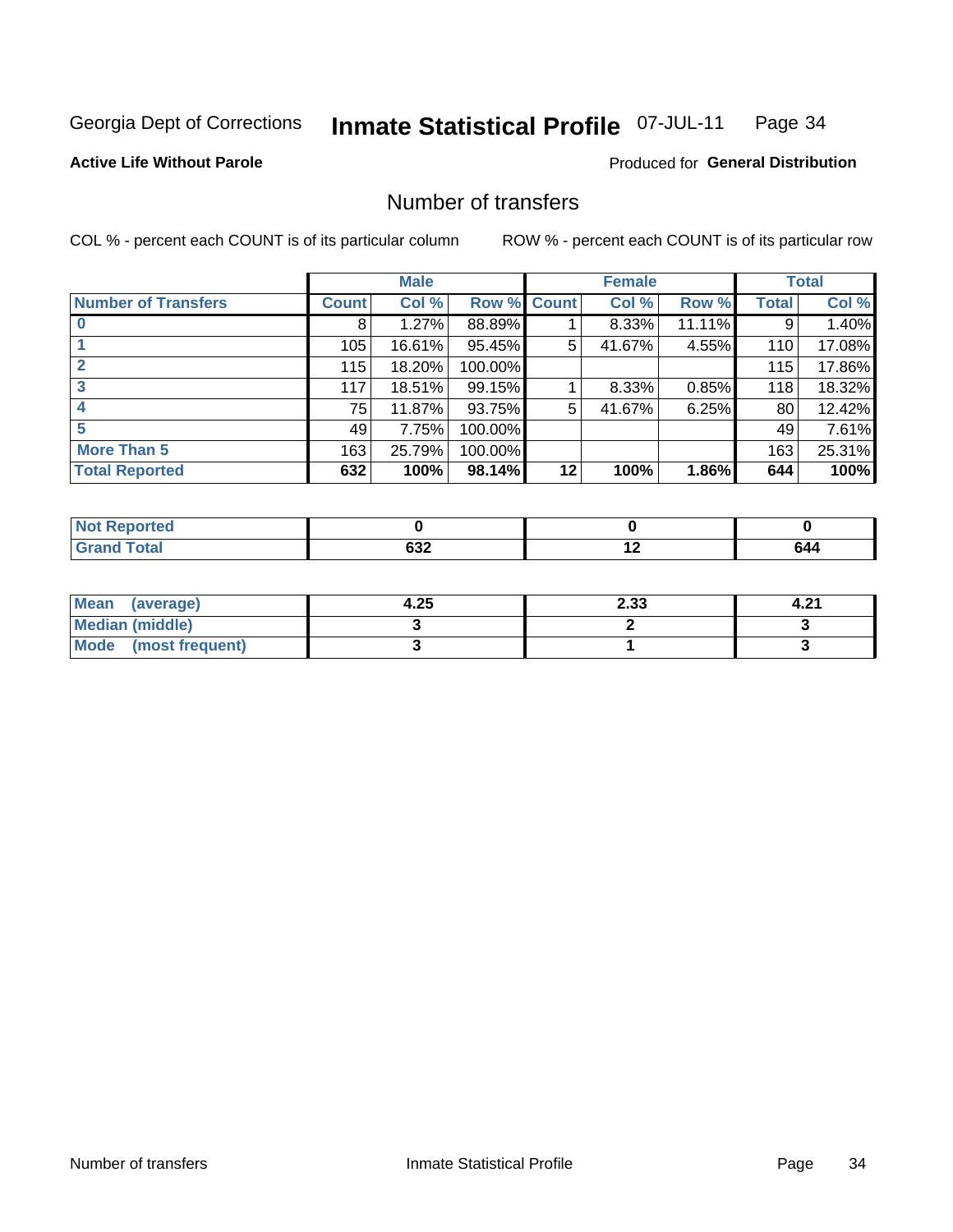#### Inmate Statistical Profile 07-JUL-11 Page 35

**Active Life Without Parole** 

**Produced for General Distribution** 

## Number of escapes

COL % - percent each COUNT is of its particular column

|                          |              | <b>Male</b> |                    |    | <b>Female</b> |          |       | <b>Total</b> |
|--------------------------|--------------|-------------|--------------------|----|---------------|----------|-------|--------------|
| <b>Number of Escapes</b> | <b>Count</b> | Col%        | <b>Row % Count</b> |    | Col %         | Row %    | Total | Col %        |
|                          | 630          | $99.68\%$   | 98.13%             | 12 | $100.00\%$    | $1.87\%$ | 642   | 99.69%       |
|                          |              | 0.16%       | 100.00%            |    |               |          |       | 0.16%        |
|                          |              | 0.16%       | 100.00%            |    |               |          |       | 0.16%        |
| <b>Total Reported</b>    | 632          | 100%        | $98.14\%$          | 12 | 100%          | 1.86%    | 644   | 100.0%       |

| <b>Not Reported</b> |                   |     |     |
|---------------------|-------------------|-----|-----|
| <b>Grand Total</b>  | <b>COM</b><br>∠כס | . . | 644 |

| Mean (average)         |  |  |
|------------------------|--|--|
| <b>Median (middle)</b> |  |  |
| Mode (most frequent)   |  |  |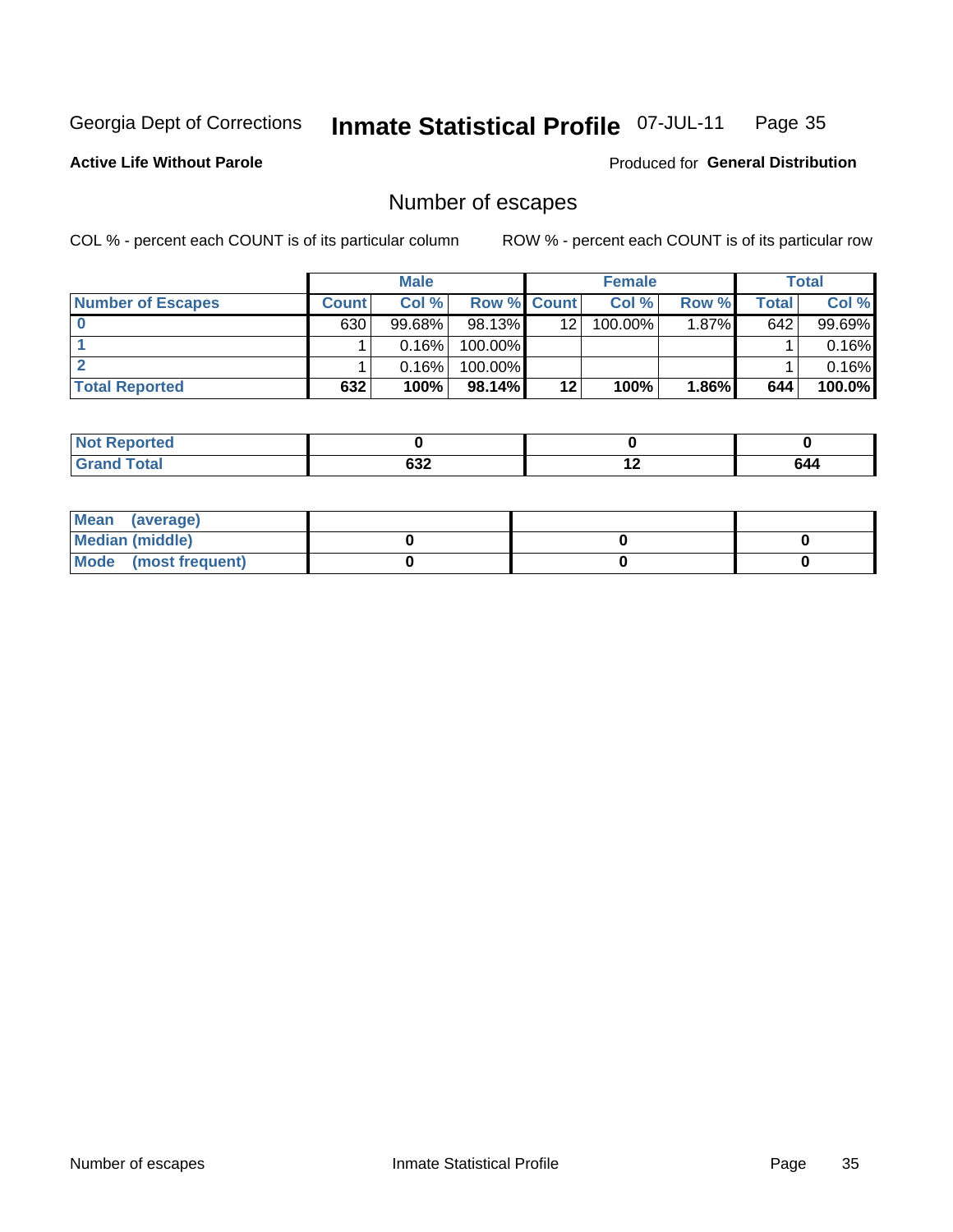### **Active Life Without Parole**

### Produced for General Distribution

## Time served in current (or last) institution

COL % - percent each COUNT is of its particular column

|                            |              | <b>Male</b> |         |              | <b>Female</b> |        |                 | <b>Total</b> |
|----------------------------|--------------|-------------|---------|--------------|---------------|--------|-----------------|--------------|
| <b>Time In Institution</b> | <b>Count</b> | Col %       | Row %   | <b>Count</b> | Col %         | Row %  | <b>Total</b>    | Col %        |
| 0 to 3 months              | 70           | 11.08%      | 89.74%  | 8            | 66.67%        | 10.26% | 78              | 12.11%       |
| <b>3.01 to 6 months</b>    | 42           | 6.65%       | 95.45%  | 2            | 16.67%        | 4.55%  | 44              | 6.83%        |
| 6.01 to 9 months           | 38           | 6.01%       | 100.00% |              |               |        | 38              | 5.90%        |
| 9.01 to 12 months          | 36           | 5.70%       | 100.00% |              |               |        | 36              | 5.59%        |
| 12.01 to 18 months         | 66           | 10.44%      | 100.00% |              |               |        | 66              | 10.25%       |
| 18.01 to 24 months         | 58           | 9.18%       | 100.00% |              |               |        | 58              | 9.01%        |
| $2.01$ to 3 years          | 95           | 15.03%      | 100.00% |              |               |        | 95              | 14.75%       |
| $3.01$ to 4 years          | 59           | 9.34%       | 100.00% |              |               |        | 59              | 9.16%        |
| $4.01$ to 5 years          | 30           | 4.75%       | 100.00% |              |               |        | 30 <sup>1</sup> | 4.66%        |
| $5.01$ to 6 years          | 35           | 5.54%       | 100.00% |              |               |        | 35              | 5.43%        |
| 6.01 to 7 years            | 26           | 4.11%       | 92.86%  | 2            | 16.67%        | 7.14%  | 28              | 4.35%        |
| 7.01 to 8 years            | 14           | 2.22%       | 100.00% |              |               |        | 14              | 2.17%        |
| 8.01 to 9 years            | 23           | 3.64%       | 100.00% |              |               |        | 23              | 3.57%        |
| 9.01 to 10 years           | 18           | 2.85%       | 100.00% |              |               |        | 18              | 2.80%        |
| Over 10 years              | 22           | 3.48%       | 100.00% |              |               |        | 22              | 3.42%        |
| <b>Total Reported</b>      | 632          | 100%        | 98.14%  | 12           | 100%          | 1.86%  | 644             | 100%         |

| <b>Not F</b><br>Reported |                  |                          |     |
|--------------------------|------------------|--------------------------|-----|
| <b>Total</b>             | <b>000</b><br>פט | $\overline{\phantom{0}}$ | 044 |

| <b>Mean</b><br>(average) | 37 months | 16 months | 36 months |
|--------------------------|-----------|-----------|-----------|
| Median (middle)          | 25 months | 3 months  | 24 months |
| Mode (most frequent)     | 3 months  | 1 months  | 1 months  |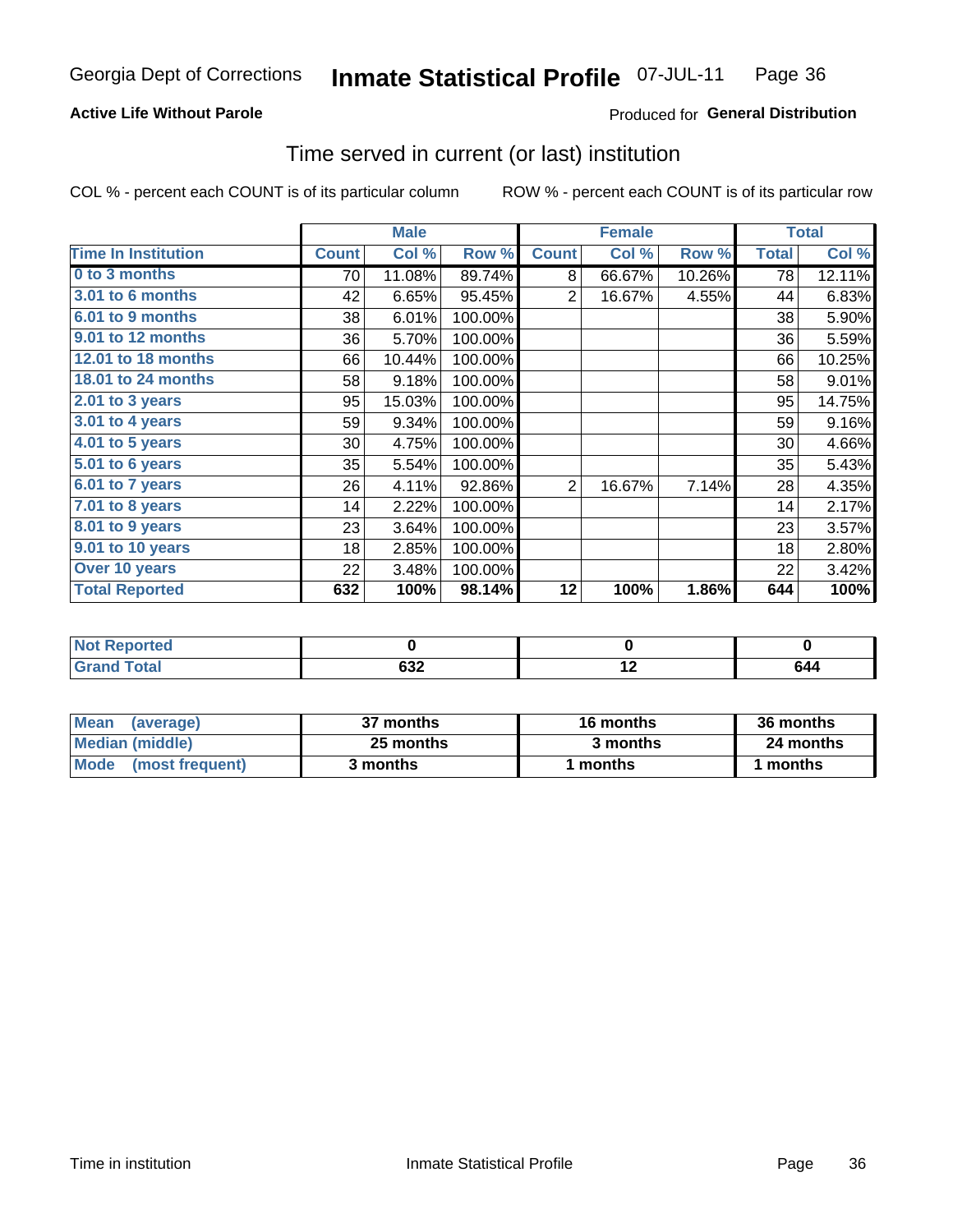#### Inmate Statistical Profile 07-JUL-11 Page 37

#### **Active Life Without Parole**

### Produced for General Distribution

## Highest grade level attained

COL % - percent each COUNT is of its particular column

|                              |                | <b>Male</b> |         |                 | <b>Female</b> |        |                | <b>Total</b> |
|------------------------------|----------------|-------------|---------|-----------------|---------------|--------|----------------|--------------|
| <b>Grade Level</b>           | <b>Count</b>   | Col %       | Row %   | <b>Count</b>    | Col %         | Row %  | <b>Total</b>   | Col %        |
| No school at all             | 1              | 0.16%       | 100.00% |                 |               |        | 1              | 0.16%        |
| <b>Grade 1</b>               |                | 0.16%       | 100.00% |                 |               |        | 1              | 0.16%        |
| Grade 2                      | 1              | 0.16%       | 100.00% |                 |               |        | 1              | 0.16%        |
| <b>Grade 4</b>               | 4              | 0.65%       | 100.00% |                 |               |        | 4              | 0.64%        |
| Grade 5                      | 4              | 0.65%       | 100.00% |                 |               |        | 4              | 0.64%        |
| Grade 6                      | 7              | 1.15%       | 100.00% |                 |               |        | $\overline{7}$ | 1.12%        |
| <b>Grade 7</b>               | 21             | 3.44%       | 100.00% |                 |               |        | 21             | 3.37%        |
| <b>Grade 8</b>               | 50             | 8.18%       | 100.00% |                 |               |        | 50             | 8.03%        |
| Grade 9                      | 74             | 12.11%      | 98.67%  | 1               | 8.33%         | 1.33%  | 75             | 12.04%       |
| Grade 10                     | 112            | 18.33%      | 99.12%  | 1               | 8.33%         | 0.88%  | 113            | 18.14%       |
| Grade 11                     | 91             | 14.89%      | 98.91%  | 1               | 8.33%         | 1.09%  | 92             | 14.77%       |
| <b>Grade 12 or GED</b>       | 138            | 22.59%      | 95.17%  | 7               | 58.33%        | 4.83%  | 145            | 23.27%       |
| <b>Some tech school</b>      | 8              | 1.31%       | 88.89%  | 1               | 8.33%         | 11.11% | 9              | 1.44%        |
| <b>Completed tech school</b> | 10             | 1.64%       | 100.00% |                 |               |        | 10             | 1.61%        |
| College, 1 year              | 24             | 3.93%       | 100.00% |                 |               |        | 24             | 3.85%        |
| College, 2 year              | 33             | 5.40%       | 97.06%  | 1               | 8.33%         | 2.94%  | 34             | 5.46%        |
| College, 3 year              | 12             | 1.96%       | 100.00% |                 |               |        | 12             | 1.93%        |
| <b>Bachelor's degree</b>     | 13             | 2.13%       | 100.00% |                 |               |        | 13             | 2.09%        |
| <b>Master's degree</b>       | 4              | 0.65%       | 100.00% |                 |               |        | 4              | 0.64%        |
| Ph.D. degree                 |                | 0.16%       | 100.00% |                 |               |        | 1              | 0.16%        |
| Law degree                   | $\overline{2}$ | 0.33%       | 100.00% |                 |               |        | $\overline{2}$ | 0.32%        |
| <b>Total Reported</b>        | 611            | 100%        | 98.07%  | $\overline{12}$ | 100%          | 1.93%  | 623            | 100%         |

| neo<br>N. | $ -$       |     | <b></b><br>- - |
|-----------|------------|-----|----------------|
|           | cor.<br>פט | . . | 644            |

| Mean<br>(average)    | 11.75<br>10.82  |                 | 10.83                    |
|----------------------|-----------------|-----------------|--------------------------|
| Median (middle)      | Grade 11        | Grade 12 or GED | Grade 11                 |
| Mode (most frequent) | Grade 12 or GED | Grade 12 or GED | <b>I</b> Grade 12 or GED |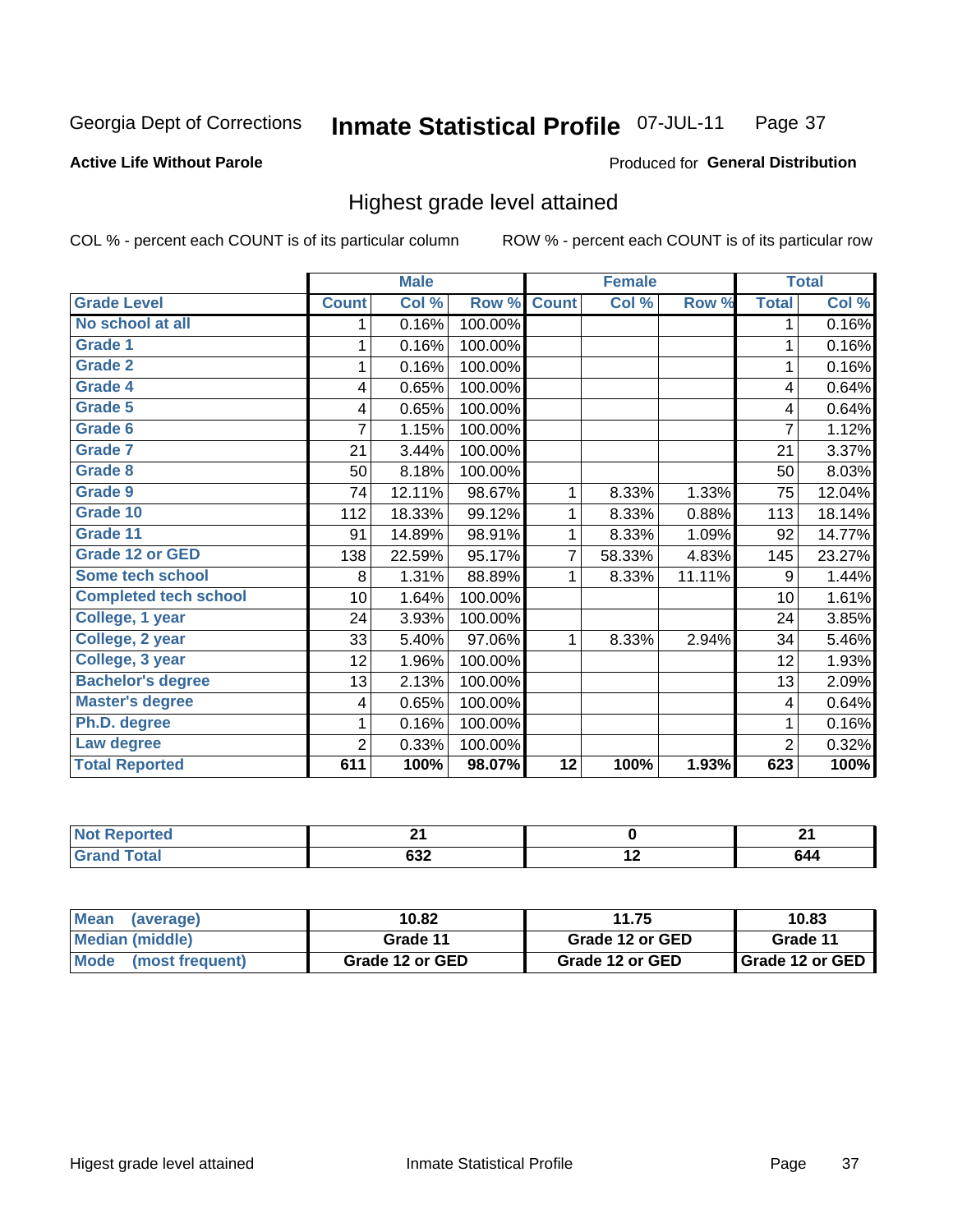#### Inmate Statistical Profile 07-JUL-11 Page 38

### **Active Life Without Parole**

#### Produced for General Distribution

## Culture fair IQ scores

COL % - percent each COUNT is of its particular column

|                       |              | <b>Male</b> |                    |                | <b>Female</b> |          |              | <b>Total</b> |
|-----------------------|--------------|-------------|--------------------|----------------|---------------|----------|--------------|--------------|
| <b>IQ Scores</b>      | <b>Count</b> | Col %       | <b>Row % Count</b> |                | Col %         | Row %    | <b>Total</b> | Col %        |
| $60 - 69$             | 24           | 4.44%       | 100.00%            |                |               |          | 24           | 4.36%        |
| $70 - 79$             | 41           | 7.59%       | 97.62%             |                | 9.09%         | 2.38%    | 42           | 7.62%        |
| $80 - 89$             | 85           | 15.74%      | 97.70%             | $\overline{2}$ | 18.18%        | 2.30%    | 87           | 15.79%       |
| $90 - 99$             | 100          | 18.52%      | 97.09%             | 3              | 27.27%        | 2.91%    | 103          | 18.69%       |
| $100 - 109$           | 148          | 27.41%      | 98.67%             | $\overline{2}$ | 18.18%        | 1.33%    | 150          | 27.22%       |
| $110 - 119$           | 117          | 21.67%      | 98.32%             | 2              | 18.18%        | 1.68%    | 119          | 21.60%       |
| $120 - 129$           | 25           | 4.63%       | 96.15%             |                | 9.09%         | $3.85\%$ | 26           | 4.72%        |
| <b>Total Reported</b> | 540          | 100%        | 98.00%             | 11             | 100%          | 2.00%    | 551          | 100%         |

| <b>Not Reported</b>         | 88  | 89  |
|-----------------------------|-----|-----|
| <b>Not Valid (under 60)</b> |     |     |
| <b>Grand Total</b>          | 632 | 644 |

| Mean (average)       | 98  | 100 | 98  |
|----------------------|-----|-----|-----|
| Median (middle)      | 101 | 96  | 101 |
| Mode (most frequent) | 110 | 96  | 110 |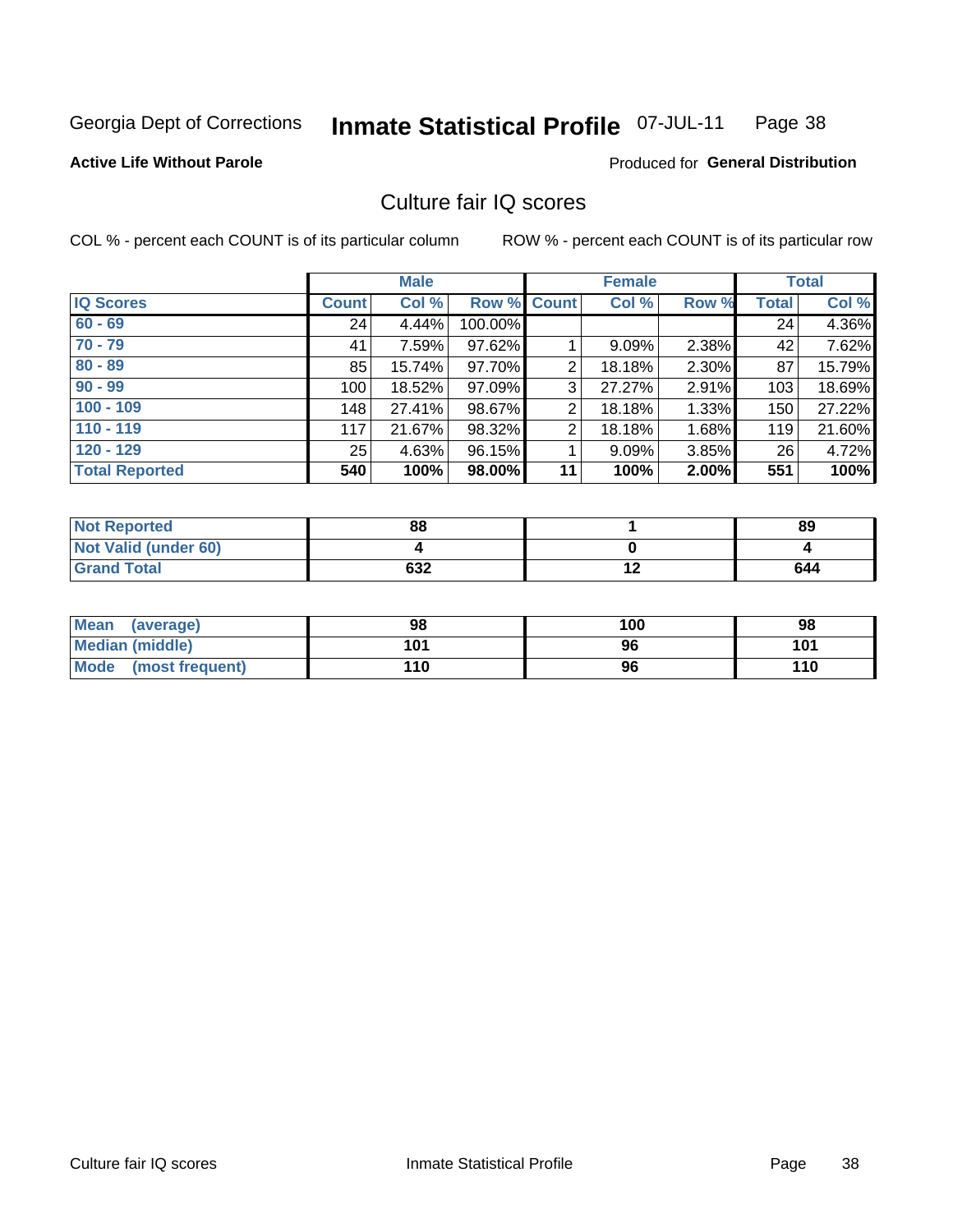#### **Inmate Statistical Profile 07-JUL-11** Page 39

Produced for General Distribution

#### **Active Life Without Parole**

## Wide Range Achievement Test (WRAT) reading score

COL % - percent each COUNT is of its particular column

|                           |              | <b>Male</b> |         |                | <b>Female</b> |       |              | <b>Total</b> |
|---------------------------|--------------|-------------|---------|----------------|---------------|-------|--------------|--------------|
| <b>WRAT Reading Score</b> | <b>Count</b> | Col %       | Row %   | <b>Count</b>   | Col %         | Row % | <b>Total</b> | Col %        |
| $0.1$ to $0.9$            | 14           | 2.55%       | 100.00% |                |               |       | 14           | 2.50%        |
| 1.0 to 1.9                | 17           | 3.10%       | 100.00% |                |               |       | 17           | 3.04%        |
| 2.0 to 2.9                | 28           | 5.10%       | 96.55%  | 1              | 9.09%         | 3.45% | 29           | 5.18%        |
| 3.0 to 3.9                | 33           | 6.01%       | 100.00% |                |               |       | 33           | 5.89%        |
| 4.0 to 4.9                | 41           | 7.47%       | 100.00% |                |               |       | 41           | 7.32%        |
| 5.0 to 5.9                | 49           | 8.93%       | 96.08%  | $\overline{2}$ | 18.18%        | 3.92% | 51           | 9.11%        |
| 6.0 to 6.9                | 47           | 8.56%       | 100.00% |                |               |       | 47           | 8.39%        |
| 7.0 to 7.9                | 19           | 3.46%       | 100.00% |                |               |       | 19           | 3.39%        |
| 8.0 to 8.9                | 39           | 7.10%       | 100.00% |                |               |       | 39           | 6.96%        |
| 9.0 to 9.9                | 43           | 7.83%       | 97.73%  | 1              | 9.09%         | 2.27% | 44           | 7.86%        |
| 10.0 to 10.9              | 13           | 2.37%       | 92.86%  | 1              | 9.09%         | 7.14% | 14           | 2.50%        |
| 11.0 to 11.9              | 33           | 6.01%       | 94.29%  | $\overline{2}$ | 18.18%        | 5.71% | 35           | 6.25%        |
| 12.0 to 12.9              | 115          | 20.95%      | 99.14%  | 1              | 9.09%         | 0.86% | 116          | 20.71%       |
| 13                        | 58           | 10.56%      | 95.08%  | 3              | 27.27%        | 4.92% | 61           | 10.89%       |
| <b>Total Reported</b>     | 549          | 100%        | 98.04%  | 11             | 100%          | 1.96% | 560          | 100%         |

| <b>Not Reported</b>          | n.<br>oJ |     | 84  |
|------------------------------|----------|-----|-----|
| <b>Total</b><br><b>Grand</b> | 632      | . . | 644 |

| <b>Mean</b><br>(average)       | 8.35 | 9.76                | 8.38 |
|--------------------------------|------|---------------------|------|
| Median (middle)                | ช. ა | 112<br>. . <u>.</u> | Ծ.J  |
| <b>Mode</b><br>(most frequent) |      |                     | יי   |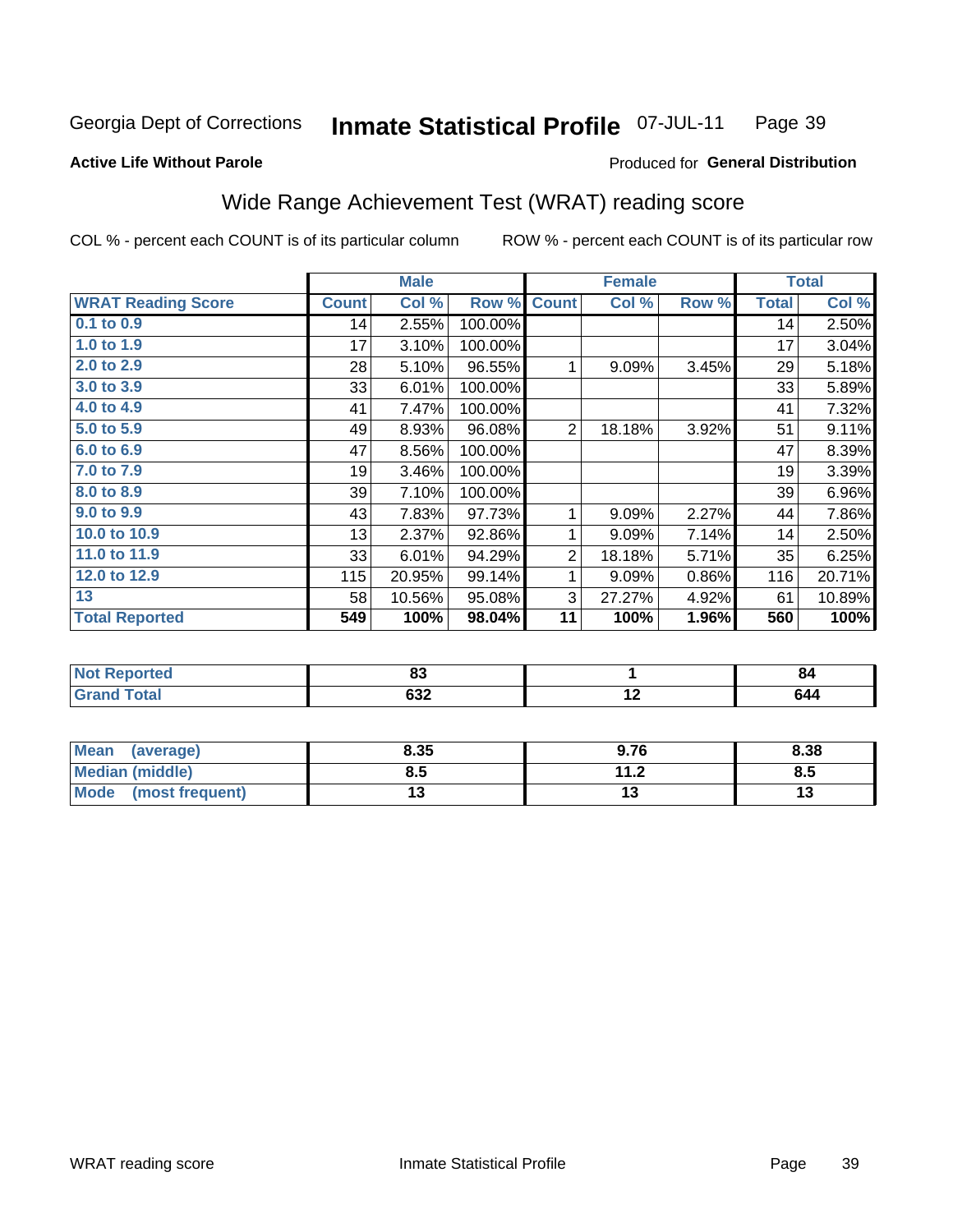#### **Inmate Statistical Profile 07-JUL-11** Page 40

### **Active Life Without Parole**

## Produced for General Distribution

## Wide Range Achievement Test (WRAT) math score

COL % - percent each COUNT is of its particular column

|                              |              | <b>Male</b> |         |                | <b>Female</b> |       |              | <b>Total</b> |
|------------------------------|--------------|-------------|---------|----------------|---------------|-------|--------------|--------------|
| <b>WRAT Mathematic Score</b> | <b>Count</b> | Col %       | Row %   | <b>Count</b>   | Col %         | Row % | <b>Total</b> | Col %        |
| $0.1$ to $0.9$               | 2            | 0.36%       | 100.00% |                |               |       | 2            | 0.36%        |
| 1.0 to 1.9                   | 4            | 0.73%       | 100.00% |                |               |       | 4            | 0.71%        |
| 2.0 to 2.9                   | 17           | 3.10%       | 100.00% |                |               |       | 17           | 3.04%        |
| 3.0 to 3.9                   | 37           | 6.74%       | 100.00% |                |               |       | 37           | 6.61%        |
| 4.0 to 4.9                   | 58           | 10.56%      | 96.67%  | $\overline{2}$ | 18.18%        | 3.33% | 60           | 10.71%       |
| 5.0 to 5.9                   | 72           | 13.11%      | 98.63%  | 1              | 9.09%         | 1.37% | 73           | 13.04%       |
| 6.0 to 6.9                   | 109          | 19.85%      | 99.09%  | 1              | 9.09%         | 0.91% | 110          | 19.64%       |
| 7.0 to 7.9                   | 66           | 12.02%      | 98.51%  | 1              | 9.09%         | 1.49% | 67           | 11.96%       |
| 8.0 to 8.9                   | 40           | 7.29%       | 95.24%  | $\overline{2}$ | 18.18%        | 4.76% | 42           | 7.50%        |
| 9.0 to 9.9                   | 56           | 10.20%      | 96.55%  | $\overline{2}$ | 18.18%        | 3.45% | 58           | 10.36%       |
| 10.0 to 10.9                 | 26           | 4.74%       | 100.00% |                |               |       | 26           | 4.64%        |
| 11.0 to 11.9                 | 16           | 2.91%       | 100.00% |                |               |       | 16           | 2.86%        |
| 12.0 to 12.9                 | 36           | 6.56%       | 97.30%  | 1              | 9.09%         | 2.70% | 37           | 6.61%        |
| $\overline{13}$              | 10           | 1.82%       | 90.91%  | 1              | 9.09%         | 9.09% | 11           | 1.96%        |
| <b>Total Reported</b>        | 549          | 100%        | 98.04%  | 11             | 100%          | 1.96% | 560          | 100%         |
|                              |              |             |         |                |               |       |              |              |
| <b>Not Reported</b>          |              | 83          |         |                | 1             |       |              | 84           |
| <b>Grand Total</b>           |              | 632         |         |                | 12            |       |              | 644          |

| Mean (average)         | ר ר<br>. 22 | 0.Z         | 7.24 |
|------------------------|-------------|-------------|------|
| <b>Median (middle)</b> | 6.9         | 0.Z         | 6.9  |
| Mode (most frequent)   | 6.9         | $\cdot$ . O | 6.9  |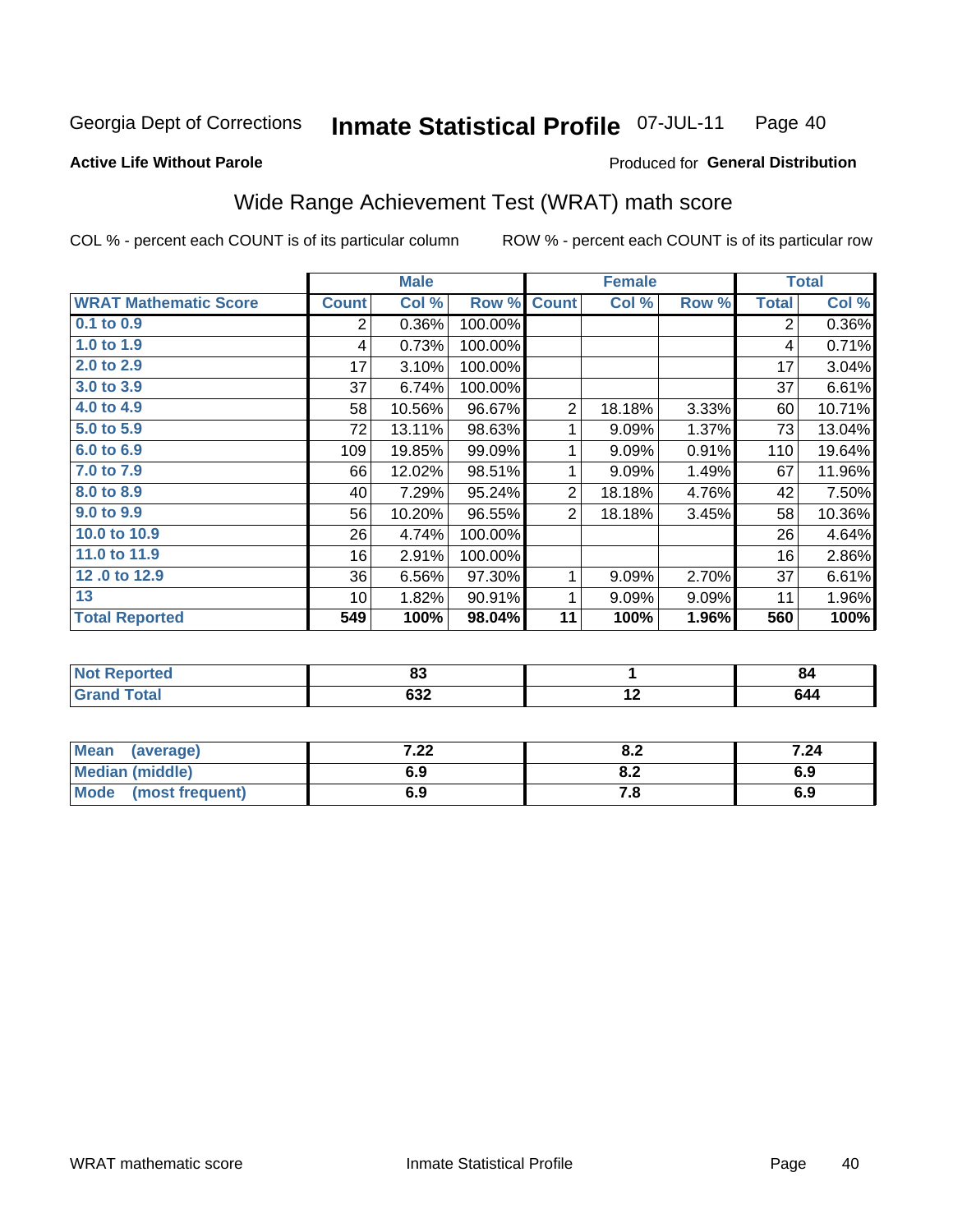#### Inmate Statistical Profile 07-JUL-11 Page 41

### **Active Life Without Parole**

#### Produced for General Distribution

## Wide Range Achievement Test (WRAT) spelling score

COL % - percent each COUNT is of its particular column

|                            |              | <b>Male</b> |         |              | <b>Female</b> |       |              | <b>Total</b> |
|----------------------------|--------------|-------------|---------|--------------|---------------|-------|--------------|--------------|
| <b>WRAT Spelling Score</b> | <b>Count</b> | Col %       | Row %   | <b>Count</b> | Col %         | Row % | <b>Total</b> | Col %        |
| $0.1$ to $0.9$             | 7            | 1.28%       | 100.00% |              |               |       | 7            | 1.25%        |
| 1.0 to 1.9                 | 24           | 4.38%       | 100.00% |              |               |       | 24           | 4.29%        |
| 2.0 to 2.9                 | 41           | 7.48%       | 100.00% |              |               |       | 41           | 7.33%        |
| 3.0 t <sub>0</sub> 3.9     | 31           | 5.66%       | 100.00% |              |               |       | 31           | 5.55%        |
| 4.0 to 4.9                 | 46           | 8.39%       | 97.87%  | 1            | 9.09%         | 2.13% | 47           | 8.41%        |
| 5.0 to 5.9                 | 54           | 9.85%       | 100.00% |              |               |       | 54           | 9.66%        |
| 6.0 to 6.9                 | 59           | 10.77%      | 98.33%  | 1            | 9.09%         | 1.67% | 60           | 10.73%       |
| 7.0 to 7.9                 | 46           | 8.39%       | 97.87%  | 1            | 9.09%         | 2.13% | 47           | 8.41%        |
| 8.0 to 8.9                 | 40           | 7.30%       | 97.56%  | $\mathbf{1}$ | 9.09%         | 2.44% | 41           | 7.33%        |
| 9.0 to 9.9                 | 39           | 7.12%       | 100.00% |              |               |       | 39           | 6.98%        |
| 10.0 to 10.9               | 35           | 6.39%       | 100.00% |              |               |       | 35           | 6.26%        |
| 11.0 to 11.9               | 36           | 6.57%       | 92.31%  | 3            | 27.27%        | 7.69% | 39           | 6.98%        |
| 12.0 to 12.9               | 62           | 11.31%      | 95.38%  | 3            | 27.27%        | 4.62% | 65           | 11.63%       |
| 13                         | 28           | 5.11%       | 96.55%  | 1            | 9.09%         | 3.45% | 29           | 5.19%        |
| <b>Total Reported</b>      | 548          | 100%        | 98.03%  | 11           | 100%          | 1.97% | 559          | 100%         |
|                            |              |             |         |              |               |       |              |              |
| <b>Not Reported</b>        |              | 84          |         |              | 1             |       |              | 85           |
| <b>Grand Total</b>         |              | 632         |         |              | 12            |       |              | 644          |

| <b>Mean</b><br>(average) | 7.50 | 10.12     | 7.55 |
|--------------------------|------|-----------|------|
| <b>Median (middle)</b>   | ں ،  | 11 S<br>. | ن. ا |
| Mode<br>(most frequent)  | o.J  | 12.3      | 8.5  |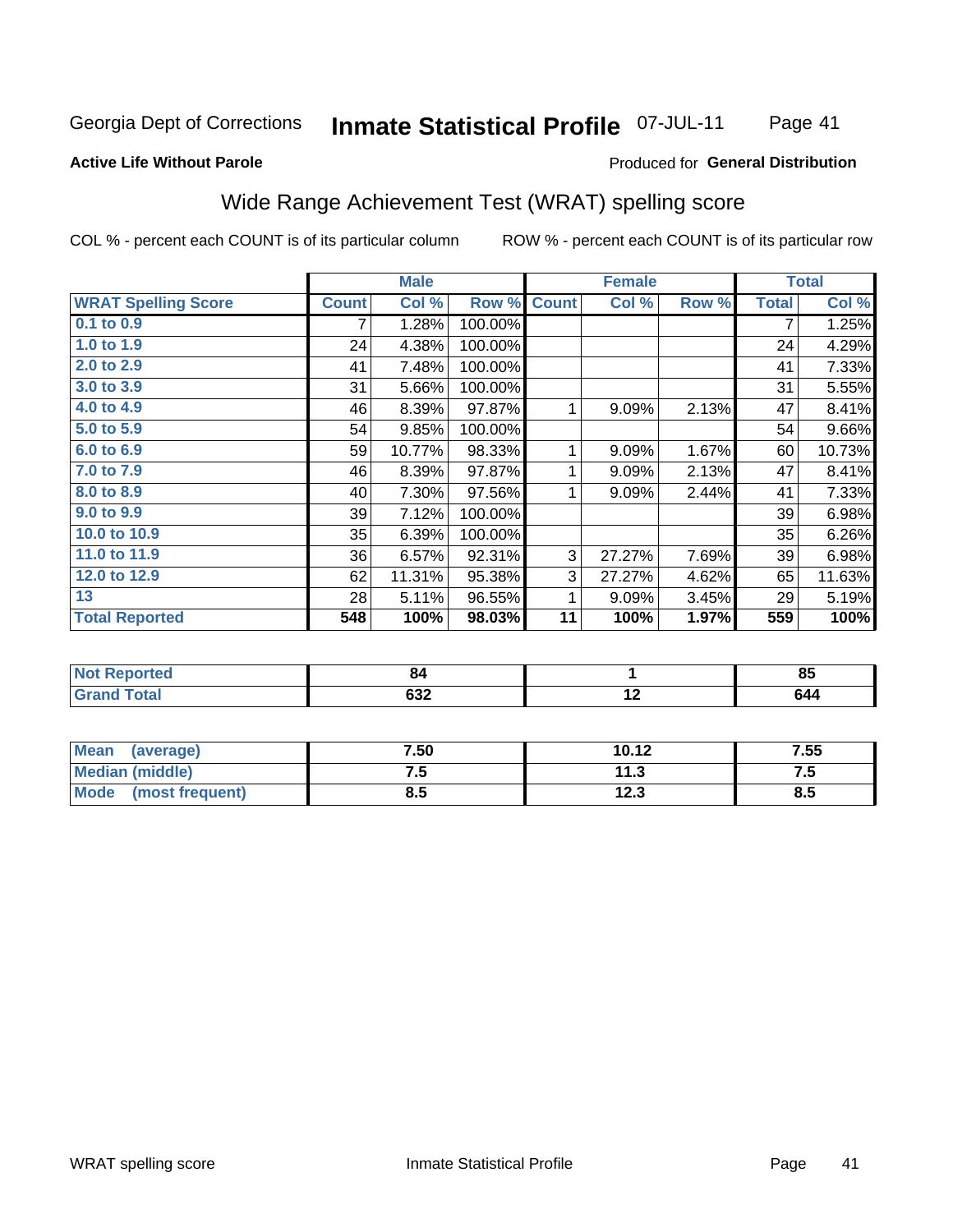### **Active Life Without Parole**

#### Produced for General Distribution

### Scope of substance abuse - summary

COL % - percent each COUNT is of its particular column

|                        |              | <b>Male</b> |           |              | <b>Female</b> |          |              | Total  |
|------------------------|--------------|-------------|-----------|--------------|---------------|----------|--------------|--------|
| <b>Substance Abuse</b> | <b>Count</b> | Col %       | Row %     | <b>Count</b> | Col %         | Row %    | <b>Total</b> | Col %  |
| <b>None</b>            | 270          | 42.72%      | 97.83%    | 6            | $50.00\%$     | $2.17\%$ | 276          | 42.86% |
| <b>Drugs only</b>      | 209          | 33.07%      | 98.58%    |              | 25.00%        | 1.42%    | 212          | 32.92% |
| <b>Alcohol only</b>    | 35           | $5.54\%$    | 100.00%   |              |               |          | 35           | 5.43%  |
| Drugs and alcohol      | 118          | 18.67%      | $97.52\%$ |              | 25.00%        | 2.48%    | 121          | 18.79% |
| <b>Total Reported</b>  | 632          | 100%        | $98.14\%$ | 12           | 100%          | 1.86%    | 644          | 100%   |

| ' Not<br>keportea            |     |     |
|------------------------------|-----|-----|
| <b>Total</b><br><b>Grand</b> | אטס | 644 |

| nuem | <b>Mo</b> | None | <b>None</b> | None |
|------|-----------|------|-------------|------|
|------|-----------|------|-------------|------|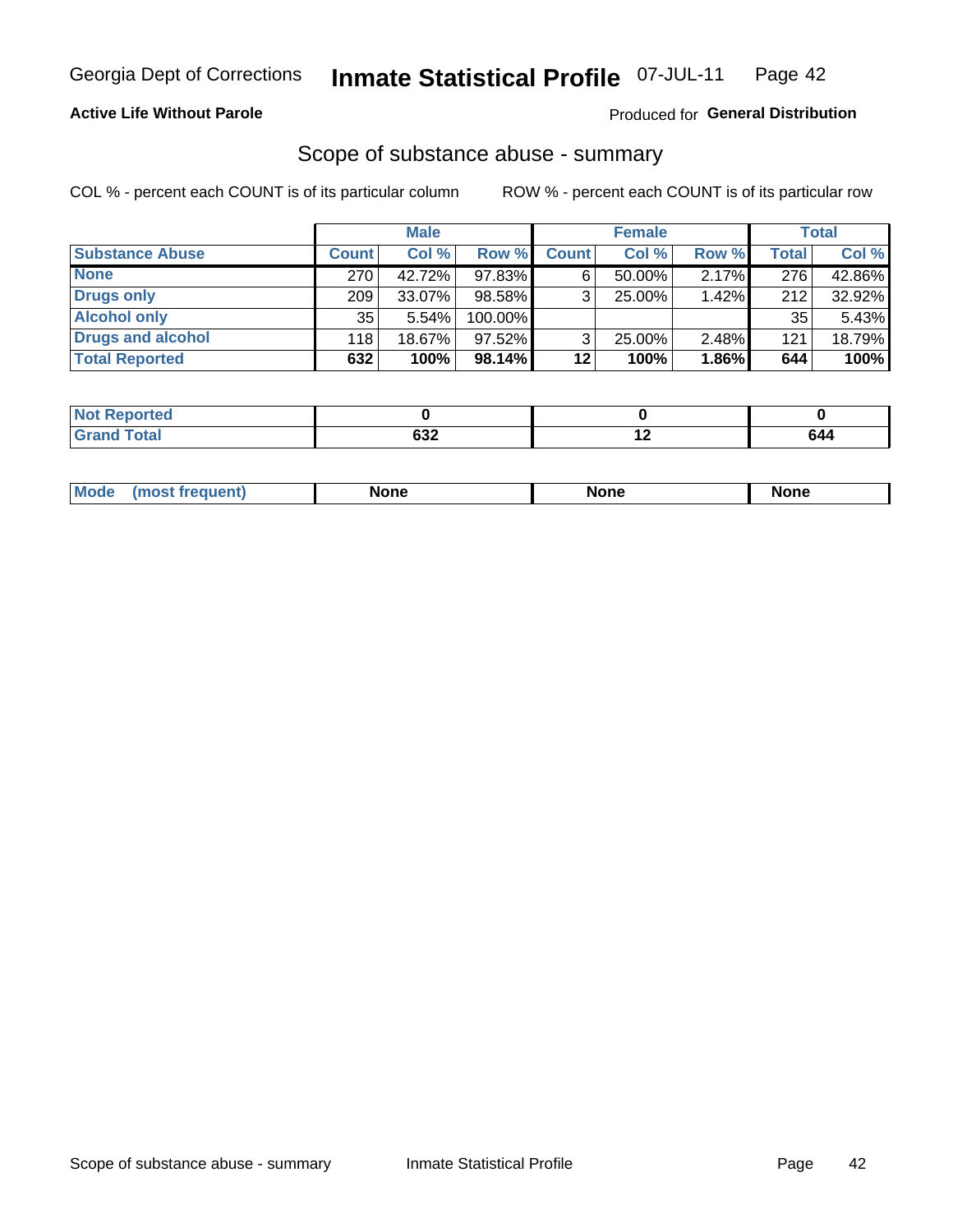### **Active Life Without Parole**

### Produced for General Distribution

## Scope of substance abuse - detail

COL % - percent each COUNT is of its particular column

|                                         |              | <b>Male</b> |         |              | <b>Female</b> |        |                | <b>Total</b> |
|-----------------------------------------|--------------|-------------|---------|--------------|---------------|--------|----------------|--------------|
| <b>Substance Abuse</b>                  | <b>Count</b> | Col %       | Row %   | <b>Count</b> | Col %         | Row %  | <b>Total</b>   | Col %        |
| No drug or alcohol problems             | 270          | 42.72%      | 97.83%  | 6            | 50.00%        | 2.17%  | 276            | 42.86%       |
| Drug addiction but no alcohol           | 3            | 0.47%       | 100.00% |              |               |        | 3              | 0.47%        |
| <b>Drug addiction and alcohol</b>       | 3            | 0.47%       | 100.00% |              |               |        | 3              | 0.47%        |
| abuse                                   |              |             |         |              |               |        |                |              |
| <b>Drug addiction and alcoholism</b>    | 2            | 0.32%       | 100.00% |              |               |        | $\overline{2}$ | 0.31%        |
| No drug problem but alcohol             | 29           | 4.59%       | 100.00% |              |               |        | 29             | 4.50%        |
| abuse                                   |              |             |         |              |               |        |                |              |
| No drug problem but alcoholism          | 6            | 0.95%       | 100.00% |              |               |        | 6              | 0.93%        |
| Drug experiment but no alcohol          | 120          | 18.99%      | 99.17%  |              | 8.33%         | 0.83%  | 121            | 18.79%       |
| <b>Drug experiment &amp; alcohol</b>    | 14           | 2.22%       | 100.00% |              |               |        | 14             | 2.17%        |
| abuse                                   |              |             |         |              |               |        |                |              |
| <b>Drug experiment &amp; alcoholism</b> | 10           | 1.58%       | 100.00% |              |               |        | 10             | 1.55%        |
| Drug abuse but no alcohol               | 86           | 13.61%      | 97.73%  | 2            | 16.67%        | 2.27%  | 88             | 13.66%       |
| Drug abuse and alcohol abuse            | 74           | 11.71%      | 98.67%  |              | 8.33%         | 1.33%  | 75             | 11.65%       |
| <b>Drug abuse and alcoholism</b>        | 15           | 2.37%       | 88.24%  | 2            | 16.67%        | 11.76% | 17             | 2.64%        |
| <b>Total Reported</b>                   | 632          | 100%        | 98.14%  | 12           | 100%          | 1.86%  | 644            | 100%         |

| ported<br><b>NOT</b>   |     |                          |     |
|------------------------|-----|--------------------------|-----|
| $\sim$ $\sim$<br>_____ | 632 | $\overline{\phantom{0}}$ | 644 |

| Mode (most frequent) | No drug or alcohol problems No drug or alcohol problems No drug or alcohol |          |
|----------------------|----------------------------------------------------------------------------|----------|
|                      |                                                                            | problems |
|                      |                                                                            |          |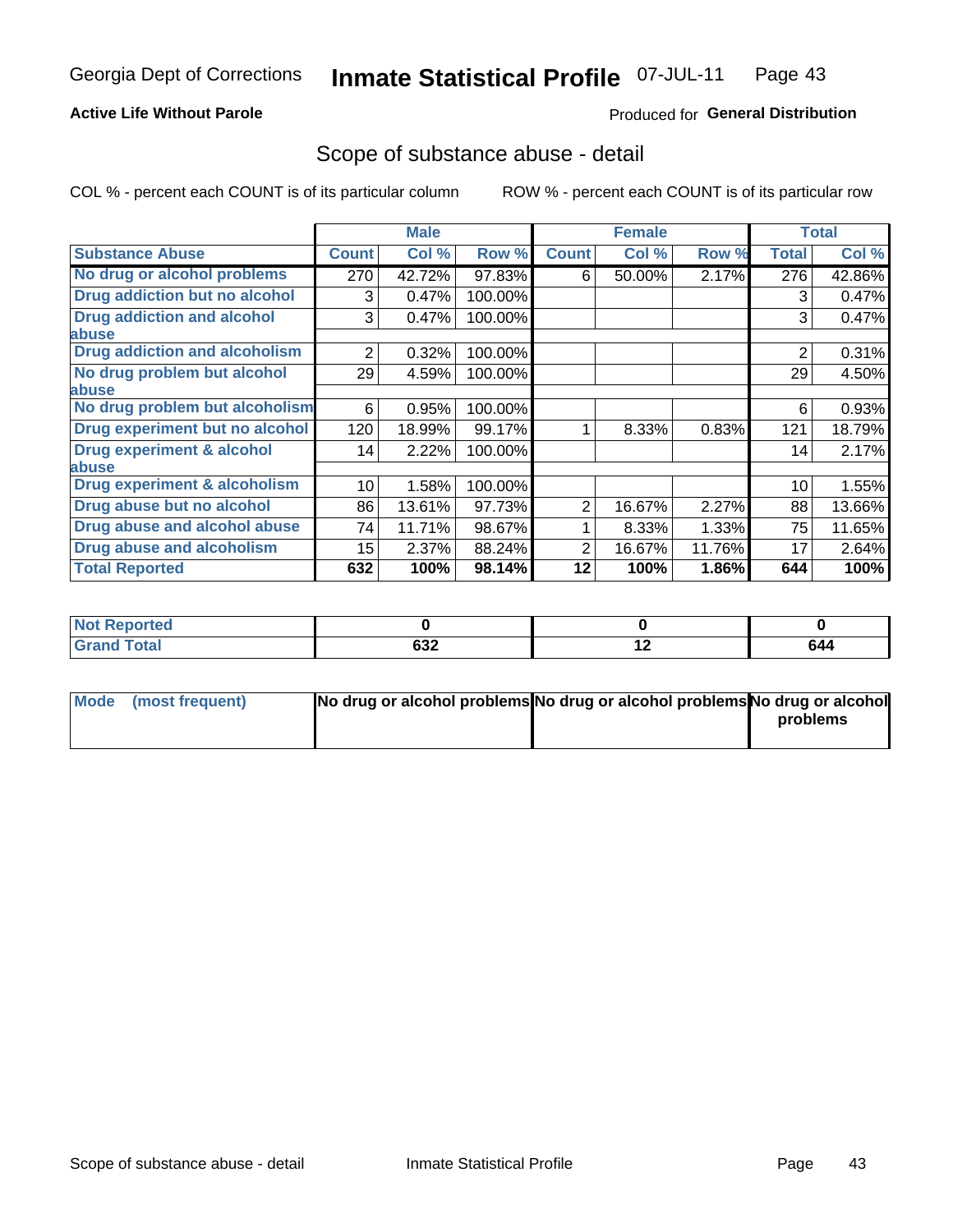#### **Inmate Statistical Profile 07-JUL-11** Page 44

#### **Active Life Without Parole**

### **Produced for General Distribution**

## Current / last mental health treatment level

COL % - percent each COUNT is of its particular column

|                                           |              | <b>Male</b> |         |              | <b>Female</b> |       |              | <b>Total</b> |
|-------------------------------------------|--------------|-------------|---------|--------------|---------------|-------|--------------|--------------|
| <b>Mental Health Treatment Lev</b>        | <b>Count</b> | Col %       | Row %   | <b>Count</b> | Col %         | Row % | <b>Total</b> | Col %        |
| 1 No problem at current time              | 61           | 26.18%      | 98.39%  |              | 10.00%        | 1.61% | 62           | 25.51%       |
| 2 Receiving outpatient                    | 130          | 55.79%      | 93.53%  | 9            | 90.00%        | 6.47% | 139          | 57.20%       |
| <b>Treatment</b><br>3 Inpatient, moderate |              |             |         |              |               |       |              |              |
| Treatment                                 | 33           | 14.16%      | 100.00% |              |               |       | 33           | 13.58%       |
| 4 Inpatient, intensive                    | 8            | 3.43%       | 100.00% |              |               |       | 8            | 3.29%        |
| Treatment                                 |              |             |         |              |               |       |              |              |
| <b>5 Undergoing crisis</b>                |              | 0.43%       | 100.00% |              |               |       |              | 0.41%        |
| <b>stabilization</b>                      |              |             |         |              |               |       |              |              |
| <b>Total Evaluated</b>                    | 233          | 100%        | 95.88%  | 10           | 100%          | 4.12% | 243          | 100%         |

| evaluation<br>IМ<br>Never I<br>nan | 399       |     | 40.<br>᠇᠊<br>$ -$ |
|------------------------------------|-----------|-----|-------------------|
| Cotol                              | con<br>פט | . . | 644               |

| <b>Median (middle)</b>         | <b>Receiving outpatient</b><br>treatment | <b>Receiving outpatient</b><br>treatment | <b>Receiving</b><br>outpatient<br>treatment |  |
|--------------------------------|------------------------------------------|------------------------------------------|---------------------------------------------|--|
| <b>Mode</b><br>(most frequent) | <b>Receiving outpatient</b><br>treatment | <b>Receiving outpatient</b><br>treatment | <b>Receiving</b><br>outpatient<br>treatment |  |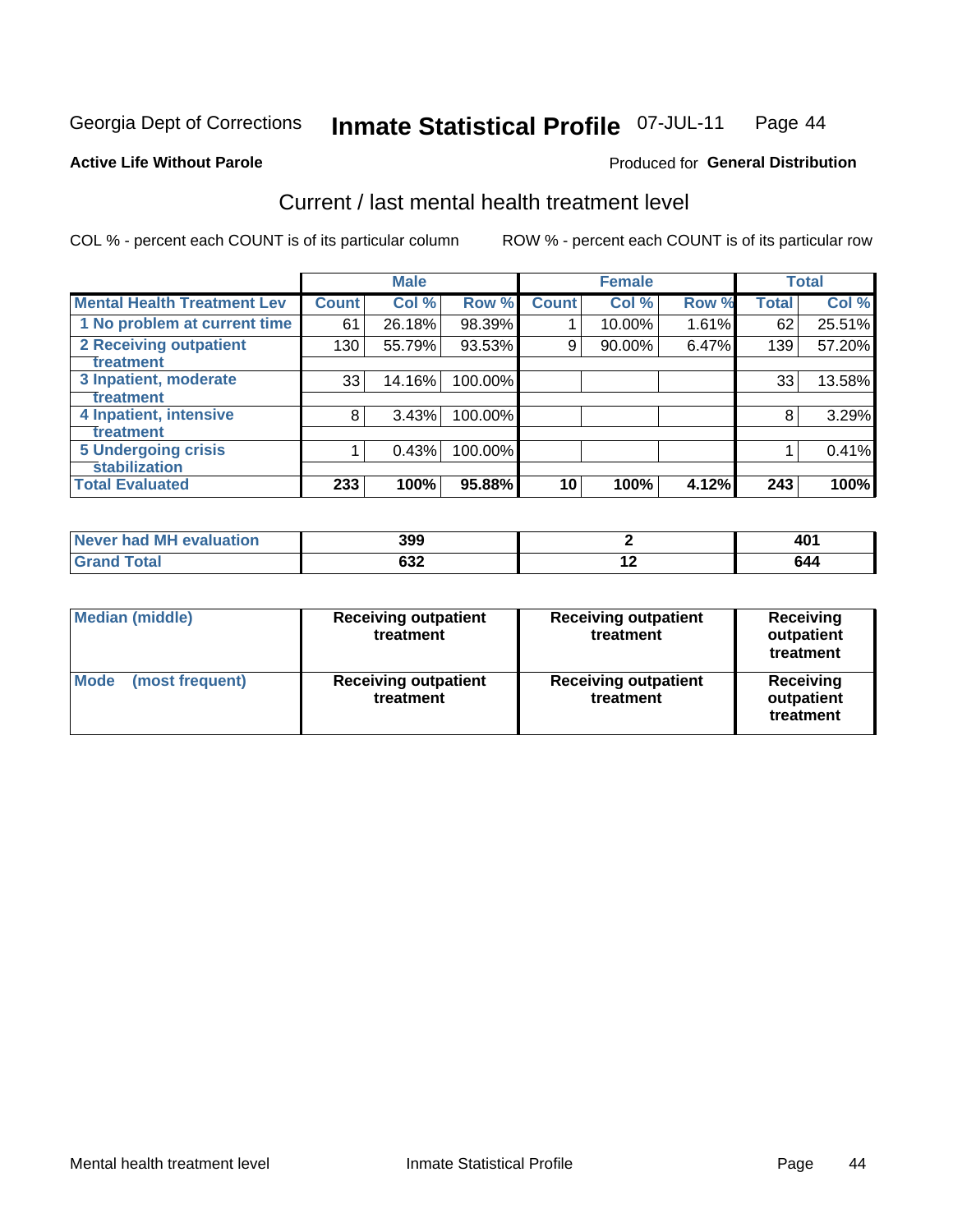#### **Inmate Statistical Profile 07-JUL-11** Page 45

### **Active Life Without Parole**

### Produced for General Distribution

## PULHESDWIT medical scale - 'P' overall condition ('P'hysical)

COL % - percent each COUNT is of its particular column

|                                  |         | <b>Male</b> |                    |         | <b>Female</b> |       |              | <b>Total</b> |
|----------------------------------|---------|-------------|--------------------|---------|---------------|-------|--------------|--------------|
| 'P' Overall Condition            | Count l | Col %       | <b>Row % Count</b> |         | Col %         | Row % | <b>Total</b> | Col %        |
| 1 No medical illness             | 421     | 71.11%      | 98.83%             | 5       | 41.67%        | 1.17% | 426          | 70.53%       |
| 2 Well-controlled chronic        | 141     | 23.82%      | 95.27%             |         | 58.33%        | 4.73% | 148          | 24.50%       |
| <b>illness</b>                   |         |             |                    |         |               |       |              |              |
| 3 Poorly-controlled chronic      | 28      | 4.73%       | 100.00%            |         |               |       | 28           | 4.64%        |
| <b>illness</b>                   |         |             |                    |         |               |       |              |              |
| 4 Significant problems requiring | ົ       | 0.34%       | 100.00%            |         |               |       | 2            | 0.33%        |
| special housing                  |         |             |                    |         |               |       |              |              |
| <b>Total Reported</b>            | 592     | 100%        | 98.01%             | $12 \,$ | 100%          | 1.99% | 604          | 100%         |

|       | лı<br>- 1  |                          | 40 |
|-------|------------|--------------------------|----|
| _____ | cor<br>שטע | $\overline{\phantom{0}}$ | ли |

| <b>Mode</b> | (most frequent) | 1 No medical illness | 2 Well-controlled chronic<br>illness | 1 No medical<br>illness |
|-------------|-----------------|----------------------|--------------------------------------|-------------------------|
|-------------|-----------------|----------------------|--------------------------------------|-------------------------|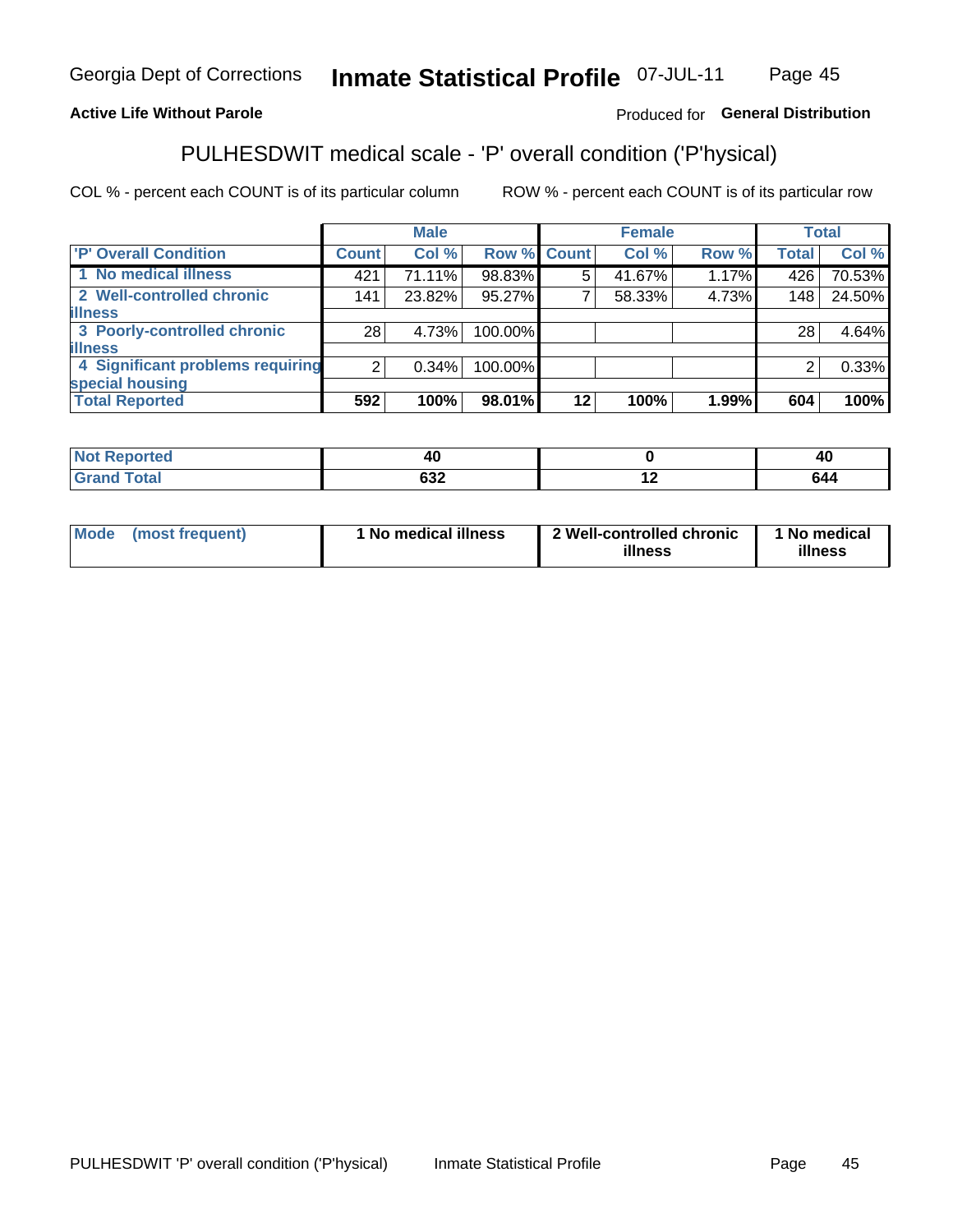#### **Active Life Without Parole**

### Produced for General Distribution

# PULHESDWIT medical scale - 'U' upper body

COL % - percent each COUNT is of its particular column

|                              |              | <b>Male</b> |           |              | <b>Female</b> |       |              | <b>Total</b> |
|------------------------------|--------------|-------------|-----------|--------------|---------------|-------|--------------|--------------|
| <b>'U' Upper Body</b>        | <b>Count</b> | Col %       | Row %     | <b>Count</b> | Col %         | Row % | <b>Total</b> | Col %        |
| 1 Upper bones, joints,       | 557          | 94.25%      | 98.24%    | 10           | 83.33%        | 1.76% | 567          | 94.03%       |
| muscles all OK               |              |             |           |              |               |       |              |              |
| 2 One or both arms minimally | 28           | 4.74%       | $93.33\%$ | 2            | 16.67%        | 6.67% | 30           | 4.98%        |
| limited                      |              |             |           |              |               |       |              |              |
| 3 One or both arms           | 5            | 0.85%       | 100.00%   |              |               |       | 5            | 0.83%        |
| <b>moderately limited</b>    |              |             |           |              |               |       |              |              |
| 4 One arm disabled,          |              | 0.17%       | 100.00%   |              |               |       |              | 0.17%        |
| paralyzed, or amputated      |              |             |           |              |               |       |              |              |
| <b>Total Reported</b>        | 591          | 100%        | $98.01\%$ | $12 \,$      | 100%          | 1.99% | 603          | 100.0%       |

| <b>Not Reported</b> |             |     |
|---------------------|-------------|-----|
| <b>Grand Total</b>  | よつつ<br>⊿כּס | 644 |

| Mode | (most frequent) | 1 Upper bones, joints,<br>muscles all OK | 1 Upper bones, joints,<br>muscles all OK | 1 Upper bones,<br>ljoints, muscles all<br>OK |
|------|-----------------|------------------------------------------|------------------------------------------|----------------------------------------------|
|------|-----------------|------------------------------------------|------------------------------------------|----------------------------------------------|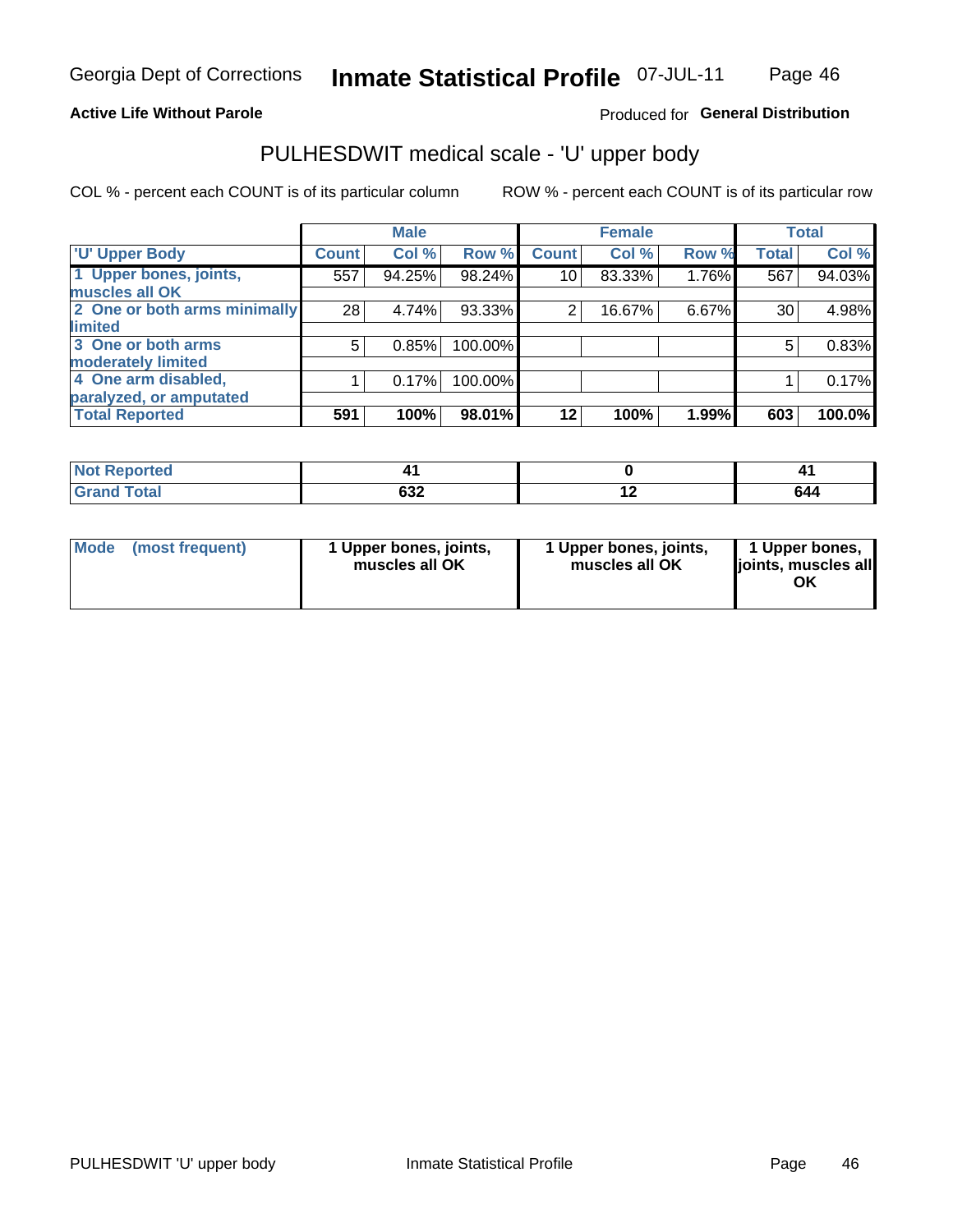#### **Active Life Without Parole**

### Produced for General Distribution

## PULHESDWIT medical scale - 'L' lower body

COL % - percent each COUNT is of its particular column

|                                |              | <b>Male</b> |         |              | <b>Female</b> |       |              | <b>Total</b> |
|--------------------------------|--------------|-------------|---------|--------------|---------------|-------|--------------|--------------|
| 'L' Lower Body                 | <b>Count</b> | Col %       | Row %   | <b>Count</b> | Col %         | Row % | <b>Total</b> | Col %        |
| 1 Lower bones, joints,         | 504          | 85.28%      | 98.44%  | 8            | 66.67%        | 1.56% | 512          | 84.91%       |
| muscles all OK                 |              |             |         |              |               |       |              |              |
| 2 One or both legs minimally   | 76           | 12.86%      | 95.00%  | 4            | 33.33%        | 5.00% | 80           | 13.27%       |
| limited                        |              |             |         |              |               |       |              |              |
| 3 One or both legs             | 10           | 1.69%       | 100.00% |              |               |       | 10           | 1.66%        |
| moderately limited             |              |             |         |              |               |       |              |              |
| 4 One leg disabled, paralyzed, |              | 0.17%       | 100.00% |              |               |       |              | 0.17%        |
| or amputated                   |              |             |         |              |               |       |              |              |
| <b>Total Reported</b>          | 591          | 100%        | 98.01%  | 12           | 100%          | 1.99% | 603          | 100.0%       |

| <b>Not Reported</b> |             |     |
|---------------------|-------------|-----|
| <b>Grand Total</b>  | よつつ<br>⊿כּס | 644 |

|  | Mode (most frequent) | 1 Lower bones, joints,<br>muscles all OK | 1 Lower bones, joints,<br>muscles all OK | 1 Lower bones,<br>ljoints, muscles all<br>ΟK |
|--|----------------------|------------------------------------------|------------------------------------------|----------------------------------------------|
|--|----------------------|------------------------------------------|------------------------------------------|----------------------------------------------|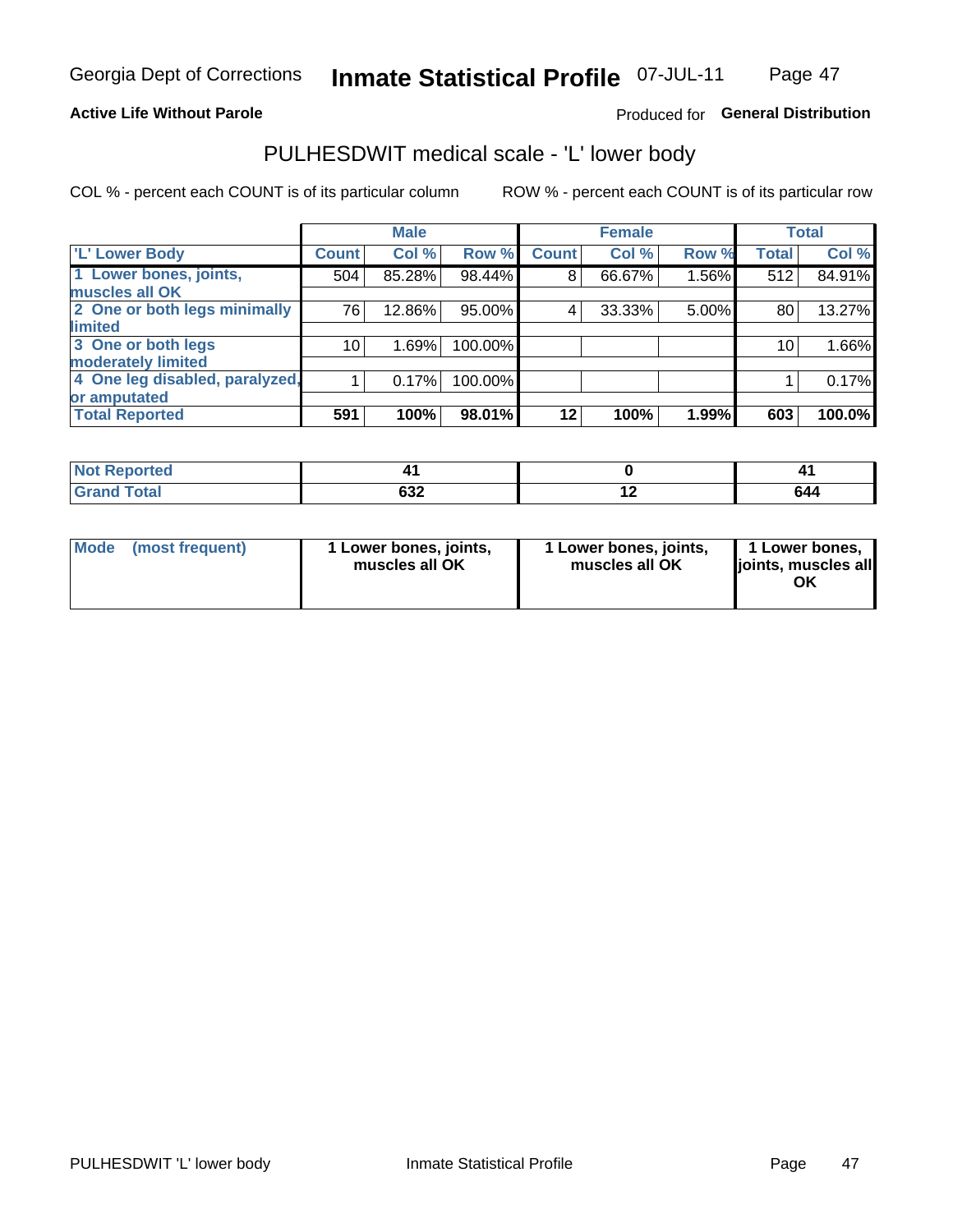#### **Active Life Without Parole**

Produced for General Distribution

## PULHESDWIT medical scale - 'H' hearing

COL % - percent each COUNT is of its particular column

|                                |                 | <b>Male</b> |                    |                 | <b>Female</b> |          | Total        |        |
|--------------------------------|-----------------|-------------|--------------------|-----------------|---------------|----------|--------------|--------|
| <b>H' Hearing</b>              | <b>Count</b>    | Col%        | <b>Row % Count</b> |                 | Col%          | Row %    | <b>Total</b> | Col %  |
| 1 Normal hearing both ears     | 580             | 98.31%      | 97.97%             | 12              | $100.00\%$    | 2.03%    | 592          | 98.34% |
| 2 Some loss in one ear with    | 10 <sup>1</sup> | 1.69%       | 100.00%            |                 |               |          | 10           | 1.66%  |
| other OK, or mild loss in both |                 |             |                    |                 |               |          |              |        |
| <b>Total Reported</b>          | 590             | 100%        | 98.01%             | 12 <sub>1</sub> | 100%          | $1.99\%$ | 602          | 100%   |

| . | . .<br>- 73    |                          | 74                                                      |
|---|----------------|--------------------------|---------------------------------------------------------|
|   | $\sim$<br>$ -$ | $\overline{\phantom{a}}$ | 644<br>$\sim$ $\sim$ $\sim$ $\sim$ $\sim$ $\sim$ $\sim$ |

| Mode (most frequent) | 1 Normal hearing both ears 1 Normal hearing both ears 1 Normal hearing | both ears |
|----------------------|------------------------------------------------------------------------|-----------|
|                      |                                                                        |           |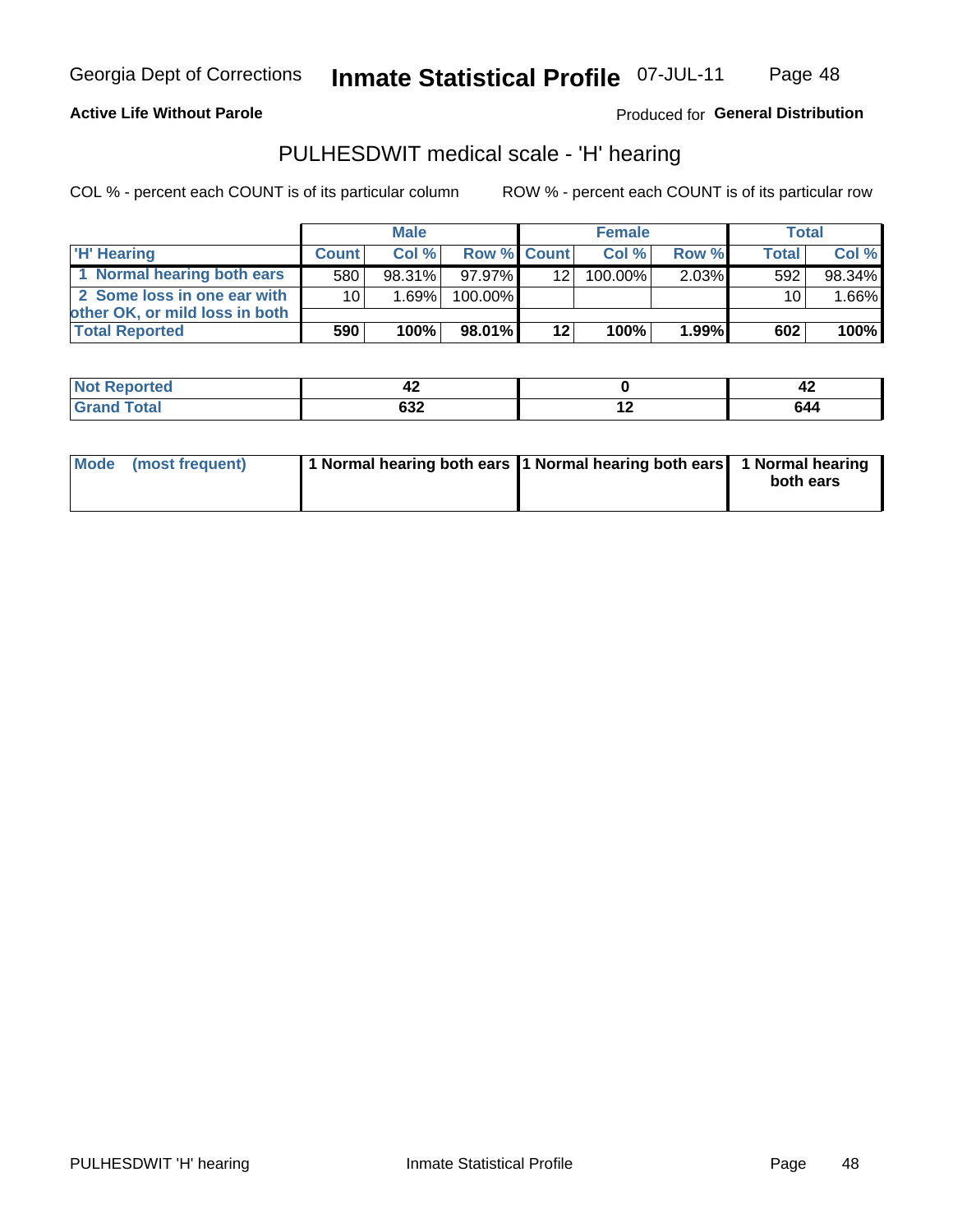Page 49

#### **Active Life Without Parole**

## Produced for General Distribution

## PULHESDWIT medical scale - 'E' vision

COL % - percent each COUNT is of its particular column

|                                |                 | <b>Male</b> |             |    | <b>Female</b> |       |              | <b>Total</b> |
|--------------------------------|-----------------|-------------|-------------|----|---------------|-------|--------------|--------------|
| <b>E' Vision</b>               | <b>Count</b>    | Col %       | Row % Count |    | Col %         | Row % | <b>Total</b> | Col %        |
| 1 Correctable to 20/40 in both | 444             | 81.17%      | 98.45%      |    | 58.33%        | 1.55% | 451          | 80.68%       |
| eyes                           |                 |             |             |    |               |       |              |              |
| 2 Correctable to 20/70 in one  | 88              | 16.09%      | 94.62%      | 5  | 41.67%        | 5.38% | 93           | 16.64%       |
| eye, may be blind in other     |                 |             |             |    |               |       |              |              |
| 3 Correctable to 20/200 in one | 12 <sub>1</sub> | 2.19%       | 100.00%     |    |               |       | 12           | 2.15%        |
| eye, may be blind in other     |                 |             |             |    |               |       |              |              |
| 4 One eye not correctable to   | 3               | 0.55%       | 100.00%     |    |               |       | 3            | 0.54%        |
| 20/200, other may be blind     |                 |             |             |    |               |       |              |              |
| <b>Total Reported</b>          | 547             | 100%        | 97.85%      | 12 | 100%          | 2.15% | 559          | 100.0%       |

| neo          | --<br>ou    |     | ОE<br> |
|--------------|-------------|-----|--------|
| <b>Total</b> | coc<br>⊿כּס | . . | 644    |

| Mode (most frequent) | 1 Correctable to 20/40 in both<br>eves | 1 Correctable to 20/40 in   1 Correctable to<br>both eyes | 20/40 in both eyes |
|----------------------|----------------------------------------|-----------------------------------------------------------|--------------------|
|                      |                                        |                                                           |                    |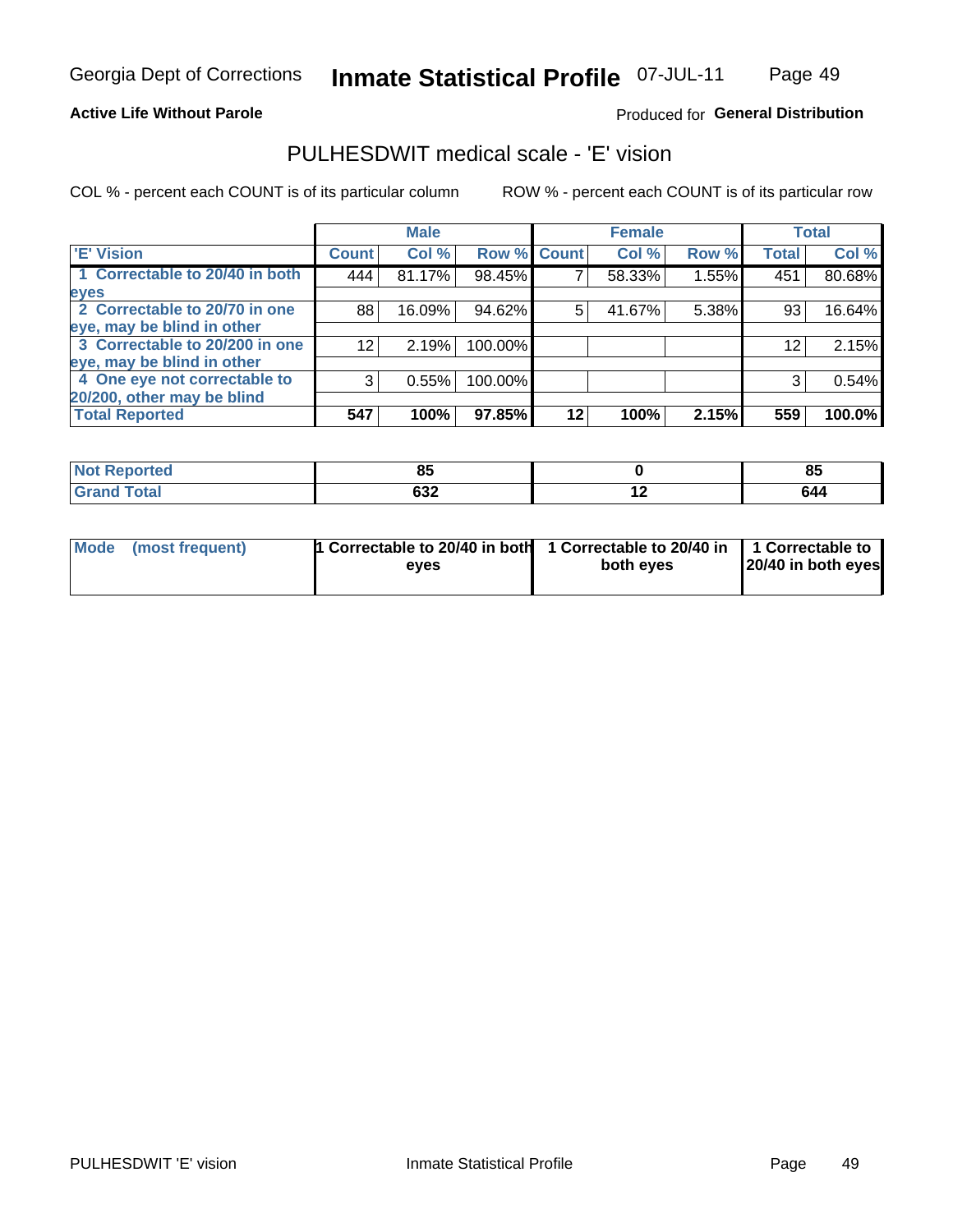### **Active Life Without Parole**

### Produced for General Distribution

## PULHESDWIT medical scale - 'S' pSychiatric

COL % - percent each COUNT is of its particular column

|                                        |              | <b>Male</b> |             |    | <b>Female</b> |       |              | <b>Total</b> |
|----------------------------------------|--------------|-------------|-------------|----|---------------|-------|--------------|--------------|
| 'S' pSychiatric                        | <b>Count</b> | Col %       | Row % Count |    | Col %         | Row % | <b>Total</b> | Col %        |
| 1 No impairment or disorders           | 473          | 82.98%      | 98.95%      | 5  | 45.45%        | 1.05% | 478          | 82.27%       |
| 2 Stable, or in remission, or          | 60           | 10.53%      | 90.91%      | 6  | 54.55%        | 9.09% | 66           | 11.36%       |
| mild impairment or retardation         |              |             |             |    |               |       |              |              |
| 3 Requires moderate inpatient          | 30           | 5.26%       | 100.00%     |    |               |       | 30           | 5.16%        |
| treatment                              |              |             |             |    |               |       |              |              |
| 4 Requires intensive inpatient         | 6            | 1.05%       | 100.00%     |    |               |       | 6            | 1.03%        |
| <b>treatment</b>                       |              |             |             |    |               |       |              |              |
| <b>5 Requires Crisis Stabilization</b> |              | 0.18%       | 100.00%     |    |               |       |              | 0.17%        |
| Unit (CSU) inpatient care              |              |             |             |    |               |       |              |              |
| <b>Total Reported</b>                  | 570          | 100%        | 98.11%      | 11 | 100%          | 1.89% | 581          | 100%         |

| <b>Not Reported</b>  | $\overline{\phantom{a}}$<br>VŁ |     | r.<br>03 |
|----------------------|--------------------------------|-----|----------|
| <b>Total</b><br>Gran | 632                            | . . | 644      |

| Mode (most frequent) | <b>1 No impairment or disorders 2 Stable, or in remission, 1 No impairment or</b> |                       |           |
|----------------------|-----------------------------------------------------------------------------------|-----------------------|-----------|
|                      |                                                                                   | or mild impairment or | disorders |
|                      |                                                                                   | retardation           |           |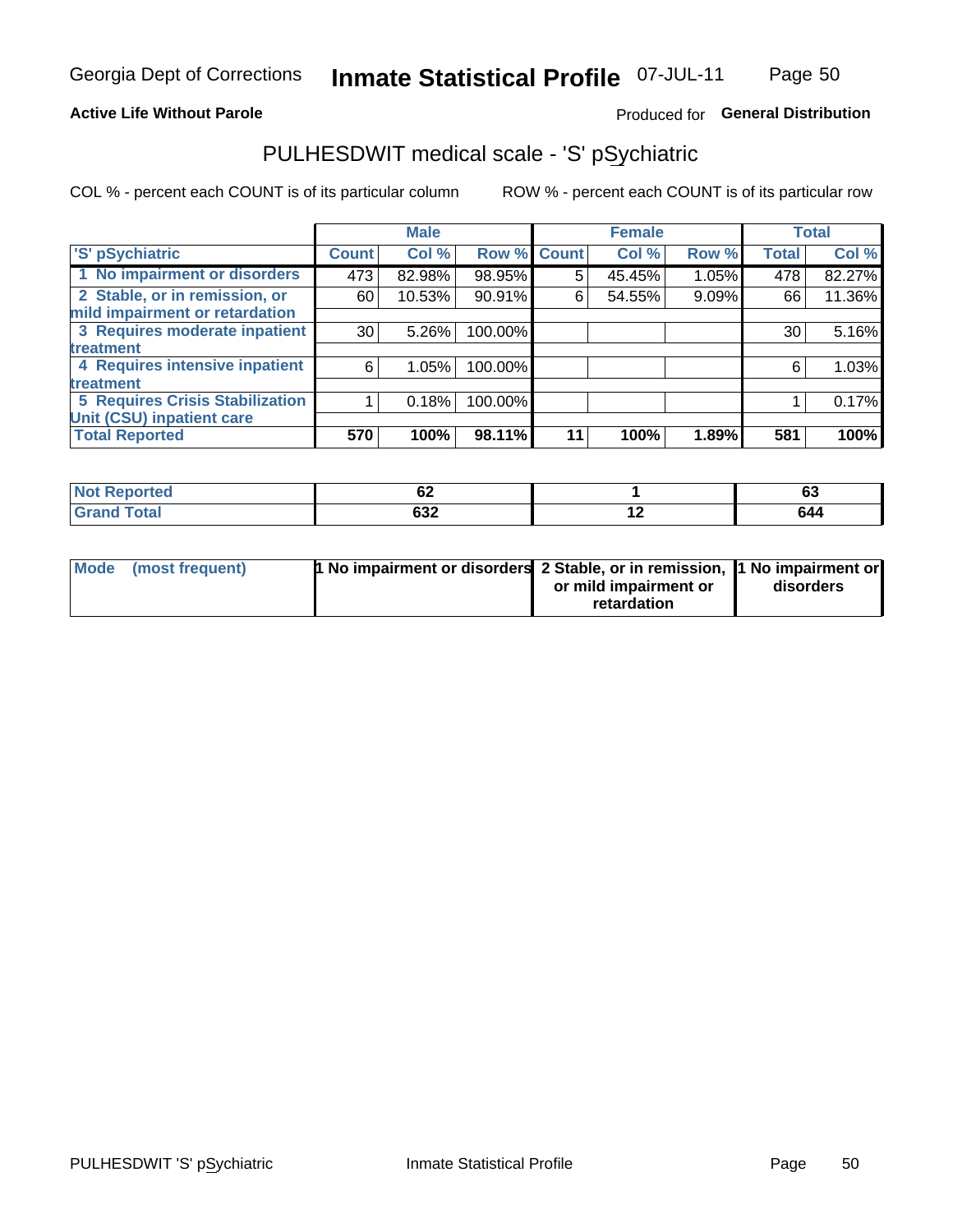Page 51

#### **Active Life Without Parole**

### Produced for General Distribution

## PULHESDWIT medical scale - 'D' dental

COL % - percent each COUNT is of its particular column

|                                 |              | <b>Male</b> |         |             | <b>Female</b> |       |              | <b>Total</b> |
|---------------------------------|--------------|-------------|---------|-------------|---------------|-------|--------------|--------------|
| <b>D'</b> Dental                | <b>Count</b> | Col %       |         | Row % Count | Col %         | Row % | <b>Total</b> | Col %        |
| 1 Minimal routine dental health | 404          | 74.40%      | 98.06%  | 8           | 72.73%        | 1.94% | 412          | 74.37%       |
| <b>needs</b>                    |              |             |         |             |               |       |              |              |
| 2 Moderate cavities and/or gum  | 107          | 19.71%      | 97.27%  | 3           | 27.27%        | 2.73% | 110          | 19.86%       |
| disease                         |              |             |         |             |               |       |              |              |
| 3 Extensive gum disease         | 31           | 5.71%       | 100.00% |             |               |       | 31           | 5.60%        |
| and/or widespread decay         |              |             |         |             |               |       |              |              |
| 4 Urgent need for dental        |              | 0.18%       | 100.00% |             |               |       |              | 0.18%        |
| <b>services</b>                 |              |             |         |             |               |       |              |              |
| <b>Total Reported</b>           | 543          | 100%        | 98.01%  | 11          | 100%          | 1.99% | 554          | 100.0%       |

| <b>rreo</b>  | o3         |     | ุฮน |
|--------------|------------|-----|-----|
| <b>Total</b> | 62c<br>⊿כס | . . | 644 |

| <b>Mode</b> | (most frequent) | <b>Minimal routine dental</b><br>health needs | 1 Minimal routine dental<br>health needs | <b>11 Minimal routine I</b><br>dental health<br>needs |
|-------------|-----------------|-----------------------------------------------|------------------------------------------|-------------------------------------------------------|
|-------------|-----------------|-----------------------------------------------|------------------------------------------|-------------------------------------------------------|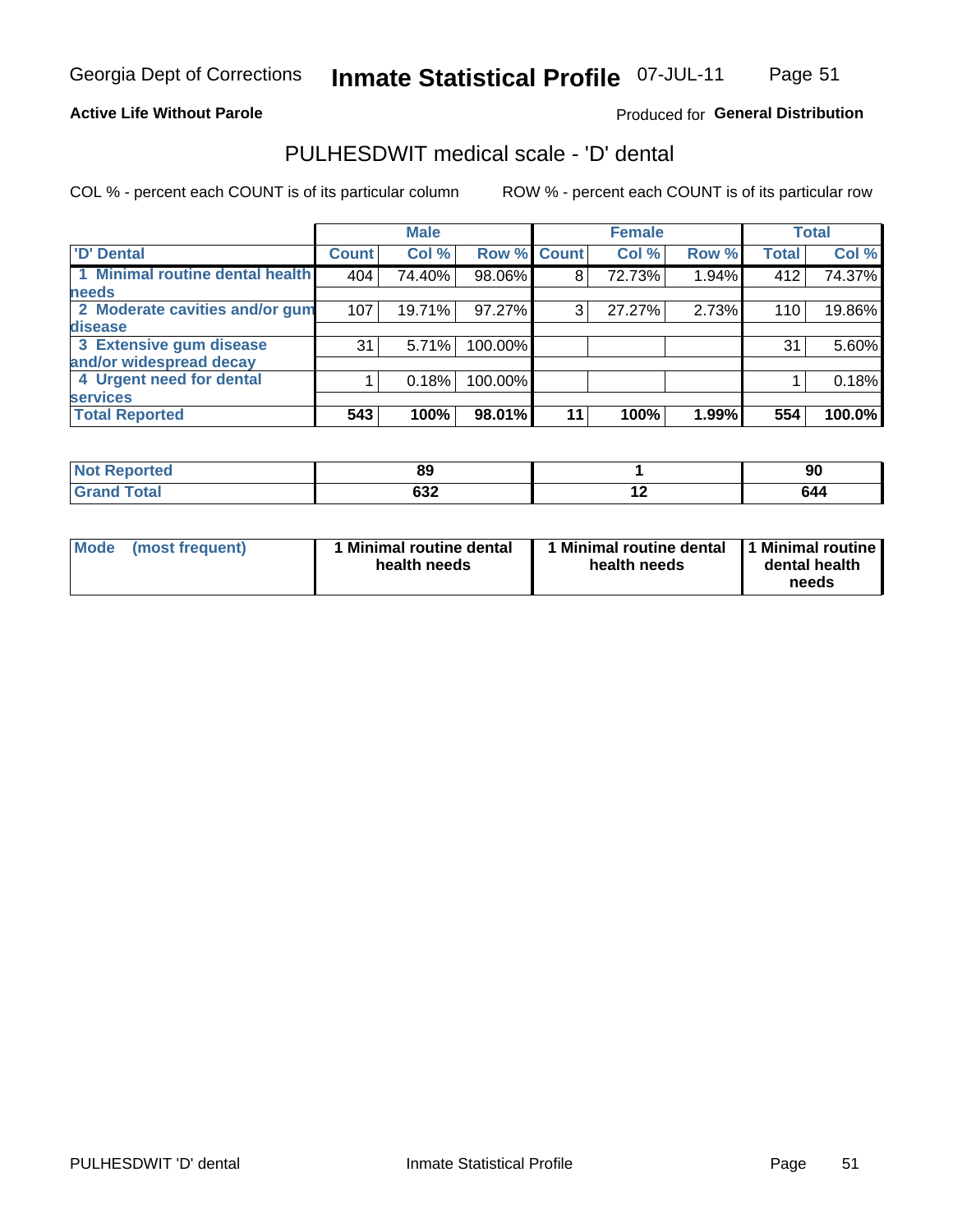### **Active Life Without Parole**

### Produced for General Distribution

## PULHESDWIT medical scale - 'W' work ability

COL % - percent each COUNT is of its particular column

|                                 |              | <b>Male</b> |         |             | <b>Female</b> |       |              | <b>Total</b> |
|---------------------------------|--------------|-------------|---------|-------------|---------------|-------|--------------|--------------|
| <b>W' work ability</b>          | <b>Count</b> | Col %       |         | Row % Count | Col %         | Row % | <b>Total</b> | Col %        |
| 1 Unrestricted work or activity | 462          | 78.04%      | 98.09%  | 9           | 75.00%        | 1.91% | 471          | 77.98%       |
| 2 Minor restrictions on type of | 103          | 17.40%      | 97.17%  | 3           | 25.00%        | 2.83% | 106          | 17.55%       |
| <b>work</b>                     |              |             |         |             |               |       |              |              |
| 3 Moderate restrictions on type | 16           | 2.70%       | 100.00% |             |               |       | 16           | 2.65%        |
| of work                         |              |             |         |             |               |       |              |              |
| 4 Major restrictions on type of | 9            | 1.52%       | 100.00% |             |               |       | 9            | 1.49%        |
| <b>work</b>                     |              |             |         |             |               |       |              |              |
| 5 Cannot work under any         | 2            | $0.34\%$    | 100.00% |             |               |       | 2            | 0.33%        |
| <b>circumstances</b>            |              |             |         |             |               |       |              |              |
| <b>Total Reported</b>           | 592          | 100%        | 98.01%  | 12          | 100%          | 1.99% | 604          | 100%         |

| <b>Not Reported</b>        | 4U        |     | Λſ<br>᠇៶ |
|----------------------------|-----------|-----|----------|
| <b>Grand Total</b><br>Cron | ດາາ<br>פט | . . | 644      |

| <b>Mode</b>     | 1 Unrestricted work or | 1 Unrestricted work or | 1 Unrestricted   |
|-----------------|------------------------|------------------------|------------------|
| (most frequent) | activity               | activity               | work or activity |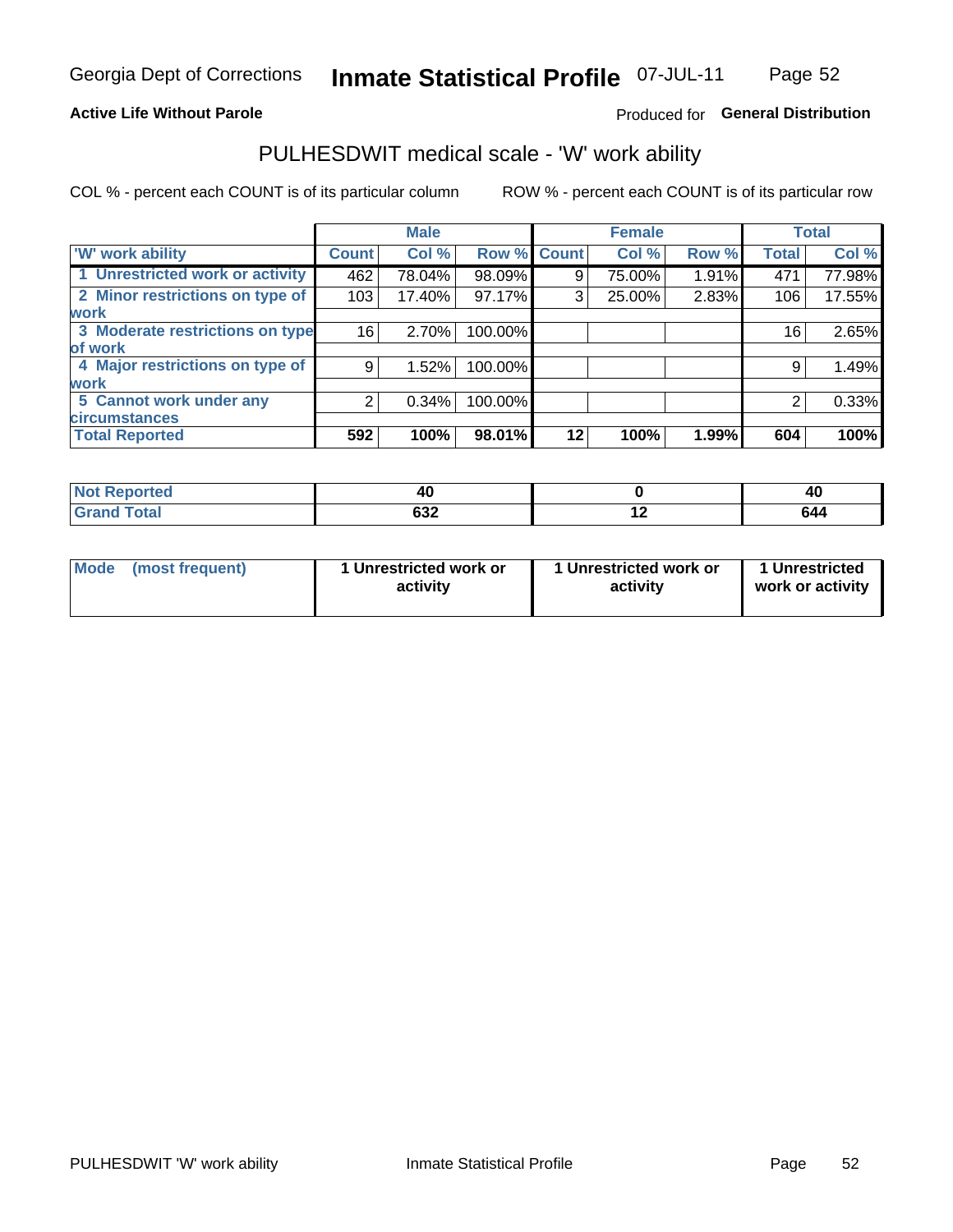#### **Active Life Without Parole**

#### Produced for General Distribution

## PULHESDWIT medical scale - 'I' impairment

COL % - percent each COUNT is of its particular column ROW % - percent each COUNT is of its particular row

**Male Female Total T** Impairment **Count Count** Col % Row % Col % Row % **Total** Col % 1 No impairments or 98.48% 97.98% 100.00% 594 98.51%  $582$  $\overline{12}$ 2.02% disabilities 2 Wheelchair-bound but  $\overline{8}$ 1.35% 100.00%  $\overline{8}$ 1.33% otherwise OK **5 Needs maximal Assisted**  $\overline{1}$  $0.17%$ 100.00%  $\overline{1}$ 0.17% **Living (level III) Total Reported**  $591$ 100% 98.01%  $\overline{12}$ 100% 1.99%  $\overline{603}$ 100.0%

| Reported     |            |                          | ,,,<br>т. |
|--------------|------------|--------------------------|-----------|
| <b>Total</b> | cog<br>⊾כס | $\overline{\phantom{0}}$ | 644       |

| <b>Mode</b>     | 1 No impairments or | 1 No impairments or | 1 No impairments |
|-----------------|---------------------|---------------------|------------------|
| (most frequent) | disabilities        | disabilities        | or disabilities  |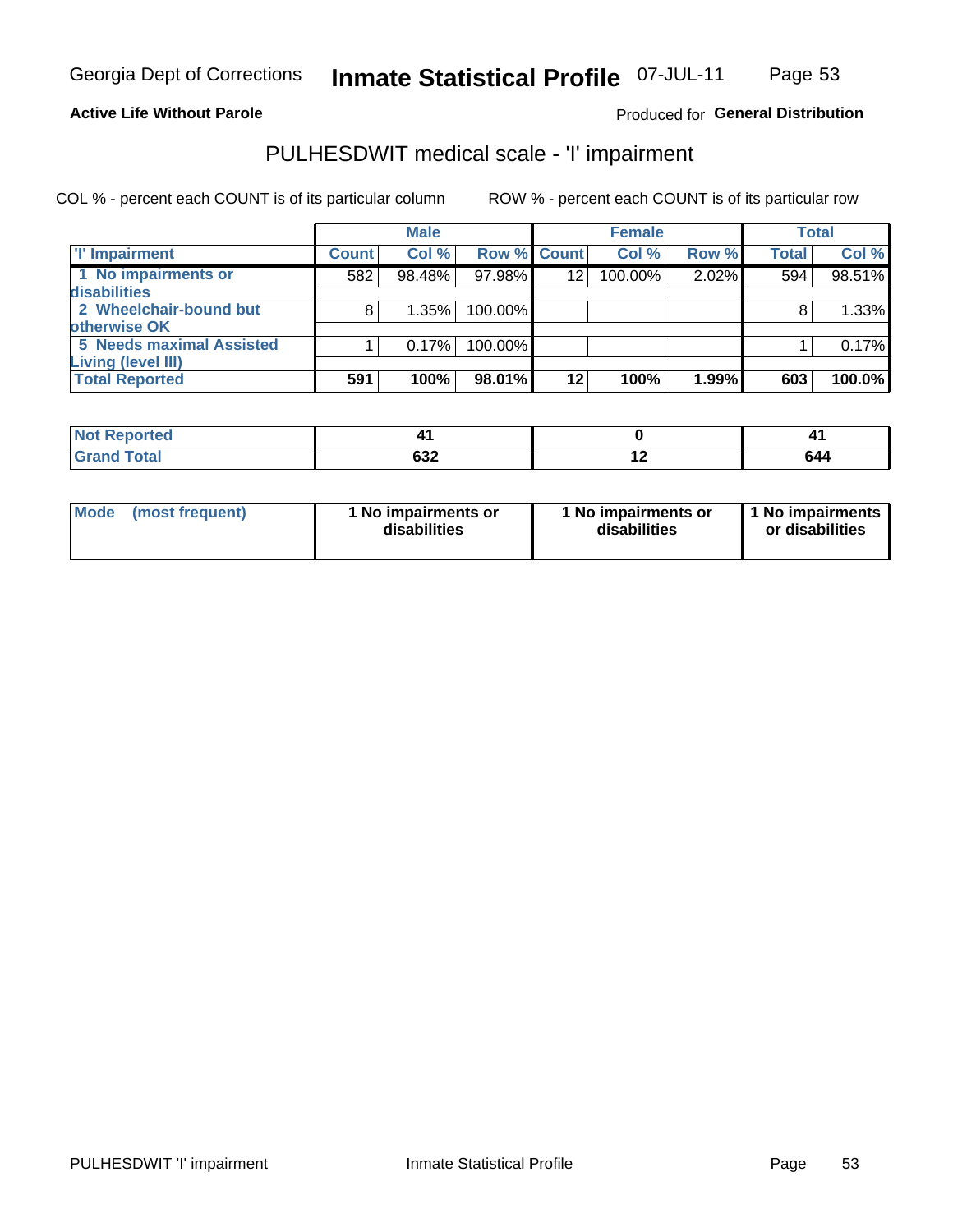#### **Active Life Without Parole**

### Produced fo General Distribution

## PULHESDWIT medical scale - 'T' transportability

COL % - percent each COUNT is of its particular column

|                              |              | <b>Male</b> |         |             | <b>Female</b> |       |              | <b>Total</b> |
|------------------------------|--------------|-------------|---------|-------------|---------------|-------|--------------|--------------|
| <b>T' Transportability</b>   | <b>Count</b> | Col %       |         | Row % Count | Col %         | Row % | <b>Total</b> | Col %        |
| 1 Can be transported in any  | 589          | 99.16%      | 98.00%  | 12          | 100.00%       | 2.00% | 601          | 99.17%       |
| ordinary approved vehicle    |              |             |         |             |               |       |              |              |
| 2 Wheelchair-bound, not      | 3            | 0.51%       | 100.00% |             |               |       |              | 0.50%        |
| needing special vehicle      |              |             |         |             |               |       |              |              |
| 3 Wheelchair-bound, requires |              | 0.17%       | 100.00% |             |               |       |              | 0.17%        |
| special vehicle              |              |             |         |             |               |       |              |              |
| 5 Requires ambulance         |              | 0.17%       | 100.00% |             |               |       |              | 0.17%        |
| transport                    |              |             |         |             |               |       |              |              |
| <b>Total Reported</b>        | 594          | 100%        | 98.02%  | 12          | 100%          | 1.98% | 606          | 100.0%       |

| w<br>neo | n,<br>38          |     | 38  |
|----------|-------------------|-----|-----|
|          | <b>000</b><br>⊿כס | . . | 644 |

| <b>Mode</b> | (most frequent) | 1 Can be transported in any 1 Can be transported in any | ordinary approved vehicle   ordinary approved vehicle   transported in any | 1 Can be<br>  ordinary approved  <br>vehicle |
|-------------|-----------------|---------------------------------------------------------|----------------------------------------------------------------------------|----------------------------------------------|
|-------------|-----------------|---------------------------------------------------------|----------------------------------------------------------------------------|----------------------------------------------|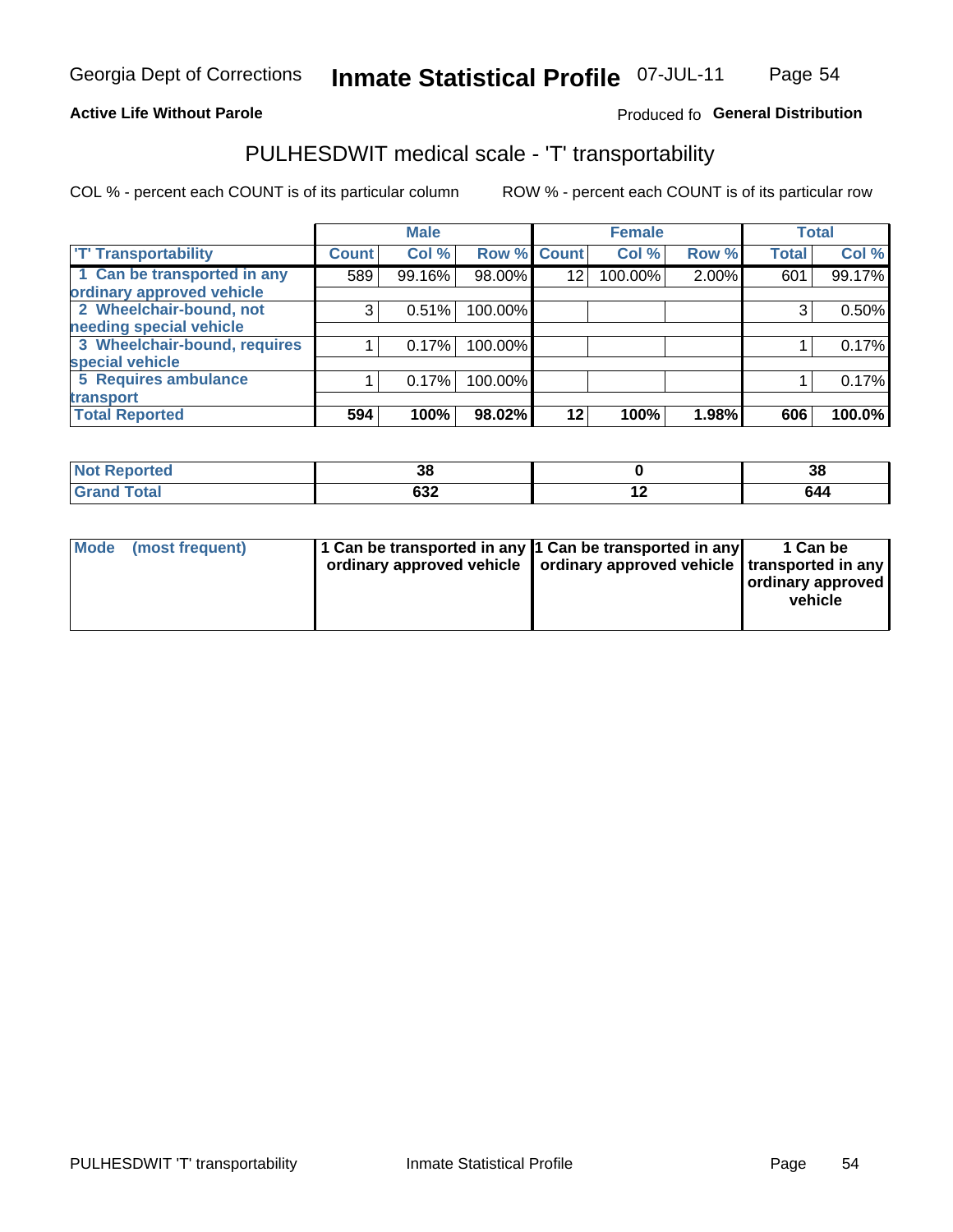### **Active Life Without Parole**

### Produced for General Distribution

## Criminality in family, self-reported

COL % - percent each COUNT is of its particular column

|                              |              | <b>Male</b> |        |                 | <b>Female</b> |          |       | Total  |
|------------------------------|--------------|-------------|--------|-----------------|---------------|----------|-------|--------|
| <b>Criminality In Family</b> | <b>Count</b> | Col%        | Row %  | <b>Count</b>    | Col %         | Row %    | Total | Col %  |
| Yes, criminality in family   | 159          | 28.70%      | 96.95% | 5               | $50.00\%$ ,   | $3.05\%$ | 164   | 29.08% |
| No criminality in family     | 395          | 71.30%      | 98.75% | 5               | $50.00\%$     | $1.25\%$ | 400 l | 70.92% |
| <b>Total Reported</b>        | 554          | 100%        | 98.23% | 10 <sup>1</sup> | 100%          | 1.77%    | 564   | 100%   |

| المنتبط المتعاد<br>$\bullet$ ) at ( $\bullet$ ) $\bullet$ | $-$ |                          | n,<br>ou |
|-----------------------------------------------------------|-----|--------------------------|----------|
| Total                                                     | ◡◡▴ | $\overline{\phantom{0}}$ |          |

|  | Mode (most frequent) | No criminality in family | Yes, criminality in family | No criminality in<br>family |
|--|----------------------|--------------------------|----------------------------|-----------------------------|
|--|----------------------|--------------------------|----------------------------|-----------------------------|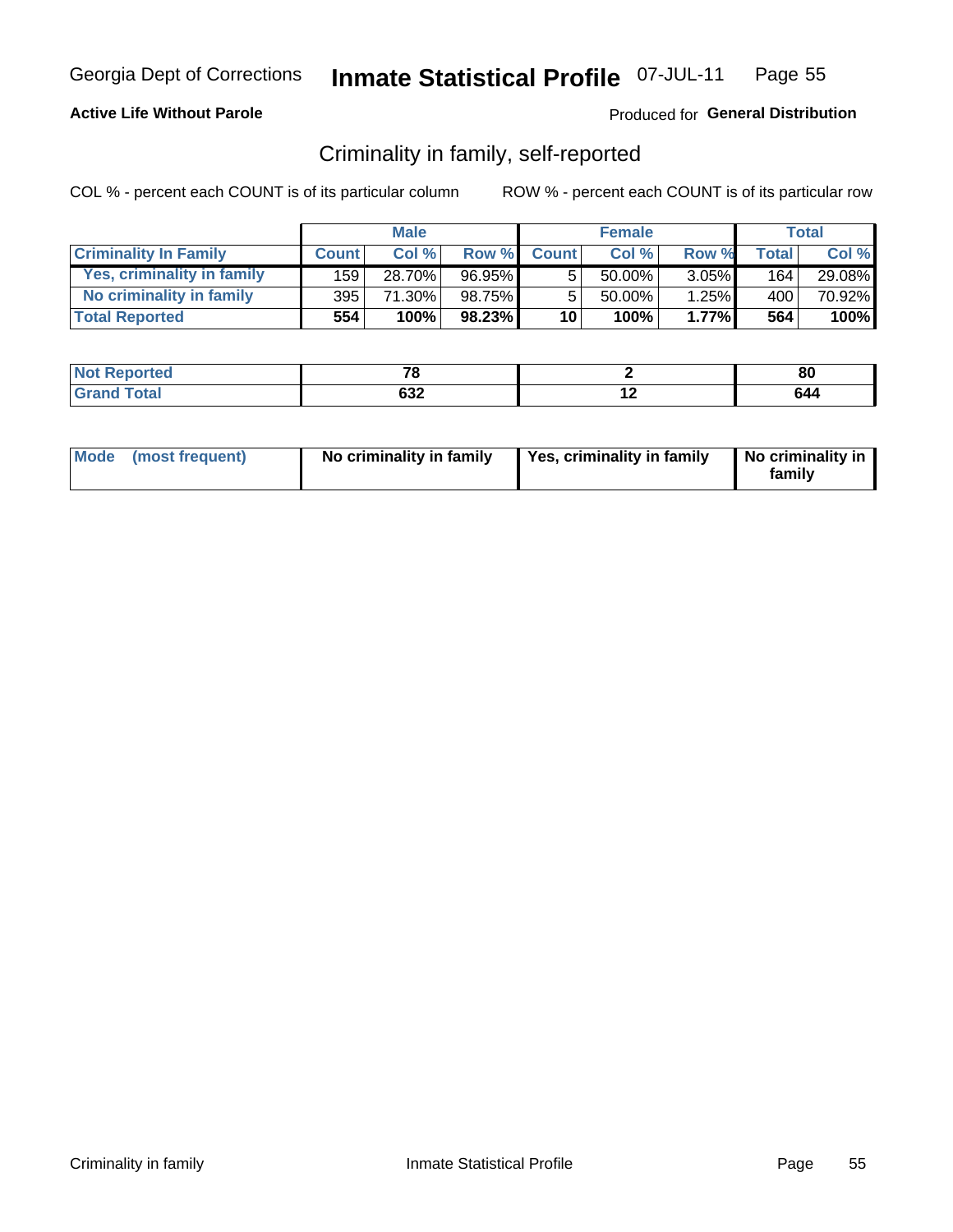### **Active Life Without Parole**

### Produced for General Distribution

## Alcoholism in family, self-reported

COL % - percent each COUNT is of its particular column

|                             |              | <b>Male</b> |           |                 | <b>Female</b> |          |       | Total  |
|-----------------------------|--------------|-------------|-----------|-----------------|---------------|----------|-------|--------|
| <b>Alcoholism In Family</b> | <b>Count</b> | Col%        | Row %     | <b>Count</b>    | Col%          | Row %    | Total | Col %  |
| Yes, alcoholism in family   | 108          | $19.49\%$   | 97.30%    | $\mathbf{r}$    | 30.00%        | $2.70\%$ | 111   | 19.68% |
| No alcoholism in family     | 446          | 80.51%      | 98.45%    |                 | 70.00%        | $1.55\%$ | 453   | 80.32% |
| <b>Total Reported</b>       | 554          | 100%        | $98.23\%$ | 10 <sub>1</sub> | 100%          | $1.77\%$ | 564   | 100%   |

| <b>Not Reported</b>        | --                |                          | 80 |
|----------------------------|-------------------|--------------------------|----|
| $\lambda$<br>Grar<br>_____ | <b>000</b><br>◡◡▵ | $\overline{\phantom{0}}$ | b4 |

|  | Mode (most frequent) | No alcoholism in family | No alcoholism in family | No alcoholism in<br>family |
|--|----------------------|-------------------------|-------------------------|----------------------------|
|--|----------------------|-------------------------|-------------------------|----------------------------|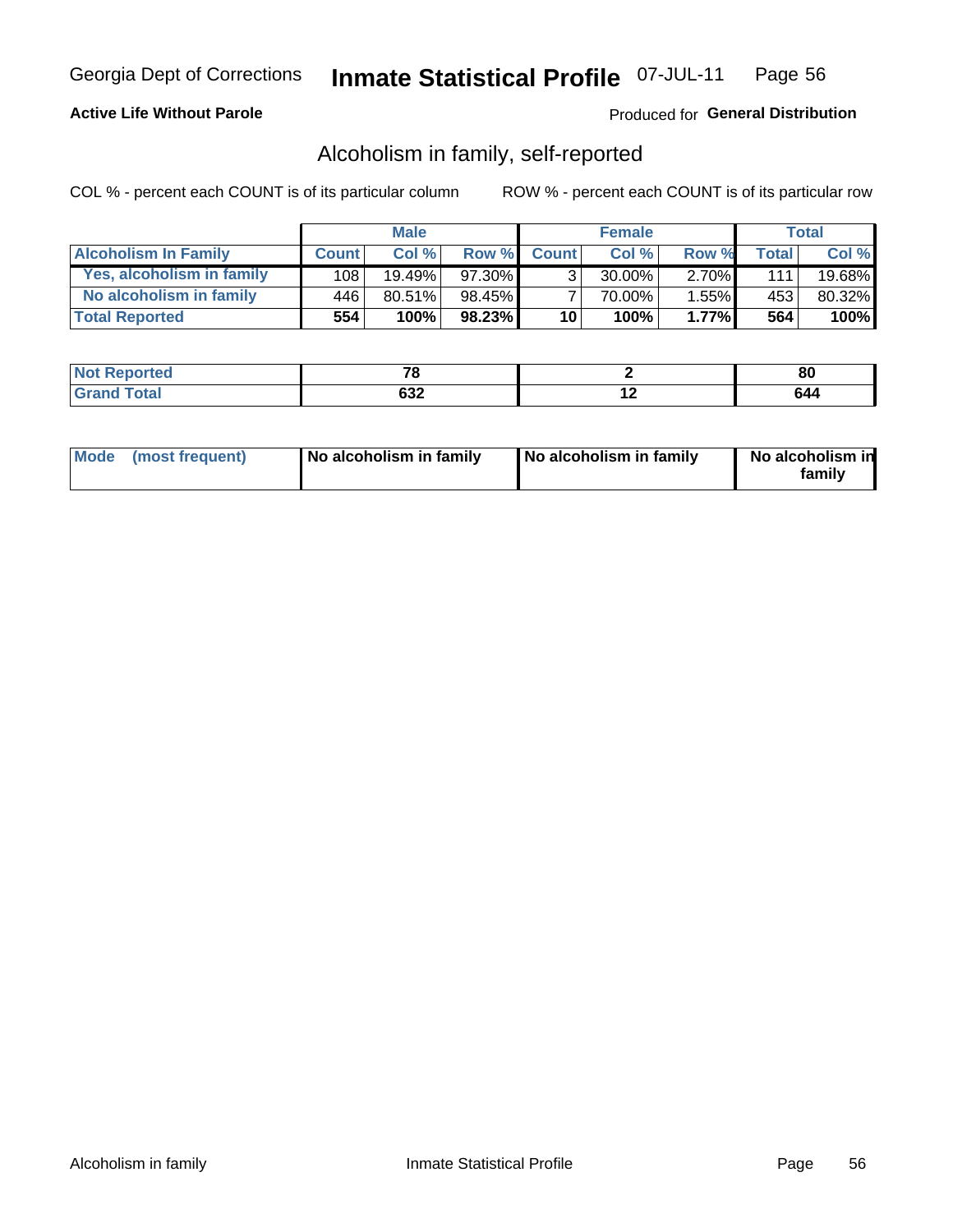### **Active Life Without Parole**

#### Produced for General Distribution

## Drug abuse in family, self-reported

COL % - percent each COUNT is of its particular column

|                           |              | <b>Male</b> |           |                 | <b>Female</b> |          |              | Total  |
|---------------------------|--------------|-------------|-----------|-----------------|---------------|----------|--------------|--------|
| Drug Abuse In Family      | <b>Count</b> | Col %       | Row %     | <b>Count</b>    | Col %         | Row %    | <b>Total</b> | Col %  |
| Yes, drug abuse in family | 63           | 11.37%      | $95.45\%$ | 3 <sub>1</sub>  | $30.00\%$     | $4.55\%$ | 66           | 11.70% |
| No drug abuse in family   | 491          | 88.63%      | 98.59%    | $\overline{ }$  | 70.00%        | 1.41%    | 498          | 88.30% |
| <b>Total Reported</b>     | 554          | 100%        | $98.23\%$ | 10 <sub>1</sub> | 100%          | 1.77%    | 564          | 100%   |

| <b>Not Reported</b>    | $-$             |     | 80  |
|------------------------|-----------------|-----|-----|
| <b>Total</b><br>l Gran | <u>__</u><br>∡ט | . . | 64ہ |

|  | Mode (most frequent) | No drug abuse in family | No drug abuse in family | No drug abuse in<br>family |
|--|----------------------|-------------------------|-------------------------|----------------------------|
|--|----------------------|-------------------------|-------------------------|----------------------------|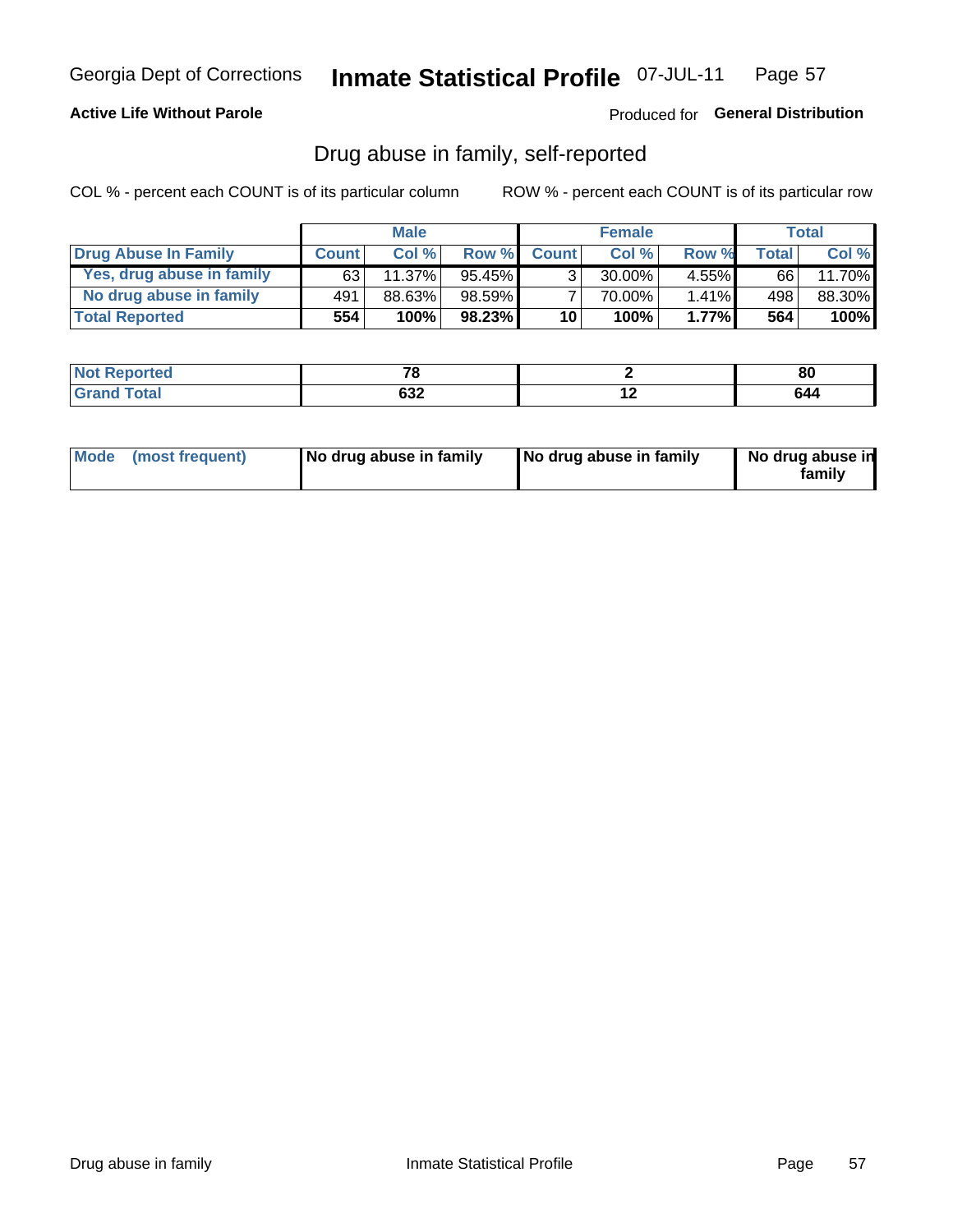#### **Active Life Without Parole**

### Produced for General Distribution

## Subjected to frequent beatings, self-reported

COL % - percent each COUNT is of its particular column

|                                   |              | <b>Male</b> |        |              | <b>Female</b> |       |       | Total  |
|-----------------------------------|--------------|-------------|--------|--------------|---------------|-------|-------|--------|
| <b>Frequent beatings</b>          | <b>Count</b> | Col%        | Row %  | <b>Count</b> | Col %         | Row % | Total | Col %  |
| <b>Yes, subjected to frequent</b> | 34           | 6.14%       | 97.14% |              | 10.00%        | 2.86% | 35    | 6.21%  |
| <b>beatings</b>                   |              |             |        |              |               |       |       |        |
| Not subjected to frequent         | 520          | 93.86%      | 98.30% | 9            | 90.00%        | 1.70% | 529   | 93.79% |
| <b>beatings</b>                   |              |             |        |              |               |       |       |        |
| <b>Total Reported</b>             | 554          | 100%        | 98.23% | 10           | 100%          | 1.77% | 564   | 100%   |

| <b>Not Reported</b>   | $\sim$     |     | or<br>ou |
|-----------------------|------------|-----|----------|
| <b>Total</b><br>Grand | con<br>ےدہ | . . | 644      |

| Mode (most frequent) | Not subjected to frequent<br>beatings | Not subjected to frequent<br>beatings | Not subjected to<br><b>frequent beatings</b> |
|----------------------|---------------------------------------|---------------------------------------|----------------------------------------------|
|                      |                                       |                                       |                                              |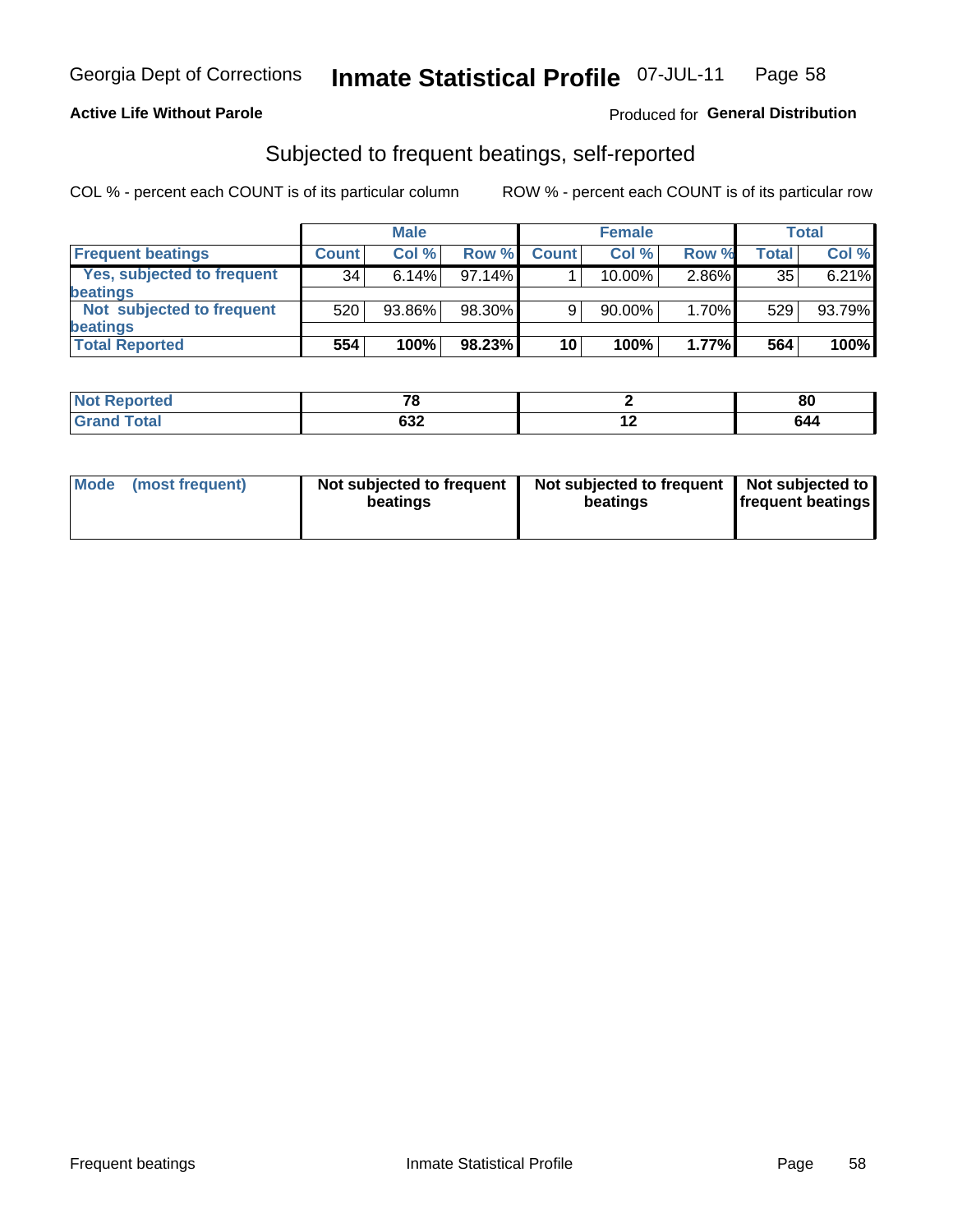### **Active Life Without Parole**

### Produced for General Distribution

## Father absent during inmate's childhood

COL % - percent each COUNT is of its particular column

|                           |              | <b>Male</b> |           |                 | <b>Female</b> |          |         | Total   |
|---------------------------|--------------|-------------|-----------|-----------------|---------------|----------|---------|---------|
| <b>Father Absent</b>      | <b>Count</b> | Col%        | Row %     | <b>Count</b>    | Col %         | Row %    | Total i | Col %   |
| Yes, father was absent    | 276          | 49.82%      | 98.92%    | 3 <sub>1</sub>  | $30.00\%$     | $1.08\%$ | 279     | 49.47%  |
| No, father was not absent | 278          | $50.18\%$   | $97.54\%$ |                 | 70.00%        | $2.46\%$ | 285     | 50.53%  |
| <b>Total Reported</b>     | 554          | 100%        | 98.23%    | 10 <sup>1</sup> | 100%          | 1.77%    | 564     | $100\%$ |

| ≺eported<br>NOT | $-$       |     | or<br>ou |
|-----------------|-----------|-----|----------|
| <b>otal</b>     | cog<br>שט | . . | 644      |

|  | Mode (most frequent) | No, father was not absent No, father was not absent |  | No, father was not<br>absent |
|--|----------------------|-----------------------------------------------------|--|------------------------------|
|--|----------------------|-----------------------------------------------------|--|------------------------------|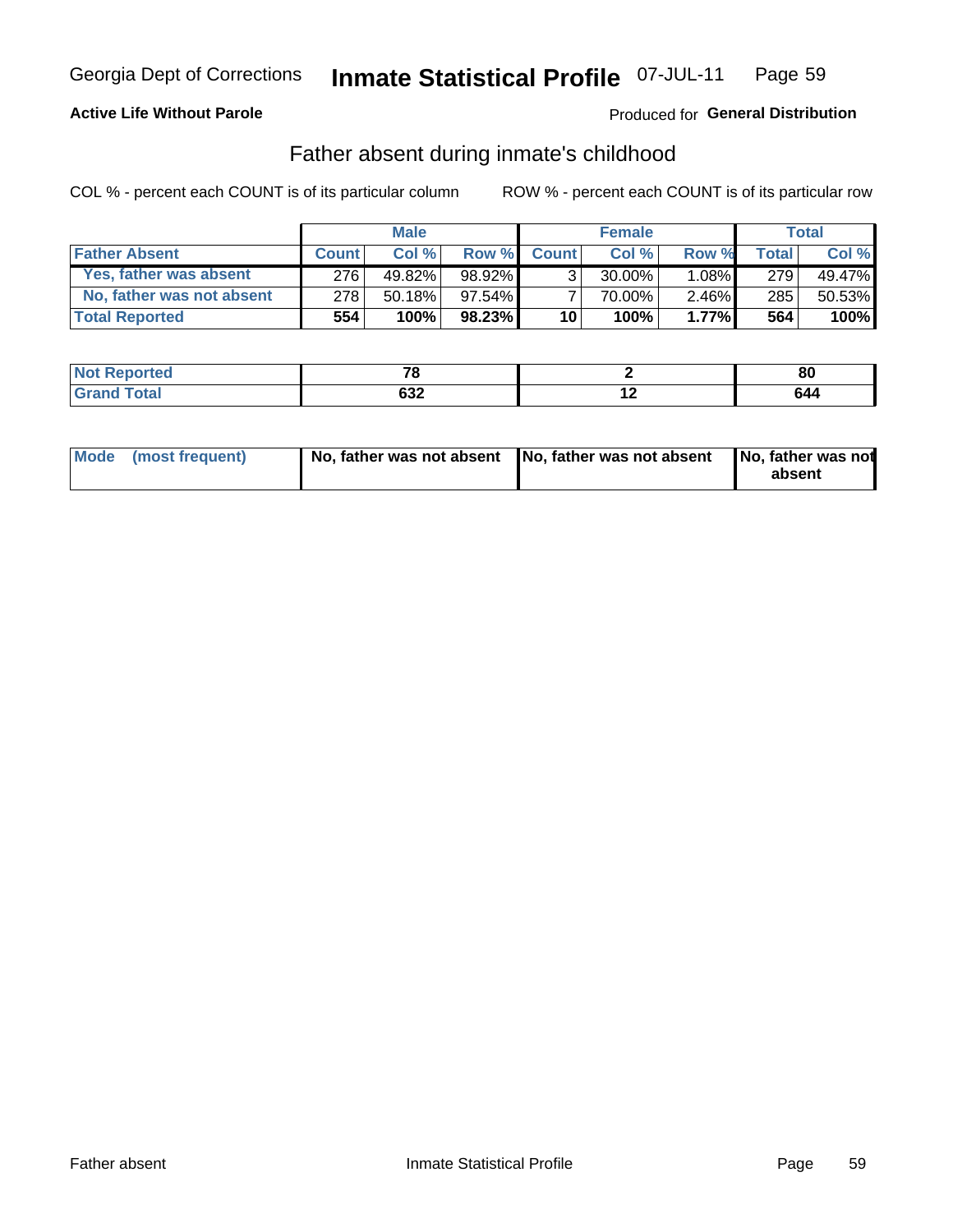### **Active Life Without Parole**

### Produced for General Distribution

## Mother absent during inmate's childhood

COL % - percent each COUNT is of its particular column

|                           |              | <b>Male</b> |           |              | <b>Female</b> |          |       | Total  |
|---------------------------|--------------|-------------|-----------|--------------|---------------|----------|-------|--------|
| <b>Mother Absent</b>      | <b>Count</b> | Col%        | Row %     | <b>Count</b> | Col%          | Row %    | Total | Col %  |
| Yes, mother was absent    | 77.          | $13.90\%$   | 97.47%    | ົ            | $20.00\%$     | $2.53\%$ | 791   | 14.01% |
| No, mother was not absent | 477          | 86.10%      | 98.35%    | 8            | 80.00%        | 1.65%    | 485   | 85.99% |
| <b>Total Reported</b>     | 554          | $100\%$     | $98.23\%$ | 10           | 100%          | 1.77%    | 564   | 100%   |

| <b>Not Reported</b> | $-$       | 80  |
|---------------------|-----------|-----|
| <b>Total</b>        | con<br>פט | 644 |

| Mode (most frequent) | No, mother was not absent   No, mother was not absent   No, mother was | not absent |
|----------------------|------------------------------------------------------------------------|------------|
|----------------------|------------------------------------------------------------------------|------------|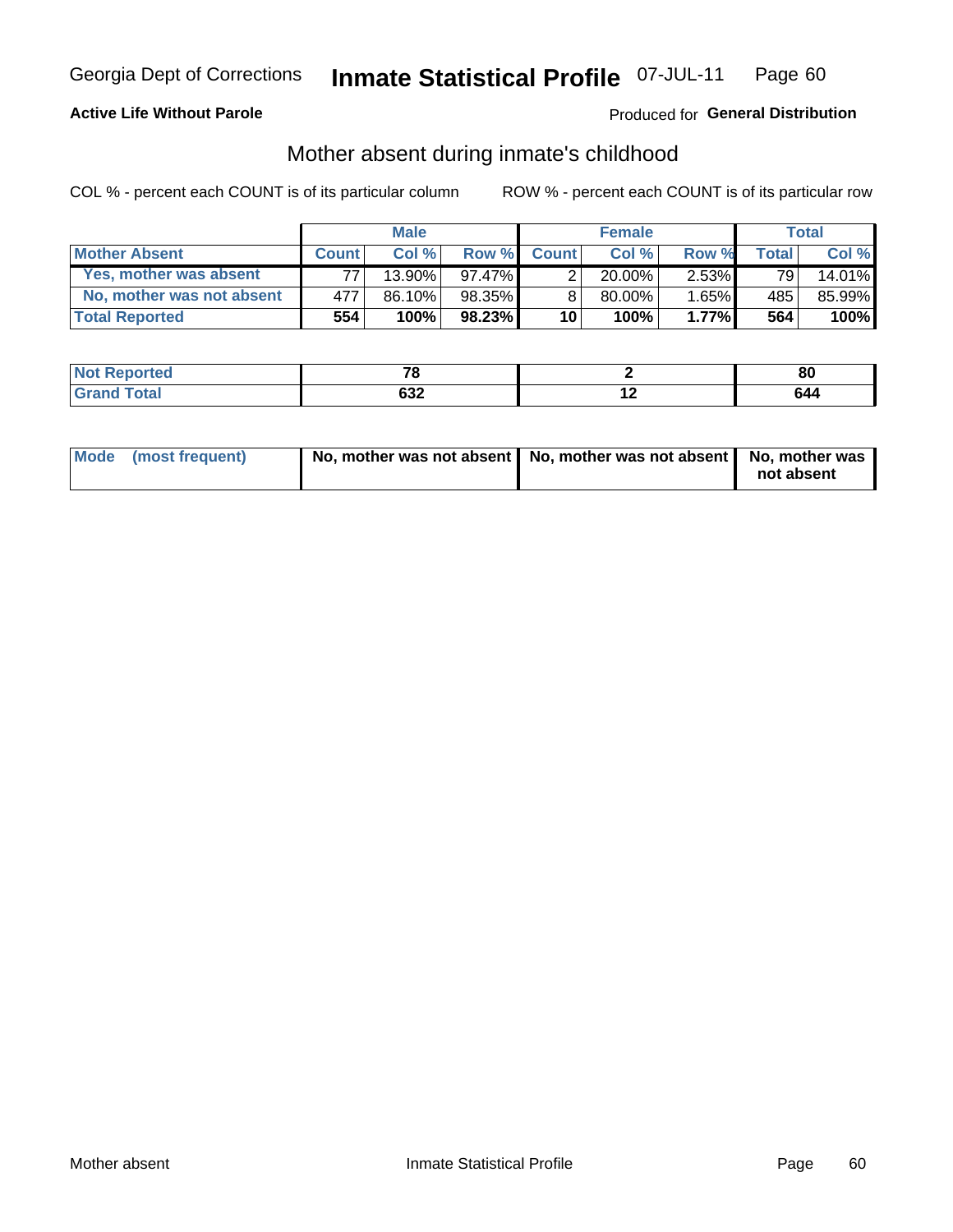### **Active Life Without Parole**

### Produced for General Distribution

## Inmate diagnosed as manipulative

COL % - percent each COUNT is of its particular column

|                          |              | <b>Male</b> |           |                 | <b>Female</b> |       |              | Total  |
|--------------------------|--------------|-------------|-----------|-----------------|---------------|-------|--------------|--------|
| <b>Manipulative</b>      | <b>Count</b> | Col %       | Row %     | <b>Count</b>    | Col %         | Row % | <b>Total</b> | Col %  |
| <b>Yes, manipulative</b> | 130          | 23.64%      | 99.24% ∎  |                 | $10.00\%$ ,   | 0.76% | 131          | 23.39% |
| No, not manipulative     | 420          | 76.36%      | 97.90%    | 9               | 90.00%        | 2.10% | 429          | 76.61% |
| <b>Total Reported</b>    | 550          | 100%        | $98.21\%$ | 10 <sup>1</sup> | 100%          | 1.79% | 560          | 100%   |

| <b>Not Reported</b>    | UZ               | O۴  |
|------------------------|------------------|-----|
| <b>Total</b><br>l Gran | <u>__</u><br>אטט | 644 |

|  | Mode (most frequent) | No, not manipulative | No, not manipulative | No. not<br><b>I</b> manipulative |
|--|----------------------|----------------------|----------------------|----------------------------------|
|--|----------------------|----------------------|----------------------|----------------------------------|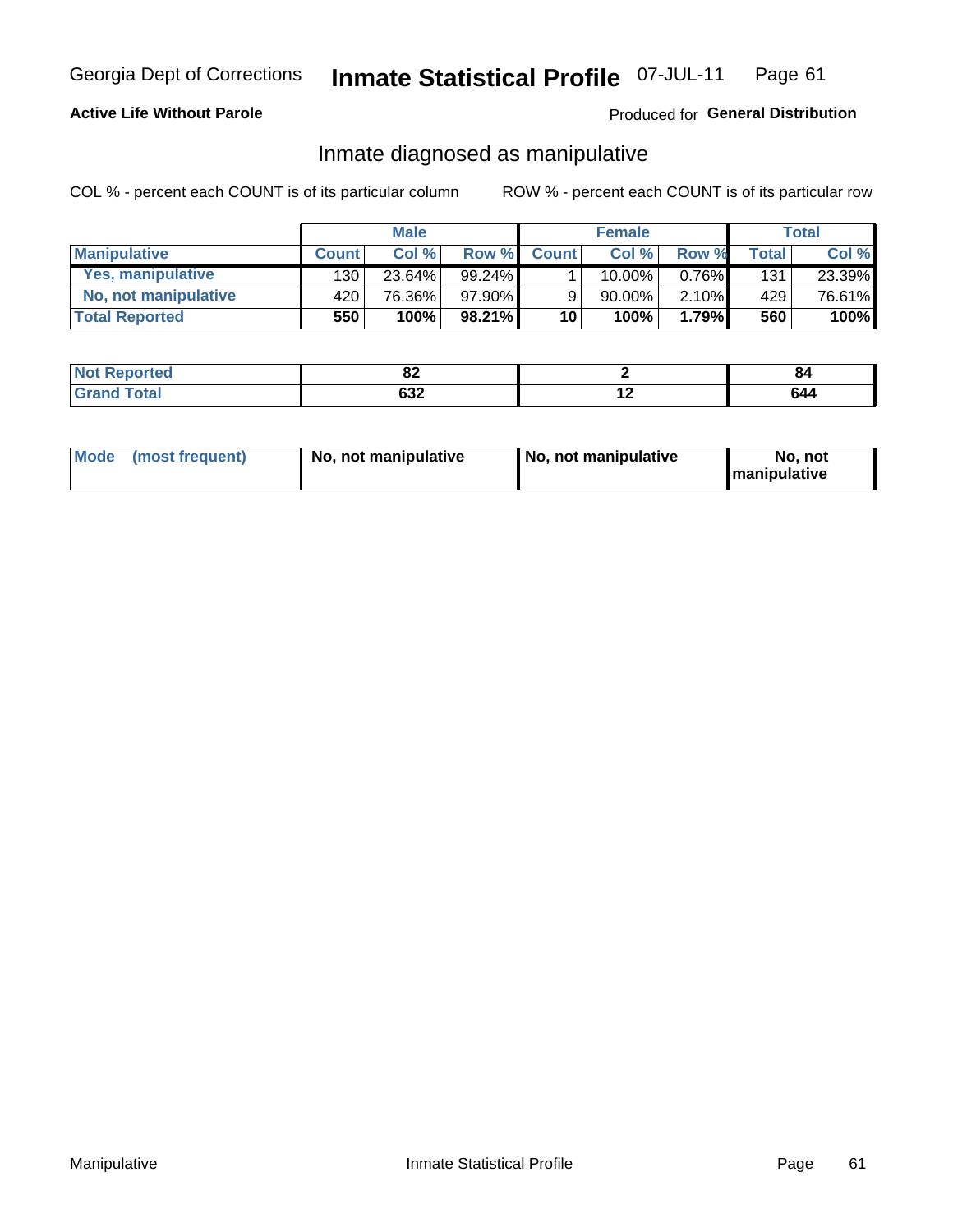#### Inmate Statistical Profile 07-JUL-11 Page 62

### **Active Life Without Parole**

Produced for General Distribution

## Inmate diagnosed as assaultive

COL % - percent each COUNT is of its particular column

|                       |              | <b>Male</b> |           |              | <b>Female</b> |          |       | <b>Total</b> |
|-----------------------|--------------|-------------|-----------|--------------|---------------|----------|-------|--------------|
| <b>Assaultive</b>     | <b>Count</b> | Col%        | Row %     | <b>Count</b> | Col %         | Row %    | Total | Col %        |
| Yes, assaultive       | 432          | 78.55%      | 97.96%    | 9            | $90.00\%$     | $2.04\%$ | 441   | 78.75%       |
| No, not assaultive    | 118          | 21.45%      | $99.16\%$ |              | 10.00%        | $0.84\%$ | 119   | 21.25%       |
| <b>Total Reported</b> | 550          | 100%        | $98.21\%$ | 10           | 100%          | 1.79%    | 560   | 100%         |

| ----<br><b>NO</b> t<br>Reported<br>. | UZ.       |     | O4 |
|--------------------------------------|-----------|-----|----|
| <b>otal</b>                          | ົາ<br>ນປ∠ | . . | 64 |

| Mode (most frequent)<br>Yes, assaultive | Yes, assaultive | <b>Yes, assaultive</b> |
|-----------------------------------------|-----------------|------------------------|
|-----------------------------------------|-----------------|------------------------|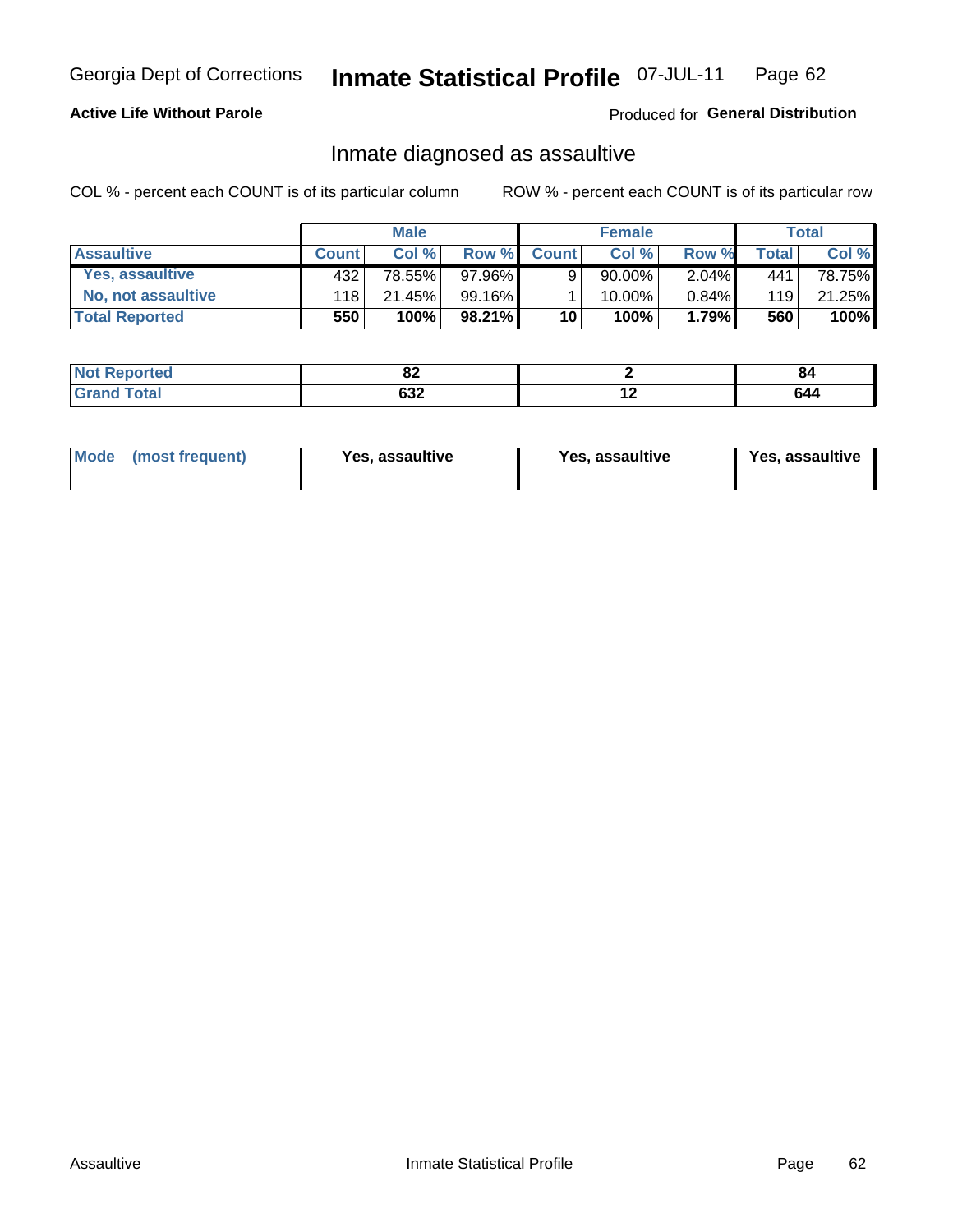#### Inmate Statistical Profile 07-JUL-11 Page 63

#### **Active Life Without Parole**

## **Produced for General Distribution**

## Number of prior Georgia incarcerations

COL % - percent each COUNT is of its particular column

|                                       |              | <b>Male</b> |             |    | <b>Female</b> |       |       | <b>Total</b> |
|---------------------------------------|--------------|-------------|-------------|----|---------------|-------|-------|--------------|
| <b>Num of Prior GA Incarcerations</b> | <b>Count</b> | Col %       | Row % Count |    | Col %         | Row % | Total | Col %        |
|                                       | 299          | 47.31%      | 96.76%      | 10 | 83.33%        | 3.24% | 309   | 47.98%       |
|                                       | 131          | 20.73%      | 100.00%     |    |               |       | 131   | 20.34%       |
|                                       | 76           | 12.03%      | 100.00%     |    |               |       | 76    | 11.80%       |
| 3                                     | 59           | 9.34%       | 98.33%      |    | 8.33%         | 1.67% | 60    | 9.32%        |
|                                       | 32           | 5.06%       | 100.00%     |    |               |       | 32    | 4.97%        |
|                                       | 18           | 2.85%       | 100.00%     |    |               |       | 18    | 2.80%        |
| <b>More Than 5</b>                    | 17           | 2.69%       | 94.44%      |    | 8.33%         | 5.56% | 18    | 2.80%        |
| <b>Total Reported</b>                 | 632          | 100%        | 98.14%      | 12 | 100%          | 1.86% | 644   | 100.0%       |

| <b>YOFTEO</b>                   |                  |     |
|---------------------------------|------------------|-----|
| <b>otal</b><br>$\mathbf{v}$ and | <b>000</b><br>שט | 644 |

| Mean (average)       | .25.، | ده. | 1.24 |
|----------------------|-------|-----|------|
| Median (middle)      |       |     |      |
| Mode (most frequent) |       |     |      |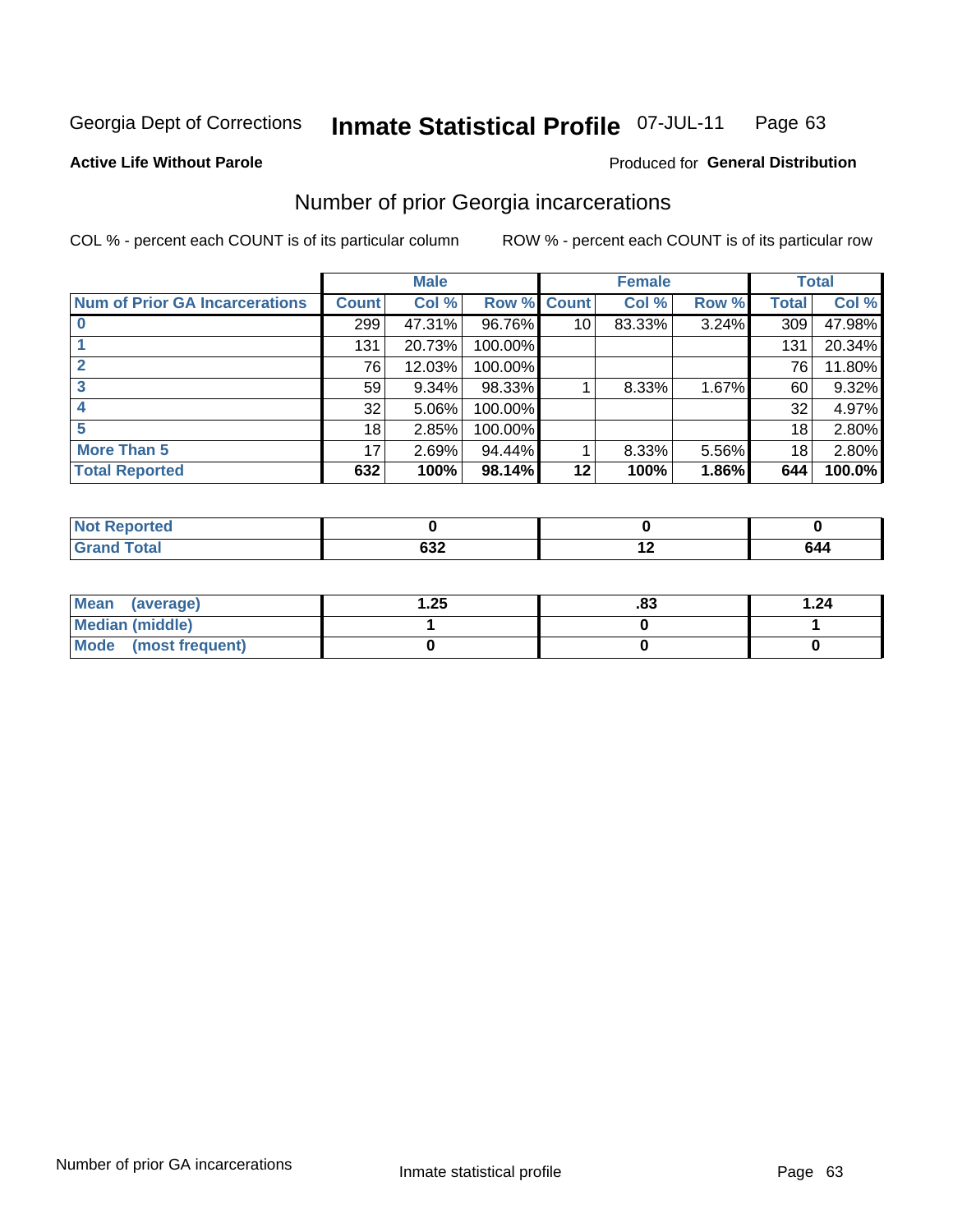#### Inmate Statistical Profile 07-JUL-11 Page 64

**Active Life Without Parole** 

Produced for General Distribution

### Prison sentence in years

COL % - percent each COUNT is of its particular column

ROW % - percent each COUNT is of its particular row

|                                 |         | <b>Male</b> |                    |    | <b>Female</b> |       |             | Total   |
|---------------------------------|---------|-------------|--------------------|----|---------------|-------|-------------|---------|
| <b>Prison Sentence In Years</b> | Count l | Col %       | <b>Row % Count</b> |    | Col %         | Row % | $\tau$ otal | Col %   |
| <b>Life Without Parole</b>      | 632     | $100.00\%$  | $98.14\%$          |    | $100.00\%$    | 1.86% | 644         | 100.00% |
| <b>Total Reported</b>           | 632     | 100%        | 98.14%             | 12 | 100%          | 1.86% | 644         | 100%    |

| Not Reported |     |     |     |
|--------------|-----|-----|-----|
| <b>otal</b>  | OJZ | . . | 644 |

#### **Determinate (numeric) sentences only**

| <b>Mean</b><br><i>(average)</i> |  |
|---------------------------------|--|
|---------------------------------|--|

All sentences (including determinate), with life, life without parole, and death sentences figured at 45 years

| $M$ ea<br>(average) | $\sim$ | ,,<br>т. |
|---------------------|--------|----------|
|                     |        |          |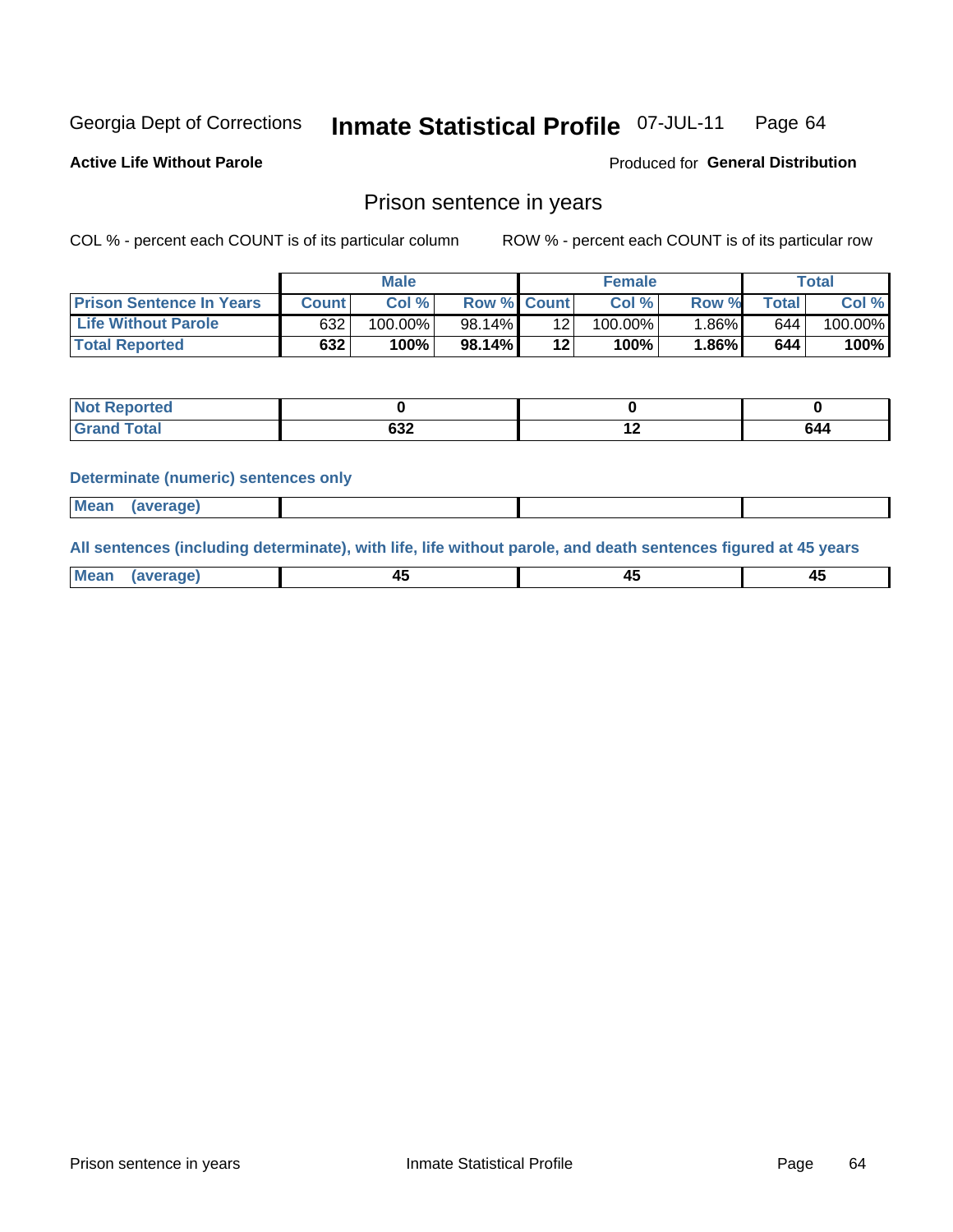#### **Inmate Statistical Profile 07-JUL-11** Georgia Dept of Corrections Page 65

#### **Active Life Without Parole**

#### Produced for General Distribution

## Primary offense, broken out into felonies vs misdemeanors

COL % - percent each COUNT is of its particular column

|                                  |              | <b>Male</b> |                    |                 | <b>Female</b> |          |              | Total   |
|----------------------------------|--------------|-------------|--------------------|-----------------|---------------|----------|--------------|---------|
| <b>Felonies and Misdemeanors</b> | <b>Count</b> | Col%        | <b>Row % Count</b> |                 | Col%          | Row %    | <b>Total</b> | Col %   |
| <b>Felonies</b>                  | 632          | 100.00%     | 98.14%             | 12 <sub>1</sub> | 100.00%       | $1.86\%$ | 644          | 100.00% |
| <b>Total Reported</b>            | 632          | $100\%$     | 98.14%             | 12'             | 100%          | $.86\%$  | 644          | 100%    |

| <b>Not Reported</b>         |     |                    |     |
|-----------------------------|-----|--------------------|-----|
| <b>Total</b><br>Gran<br>uuu | ∠טט | <b>000</b><br>⊿כּס | 644 |

| $Mc$<br>equent)<br>нез<br>$\sim$<br>. | onies<br>. | <b>onies</b><br>. |
|---------------------------------------|------------|-------------------|
|---------------------------------------|------------|-------------------|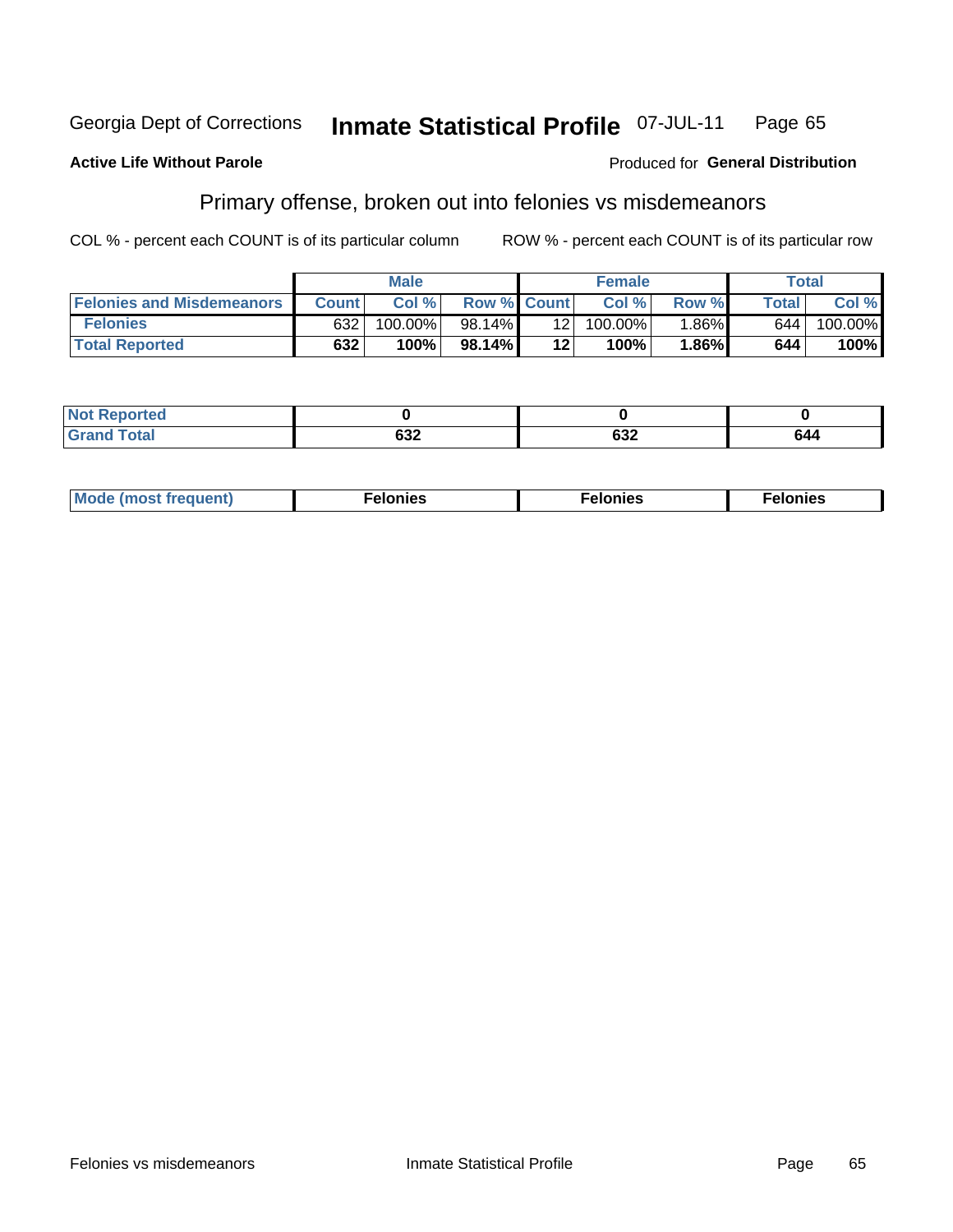### **Active Life Without Parole**

#### Produced for **General Distribution**

## Primary offense, broken out into six broad crime categories

|                         | <b>Male</b>  |        |         | <b>Female</b>      |        |        | <b>Total</b> |        |
|-------------------------|--------------|--------|---------|--------------------|--------|--------|--------------|--------|
| <b>Crime Categories</b> | <b>Count</b> | Col %  |         | <b>Row % Count</b> | Col %  | Row %  | <b>Total</b> | Col %  |
| <b>Violent</b>          | 517          | 81.80% | 97.92%  | 11                 | 91.67% | 2.08%  | 528          | 81.99% |
| <b>Sex Crime</b>        | 95           | 15.03% | 100.00% |                    | .00%   |        | 95           | 14.75% |
| <b>Property</b><br>3    | 3            | .47%   | 75.00%  |                    | 8.33%  | 25.00% |              | .62%   |
| <b>Drug</b><br>4        | 16           | 2.53%  | 100.00% |                    | .00%   |        | 16           | 2.48%  |
| <b>Other</b><br>6       |              | .16%   | 100.00% |                    | .00%   |        |              | .16%   |
| <b>Total Reported</b>   | 632          |        | 98.14%  | 12                 | 100%   | 1.86%  | 644          | 100%   |

| <b>Not Reported</b> |                 |     |     |
|---------------------|-----------------|-----|-----|
| Total               | <u>__</u><br>פט | . . | 644 |

| M | . | 40 O |
|---|---|------|
|   |   |      |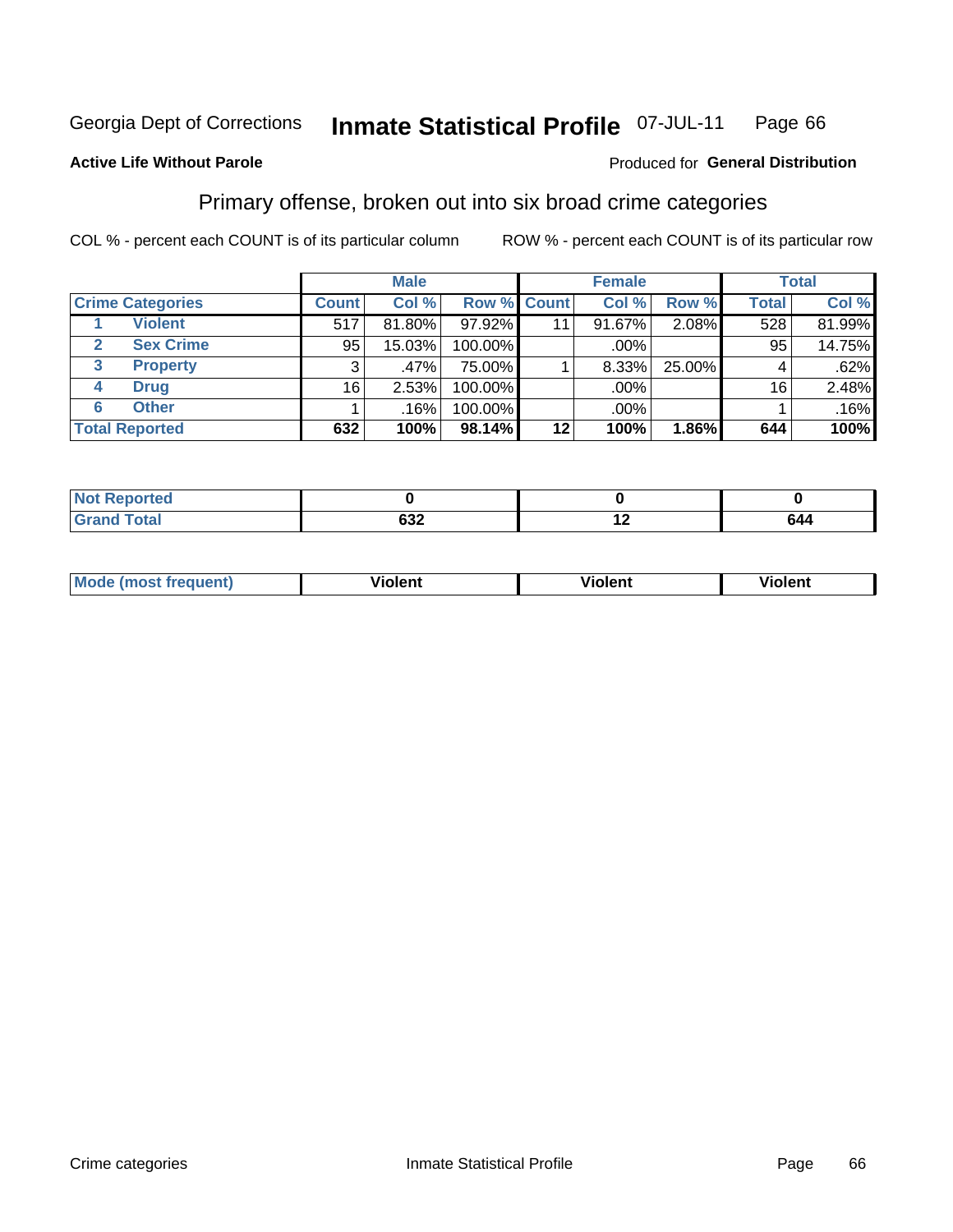#### **Active Life Without Parole**

### Produced for **General Distribution**

## Primary offense, detailed offense code

|                                  |                                 |                | <b>Male</b> |         |                 | <b>Female</b>              |         |                | <b>Total</b> |
|----------------------------------|---------------------------------|----------------|-------------|---------|-----------------|----------------------------|---------|----------------|--------------|
| <b>Primary Offense</b>           |                                 | <b>Count</b>   | Col %       | Row %   | <b>Count</b>    | $\overline{\text{Col }^9}$ | Row %   | <b>Total</b>   | Col %        |
| <b>Murder</b><br>1101            |                                 | 354            | 56.01%      | 97.25%  | 10              | 83.33%                     | 2.75%   | 364            | 56.52%       |
| 1311<br><b>Kidnapping</b>        |                                 | 63             | 9.97%       | 100.00% |                 |                            |         | 63             | 9.78%        |
| 1601<br><b>Burglary</b>          |                                 | 3              | .47%        | 100.00% |                 |                            |         | 3              | .47%         |
| 1821                             | <b>Theft By Shoplifting</b>     |                |             |         | 1               | 8.33%                      | 100.00% | 1              | .16%         |
| <b>Armed Robbery</b><br>1902     |                                 | 99             | 15.66%      | 99.00%  | 1               | 8.33%                      | 1.00%   | 100            | 15.53%       |
| 1911                             | <b>Hijacking Motor Vehicle</b>  | 1              | .16%        | 100.00% |                 |                            |         | 1              | .16%         |
| 2001<br>Rape                     |                                 | 67             | 10.60%      | 100.00% |                 |                            |         | 67             | 10.40%       |
| 2003<br><b>Aggrav Sodomy</b>     |                                 | 7              | 1.11%       | 100.00% |                 |                            |         | 7              | 1.09%        |
| 2009                             | <b>Aggrav Sexual Battery</b>    | 5              | .79%        | 100.00% |                 |                            |         | 5              | .78%         |
| <b>Child Molestation</b><br>2019 |                                 | 3              | .47%        | 100.00% |                 |                            |         | 3              | $.47\%$      |
| 2021                             | <b>Aggrav Child Molestation</b> | 13             | 2.06%       | 100.00% |                 |                            |         | 13             | 2.02%        |
| <b>Poss Of Certain</b><br>2912   |                                 | 1              | .16%        | 100.00% |                 |                            |         | 1              | .16%         |
| <b>Weapons</b>                   |                                 |                |             |         |                 |                            |         |                |              |
| 4012                             | <b>Viol Ga Cntrl Sbst Act</b>   | 1              | .16%        | 100.00% |                 |                            |         | 1              | .16%         |
| 4018                             | <b>S/D Cont Sub School</b>      | 1              | .16%        | 100.00% |                 |                            |         | 1              | .16%         |
| 4021<br><b>S/D Cocaine</b>       |                                 | 4              | .63%        | 100.00% |                 |                            |         | 4              | .62%         |
| <b>Poss Of Cocaine</b><br>4022   |                                 | 3              | .47%        | 100.00% |                 |                            |         | 3              | .47%         |
| 4050                             | <b>Poss W Int Dist Cocaine</b>  | 1              | .16%        | 100.00% |                 |                            |         | 1              | .16%         |
| 4101                             | <b>Traf Cocaine Less 200</b>    | $\overline{2}$ | .32%        | 100.00% |                 |                            |         | $\overline{2}$ | .31%         |
| Gm                               |                                 |                |             |         |                 |                            |         |                |              |
| 4103                             | <b>Traf Cocaine 401+ Gm</b>     | $\overline{2}$ | .32%        | 100.00% |                 |                            |         | $\overline{2}$ | .31%         |
| 4134                             | <b>Att/Consprcy Commt</b>       | 1              | .16%        | 100.00% |                 |                            |         | 1              | .16%         |
| C/S/Of<br>4140                   |                                 |                |             |         |                 |                            |         |                |              |
| Gm                               | <b>Traf Methamph 28-199</b>     | 1 <sup>1</sup> | .16%        | 100.00% |                 |                            |         | 1              | .16%         |
| <b>Total Rported</b>             |                                 | 632            | 100%        | 98.14%  | $\overline{12}$ | 100%                       | 1.86%   | 644            | 100%         |

| <b>NOT Reported</b> |                       |                          |                                                         |
|---------------------|-----------------------|--------------------------|---------------------------------------------------------|
| <b>otal</b>         | $\sim$<br>◡◡▵<br>$ -$ | $\overline{\phantom{a}}$ | 644<br>$\sim$ $\sim$ $\sim$ $\sim$ $\sim$ $\sim$ $\sim$ |

| Mode (most frequent) | 1101 Murder | 1101 Murder | 1101 Murder |
|----------------------|-------------|-------------|-------------|
|                      |             |             |             |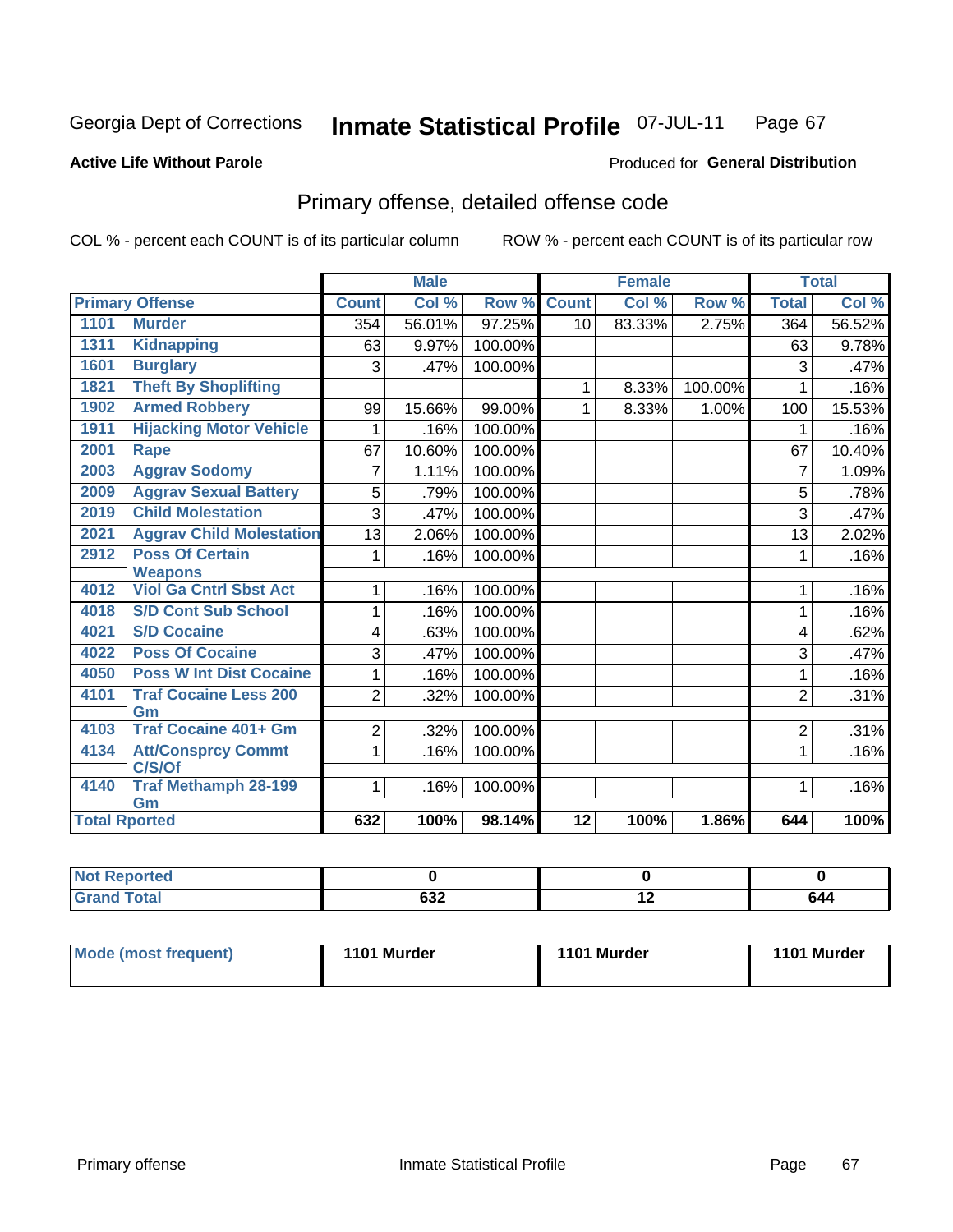#### **Active Life Without Parole**

### Produced for **General Distribution**

## County of conviction of primary offense

|                         |                             |                         | <b>Male</b> |         |              | <b>Female</b> |        |                | <b>Total</b> |
|-------------------------|-----------------------------|-------------------------|-------------|---------|--------------|---------------|--------|----------------|--------------|
|                         | <b>County of Conviction</b> | <b>Count</b>            | Col %       | Row %   | <b>Count</b> | Col %         | Row %  | <b>Total</b>   | Col %        |
| 1                       | <b>Appling</b>              | 2                       | .32%        | 100.00% |              |               |        | $\overline{2}$ | .31%         |
| $\overline{2}$          | <b>Atkinson</b>             | $\overline{2}$          | .32%        | 100.00% |              |               |        | $\overline{2}$ | .31%         |
| $\overline{\mathbf{3}}$ | <b>Bacon</b>                | 1                       | .16%        | 100.00% |              |               |        | $\mathbf{1}$   | .16%         |
| $\overline{5}$          | <b>Baldwin</b>              | $\overline{5}$          | .79%        | 100.00% |              |               |        | 5              | .78%         |
| $\overline{\mathbf{6}}$ | <b>Banks</b>                | 1                       | .16%        | 100.00% |              |               |        | $\mathbf{1}$   | .16%         |
| $\overline{\mathbf{7}}$ | <b>Barrow</b>               | 3                       | .47%        | 100.00% |              |               |        | 3              | .47%         |
| $\overline{\mathbf{8}}$ | <b>Bartow</b>               | 4                       | .63%        | 100.00% |              |               |        | 4              | .62%         |
| $\overline{9}$          | <b>Ben Hill</b>             | 4                       | .63%        | 100.00% |              |               |        | 4              | .62%         |
| 10                      | <b>Berrien</b>              | 1                       | .16%        | 100.00% |              |               |        | 1              | .16%         |
| $\overline{11}$         | <b>Bibb</b>                 | 20                      | 3.16%       | 100.00% |              |               |        | 20             | 3.11%        |
| $\overline{12}$         | <b>Bleckley</b>             | 1                       | .16%        | 100.00% |              |               |        | $\mathbf 1$    | .16%         |
| 13                      | <b>Brantley</b>             | 1                       | .16%        | 100.00% |              |               |        | 1              | .16%         |
| 14                      | <b>Brooks</b>               | 1                       | .16%        | 100.00% |              |               |        | $\mathbf{1}$   | .16%         |
| 16                      | <b>Bulloch</b>              | 4                       | .63%        | 80.00%  | $\mathbf{1}$ | 8.33%         | 20.00% | 5              | .78%         |
| $\overline{17}$         | <b>Burke</b>                | $\,6$                   | .95%        | 100.00% |              |               |        | 6              | .93%         |
| $\overline{18}$         | <b>Butts</b>                | 4                       | .63%        | 100.00% |              |               |        | 4              | .62%         |
| 20                      | <b>Camden</b>               | 4                       | .63%        | 100.00% |              |               |        | 4              | .62%         |
| $\overline{22}$         | <b>Carroll</b>              | $\overline{\mathbf{c}}$ | .32%        | 100.00% |              |               |        | $\overline{c}$ | .31%         |
| $\overline{23}$         | <b>Catoosa</b>              | 2                       | .32%        | 100.00% |              |               |        | $\overline{2}$ | .31%         |
| $\overline{24}$         | <b>Charlton</b>             | 1                       | .16%        | 100.00% |              |               |        | $\mathbf{1}$   | .16%         |
| 25                      | <b>Chatham</b>              | 28                      | 4.43%       | 100.00% |              |               |        | 28             | 4.35%        |
| $\overline{27}$         | <b>Chattooga</b>            | 1                       | .16%        | 100.00% |              |               |        | 1              | .16%         |
| 28                      | <b>Cherokee</b>             | 3                       | .47%        | 100.00% |              |               |        | 3              | .47%         |
| 29                      | <b>Clarke</b>               | 13                      | 2.06%       | 100.00% |              |               |        | 13             | 2.02%        |
| $\overline{31}$         | <b>Clayton</b>              | 24                      | 3.80%       | 100.00% |              |               |        | 24             | 3.73%        |
| 33                      | <b>Cobb</b>                 | 19                      | 3.01%       | 95.00%  | 1            | 8.33%         | 5.00%  | 20             | 3.11%        |
| 34                      | <b>Coffee</b>               | 4                       | .63%        | 100.00% |              |               |        | 4              | .62%         |
| 35                      | <b>Colquitt</b>             | 4                       | .63%        | 100.00% |              |               |        | 4              | .62%         |
| 36                      | <b>Columbia</b>             | 5                       | .79%        | 100.00% |              |               |        | 5              | .78%         |
| 37                      | <b>Cook</b>                 | 4                       | .63%        | 100.00% |              |               |        | 4              | .62%         |
| 38                      | <b>Coweta</b>               | 3                       | .47%        | 100.00% |              |               |        | 3              | .47%         |
| 40                      | <b>Crisp</b>                | 3                       | .47%        | 100.00% |              |               |        | 3              | .47%         |
| 41                      | <b>Dade</b>                 | $\mathbf 1$             | .16%        | 100.00% |              |               |        | $\mathbf{1}$   | .16%         |
| 42                      | <b>Dawson</b>               | $\mathbf 1$             | .16%        | 100.00% |              |               |        | 1              | .16%         |
| 43                      | <b>Decatur</b>              | $\overline{2}$          | .32%        | 100.00% |              |               |        | $\overline{2}$ | .31%         |
| 44                      | <b>Dekalb</b>               | 48                      | 7.59%       | 97.96%  | 1            | 8.33%         | 2.04%  | 49             | 7.61%        |
| 45                      | <b>Dodge</b>                | $\mathbf 1$             | .16%        | 100.00% |              |               |        | 1              | .16%         |
| 46                      | <b>Dooly</b>                | $\overline{2}$          | .32%        | 100.00% |              |               |        | $\overline{2}$ | .31%         |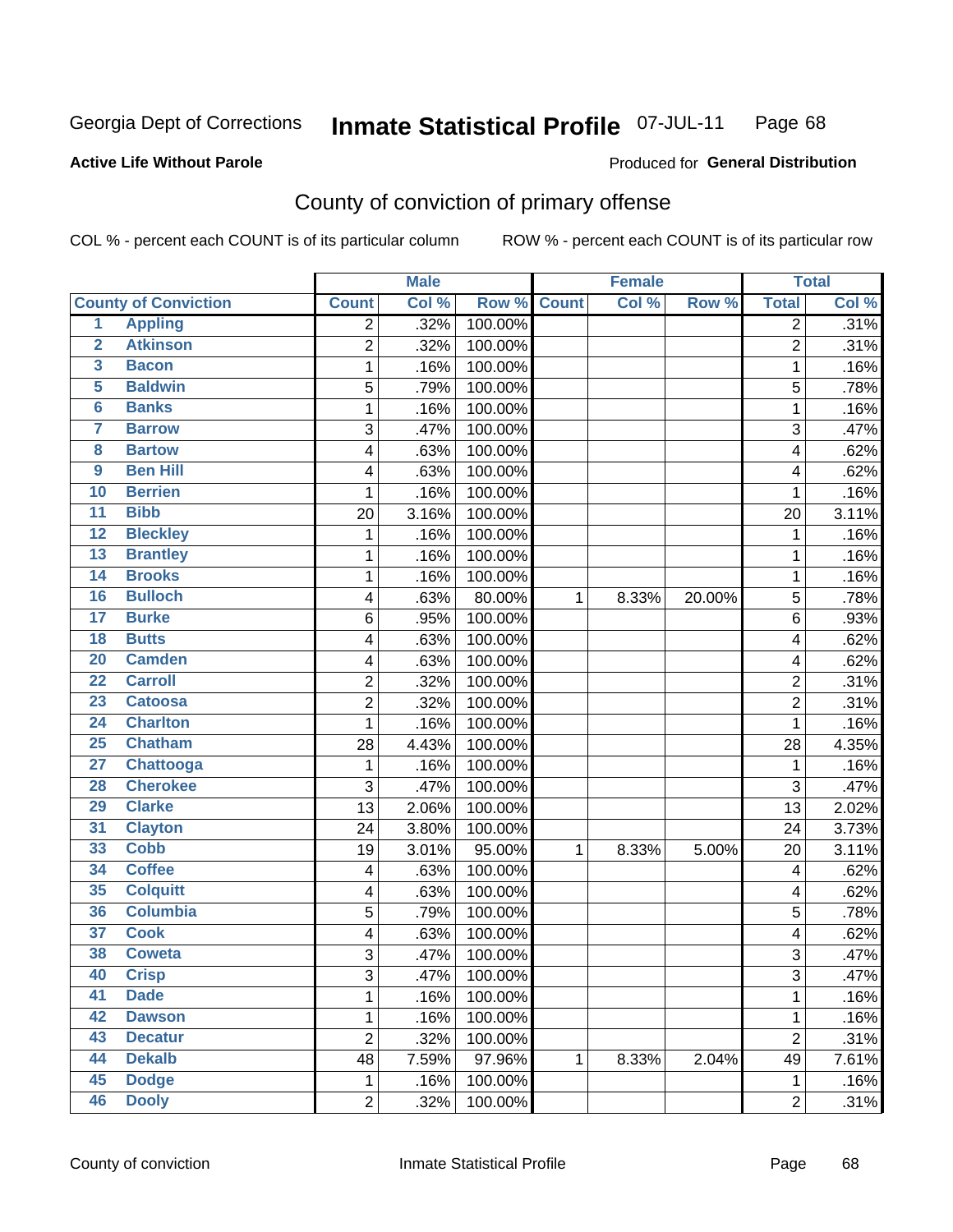#### **Active Life Without Parole**

### Produced for **General Distribution**

## County of conviction of primary offense

|                 |                             |                         | <b>Male</b> |         |              | <b>Female</b> |        |                 | <b>Total</b> |
|-----------------|-----------------------------|-------------------------|-------------|---------|--------------|---------------|--------|-----------------|--------------|
|                 | <b>County of Conviction</b> | <b>Count</b>            | Col %       | Row %   | <b>Count</b> | Col %         | Row %  | <b>Total</b>    | Col%         |
| 47              | <b>Dougherty</b>            | $\overline{23}$         | 3.64%       | 95.83%  | 1            | 8.33%         | 4.17%  | $\overline{24}$ | 3.73%        |
| 48              | <b>Douglas</b>              | 21                      | 3.32%       | 95.45%  | 1            | 8.33%         | 4.55%  | 22              | 3.42%        |
| 49              | <b>Early</b>                | 1                       | .16%        | 100.00% |              |               |        | 1               | .16%         |
| $\overline{51}$ | <b>Effingham</b>            | $\sqrt{3}$              | .47%        | 100.00% |              |               |        | $\overline{3}$  | .47%         |
| 52              | <b>Elbert</b>               | $\overline{\mathbf{c}}$ | .32%        | 100.00% |              |               |        | $\overline{c}$  | .31%         |
| 53              | <b>Emanuel</b>              | 3                       | .47%        | 100.00% |              |               |        | $\overline{3}$  | .47%         |
| 56              | <b>Fayette</b>              | $\overline{3}$          | .47%        | 100.00% |              |               |        | $\overline{3}$  | .47%         |
| 57              | <b>Floyd</b>                | 10                      | 1.58%       | 100.00% |              |               |        | 10              | 1.55%        |
| 58              | <b>Forsyth</b>              | 2                       | .32%        | 100.00% |              |               |        | $\overline{2}$  | .31%         |
| 59              | <b>Franklin</b>             | $\overline{2}$          | .32%        | 100.00% |              |               |        | $\overline{2}$  | .31%         |
| 60              | <b>Fulton</b>               | 73                      | 11.55%      | 98.65%  | 1            | 8.33%         | 1.35%  | 74              | 11.49%       |
| 61              | <b>Gilmer</b>               | 1                       | .16%        | 100.00% |              |               |        | 1               | .16%         |
| 63              | <b>Glynn</b>                | 15                      | 2.37%       | 100.00% |              |               |        | 15              | 2.33%        |
| 66              | Greene                      | 1                       | .16%        | 100.00% |              |               |        | $\mathbf{1}$    | .16%         |
| 67              | <b>Gwinnett</b>             | 9                       | 1.42%       | 90.00%  | 1            | 8.33%         | 10.00% | 10              | 1.55%        |
| 68              | <b>Habersham</b>            | $\overline{3}$          | .47%        | 100.00% |              |               |        | 3               | .47%         |
| 69              | <b>Hall</b>                 | 11                      | 1.74%       | 100.00% |              |               |        | 11              | 1.71%        |
| $\overline{71}$ | <b>Haralson</b>             | $\overline{c}$          | .32%        | 100.00% |              |               |        | $\overline{c}$  | .31%         |
| $\overline{72}$ | <b>Harris</b>               | 1                       | .16%        | 100.00% |              |               |        | 1               | .16%         |
| 73              | <b>Hart</b>                 | $\overline{3}$          | .47%        | 100.00% |              |               |        | $\overline{3}$  | .47%         |
| 75              | <b>Henry</b>                | 10                      | 1.58%       | 100.00% |              |               |        | 10              | 1.55%        |
| 76              | <b>Houston</b>              | $\overline{7}$          | 1.11%       | 100.00% |              |               |        | $\overline{7}$  | 1.09%        |
| $\overline{77}$ | <b>Irwin</b>                | 1                       | .16%        | 100.00% |              |               |        | 1               | .16%         |
| 78              | <b>Jackson</b>              | 11                      | 1.74%       | 100.00% |              |               |        | 11              | 1.71%        |
| 79              | <b>Jasper</b>               | 1                       | .16%        | 100.00% |              |               |        | 1               | .16%         |
| 80              | <b>Jeff Davis</b>           | 1                       | .16%        | 100.00% |              |               |        | 1               | .16%         |
| 81              | <b>Jefferson</b>            | 1                       | .16%        | 100.00% |              |               |        | 1               | .16%         |
| 84              | <b>Jones</b>                | 1                       | .16%        | 100.00% |              |               |        | 1               | .16%         |
| 87              | <b>Laurens</b>              | 3                       | .47%        | 100.00% |              |               |        | 3               | .47%         |
| 88              | Lee                         | $\overline{c}$          | .32%        | 100.00% |              |               |        | $\overline{2}$  | .31%         |
| 89              | <b>Liberty</b>              | 5                       | .79%        | 100.00% |              |               |        | 5               | .78%         |
| 91              | Long                        | 3                       | .47%        | 100.00% |              |               |        | 3               | .47%         |
| 92              | <b>Lowndes</b>              | $\overline{5}$          | .79%        | 100.00% |              |               |        | 5               | .78%         |
| 95              | <b>Madison</b>              | $\mathbf 1$             | .16%        | 100.00% |              |               |        | 1               | .16%         |
| 96              | <b>Marion</b>               | 1                       | .16%        | 100.00% |              |               |        | 1               | .16%         |
| 97              | <b>Mcduffie</b>             | 1                       | .16%        | 100.00% |              |               |        | 1               | .16%         |
| 98              | <b>Mcintosh</b>             | 1                       | .16%        | 100.00% |              |               |        | 1               | .16%         |
| 100             | <b>Miller</b>               | $\mathbf 1$             | .16%        | 100.00% |              |               |        | 1               | .16%         |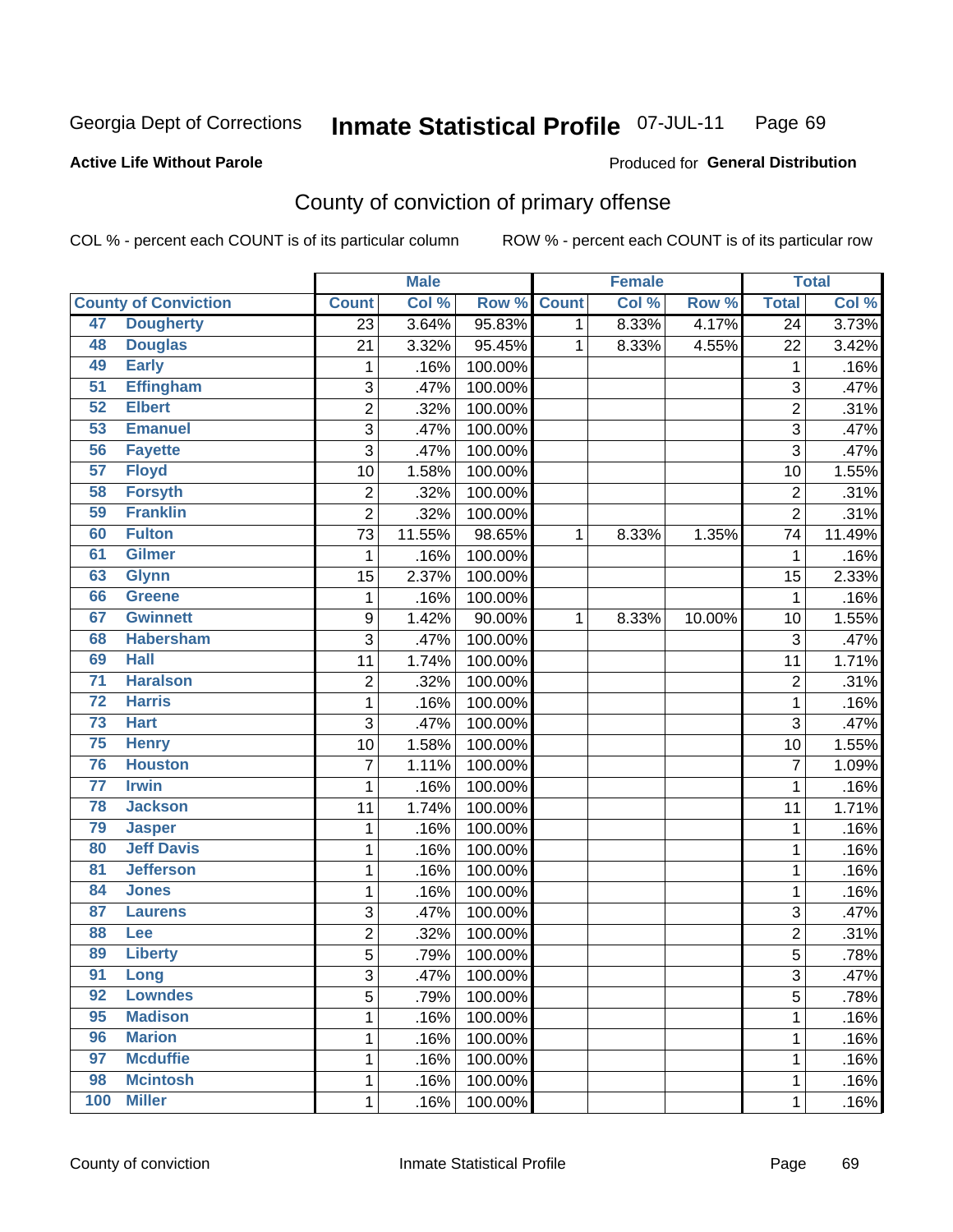#### **Active Life Without Parole**

#### Produced for **General Distribution**

## County of conviction of primary offense

|                                     |                         | <b>Male</b> |         |                 | <b>Female</b> |        |                         | <b>Total</b> |
|-------------------------------------|-------------------------|-------------|---------|-----------------|---------------|--------|-------------------------|--------------|
| <b>County of Conviction</b>         | <b>Count</b>            | Col %       | Row %   | <b>Count</b>    | Col %         | Row %  | <b>Total</b>            | Col %        |
| 102 Monroe                          | $\overline{3}$          | .47%        | 100.00% |                 |               |        | $\overline{3}$          | .47%         |
| 106<br><b>Muscogee</b>              | 21                      | 3.32%       | 100.00% |                 |               |        | 21                      | 3.26%        |
| 107<br><b>Newton</b>                | 4                       | .63%        | 80.00%  | $\mathbf{1}$    | 8.33%         | 20.00% | 5                       | .78%         |
| 109<br><b>Oglethorpe</b>            | $\mathbf{1}$            | .16%        | 100.00% |                 |               |        | $\mathbf{1}$            | .16%         |
| 110<br><b>Paulding</b>              | $\overline{2}$          | .32%        | 100.00% |                 |               |        | $\overline{2}$          | .31%         |
| 113<br><b>Pierce</b>                | 3                       | .47%        | 100.00% |                 |               |        | $\overline{3}$          | .47%         |
| 114<br><b>Pike</b>                  | 3                       | .47%        | 75.00%  | $\mathbf{1}$    | 8.33%         | 25.00% | 4                       | .62%         |
| <b>Polk</b><br>115                  | $\overline{c}$          | .32%        | 100.00% |                 |               |        | $\overline{2}$          | .31%         |
| <b>Pulaski</b><br>116               | $\mathbf 1$             | .16%        | 100.00% |                 |               |        | $\mathbf{1}$            | .16%         |
| 117<br><b>Putnam</b>                | 6                       | .95%        | 100.00% |                 |               |        | 6                       | .93%         |
| 119<br><b>Rabun</b>                 | $\overline{1}$          | .16%        | 100.00% |                 |               |        | $\mathbf{1}$            | .16%         |
| <b>Randolph</b><br>120              | $\mathbf 1$             | .16%        | 100.00% |                 |               |        | $\mathbf{1}$            | .16%         |
| <b>Richmond</b><br>121              | 26                      | 4.11%       | 92.86%  | $\overline{2}$  | 16.67%        | 7.14%  | 28                      | 4.35%        |
| 122<br><b>Rockdale</b>              | $\overline{\mathbf{4}}$ | .63%        | 100.00% |                 |               |        | $\overline{\mathbf{4}}$ | .62%         |
| <b>Spalding</b><br>126              | 6                       | .95%        | 100.00% |                 |               |        | 6                       | .93%         |
| <b>Stephens</b><br>127              | $\overline{2}$          | .32%        | 100.00% |                 |               |        | $\overline{2}$          | .31%         |
| <b>Sumter</b><br>129                | $\mathbf{1}$            | .16%        | 100.00% |                 |               |        | $\mathbf{1}$            | .16%         |
| <b>Taliaferro</b><br>131            | $\mathbf{1}$            | .16%        | 100.00% |                 |               |        | $\mathbf{1}$            | .16%         |
| $\overline{132}$<br><b>Tattnall</b> | $\mathbf{1}$            | .16%        | 100.00% |                 |               |        | $\mathbf 1$             | .16%         |
| 135<br><b>Terrell</b>               | $\mathbf{1}$            | .16%        | 100.00% |                 |               |        | $\mathbf{1}$            | .16%         |
| 136<br><b>Thomas</b>                | 4                       | .63%        | 100.00% |                 |               |        | 4                       | .62%         |
| 137<br><b>Tift</b>                  | $\overline{7}$          | 1.11%       | 100.00% |                 |               |        | $\overline{7}$          | 1.09%        |
| 138<br><b>Toombs</b>                | 9                       | 1.42%       | 100.00% |                 |               |        | 9                       | 1.40%        |
| <b>Towns</b><br>139                 | $\mathbf 1$             | .16%        | 100.00% |                 |               |        | $\mathbf 1$             | .16%         |
| 141<br><b>Troup</b>                 | $\mathbf{1}$            | .16%        | 100.00% |                 |               |        | $\mathbf{1}$            | .16%         |
| 142<br><b>Turner</b>                | $\overline{1}$          | .16%        | 100.00% |                 |               |        | $\mathbf{1}$            | .16%         |
| <b>Union</b><br>144                 | $\mathbf 1$             | .16%        | 100.00% |                 |               |        | $\mathbf{1}$            | .16%         |
| 145<br><b>Upson</b>                 | 3                       | .47%        | 100.00% |                 |               |        | $\overline{3}$          | .47%         |
| 146<br><b>Walker</b>                | 4                       | .63%        | 80.00%  | $\mathbf{1}$    | 8.33%         | 20.00% | 5                       | .78%         |
| 147<br><b>Walton</b>                | 8                       | 1.27%       | 100.00% |                 |               |        | 8                       | 1.24%        |
| 148<br><b>Ware</b>                  | 10                      | 1.58%       | 100.00% |                 |               |        | 10                      | 1.55%        |
| <b>Washington</b><br>150            | $\overline{3}$          | .47%        | 100.00% |                 |               |        | 3                       | .47%         |
| 151<br><b>Wayne</b>                 | $\overline{3}$          | .47%        | 100.00% |                 |               |        | 3                       | .47%         |
| <b>Whitfield</b><br>155             | 6                       | .95%        | 100.00% |                 |               |        | 6                       | .93%         |
| <b>Wilkes</b><br>157                | $\mathbf 1$             | .16%        | 100.00% |                 |               |        | $\mathbf{1}$            | .16%         |
| <b>Total Rported</b>                | 632                     | 100%        | 98.14%  | $\overline{12}$ | 100%          | 1.86%  | 644                     | 100%         |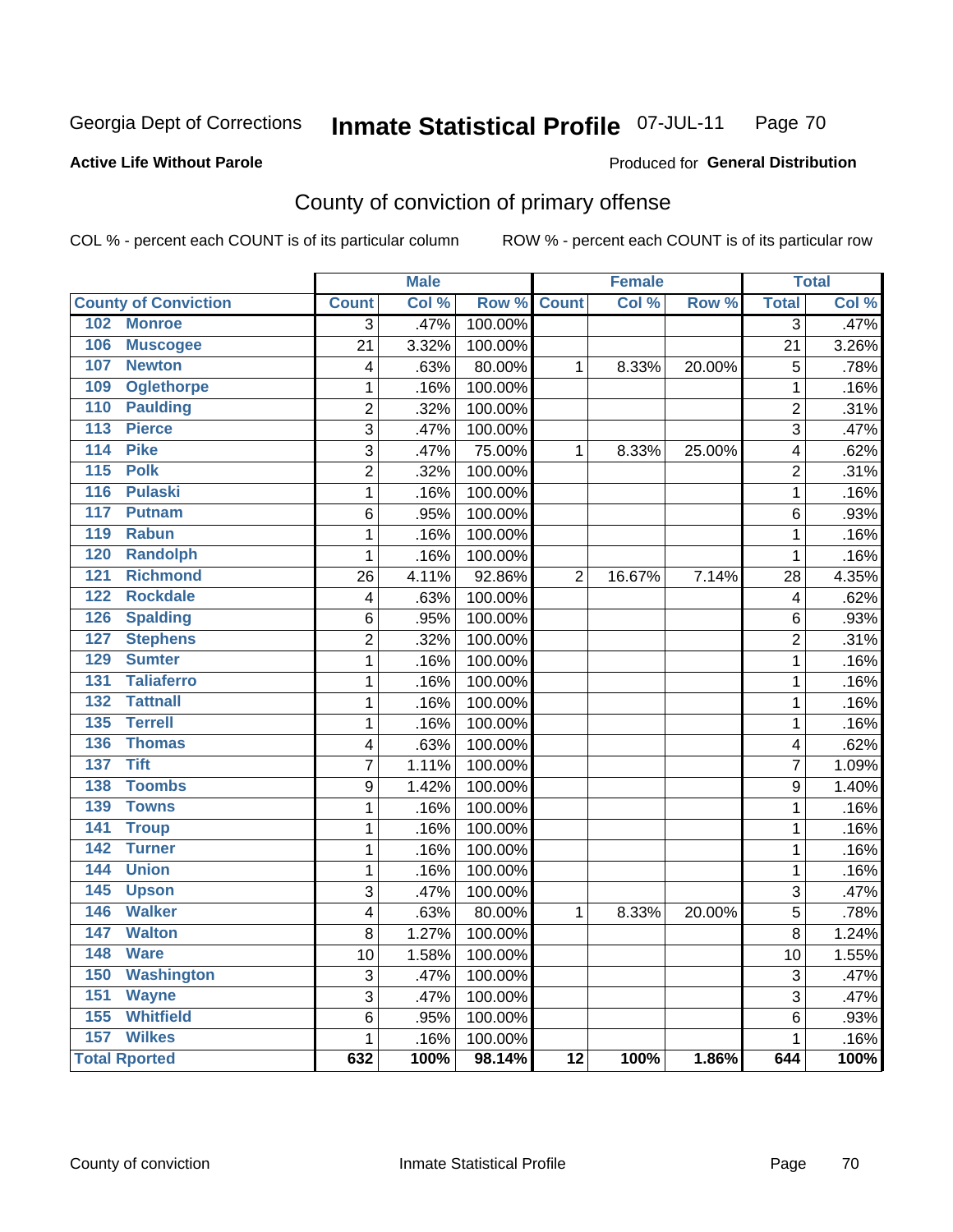#### **Active Life Without Parole**

#### Produced for **General Distribution**

## County of conviction of primary offense

|                     | <b>Male</b> | Female | Total |
|---------------------|-------------|--------|-------|
| <b>Not Reported</b> |             |        |       |
| <b>Grand Total</b>  | 632         |        | 644   |

| ________ | M | .<br>·uποι. | $-1$<br>onu | . |
|----------|---|-------------|-------------|---|
|----------|---|-------------|-------------|---|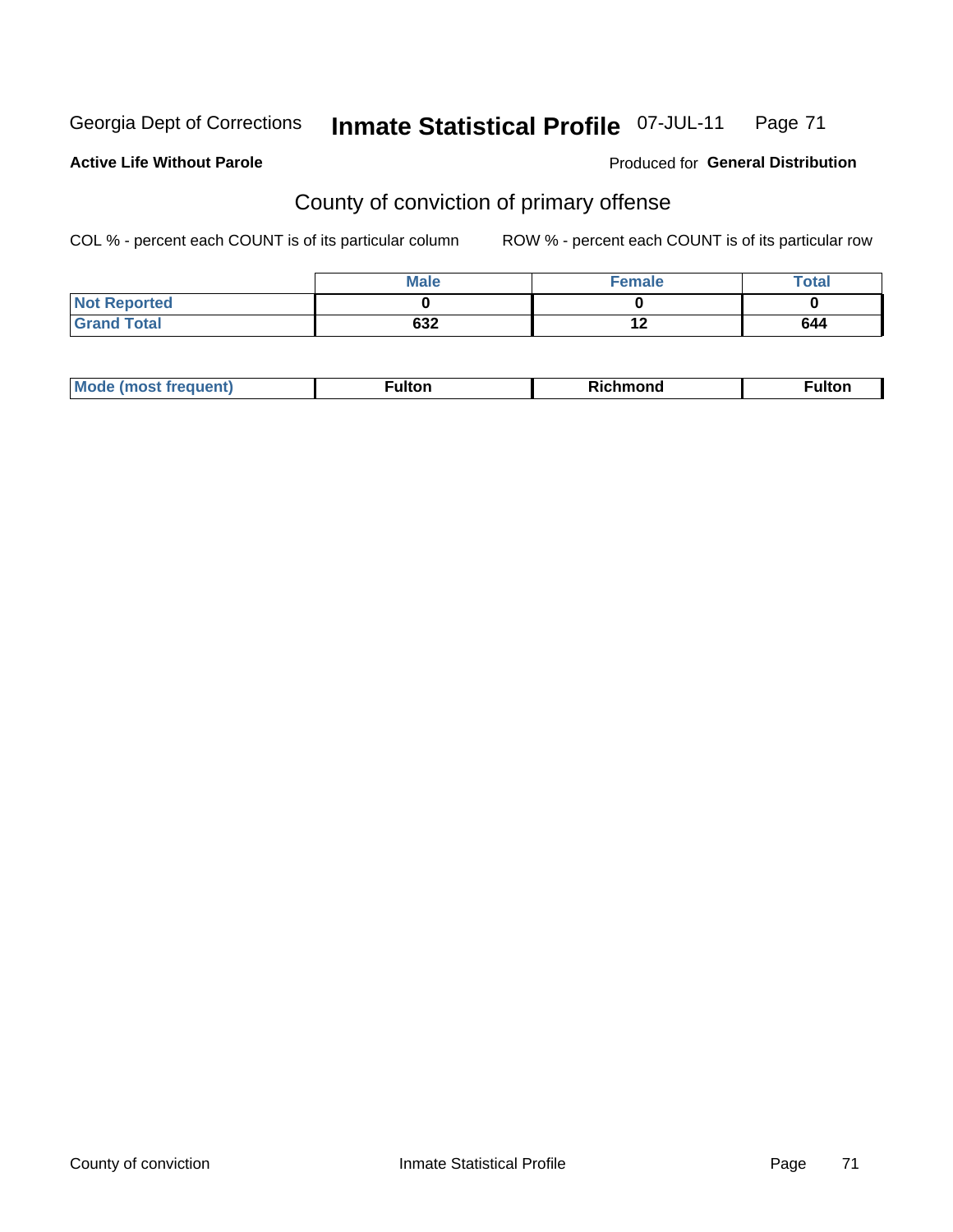#### **Active Life Without Parole**

### Produced for **General Distribution**

## Circuit of conviction of primary offense

|                         |                                 |                | <b>Male</b> |         |                | <b>Female</b> |        |                         | <b>Total</b> |
|-------------------------|---------------------------------|----------------|-------------|---------|----------------|---------------|--------|-------------------------|--------------|
|                         | <b>Circuit of Conviction</b>    | <b>Count</b>   | Col %       | Row %   | <b>Count</b>   | Col %         | Row %  | <b>Total</b>            | Col %        |
| 1                       | <b>Alapaha Circuit</b>          | 7              | 1.11%       | 100.00% |                |               |        | 7                       | 1.09%        |
| $\overline{2}$          | <b>Alcovy Circuit</b>           | 12             | 1.90%       | 92.31%  | $\mathbf{1}$   | 8.33%         | 7.69%  | 13                      | 2.02%        |
| $\overline{\mathbf{3}}$ | <b>Atlanta Circuit</b>          | 73             | 11.55%      | 98.65%  | $\mathbf{1}$   | 8.33%         | 1.35%  | 74                      | 11.49%       |
| 4                       | <b>Atlantic Circuit</b>         | 10             | 1.58%       | 100.00% |                |               |        | 10                      | 1.55%        |
| $\overline{5}$          | <b>Augusta Circuit</b>          | 37             | 5.85%       | 94.87%  | $\overline{2}$ | 16.67%        | 5.13%  | 39                      | 6.06%        |
| $\overline{6}$          | <b>Blue Ridge Circuit</b>       | 3              | .47%        | 100.00% |                |               |        | 3                       | .47%         |
| 7                       | <b>Brunswick Circuit</b>        | 25             | 3.96%       | 100.00% |                |               |        | 25                      | 3.88%        |
| $\overline{\mathbf{8}}$ | <b>Chattahoochee Circuit</b>    | 23             | 3.64%       | 100.00% |                |               |        | 23                      | 3.57%        |
| $\overline{9}$          | <b>Cherokee Circuit</b>         | 4              | .63%        | 100.00% |                |               |        | $\overline{\mathbf{4}}$ | .62%         |
| 10                      | <b>Clayton Circuit</b>          | 24             | 3.80%       | 100.00% |                |               |        | 24                      | 3.73%        |
| $\overline{11}$         | <b>Cobb Circuit</b>             | 19             | 3.01%       | 95.00%  | 1              | 8.33%         | 5.00%  | 20                      | 3.11%        |
| $\overline{12}$         | <b>Conasauga Circuit</b>        | 6              | .95%        | 100.00% |                |               |        | 6                       | .93%         |
| $\overline{13}$         | <b>Cordele Circuit</b>          | 9              | 1.42%       | 100.00% |                |               |        | $\boldsymbol{9}$        | 1.40%        |
| $\overline{14}$         | <b>Coweta Circuit</b>           | 6              | .95%        | 100.00% |                |               |        | $\,6$                   | .93%         |
| 15                      | <b>Dougherty Circuit</b>        | 23             | 3.64%       | 95.83%  | 1              | 8.33%         | 4.17%  | 24                      | 3.73%        |
| $\overline{16}$         | <b>Dublin Circuit</b>           | 3              | .47%        | 100.00% |                |               |        | 3                       | .47%         |
| $\overline{17}$         | <b>Eastern Circuit</b>          | 28             | 4.43%       | 100.00% |                |               |        | 28                      | 4.35%        |
| 18                      | <b>Flint Circuit</b>            | 10             | 1.58%       | 100.00% |                |               |        | 10                      | 1.55%        |
| 19                      | <b>Griffin Circuit</b>          | 15             | 2.37%       | 93.75%  | 1              | 8.33%         | 6.25%  | 16                      | 2.48%        |
| $\overline{20}$         | <b>Gwinnett Circuit</b>         | 9              | 1.42%       | 90.00%  | 1              | 8.33%         | 10.00% | 10                      | 1.55%        |
| $\overline{21}$         | <b>Houston Circuit</b>          | $\overline{7}$ | 1.11%       | 100.00% |                |               |        | $\overline{7}$          | 1.09%        |
| $\overline{22}$         | <b>Lookout Mountain Circuit</b> | 8              | 1.27%       | 88.89%  | $\mathbf{1}$   | 8.33%         | 11.11% | $\boldsymbol{9}$        | 1.40%        |
| 23                      | <b>Macon Circuit</b>            | 20             | 3.16%       | 100.00% |                |               |        | 20                      | 3.11%        |
| $\overline{24}$         | <b>Middle Circuit</b>           | 16             | 2.53%       | 100.00% |                |               |        | 16                      | 2.48%        |
| $\overline{25}$         | <b>Mountain Circuit</b>         | 6              | .95%        | 100.00% |                |               |        | 6                       | .93%         |
| 26                      | <b>Northeastern Circuit</b>     | 12             | 1.90%       | 100.00% |                |               |        | 12                      | 1.86%        |
| $\overline{27}$         | <b>Northern Circuit</b>         | 9              | 1.42%       | 100.00% |                |               |        | $\boldsymbol{9}$        | 1.40%        |
| 28                      | <b>Ocmulgee Circuit</b>         | 14             | 2.22%       | 100.00% |                |               |        | 14                      | 2.17%        |
| 29                      | <b>Oconee Circuit</b>           | 3              | .47%        | 100.00% |                |               |        | 3                       | .47%         |
| 30                      | <b>Ogeechee Circuit</b>         | 7              | 1.11%       | 87.50%  | 1              | 8.33%         | 12.50% | 8                       | 1.24%        |
| $\overline{31}$         | <b>Pataula Circuit</b>          | 4              | .63%        | 100.00% |                |               |        | 4                       | .62%         |
| 32                      | <b>Piedmont Circuit</b>         | 15             | 2.37%       | 100.00% |                |               |        | 15                      | 2.33%        |
| 33                      | <b>Rome Circuit</b>             | 10             | 1.58%       | 100.00% |                |               |        | 10                      | 1.55%        |
| 34                      | <b>South Georgia Circuit</b>    | $\overline{2}$ | .32%        | 100.00% |                |               |        | $\overline{2}$          | .31%         |
| 35                      | <b>Southern Circuit</b>         | 14             | 2.22%       | 100.00% |                |               |        | 14                      | 2.17%        |
| 36                      | <b>Southwestern Circuit</b>     | 3              | .47%        | 100.00% |                |               |        | $\sqrt{3}$              | .47%         |
| 37                      | <b>Stone Mountain Circuit</b>   | 48             | 7.59%       | 97.96%  | 1              | 8.33%         | 2.04%  | 49                      | 7.61%        |
| 38                      | <b>Tallapoosa Circuit</b>       | 4              | .63%        | 100.00% |                |               |        | $\overline{\mathbf{4}}$ | .62%         |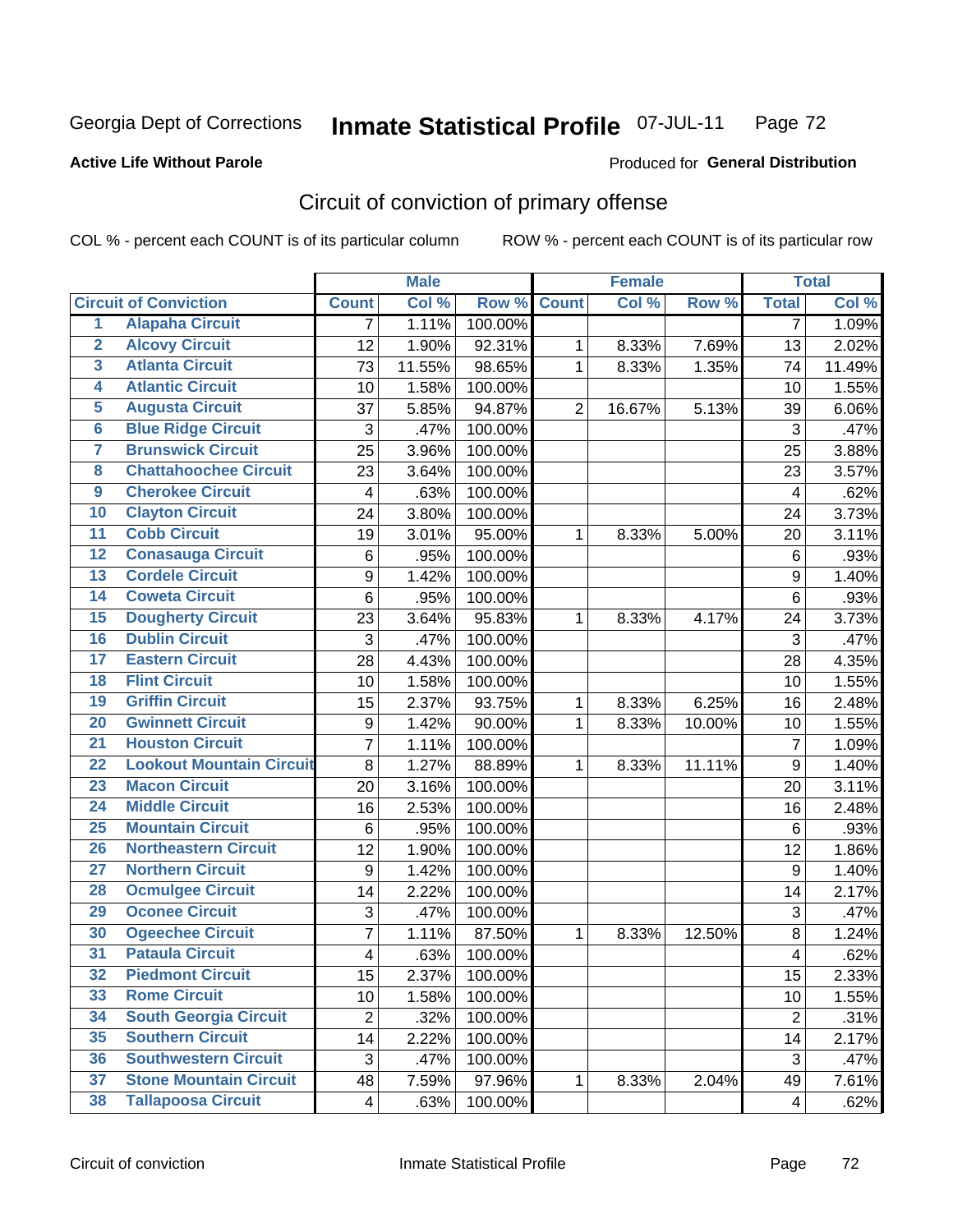#### **Active Life Without Parole**

#### Produced for **General Distribution**

## Circuit of conviction of primary offense

|    |                              |              | <b>Male</b> |         |              | <b>Female</b> |       |                | <b>Total</b> |
|----|------------------------------|--------------|-------------|---------|--------------|---------------|-------|----------------|--------------|
|    | <b>Circuit of Conviction</b> | <b>Count</b> | Col %       | Row %   | <b>Count</b> | Col %         | Row % | <b>Total</b>   | Col %        |
| 39 | <b>Tifton Circuit</b>        | 9            | 1.42%       | 100.00% |              |               |       | 9              | 1.40%        |
| 40 | <b>Toombs Circuit</b>        | 3            | .47%        | 100.00% |              |               |       | 3              | .47%         |
| 41 | <b>Waycross Circuit</b>      | 20           | 3.16%       | 100.00% |              |               |       | 20             | 3.11%        |
| 42 | <b>Western Circuit</b>       | 13           | 2.06%       | 100.00% |              |               |       | 13             | 2.02%        |
| 43 | <b>Rockdale Circuit</b>      | 4            | .63%        | 100.00% |              |               |       | 4              | .62%         |
| 44 | <b>Douglas Circuit</b>       | 21           | 3.32%       | 95.45%  |              | 8.33%         | 4.55% | 22             | 3.42%        |
| 45 | <b>Appalachian Circuit</b>   |              | .16%        | 100.00% |              |               |       |                | .16%         |
| 46 | <b>Enotah Circuit</b>        | 2            | $.32\%$     | 100.00% |              |               |       | 2              | .31%         |
| 47 | <b>Bell-Forsyth Circuit</b>  | 2            | .32%        | 100.00% |              |               |       | $\overline{2}$ | .31%         |
| 48 | <b>Towaliga Circuit</b>      | 7            | 1.11%       | 100.00% |              |               |       |                | 1.09%        |
| 49 | <b>Paulding Circuit</b>      | ◠            | $.32\%$     | 100.00% |              |               |       | 2              | .31%         |
|    | <b>Total Rported</b>         | 632          | 100%        | 98.14%  | 12           | 100%          | 1.86% | 644            | 100%         |

| rted<br>NOT    |            |             |     |
|----------------|------------|-------------|-----|
| n <sup>1</sup> | coo<br>סטע | <u>. . </u> | 544 |

| М<br>. In n tr<br>.<br>.<br>wanta<br>Πū<br>31.<br>$\sim$ $\sim$ $\sim$ |
|------------------------------------------------------------------------|
|------------------------------------------------------------------------|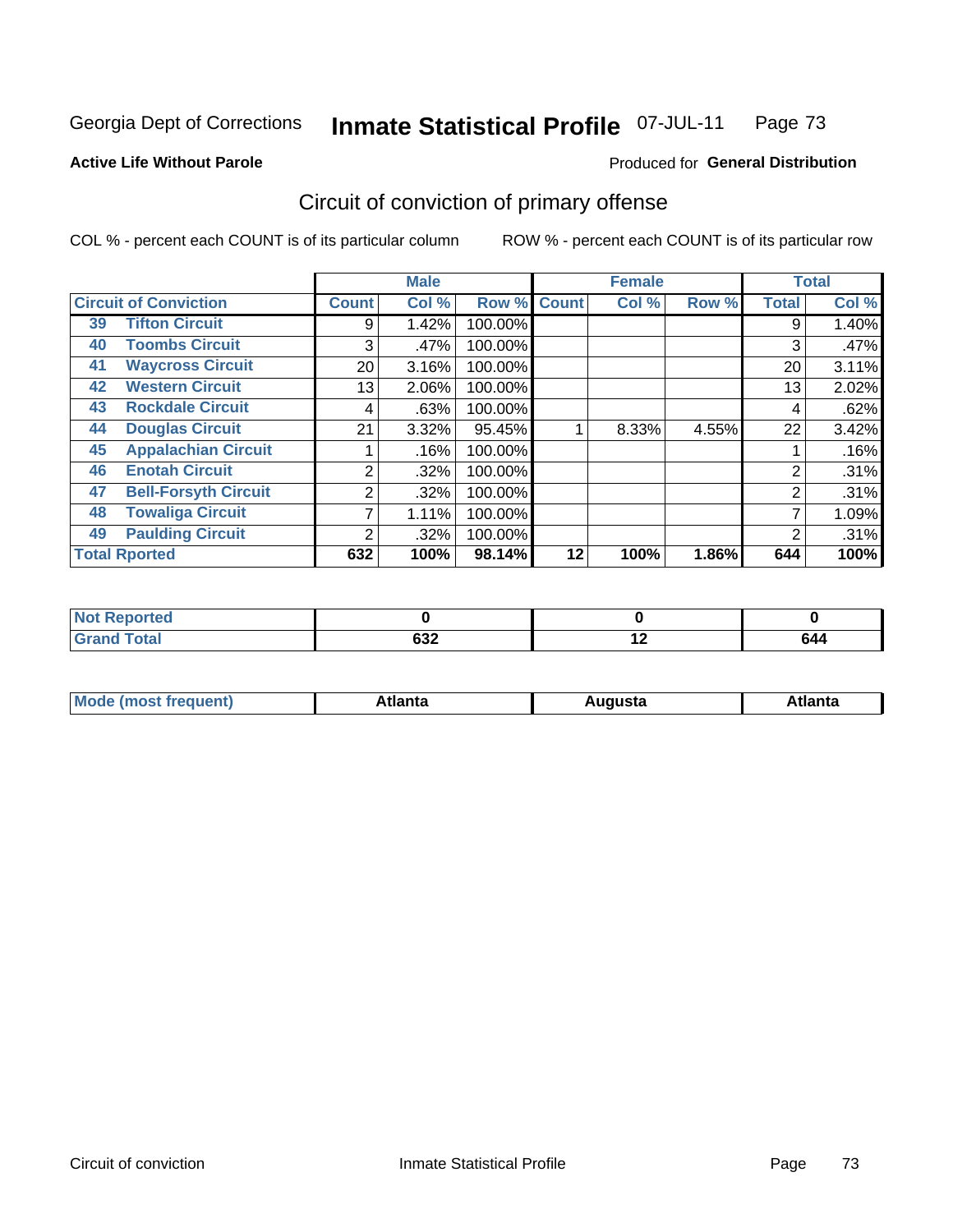#### **Active Life Without Parole**

#### Produced for **General Distribution**

## Years served (jail + prison) in this incarceration

|                        |                  | <b>Male</b> |         |                         | <b>Female</b> |        |                 | <b>Total</b> |
|------------------------|------------------|-------------|---------|-------------------------|---------------|--------|-----------------|--------------|
| <b>Years Served</b>    | <b>Count</b>     | Col %       | Row %   | <b>Count</b>            | Col %         | Row %  | <b>Total</b>    | Col %        |
| Less than one year     | 11               | 1.74%       | 91.67%  | 1                       | 8.33%         | 8.33%  | $\overline{12}$ | 1.87%        |
| 1 to 1.99 years        | 27               | 4.28%       | 100.00% |                         |               |        | 27              | 4.20%        |
| 2 to 2.99 years        | 34               | 5.39%       | 97.14%  | 1                       | 8.33%         | 2.86%  | 35              | 5.44%        |
| 3 to 3.99 years        | 42               | 6.66%       | 100.00% |                         |               |        | 42              | 6.53%        |
| 4 to 4.99 years        | 31               | 4.91%       | 96.88%  | 1                       | 8.33%         | 3.13%  | 32              | 4.98%        |
| 5 to 5.99 years        | 18               | 2.85%       | 90.00%  | $\overline{2}$          | 16.67%        | 10.00% | 20              | 3.11%        |
| 6 to 6.99 years        | 33               | 5.23%       | 100.00% |                         |               |        | 33              | 5.13%        |
| 7 to 7.99 years        | 35               | 5.55%       | 100.00% |                         |               |        | 35              | 5.44%        |
| <b>8 to 8.99 years</b> | 37               | 5.86%       | 90.24%  | $\overline{\mathbf{4}}$ | 33.33%        | 9.76%  | 41              | 6.38%        |
| 9 to 9.99 years        | 38               | 6.02%       | 97.44%  | 1                       | 8.33%         | 2.56%  | 39              | 6.07%        |
| 10 to 10.99 years      | 43               | 6.81%       | 100.00% |                         |               |        | 43              | 6.69%        |
| 11 to 11.99 years      | 47               | 7.45%       | 100.00% |                         |               |        | 47              | 7.31%        |
| 12 to 12.99 years      | 30               | 4.75%       | 96.77%  | 1                       | 8.33%         | 3.23%  | 31              | 4.82%        |
| 13 to 13.99 years      | 45               | 7.13%       | 100.00% |                         |               |        | 45              | 7.00%        |
| 14 to 14.99 years      | 46               | 7.29%       | 97.87%  | 1                       | 8.33%         | 2.13%  | 47              | 7.31%        |
| 15 to 15.99 years      | 34               | 5.39%       | 100.00% |                         |               |        | 34              | 5.29%        |
| 16 to 16.99 years      | 26               | 4.12%       | 100.00% |                         |               |        | 26              | 4.04%        |
| 17 to 17.99 years      | 18               | 2.85%       | 100.00% |                         |               |        | 18              | 2.80%        |
| 18 to 18.99 years      | 11               | 1.74%       | 100.00% |                         |               |        | 11              | 1.71%        |
| 19 to 19.99 years      | 4                | 0.63%       | 100.00% |                         |               |        | 4               | 0.62%        |
| 20 to 20.99 years      | 5                | 0.79%       | 100.00% |                         |               |        | 5               | 0.78%        |
| 21 to 21.99 years      | $\overline{c}$   | 0.32%       | 100.00% |                         |               |        | $\overline{2}$  | 0.31%        |
| 22 to 22.99 years      | 6                | 0.95%       | 100.00% |                         |               |        | $6\phantom{1}$  | 0.93%        |
| 24 to 24.99 years      | 3                | 0.48%       | 100.00% |                         |               |        | $\overline{3}$  | 0.47%        |
| 27 to 27.99 years      | 1                | 0.16%       | 100.00% |                         |               |        | 1               | 0.16%        |
| Thirty + years         | 4                | 0.63%       | 100.00% |                         |               |        | 4               | 0.62%        |
| <b>Total Reported</b>  | $\overline{631}$ | 100%        | 98.13%  | $\overline{12}$         | 100%          | 1.87%  | 643             | 100.0%       |

| <b>Not Reported</b>            |                   |                 |                   |
|--------------------------------|-------------------|-----------------|-------------------|
| <b>Grand Total</b>             | 632               | 19              | 644               |
|                                |                   |                 |                   |
| <b>Mean</b><br>(average)       | 10.11             | 7.35            | 10.06             |
| Median (middle)                | 10.23             | 8.255           | 10.19             |
| <b>Mode</b><br>(most frequent) | 15 to 15.99 years | 5 to 5.99 years | 15 to 15.99 years |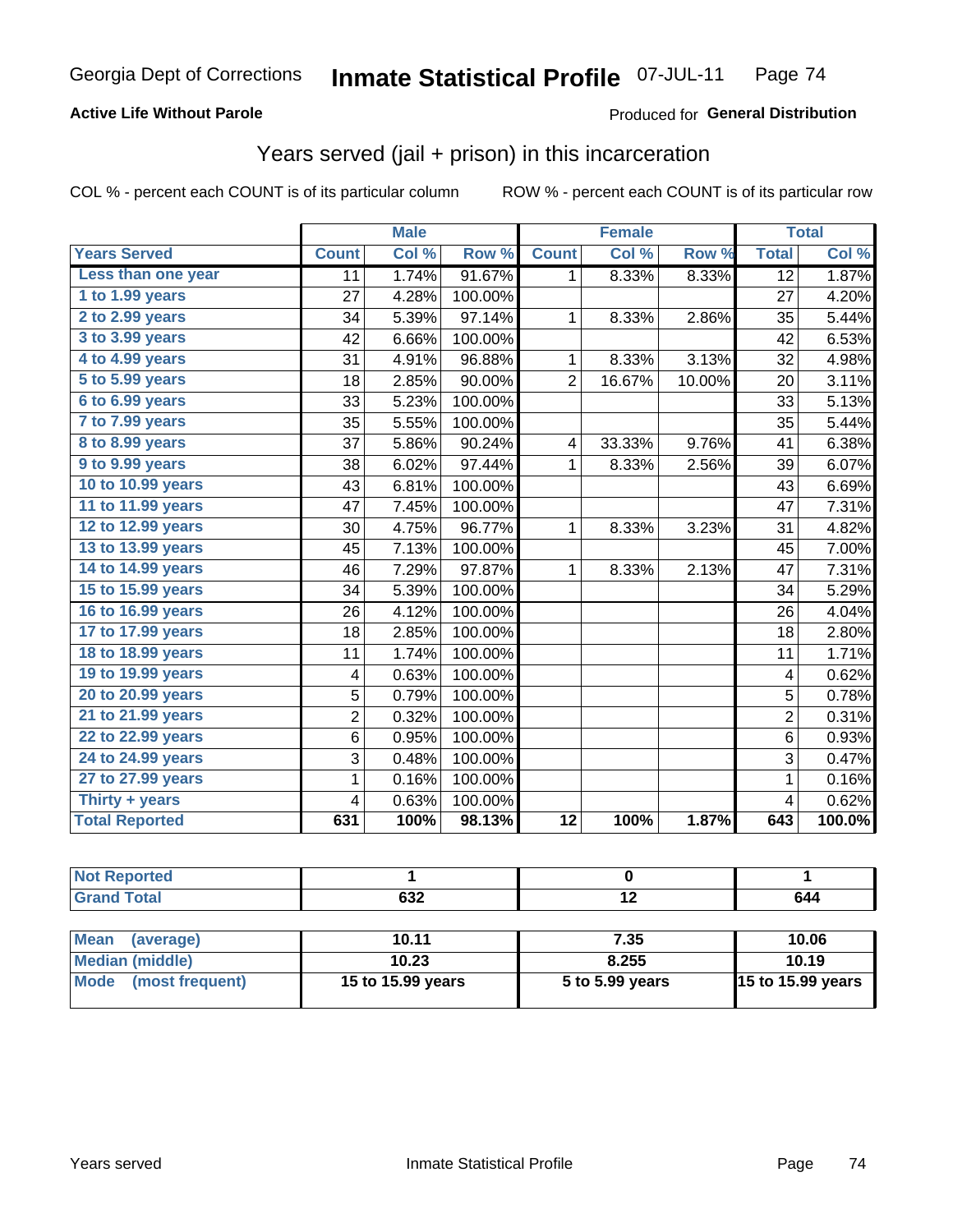#### **Active Life Without Parole**

Produced for **General Distribution**

## Results of most recent HIV tests

|                         |              | <b>Male</b> |        |              | <b>Female</b> |          |             | Total     |
|-------------------------|--------------|-------------|--------|--------------|---------------|----------|-------------|-----------|
| <b>HIV Test Results</b> | <b>Count</b> | Col%        | Row %I | <b>Count</b> | Col%          | Row %    | $\tau$ otal | Col %     |
| <b>Positive</b>         | 4            | $0.64\%$    | 80.00% |              | 8.33%         | 20.00%   |             | $0.78\%$  |
| <b>Negative</b>         | 625          | 99.36%      | 98.27% | 11           | 91.67%        | 1.73%    | 636         | $99.22\%$ |
| <b>Total Reported</b>   | 629          | 100%        | 98.13% | $12 \,$      | 100%          | $1.87\%$ | 641         | 100%      |

| <b>Not Reported</b> |     |                          |                                                  |
|---------------------|-----|--------------------------|--------------------------------------------------|
| ʻotal               | cog | $\overline{\phantom{0}}$ | 644                                              |
| . Great             | 03Z |                          | $\sim$ $\sim$ $\sim$ $\sim$ $\sim$ $\sim$ $\sim$ |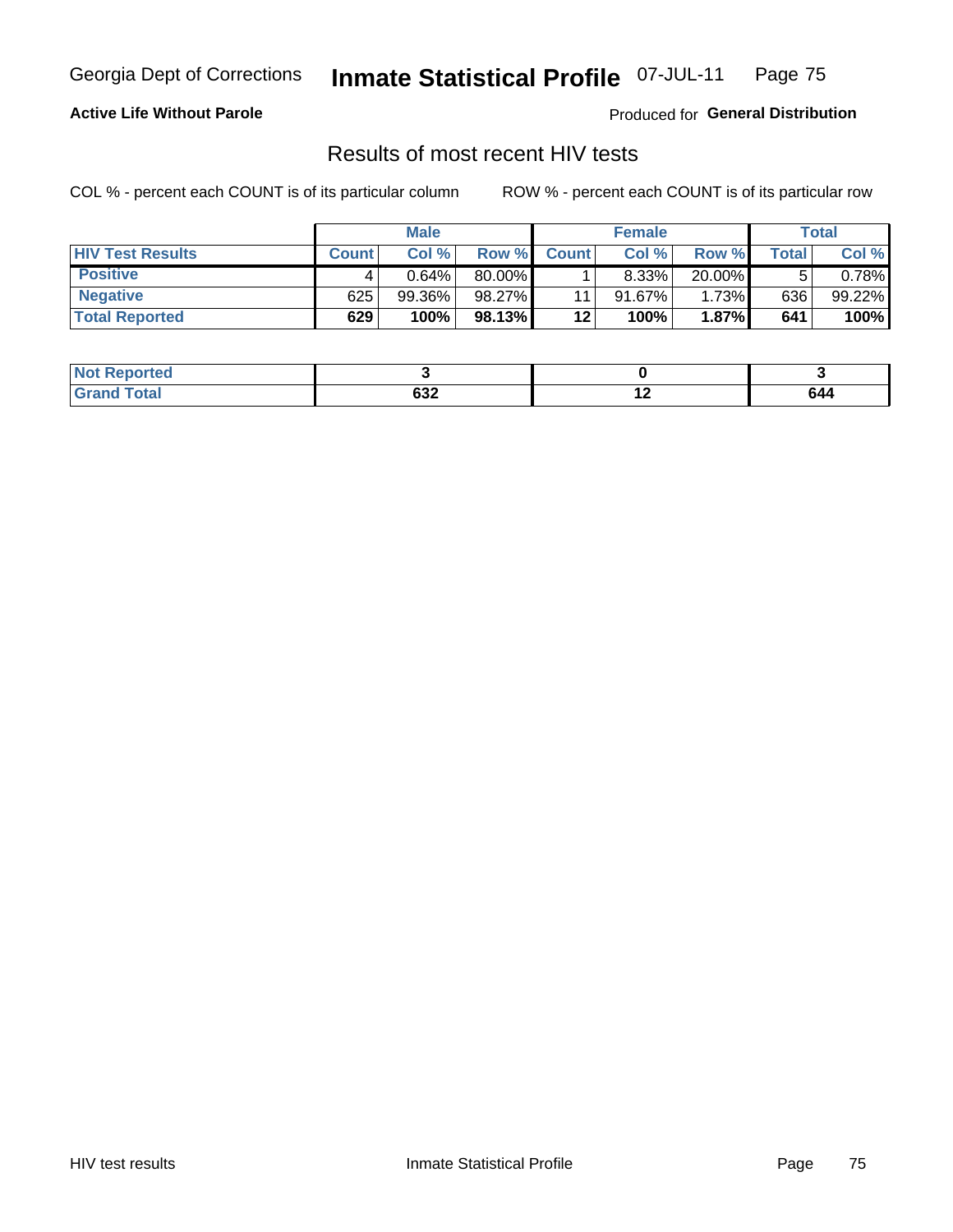#### **Active Life Without Parole**

Produced for **General Distribution**

### Results of most recent tuberculosis test

|                                  |              | <b>Male</b> |           |              | <b>Female</b> |          |              | Total  |
|----------------------------------|--------------|-------------|-----------|--------------|---------------|----------|--------------|--------|
| <b>Tuberculosis Test Results</b> | <b>Count</b> | Col%        | Row %I    | <b>Count</b> | Col%          | Row %    | <b>Total</b> | Col %  |
| <b>Positive on current test</b>  | 166          | 26.39%      | $99.40\%$ |              | 8.33%         | $0.60\%$ | 167          | 26.05% |
| <b>Negative</b>                  | 463          | 73.61%      | 97.68%    |              | $91.67\%$     | $2.32\%$ | 474          | 73.95% |
| <b>Total Reported</b>            | 629          | 100%        | 98.13% L  | $12 \,$      | 100%          | $1.87\%$ | 641          | 100%   |

| ported<br>NOT. |        |     |                                                  |
|----------------|--------|-----|--------------------------------------------------|
| <b>Cotal</b>   | $\sim$ | . . | 644                                              |
| $\sim$         | פט     |     | $\sim$ $\sim$ $\sim$ $\sim$ $\sim$ $\sim$ $\sim$ |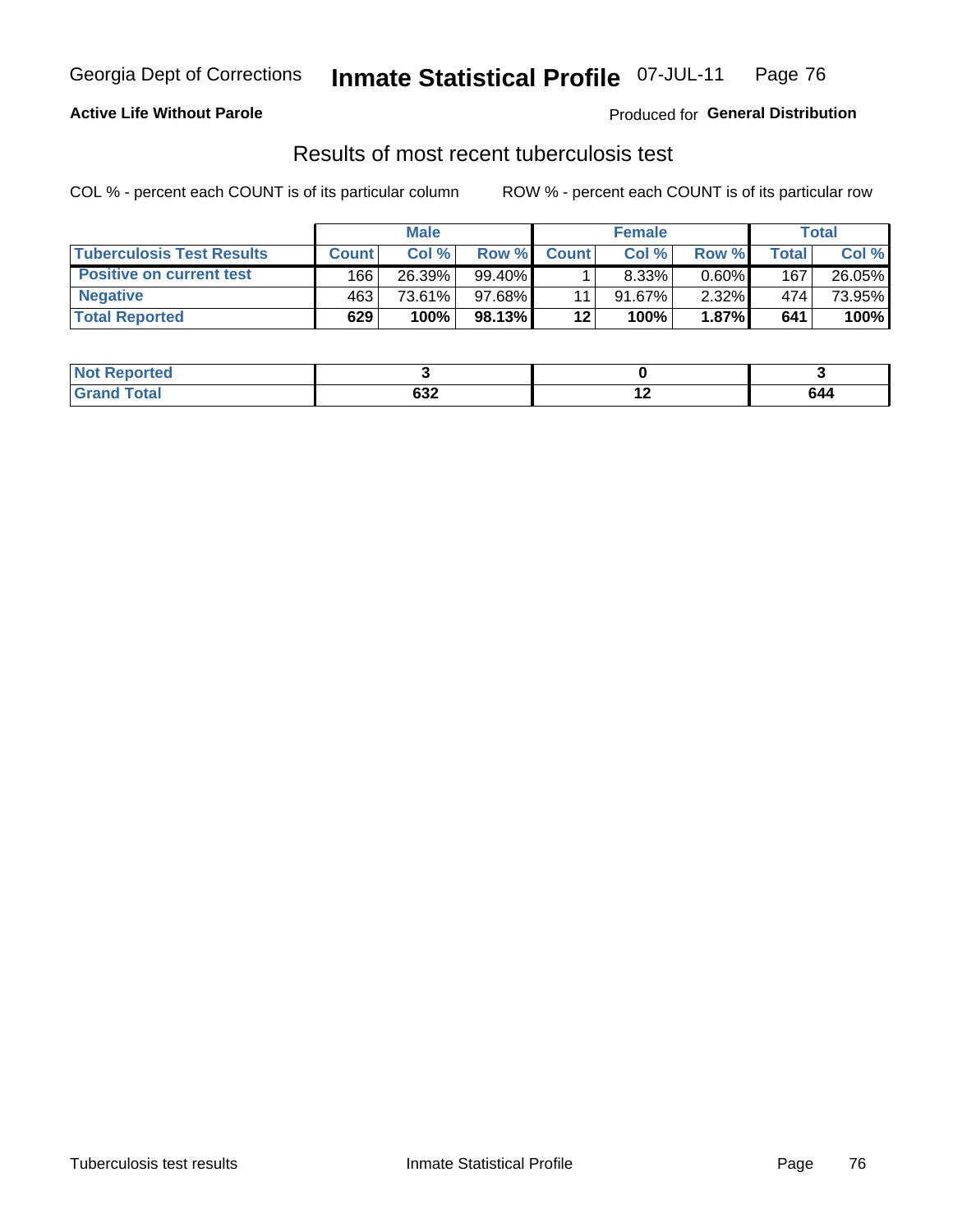#### **Active Life Without Parole**

Produced for **General Distribution**

### Results of most recent syphilis test

|                                 |              | <b>Male</b> |           |              | <b>Female</b> |       |         | Total    |
|---------------------------------|--------------|-------------|-----------|--------------|---------------|-------|---------|----------|
| <b>Syphilis Test Results</b>    | <b>Count</b> | Col%        | Row %I    | <b>Count</b> | Col%          | Row % | ⊤otal ⊦ | Col %    |
| <b>Positive on current test</b> |              | $2.88\%$    | $94.44\%$ |              | 9.09%         | 5.56% | 18      | $3.00\%$ |
| <b>Negative</b>                 | 573          | $97.12\%$   | 98.28%    | 10           | $90.91\%$     | 1.72% | 583     | 97.00%   |
| <b>Total Reported</b>           | 590          | 100%        | 98.17% I  | 11           | 100%          | 1.83% | 601     | 100%     |

| <b>Not Reported</b> | 44            |     | . .<br>᠇៶                                               |
|---------------------|---------------|-----|---------------------------------------------------------|
| <b>c</b> otal       | $\sim$<br>63Z | . . | 644<br>$\sim$ $\sim$ $\sim$ $\sim$ $\sim$ $\sim$ $\sim$ |